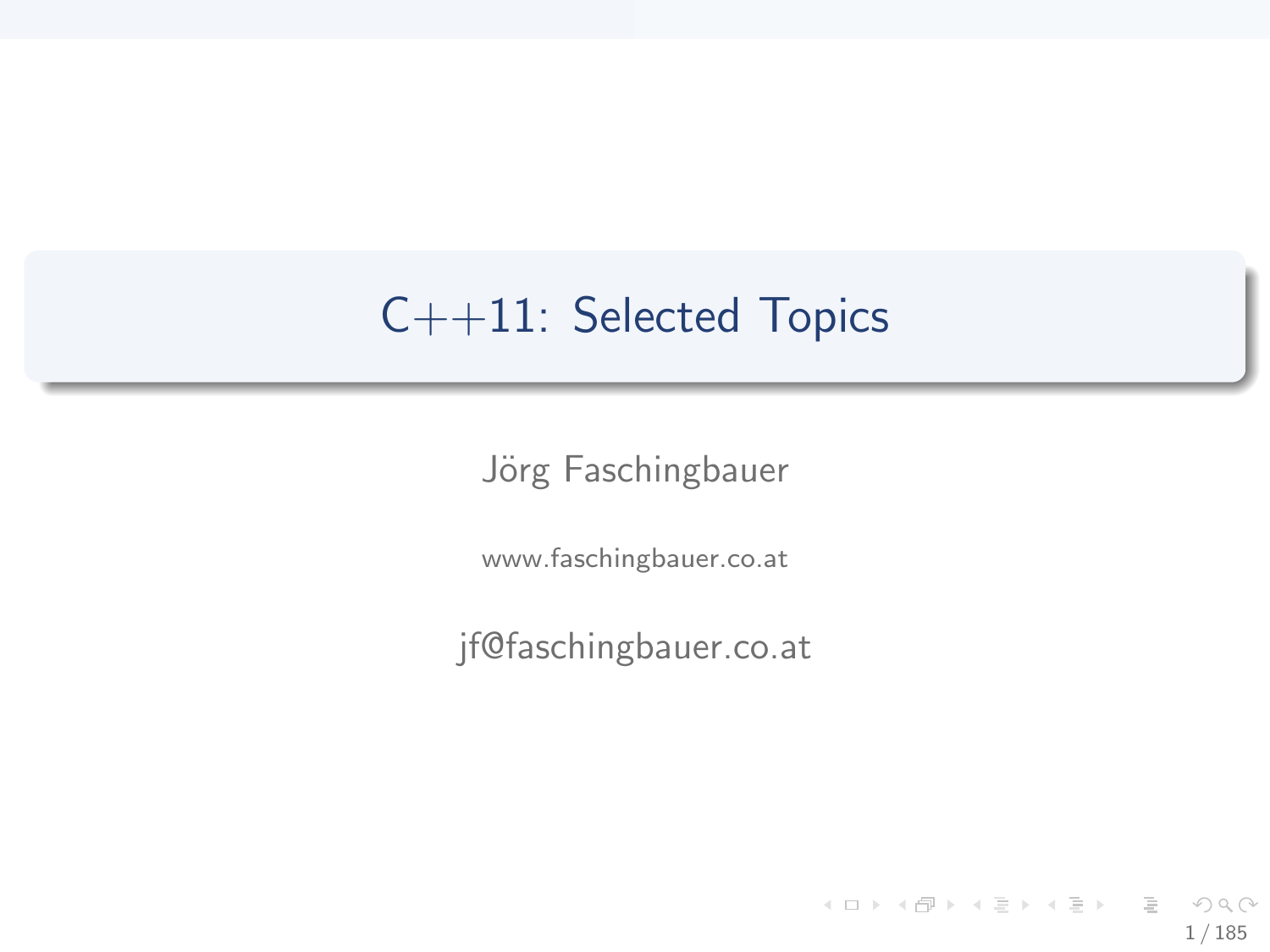# Table of Contents



- **n** Introduction
- 2 New Language Features
	- · Strongly Typed enum
	- · auto Type Declarations
	- **a** Brace Initialization
	- · Range Based for Loops
	- · Delegating Constructor
- · Moving, "RValue References"
- · Miscellaneous
- Smart Pointers
	- $\bullet$  std::unique\_ptr <>
	- · std::shared\_ptr<>
	- · Smart Pointers: Closing **Words**
- 4 Functions, Functions, ...
	- **a** Ontimization
	- · Compute Bound Code
	- **a** Basics
	- · Sorting
	- · std::bind
	- $\bullet$  std::function
- 5 Multithreading
- · Threads Inroduction
- · Thread Life Cycle
- $\bullet$  Threads in  $C++$
- **a** Race Conditions
- · Volatile
- $\bullet$  std:: chrono
- Locking and Atomics
- **a** Communication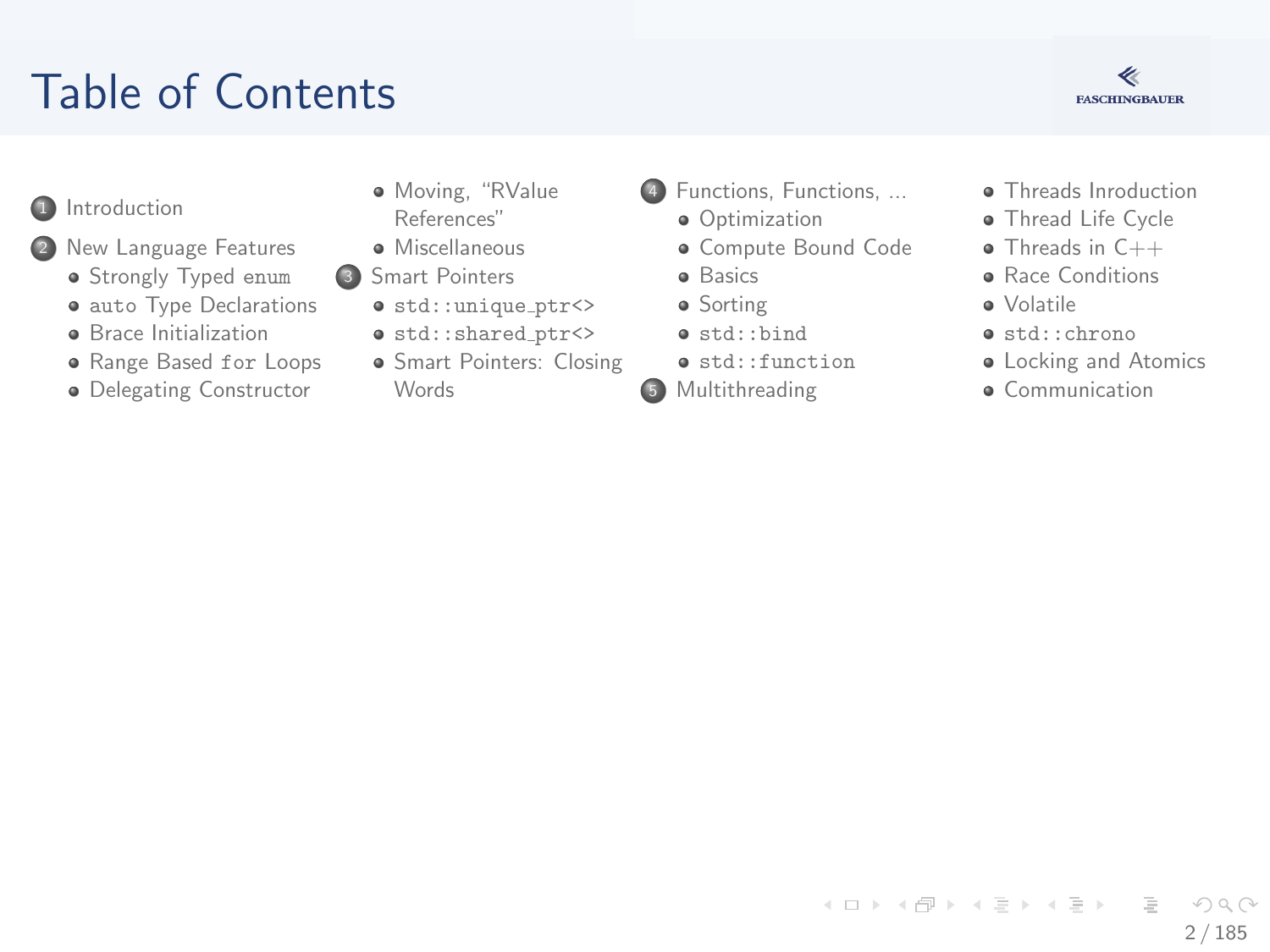#### Introduction

### <span id="page-2-0"></span>Overview



#### **n** Introduction

- - · Strongly Typed enum
	- · auto Type Declarations
	- **e** Brace Initialization
	- · Range Based for Loops
	- · Delegating Constructor
- · Moving, "RValue
- e Miscellaneous
- $\circ$ 
	- $\bullet$  std::unique\_ptr<>
	- o std::shared\_ptr<>
	- · Smart Pointers: Closing
- 4 Functions, Functions, ...
	- a Ontimization
	- · Compute Bound Code
	- · Basics
	- · Sorting
	- · std::bind
	- · std::function
- G
- · Threads Inroduction
- · Thread Life Cycle
- $\bullet$  Threads in  $C++$
- **a** Race Conditions
- a Volatile
- · std::chrono
- Locking and Atomics
- · Communication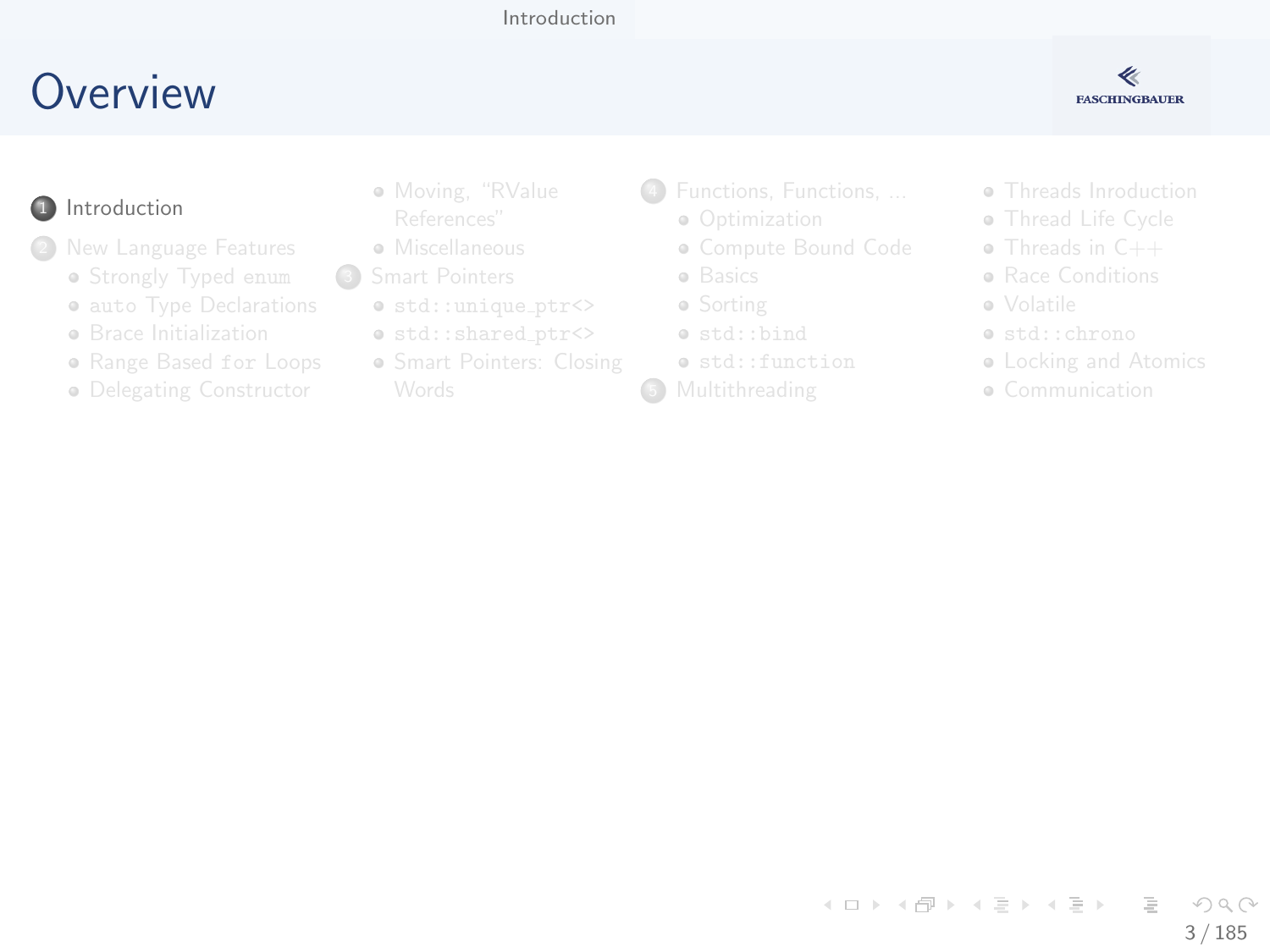[Introduction](#page-2-0)

### Make C++ Great Again



#### $C_{++}$  is one of the ugliest languages in the world

#### • Have to know C, including historical baggage

- C preprocessor
- No module concept
- Implicit conversions
- $\bullet$  (*Many* more)
- No useful standard library
- Every new revision brings new features to solve old problems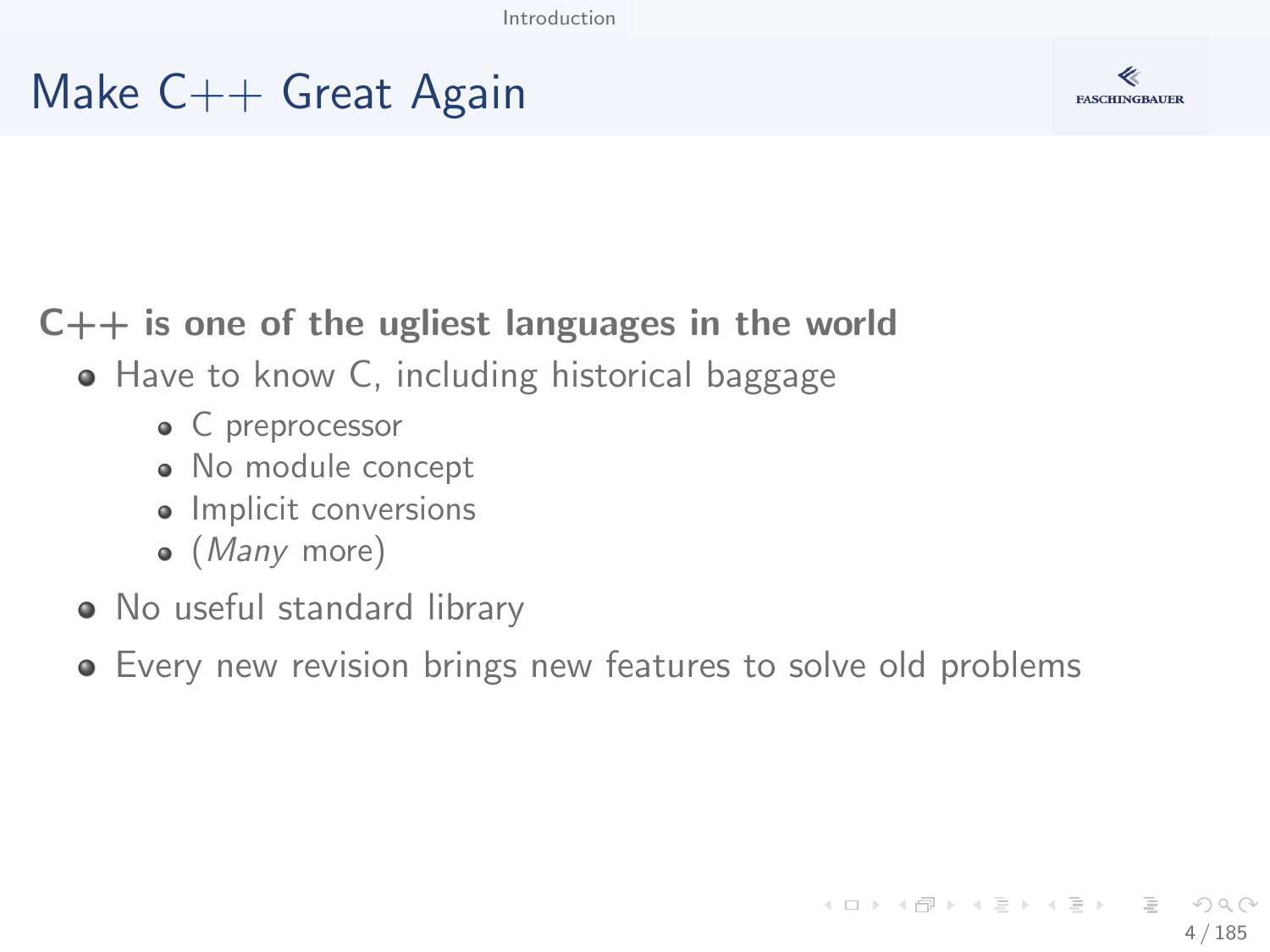# $C_{++}$ 11: The "New"  $C_{++}$



- Several years of development (since  $C++03$ )
- $\bullet$  To be followed by  $C++14$
- $\bullet$  To be followed by  $C++17$
- **a** To be followed
- **•** Focus
	- Easier usage (sometimes it reads like Python)
	- **·** Performance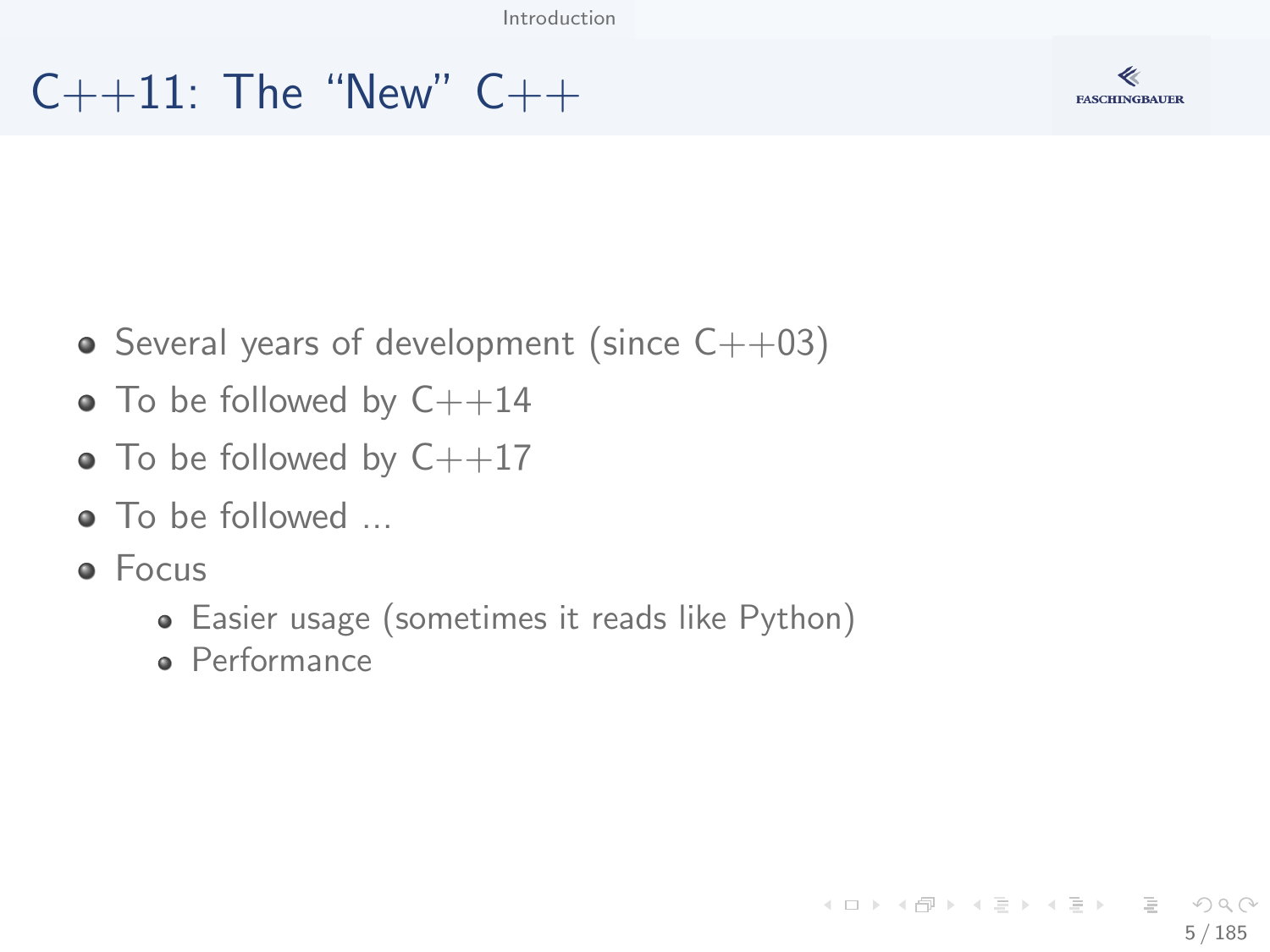## <span id="page-5-0"></span>Overview

#### ≪ **FASCHINGBAUER**

- 2 New Language Features
	- · Strongly Typed enum
	- · auto Type Declarations
	- **a** Brace Initialization
	- · Range Based for Loops
	- · Delegating Constructor
- · Moving, "RValue References"
- · Miscellaneous
- $\circ$ 
	- $\bullet$  std::unique\_ptr<>
	- o std::shared\_ptr<>
	- · Smart Pointers: Closing
- 4 Functions, Functions, ...
	- · Optimization
	- · Compute Bound Code
	- · Basics
	- · Sorting
	- · std::bind
	- · std::function
- G
- · Threads Inroduction
- · Thread Life Cycle
- $\bullet$  Threads in  $C++$
- **a** Race Conditions
- a Volatile
- · std::chrono
- Locking and Atomics
- · Communication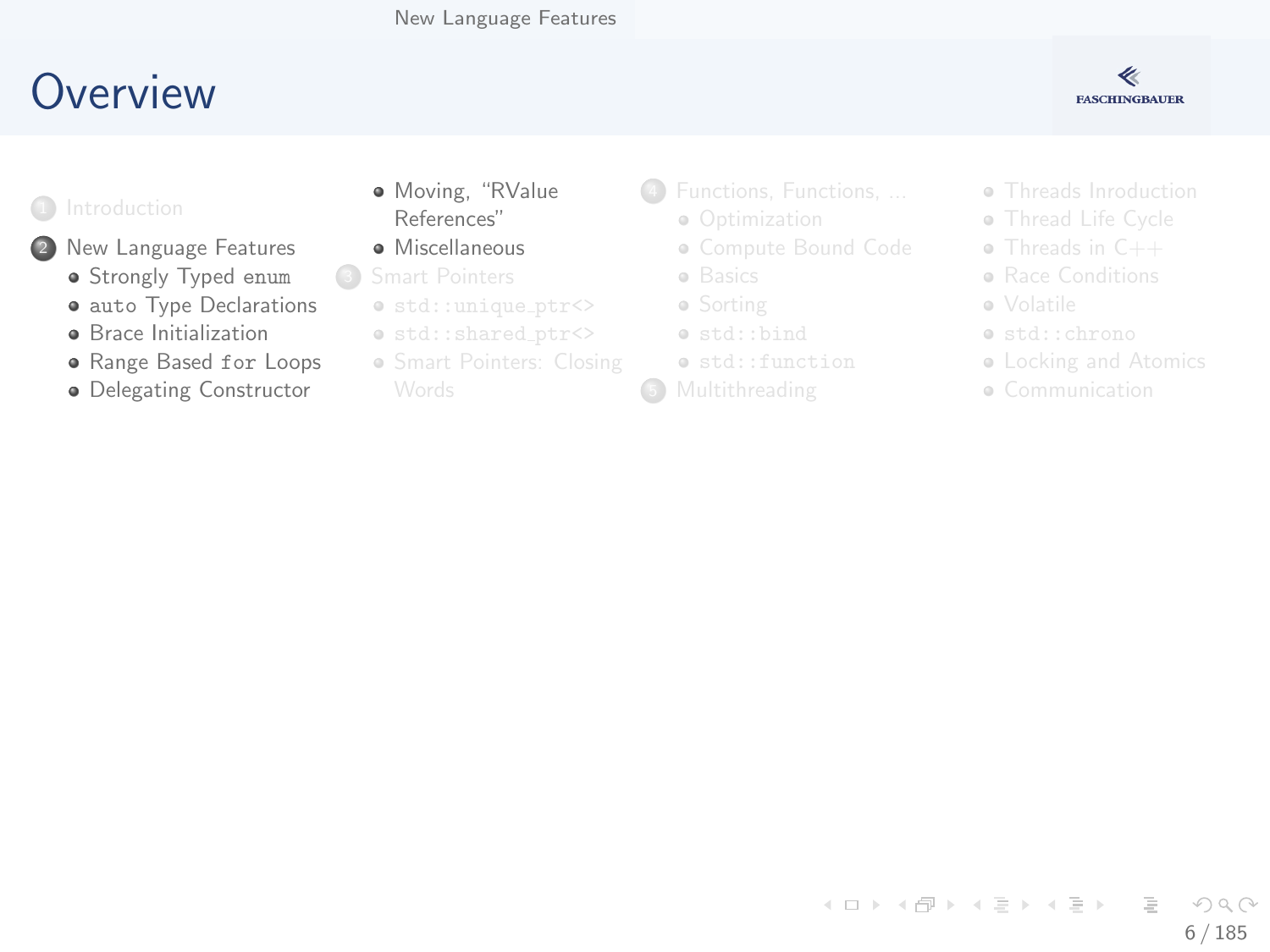### <span id="page-6-0"></span>**O[verview](#page-2-0)**



#### <sup>1</sup> Introduction

#### 2 New [Language Features](#page-11-0) **Str[ongly Typed](#page-14-0) enum**

- **auto Type Declarations**
- **a** Br[ace Initialization](#page-24-0)
- Range Based for Loops
- **·** De[legating Constructor](#page-29-0)
- [Moving](#page-6-0), "RValue
- **A** Miscellaneous
- <sup>3</sup> Smart Pointers
	- $\bullet$  std::unique\_ptr<>
	- $\bullet$  std::shared\_ptr<>
	- **Smart Pointers[: Closing](#page-67-0)**
- <sup>4</sup> [Functions, Funct](#page-49-0)ions, ...
	- Optimization
	- [Compute Bound Code](#page-52-0)
	- **·** [Basics](#page-61-0)
	- Sorting
	- [std::bind](#page-67-0)
	- std::function
- **6** Multithreading
- **Threads Inro[duction](#page-93-0)**
- **Thread Life [Cycle](#page-111-0)**
- Threads in C++
- **Bace Conditi[ons](#page-114-0)**
- Volatile
- std::chron[o](#page-130-0)
- **Locking a[nd Atomics](#page-138-0)**
- **Communication**

イロト イ部 トイモト イモト  $\equiv$  $OQ$ 7 / 185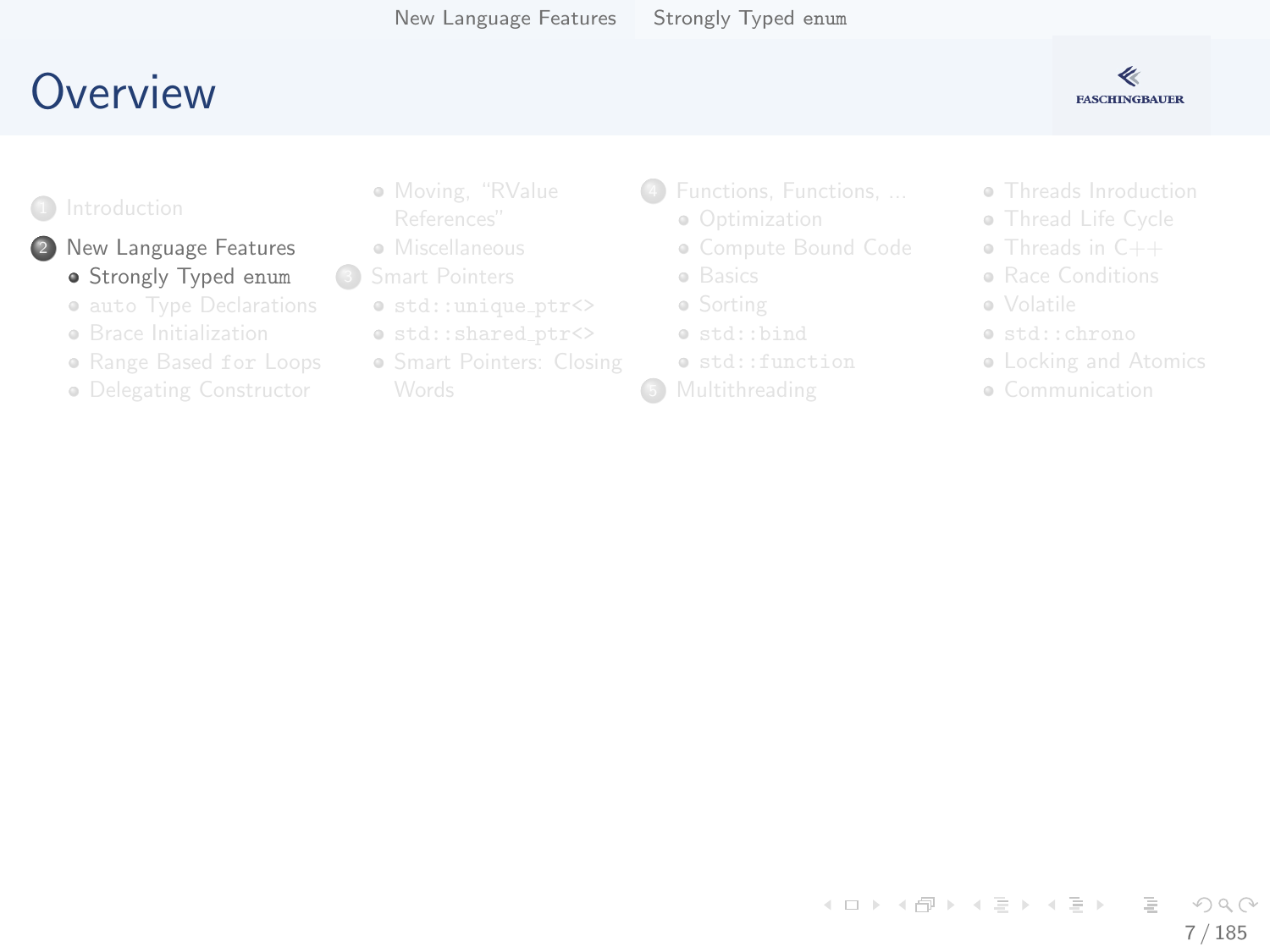# C++03 enum Types: Motivation



#### Why enum? Why isn't int sufficient?

- **•** Readability, Semantics
- switch statements without default label  $\rightarrow$  -Wswitch warns about missing enumerators
- Type safety: int cannot be assigned to an enum
	- The other way around is possible

Apart from that, enum is crap!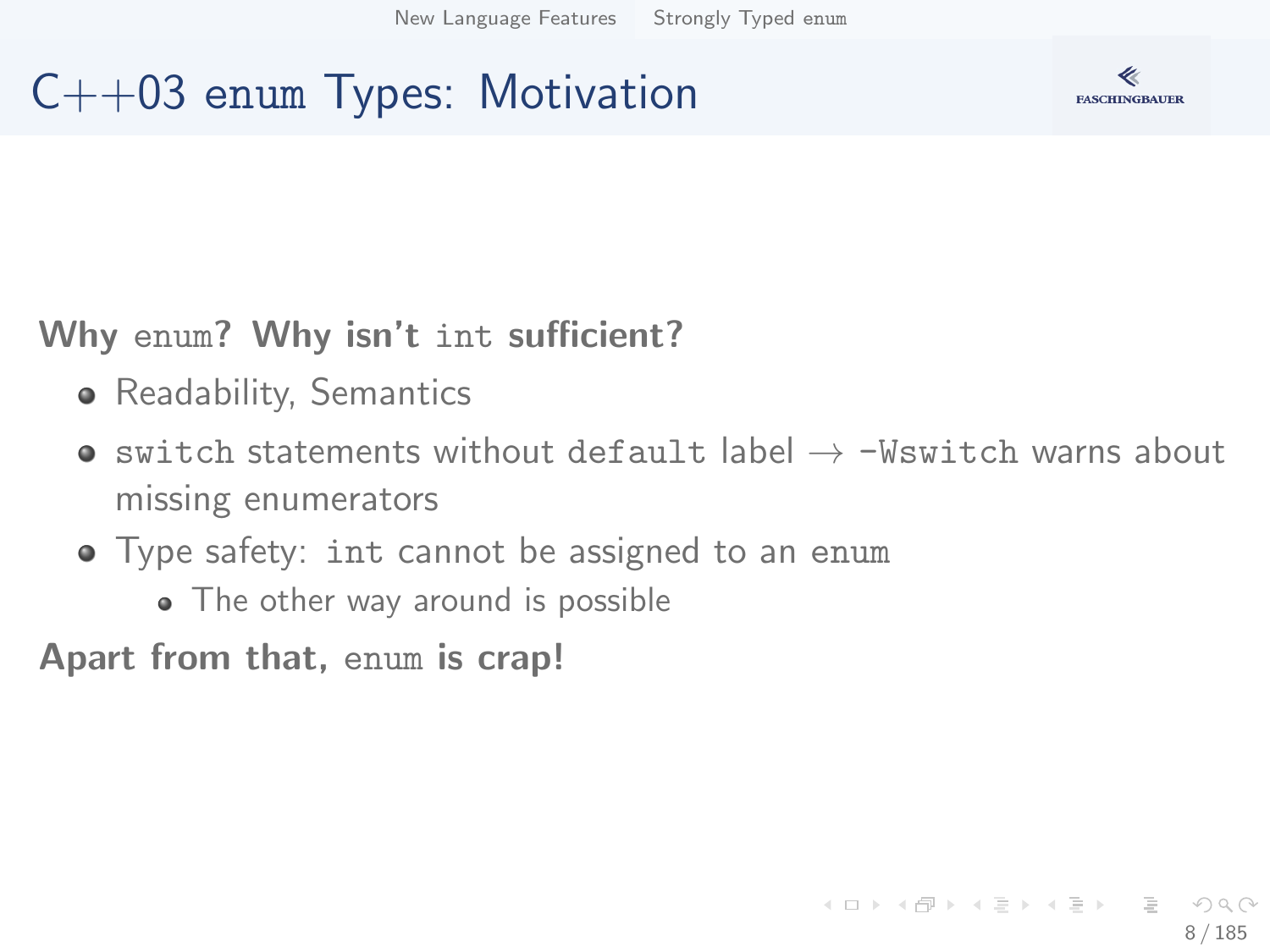# C++03 enum Types: Problems



- Enumerators are not in the enum type's scope
	- Rather, they pollute the surrounding scope
	- $\bullet \rightarrow$  no two enumerators with the same name
- Underlying type is not defined  $\rightarrow$  sizeof depends on compiler
- Implicit conversion to int

Workarounds possible, although much typing involved!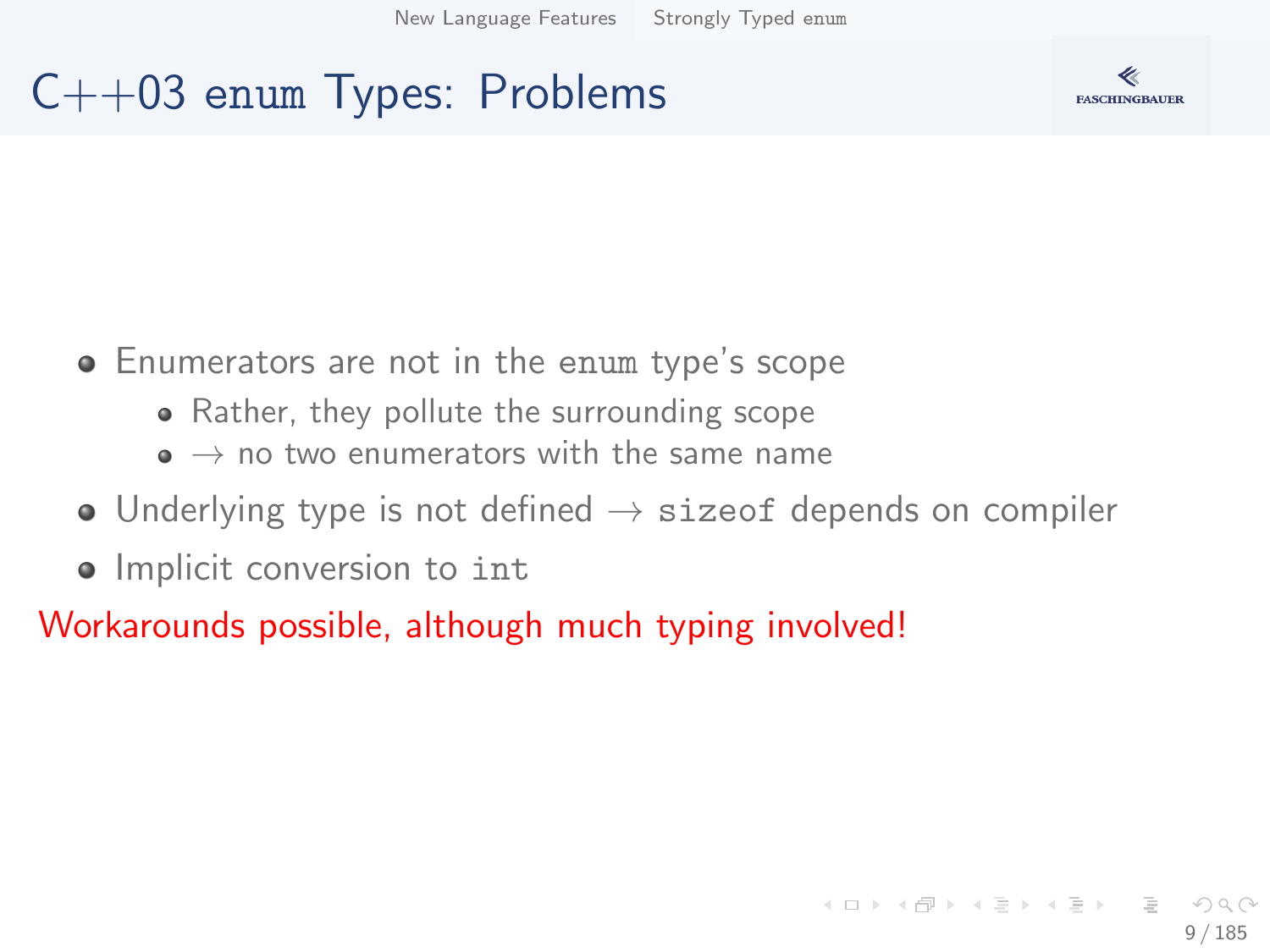# $C++11$  enum class



#### enum class

```
enum class E1 {
  ONE,
  TWO
};
enum class E2 {
  ONE,
  TWO
};
E1 e1 = E1::ONE;
E2 e2 = E2::ONE;
int i = e1; // error
```
- No conflicts in surrounding scope
- Body same as before
- No conversion to int
- $\bullet$  C++03 enum remains unchanged  $\rightarrow$  code compatibility

 $\bullet \to$  Cool!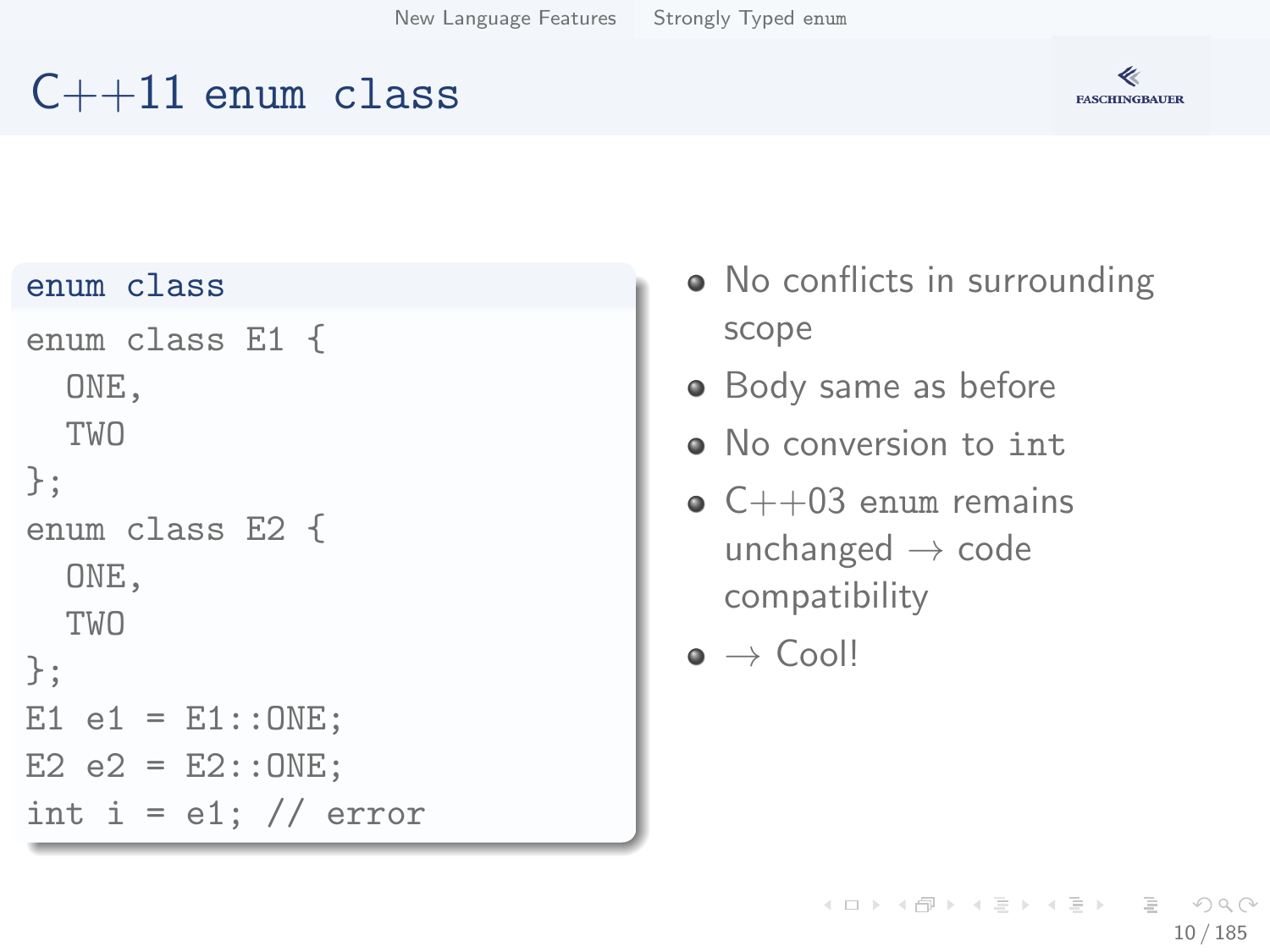[New Language Features](#page-5-0) [Strongly Typed](#page-6-0) enum

# $C++11$  enum class: Underlying Type



#### Explicite type

```
#include <cstdint>
#include <cassert>
enum E: uint8_t {
  ONE,
  TWO
};
void f() {
  assert(sizeof(E)==1);
}
```
- $\bullet$  In  $C++03$  enum and enum class possible
- Default: int
- Works with every integer types except wchar\_t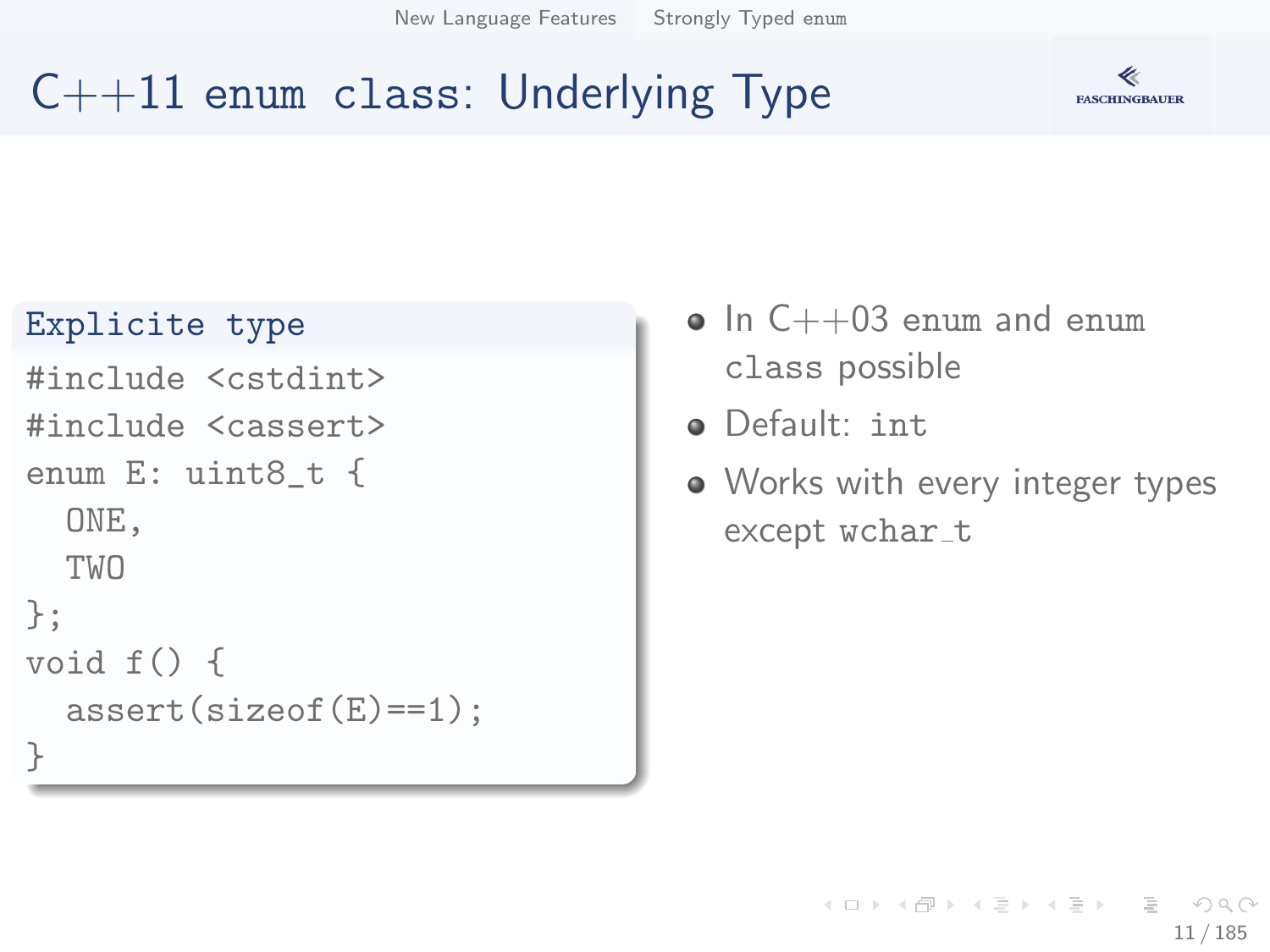# <span id="page-11-0"></span>**O[verview](#page-2-0)**



#### <sup>1</sup> Introduction

#### New [Language Features](#page-11-0)

- **•** Str[ongly Typed](#page-14-0) enum
- **auto** Type Declarations
- **a** Br[ace Initialization](#page-24-0)
- Range Based for Loops
- **·** De[legating Constructor](#page-29-0)
- [Moving](#page-6-0), "RValue
- **A** Miscellaneous
- <sup>3</sup> Smart Pointers
	- $\bullet$  std::unique\_ptr<>
	- $\bullet$  std::shared\_ptr<>
	- **Smart Pointers[: Closing](#page-67-0)**
- <sup>4</sup> [Functions, Funct](#page-49-0)ions, ...
	- Optimization
	- [Compute Bound Code](#page-52-0)
	- **·** [Basics](#page-61-0)
	- Sorting
	- [std::bind](#page-67-0)
	- std::function
- **6** Multithreading
- **Threads Inro[duction](#page-93-0)**
- **Thread Life [Cycle](#page-111-0)**
- Threads in C++
- **Bace Conditi[ons](#page-114-0)**
- Volatile
- std::chron[o](#page-130-0)
- **Locking a[nd Atomics](#page-138-0)**
- **Communication**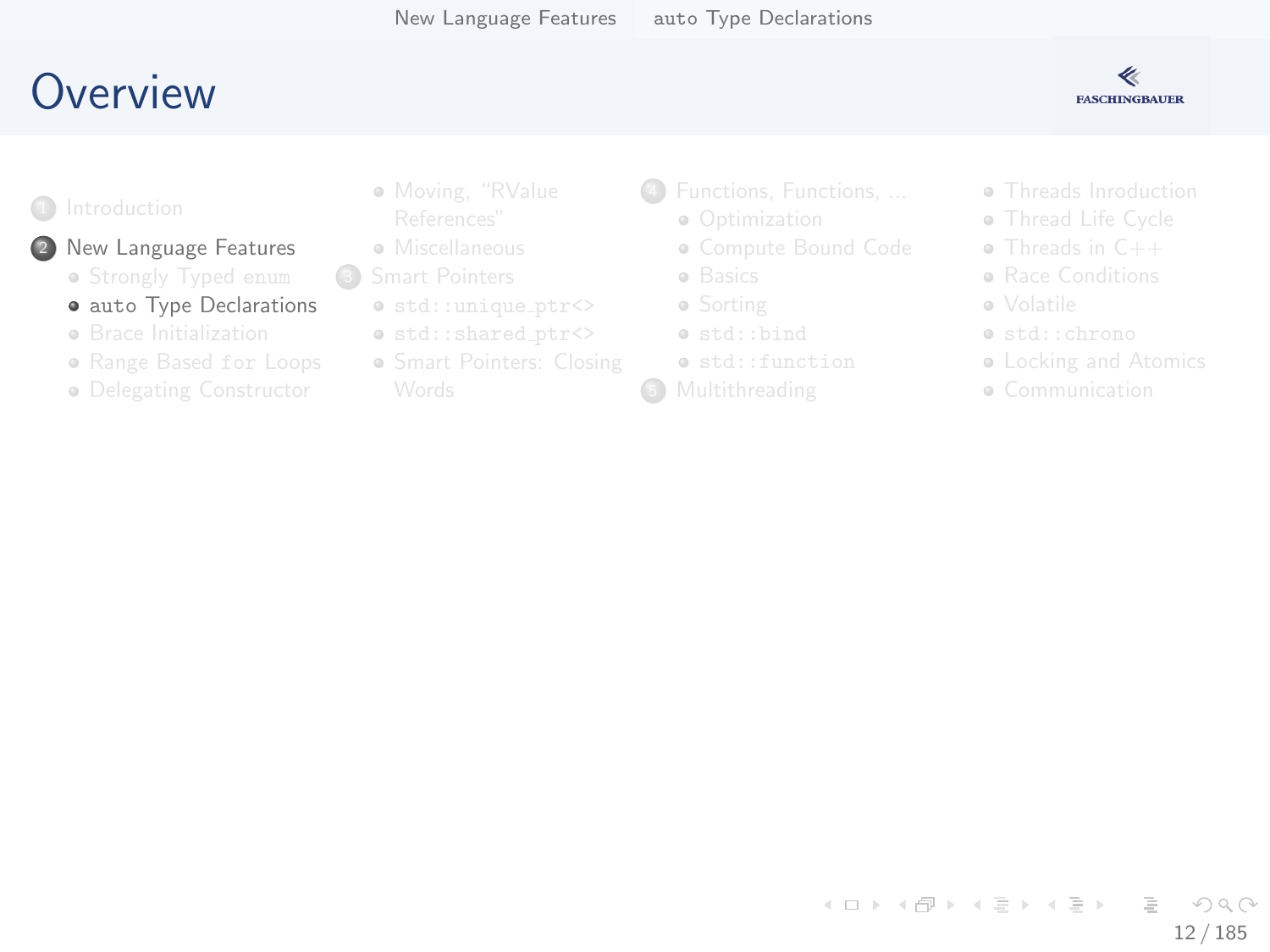[New Language Features](#page-5-0) auto [Type Declarations](#page-11-0)

# auto Type Declarations: Motivation



#### Much ado about nothing ...

vector<MyType>::iterator  $iter = v.\text{begin}()$ ;

#### Compiler knows anyway ...

auto iter =  $v.\text{begin}()$ ;

- Type Deduction
- Compiler knows anyway
- $\bullet$  He always knew  $\rightarrow$ lookup of template specializations
- $\bullet \rightarrow$  Same rules apply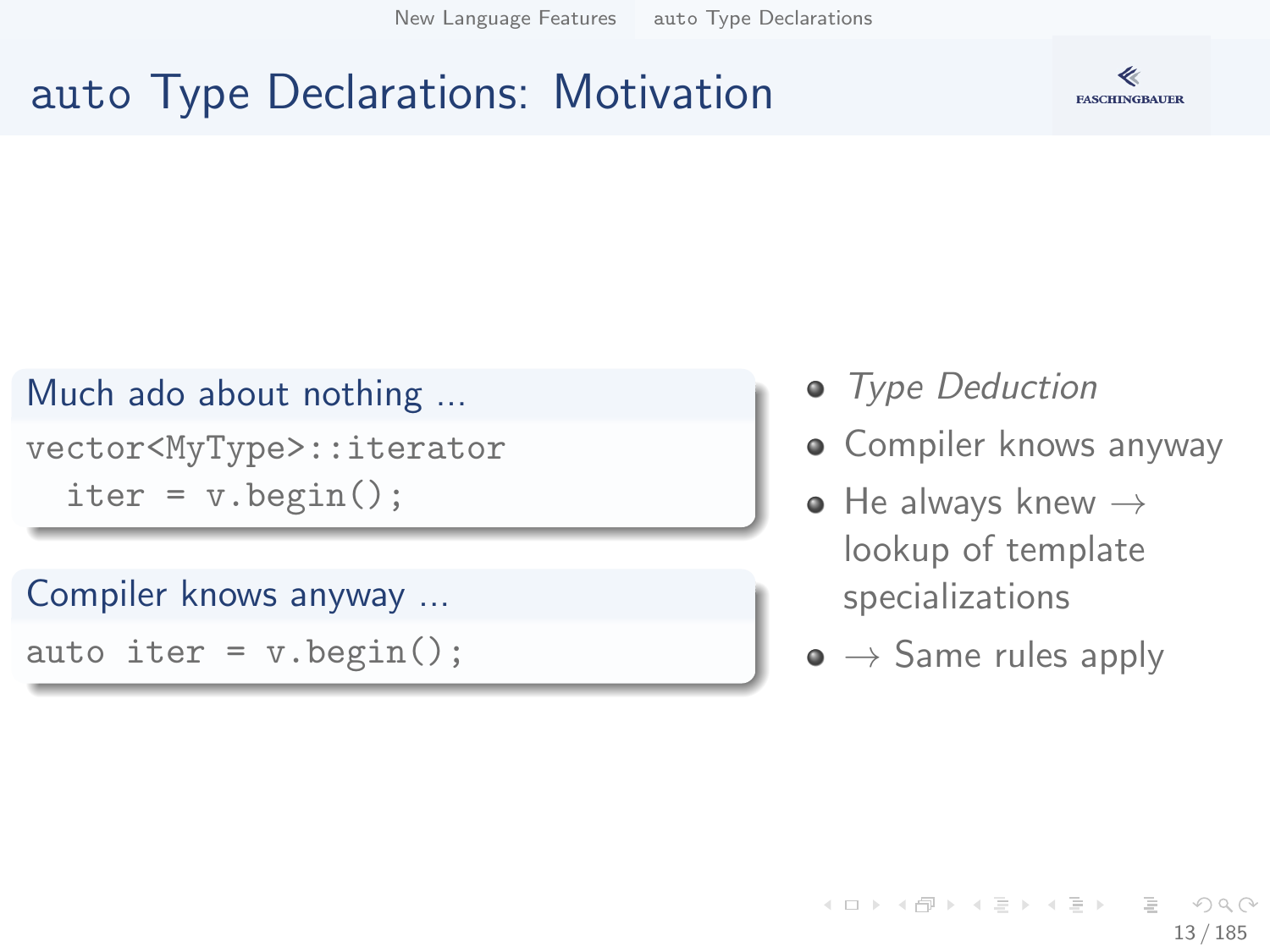[New Language Features](#page-5-0) auto [Type Declarations](#page-11-0)

## auto Type Declarations: Details



| Simplest Type Deduction                | const and References                         |
|----------------------------------------|----------------------------------------------|
| auto i = 10; // int                    | const auto& $cref = value;$                  |
| $cbegin() \rightarrow const\_iterator$ | Arrays are Pointers                          |
| auto iter = $v.\text{cbegin}()$ ;      | int data[42];                                |
|                                        | $1//$ int *no_copy<br>$auto no_copy = data;$ |

K ロ ▶ K 레 ▶ K 코 ▶ K 코 ▶ │ 코 │ ◆ 9,9,0° 14 / 185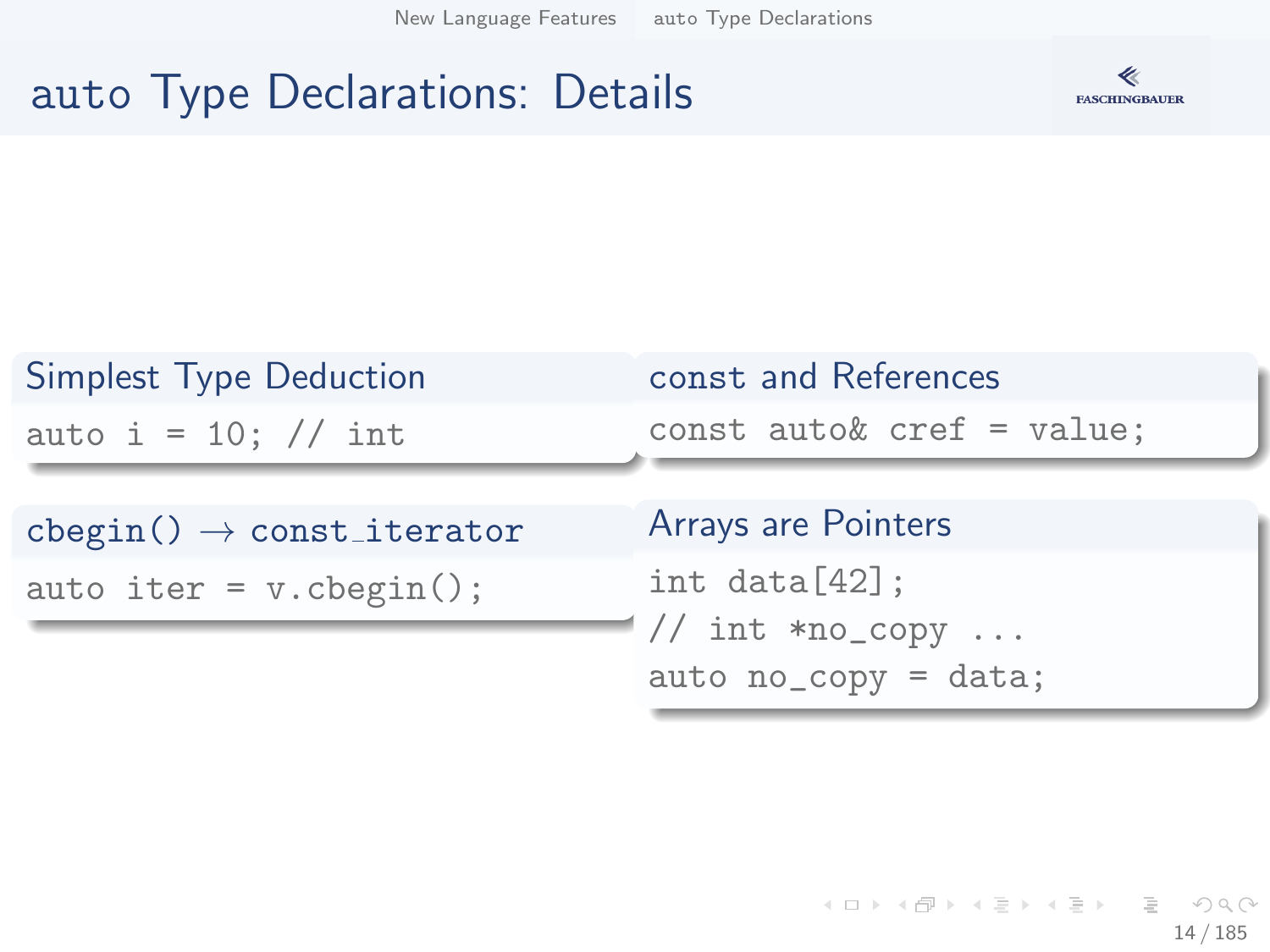## <span id="page-14-0"></span>**O[verview](#page-2-0)**



#### <sup>1</sup> Introduction

#### New [Language Features](#page-11-0)

- **•** Str[ongly Typed](#page-14-0) enum
- **auto Type Declarations**
- **a** Br[ace Initialization](#page-24-0)
- Range Based for Loops
- **·** De[legating Constructor](#page-29-0)
- [Moving](#page-6-0), "RValue
- **A** Miscellaneous
- <sup>3</sup> Smart Pointers
	- $\bullet$  std::unique\_ptr<>
	- $\bullet$  std::shared\_ptr<>
	- **Smart Pointers[: Closing](#page-67-0)**
- <sup>4</sup> [Functions, Funct](#page-49-0)ions, ...
	- Optimization
	- [Compute Bound Code](#page-52-0)
	- **·** [Basics](#page-61-0)
	- Sorting
	- $\bullet$  [std::bind](#page-67-0)
	- std::function
- **6** Multithreading
- **Threads Inro[duction](#page-93-0)**
- **Thread Life [Cycle](#page-111-0)**
- Threads in C++
- **Bace Conditi[ons](#page-114-0)**
- Volatile
- std::chron[o](#page-130-0)
- **Locking a[nd Atomics](#page-138-0)**
- **Communication**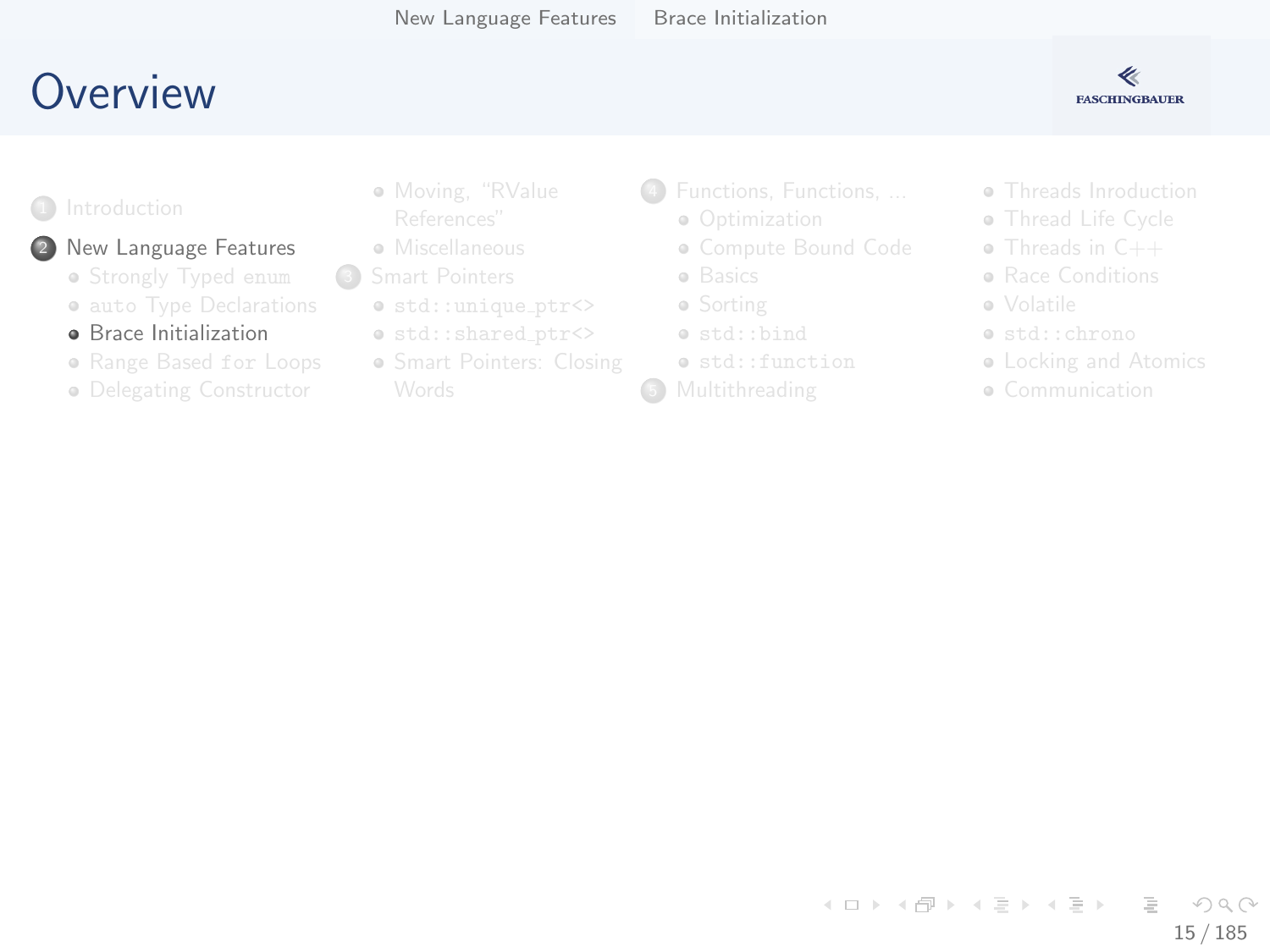# Brace Initialization: Motivation (1)



Initialization was always inconsistent  $\rightarrow$  Extremely confusing, especially for newbies!

- Integral types
- Aggregates (struct, array)
- **·** Class objects
- Container (e.g. std::vector) initialization with contained values  $\rightarrow$ push back() orgies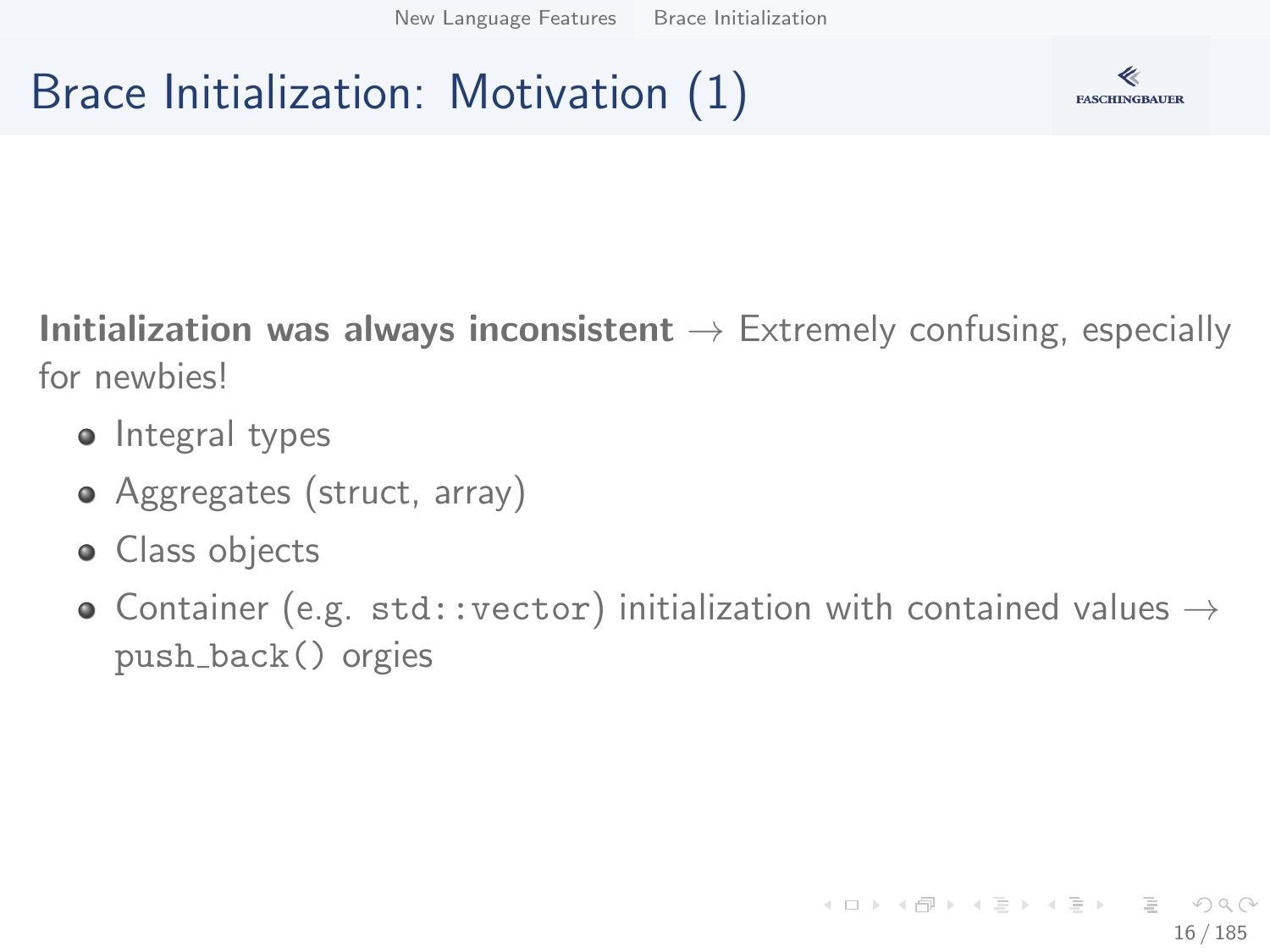# Brace Initialization: Motivation (2)

### Integral Types

- **•** Two different kinds of initialization
- A matter of history
- **o** Initialization and assignment are different
- Constructor style necessary in templates  $\rightarrow$  integers have to behave as if they were objects

#### Integer Initialization

int  $x = 7$ ; // assignment style int  $y(42)$ ; // ctor style

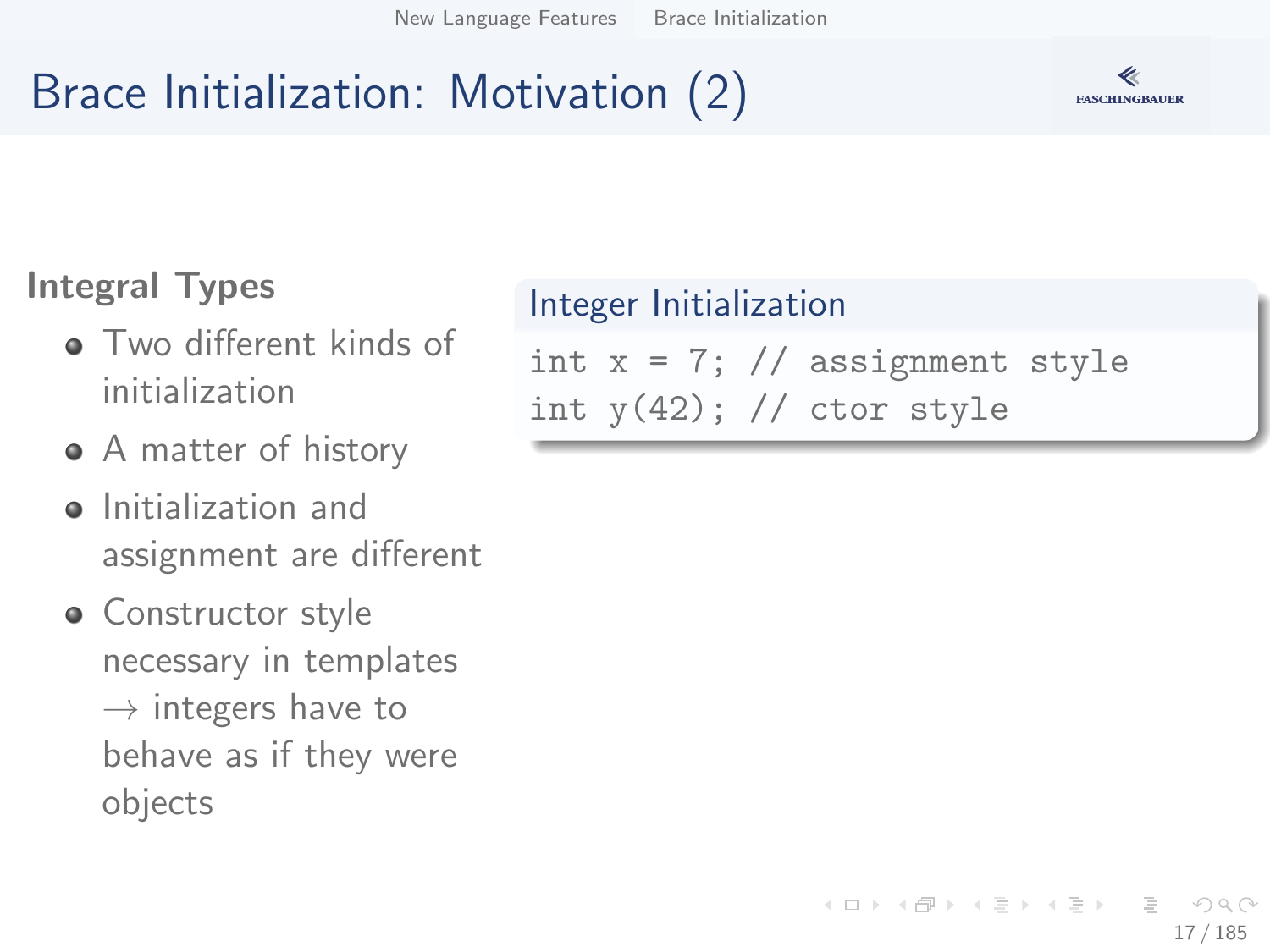# Brace Initialization: Motivation (3)



#### Aggregates

- Initialization as it used to be in good old C
- No constructor style

# Aggregate Initialization int  $arr[] = {1, 2, 3};$ struct  $s \{ int i, j; \}$  $s$   $s1 = \{1, 2\}$ ; s  $s2 = \{1\};$  //  $s2$ .  $j == 0$

K ロ ▶ K 個 ▶ K ヨ ▶ K ヨ ▶ │ ヨ │ め 9,0 18 / 185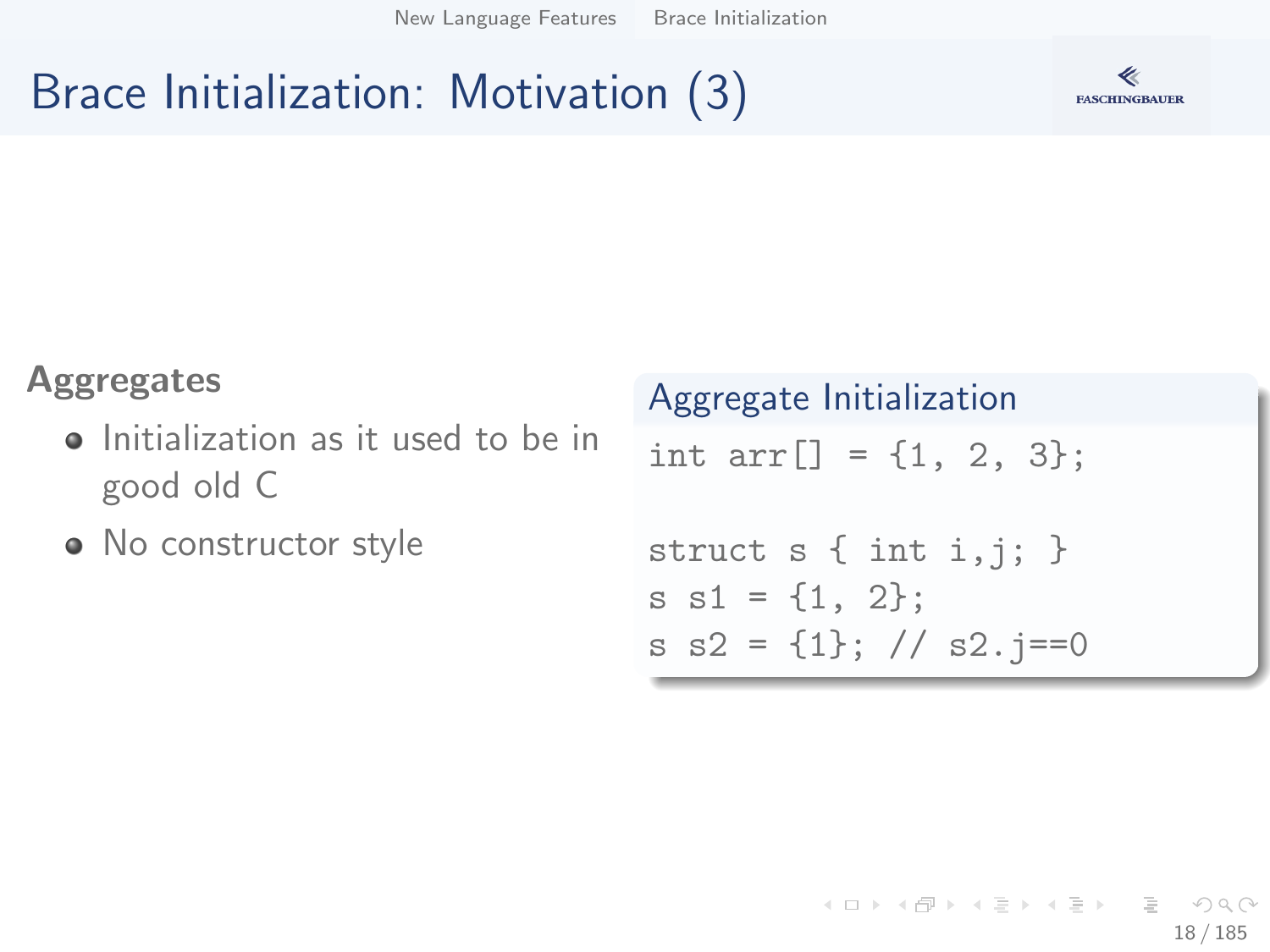# Brace Initialization: Motivation (4)



#### **Objects**

- Constructor: looks like function call
- Copy initialization

#### Object Initialization

class C { public:  $C(int i, int j);$ };

 $C \text{ c1}(1,2);$  $C$   $c2 = c1$ ;

> K ロ ▶ K 個 ▶ K ヨ ▶ K ヨ ▶ │ ヨ │ め 9,0 19 / 185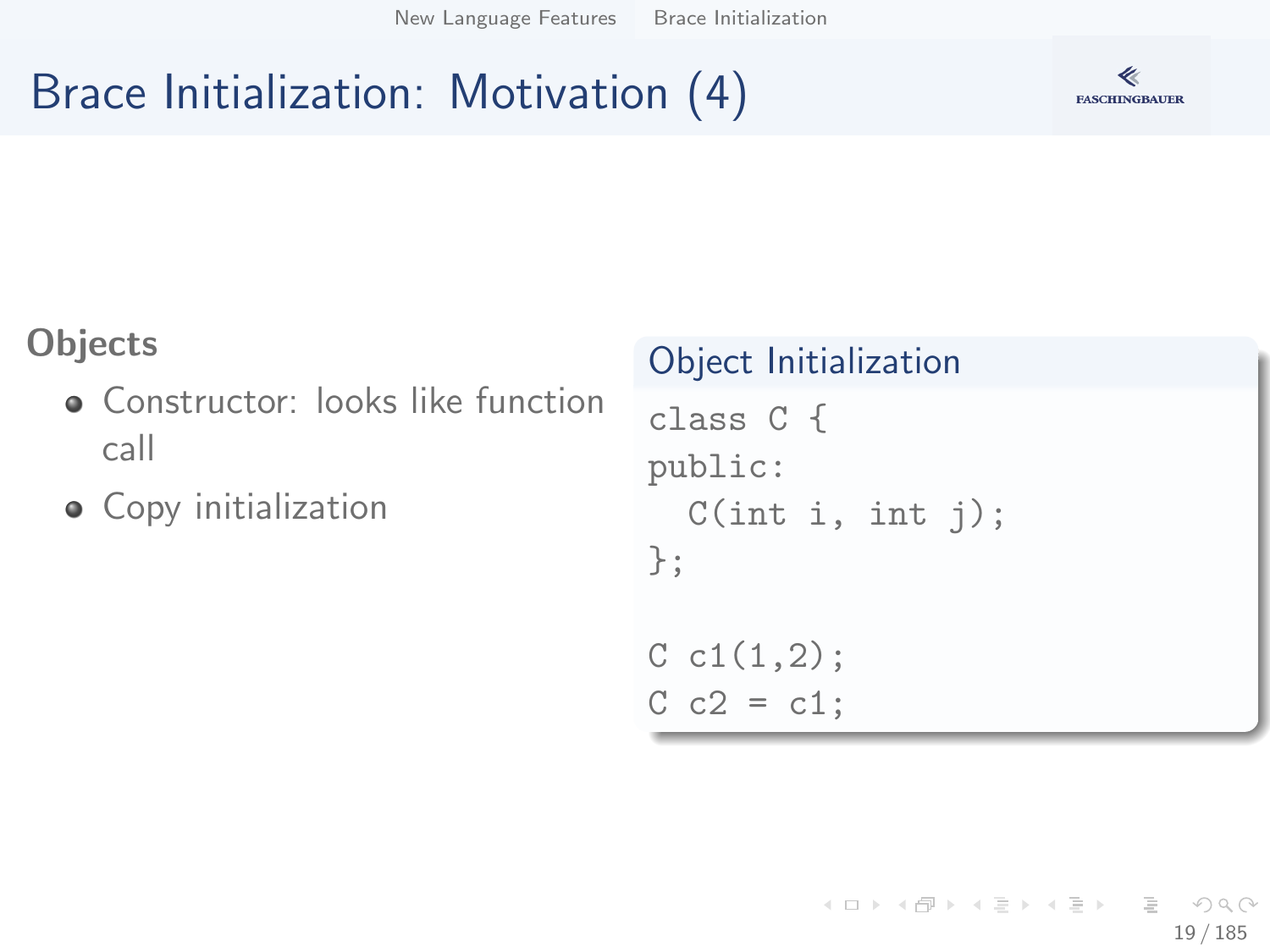## Brace Initialization: Motivation (5)



#### **Containers**

#### **•** Filling containers is extremely cumbersome  $\rightarrow$ .push back()

**•** Initialization requires an existing container  $\rightarrow$  very very loud

#### Container Initialization

```
int arr[] = {1, 2, 3};
vector<int> v1(arr, arr+3);
vector<int> v2(v1.\text{cbegin}(), v1.\text{cend}();
```

```
set<int> s:
s.insert(1);
s.insert(2);
vector<int> v(s.cbegin(), s.cend());
```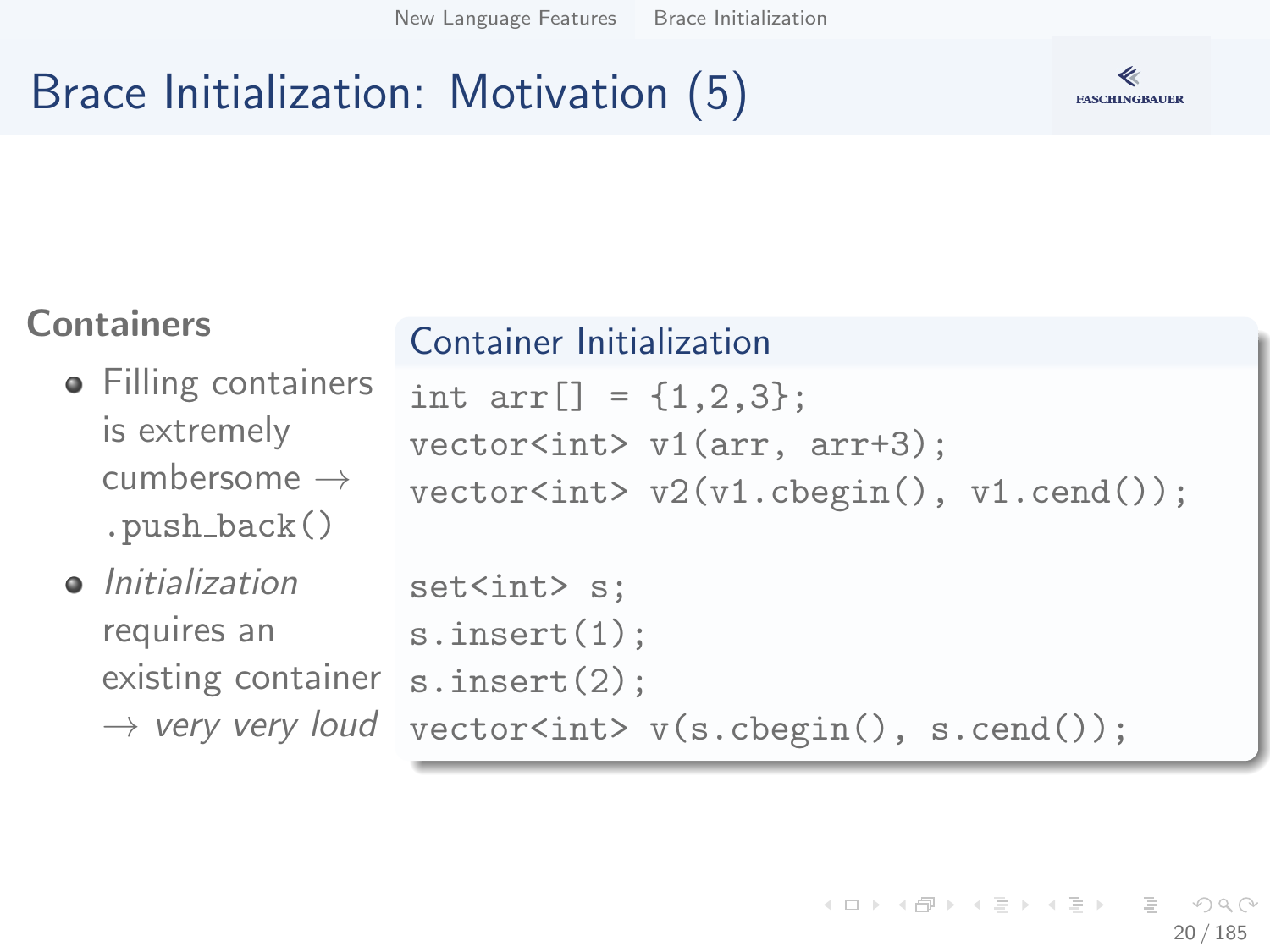# Brace Initialization: Motivation (6)



#### Member Arrays

- *Cannot* be initialized
- **A** Must be filled in constructor body
- $\bullet \rightarrow$  inconsistent
- $\bullet \rightarrow$  loud
- $\bullet \rightarrow$  workarounds

```
Member Array Initialization
class C {
public:
  C() : data_(\frac{\star}{\text{dammit}} : \star) {}
private:
  const int data_[3];
};
```
イロト イ部 トイモト イモト  $\equiv$   $\curvearrowleft$  a  $\curvearrowright$ 21 / 185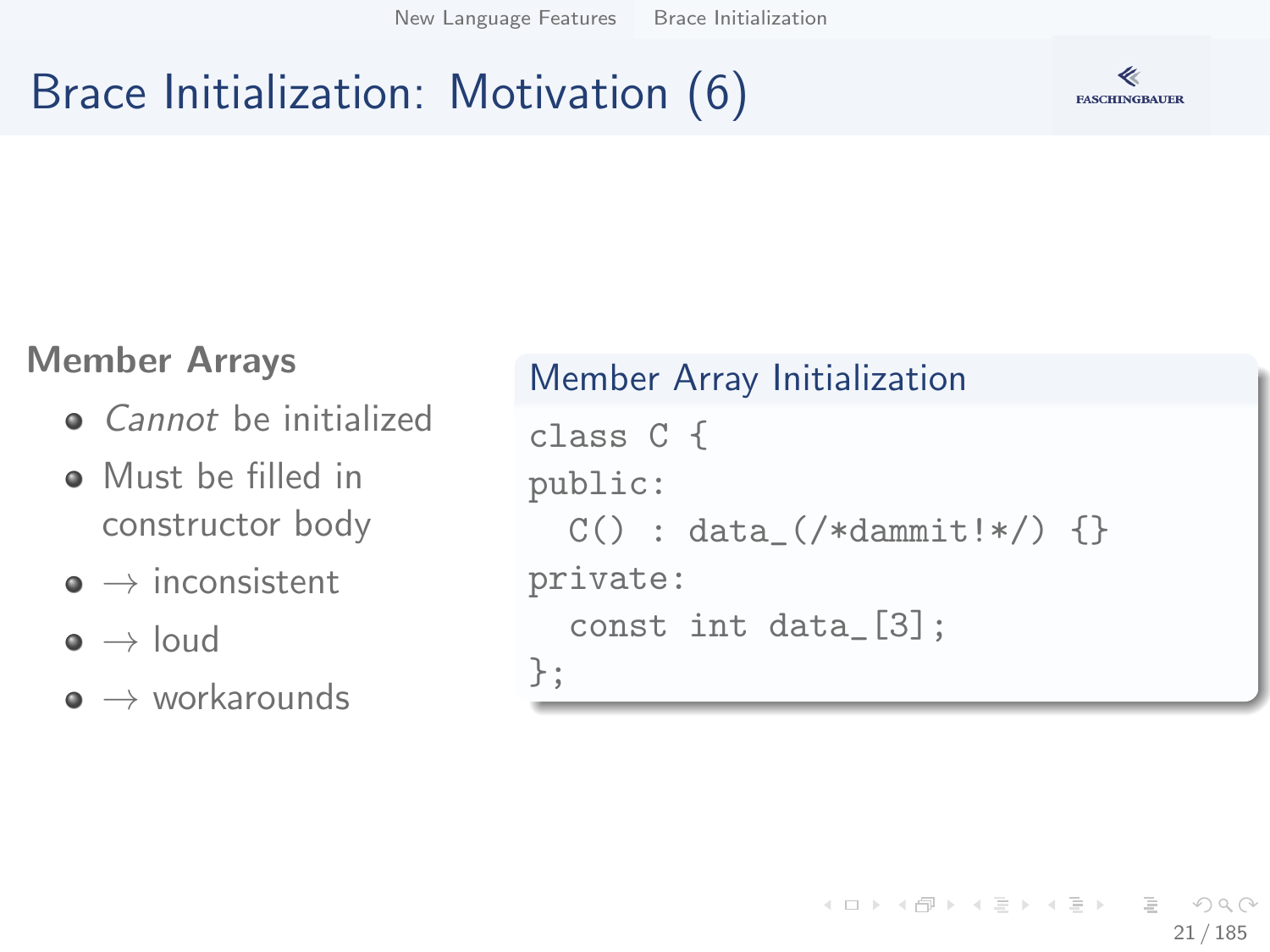## Brace Initialization: Motivation (7)



#### Arrays on the Heap

- **Q** Cannot be initialized
- $\bullet \rightarrow$  inconsistent
- $\bullet \rightarrow$  loud
- $\bullet \rightarrow$  workarounds

#### Heap Array Initialization

```
const int *arr = new int[42];
// and now?
```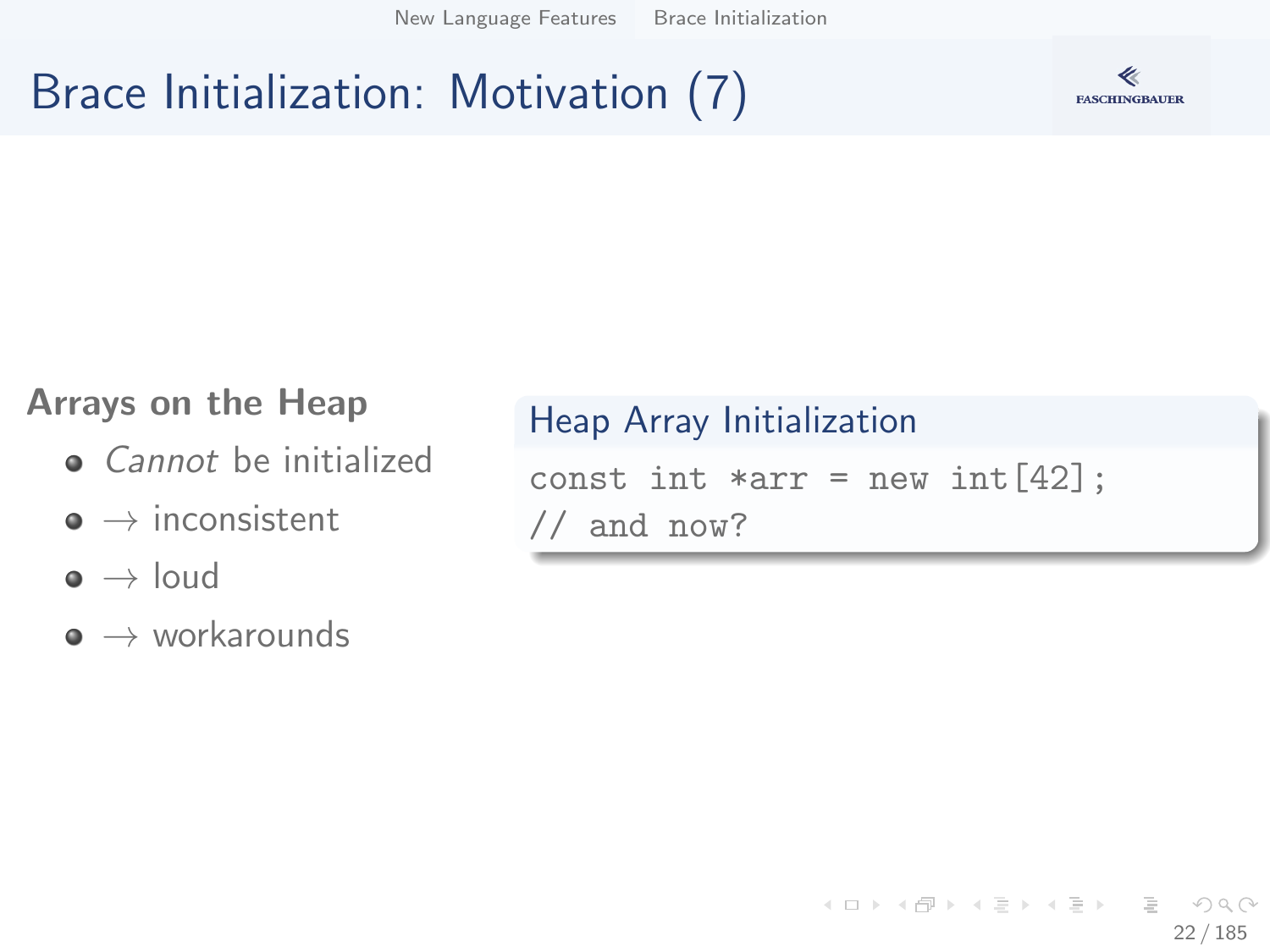# Brace Initialization: Solution (1)



#### **Solution: brace initialization everywhere**  $\rightarrow$  the language becomes ...

- **o** Clear
- **•** Readable
- Memorizable (less exceptions)
- **Attractive?**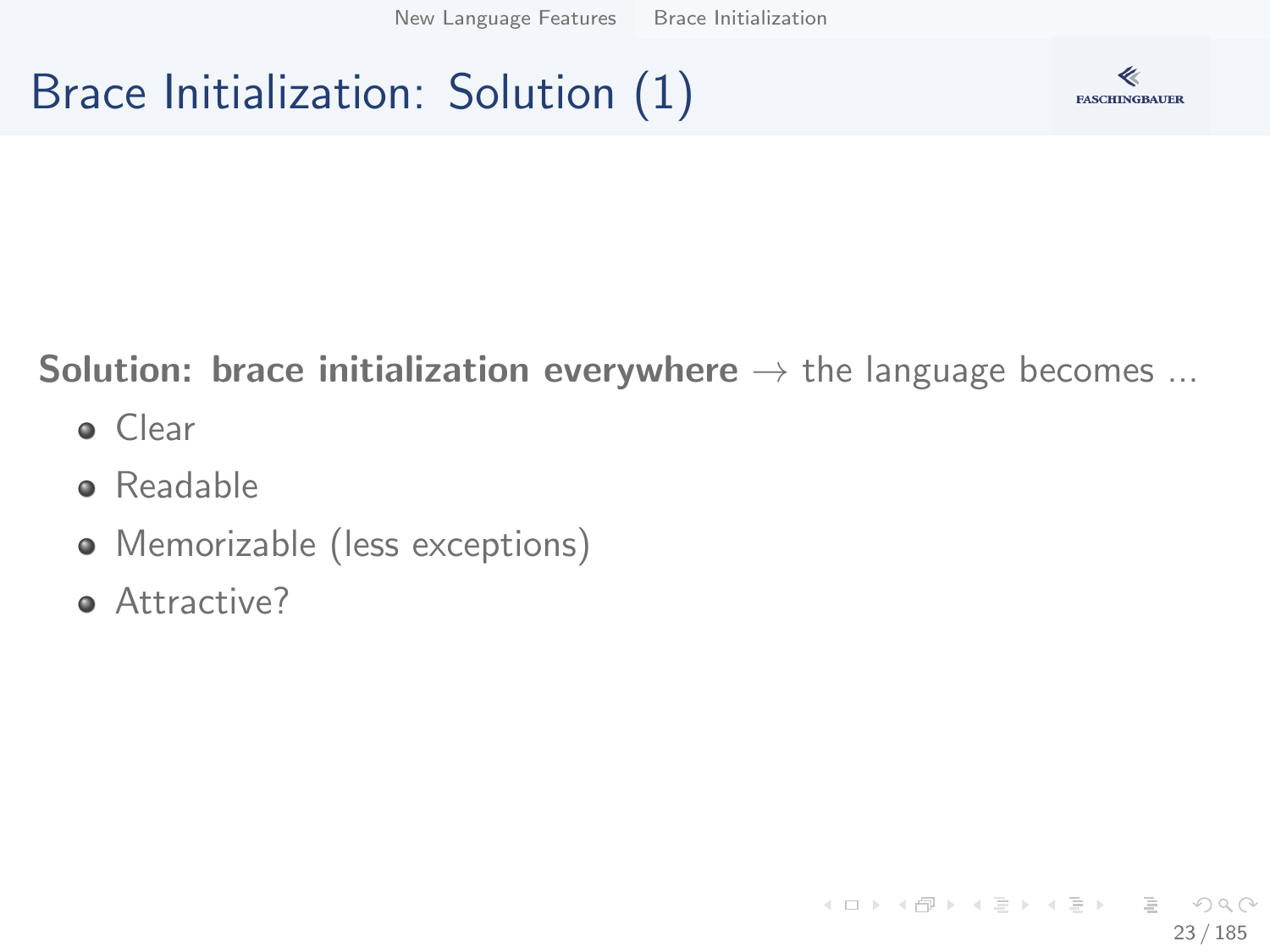# Brace Initialization: Solution (2)



| Braces                                   | many more braces                    |
|------------------------------------------|-------------------------------------|
| int $i\{42\}$ ;                          | class $C\{$<br>public:              |
| int $arr[]$ {1,2,3};                     | $C() : data_{1,2,3}$ {}<br>private: |
| struct $s \{ int i, j; \}$               | const int data $[3]$ ;              |
| $s s1\{1,2\};$                           | $\cdot$                             |
| vector <int><math>v{1,2,3}</math>;</int> | $const$ int $*arr =$                |
|                                          | new const $int[3]{1,2,3};$          |

(ロ) (個) (目) (目) (目) 目 のQ(0) 24 / 185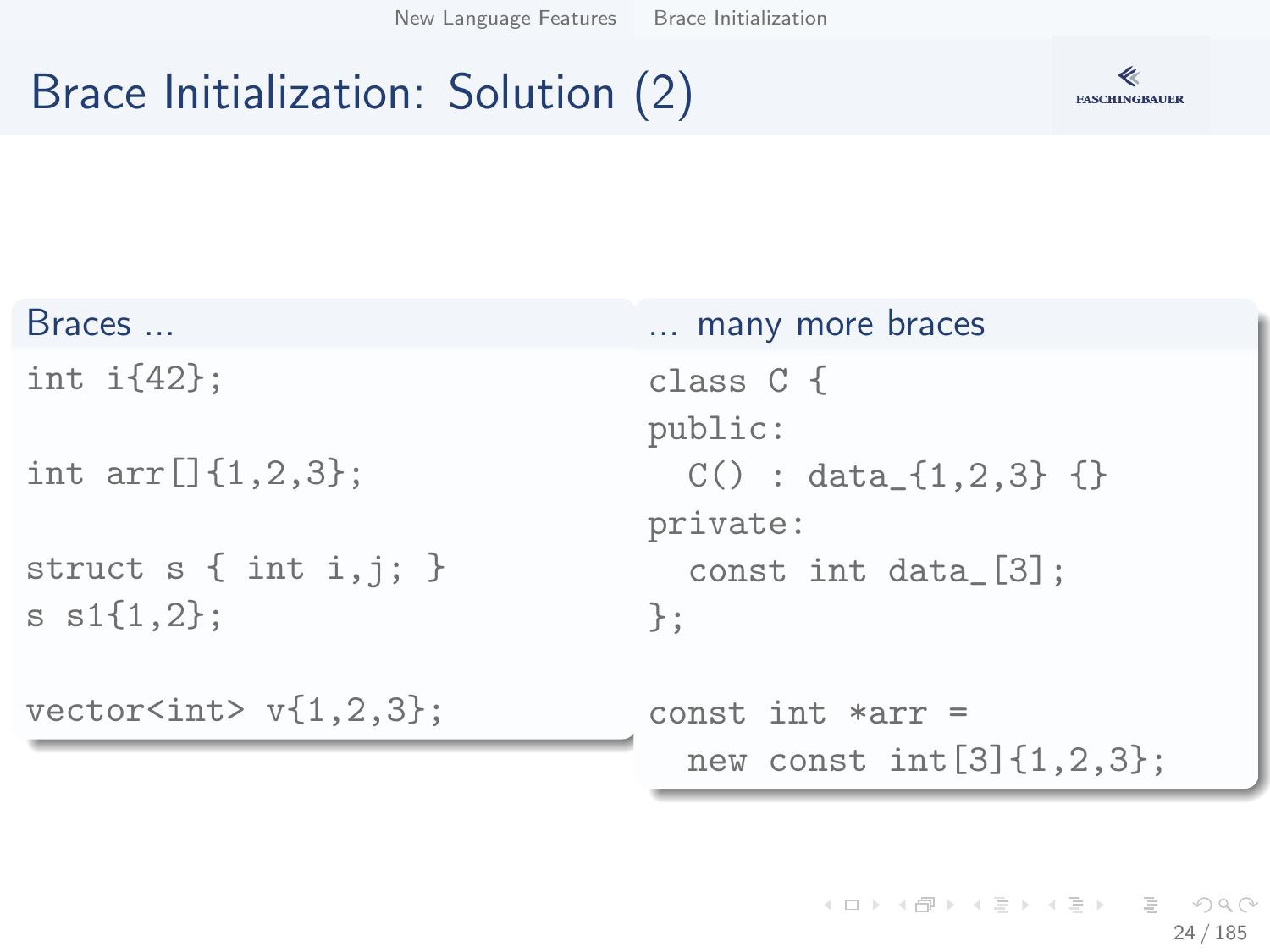## <span id="page-24-0"></span>Overview



#### New Language Features

- · Strongly Typed enum
- · auto Type Declarations
- **e** Brace Initialization
- · Range Based for Loops
- · Delegating Constructor
- · Moving, "RValue
- e Miscellaneous
- $\circ$ 
	- $\bullet$  std::unique\_ptr<>
	- o std::shared\_ptr<>
	- · Smart Pointers: Closing
- 4 Functions, Functions, ...
	- a Ontimization
	- · Compute Bound Code
	- · Basics
	- · Sorting
	- · std::bind
	- o std::function
- G
- · Threads Inroduction
- · Thread Life Cycle
- $\bullet$  Threads in  $C++$
- **a** Race Conditions
- e Volatile
- · std::chrono
- Locking and Atomics
- · Communication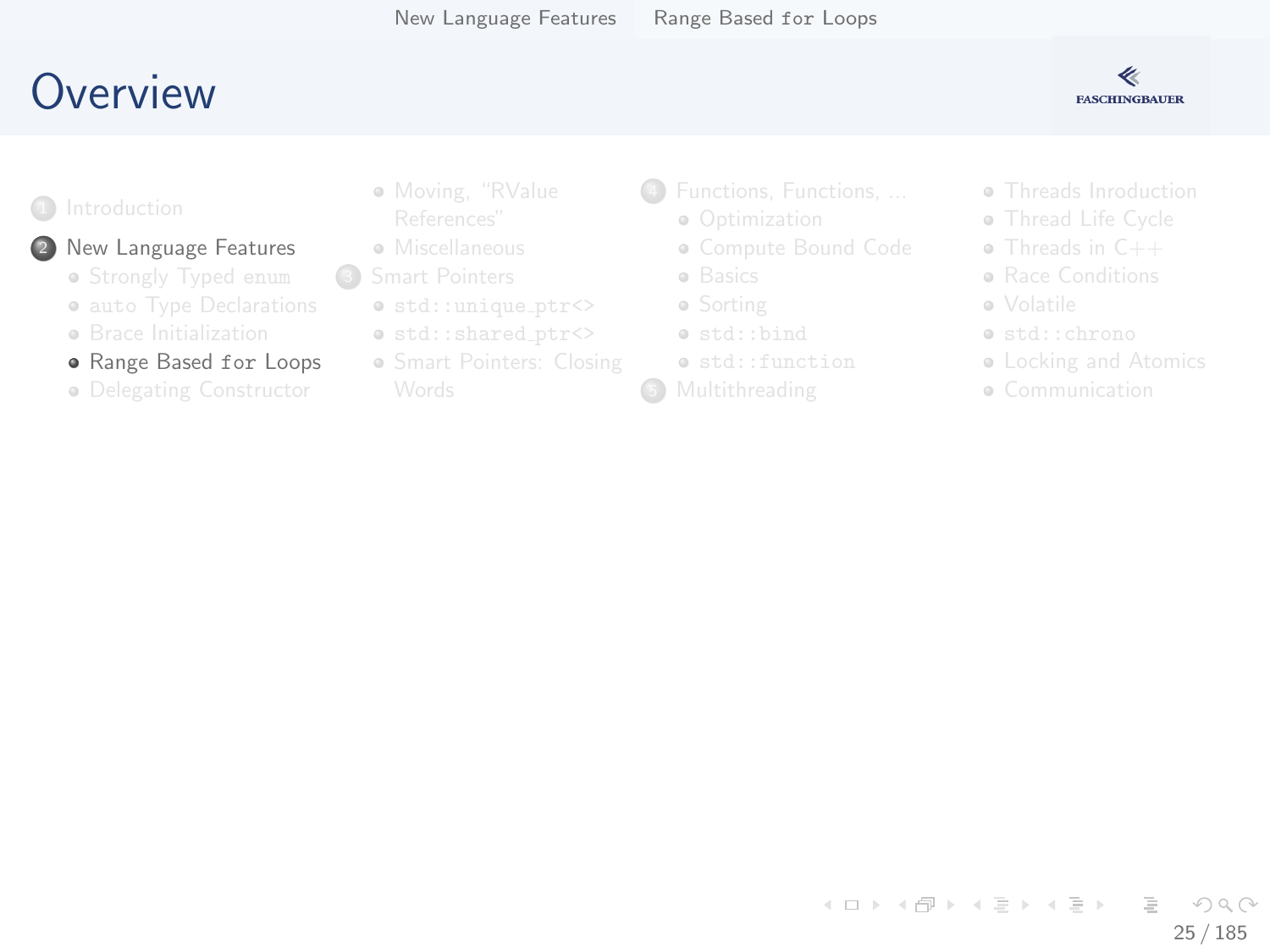[New Language Features](#page-5-0) [Range Based](#page-24-0) for Loops

Range Based for Loops: Motivation (1)



for looping over containers is very loud ...

- **Iterators are cumbersome**
- $\bullet$  ... albeit necessary
- **•** for each not always applicable
- $\bullet \rightarrow$  Why not building it into the language itself?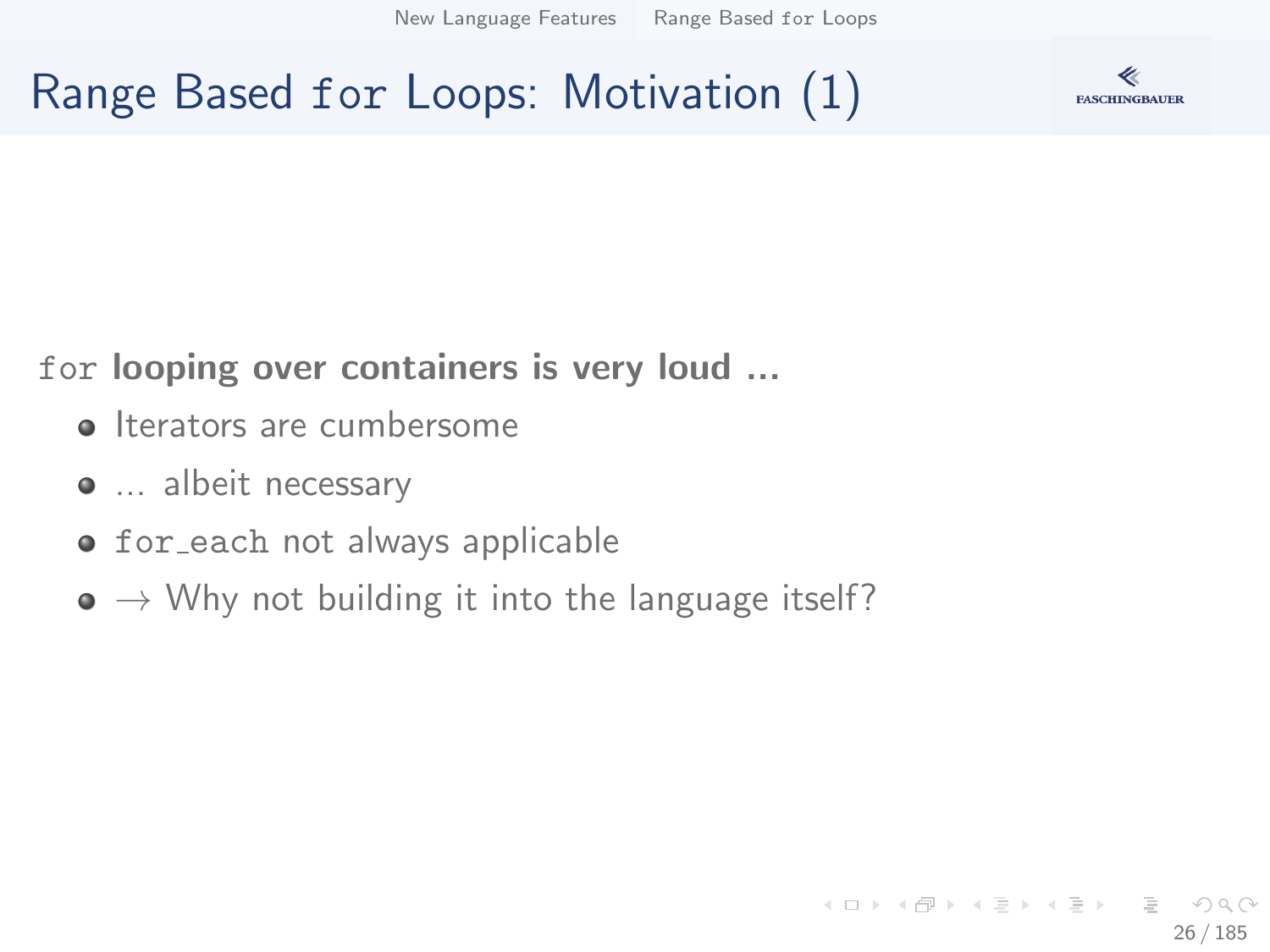[New Language Features](#page-5-0) [Range Based](#page-24-0) for Loops

# Range Based for Loops: Motivation (2)



```
Iteration, the cumbersome way
vectors(int > v{1, 2, 3};for (vector<int>::const_iterator it=v.begin();
     it!=v.end():
     ++it)cout << *it << endl;
```
This is cumbersome indeed ...

- **•** typedef does not exactly help
- Iterators dereferenced by hand
- Much too loud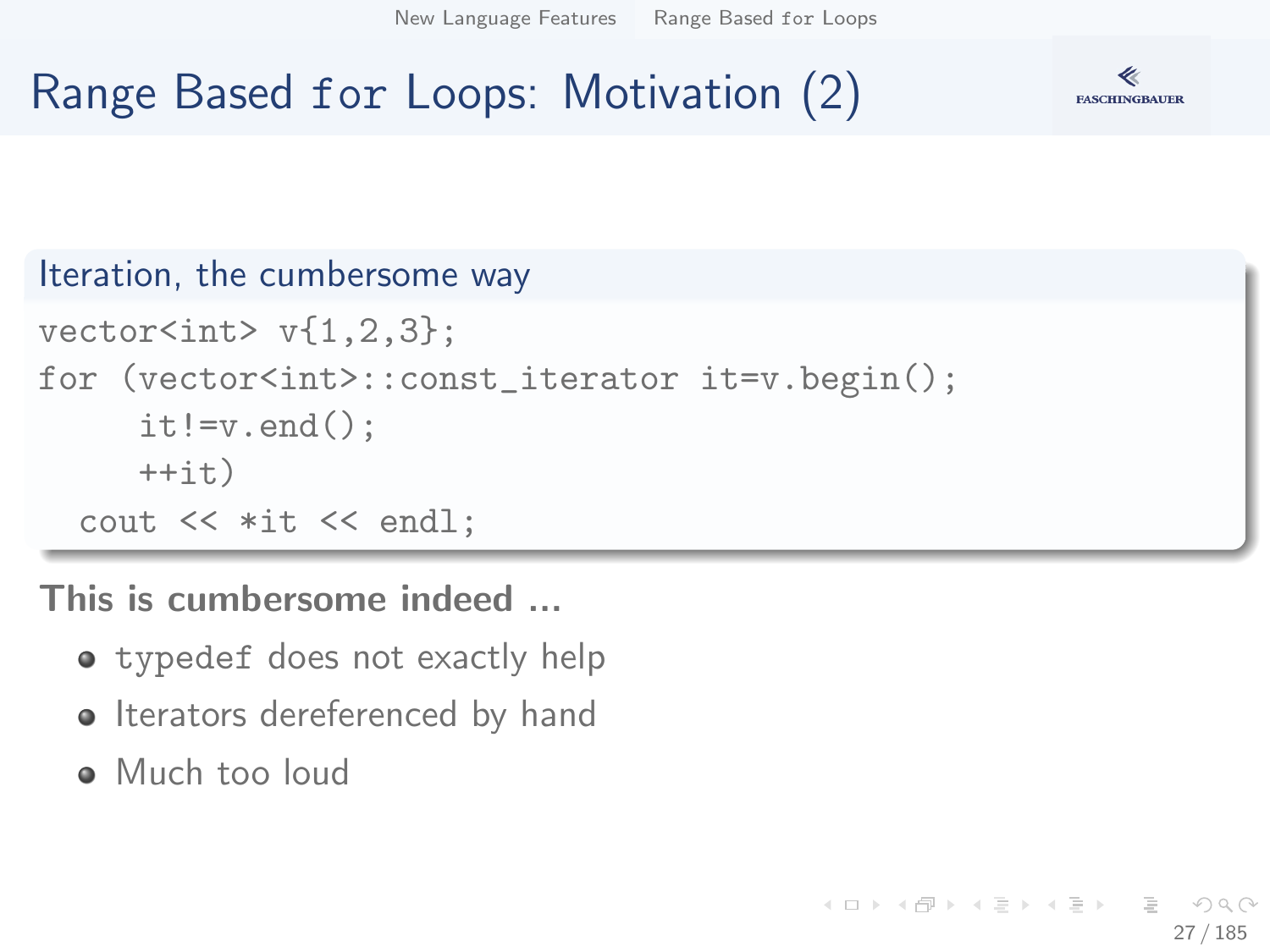[New Language Features](#page-5-0) [Range Based](#page-24-0) for Loops

# Range Based for Loops (1)



Solution: coupling the language with its standard library

The solution  $vectors(int > v{1, 2, 3};$ for (int i: v) cout << i << endl;

Almost like Python, isn't it?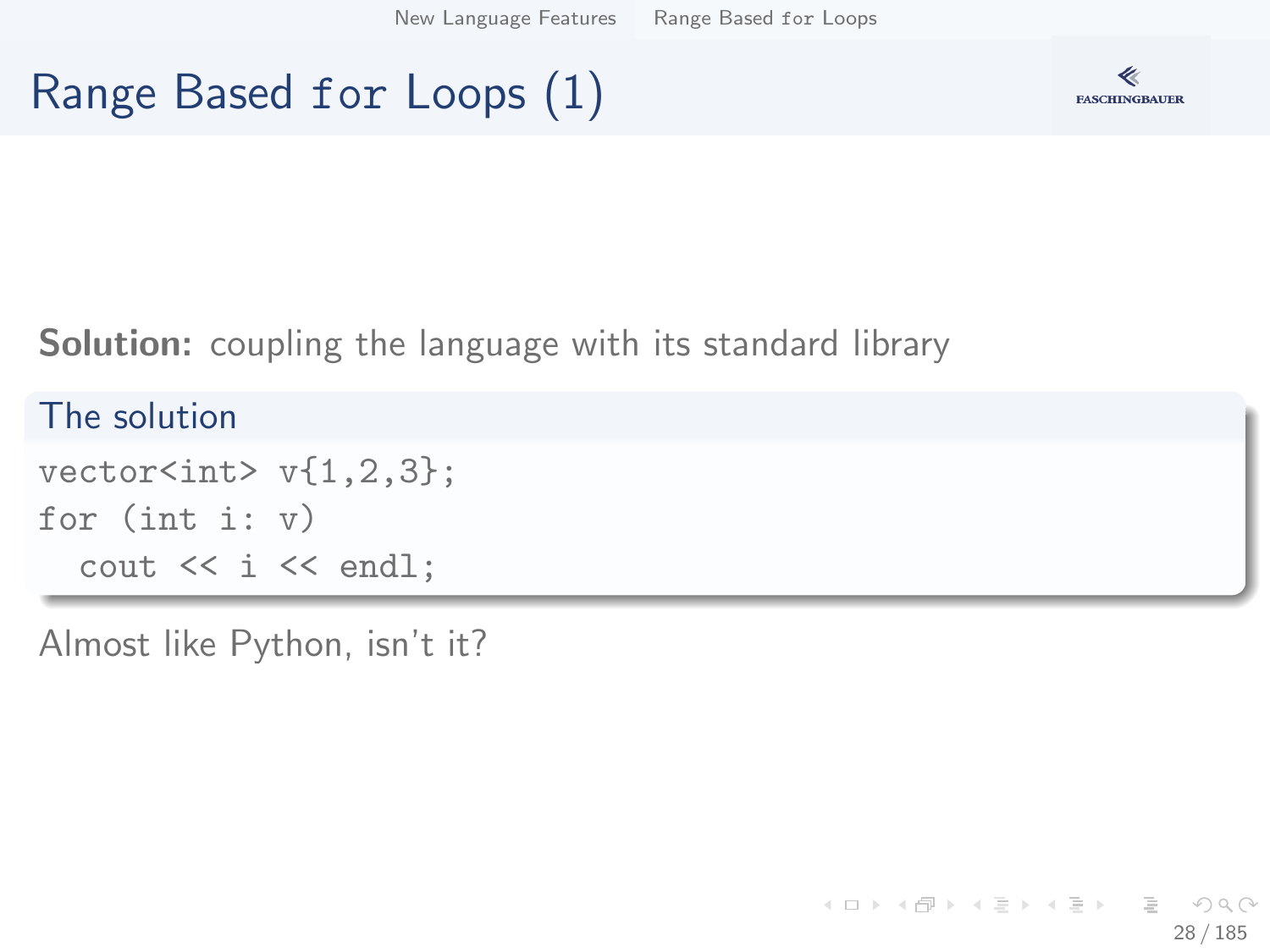# Range Based for Loops (2)



- Works with the usual auto incarnations ...
- $\bullet$  Valid for all  $C++$  container types, arrays, initializer lists, etc.

#### auto Variants

```
vector<int> v{1.2.3}:
for (auto& i: v) i = -i;
for (const auto& i: v)
  \cot < i \lt \sin 1;
```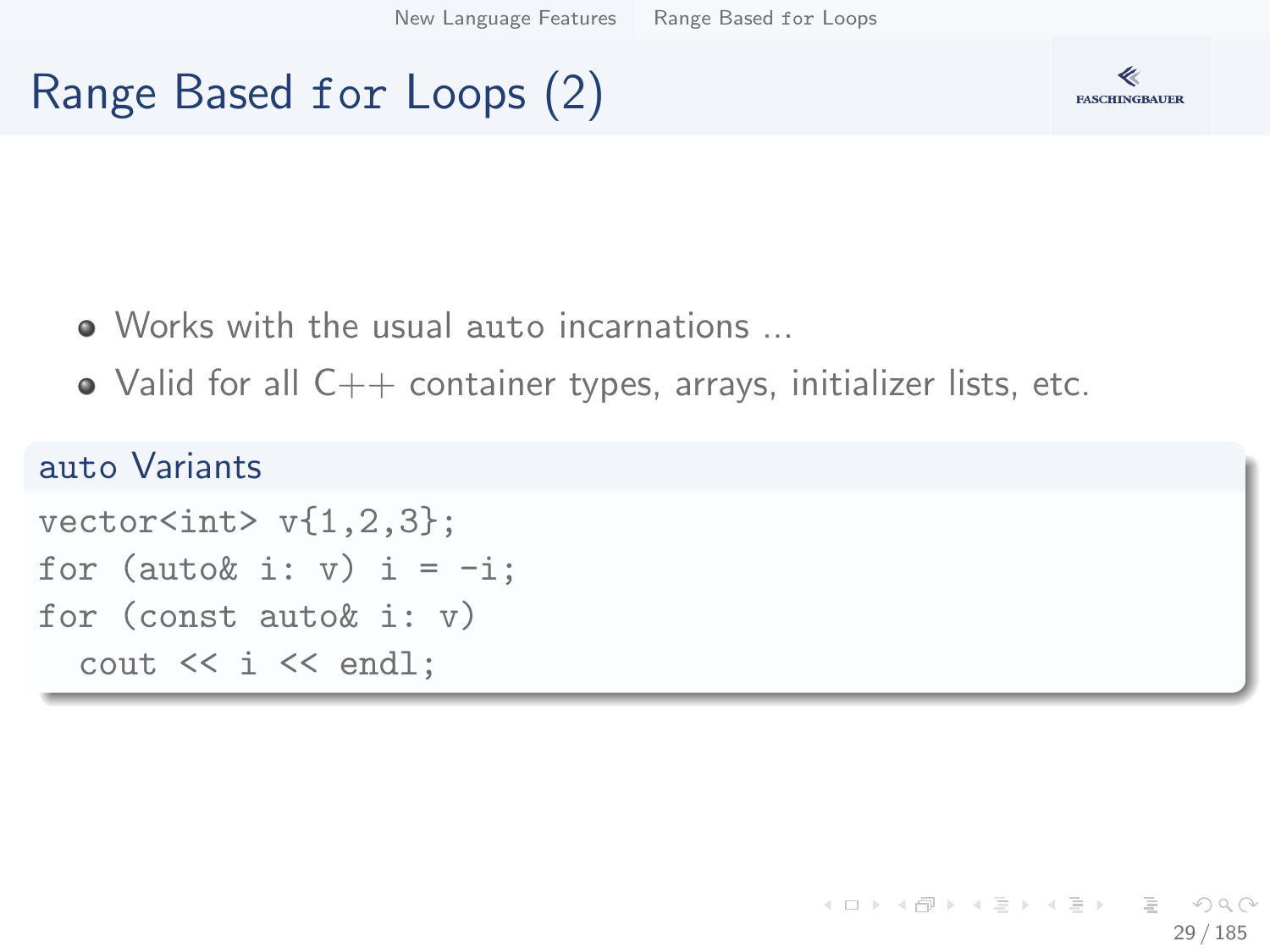## <span id="page-29-0"></span>Overview



#### 2 New Language Features

- · Strongly Typed enum
- · auto Type Declarations
- **e** Brace Initialization
- · Range Based for Loops
- · Delegating Constructor
- · Moving, "RValue
- e Miscellaneous
- $\circ$ 
	- $\bullet$  std::unique\_ptr<>
	- o std::shared\_ptr<>
	- · Smart Pointers: Closing
- 4 Functions, Functions, ...
	- a Ontimization
	- · Compute Bound Code
	- · Basics
	- · Sorting
	- · std::bind
	- o std::function
- G
- · Threads Inroduction
- · Thread Life Cycle
- $\bullet$  Threads in  $C++$
- **a** Race Conditions
- e Volatile
- · std::chrono
- Locking and Atomics
- · Communication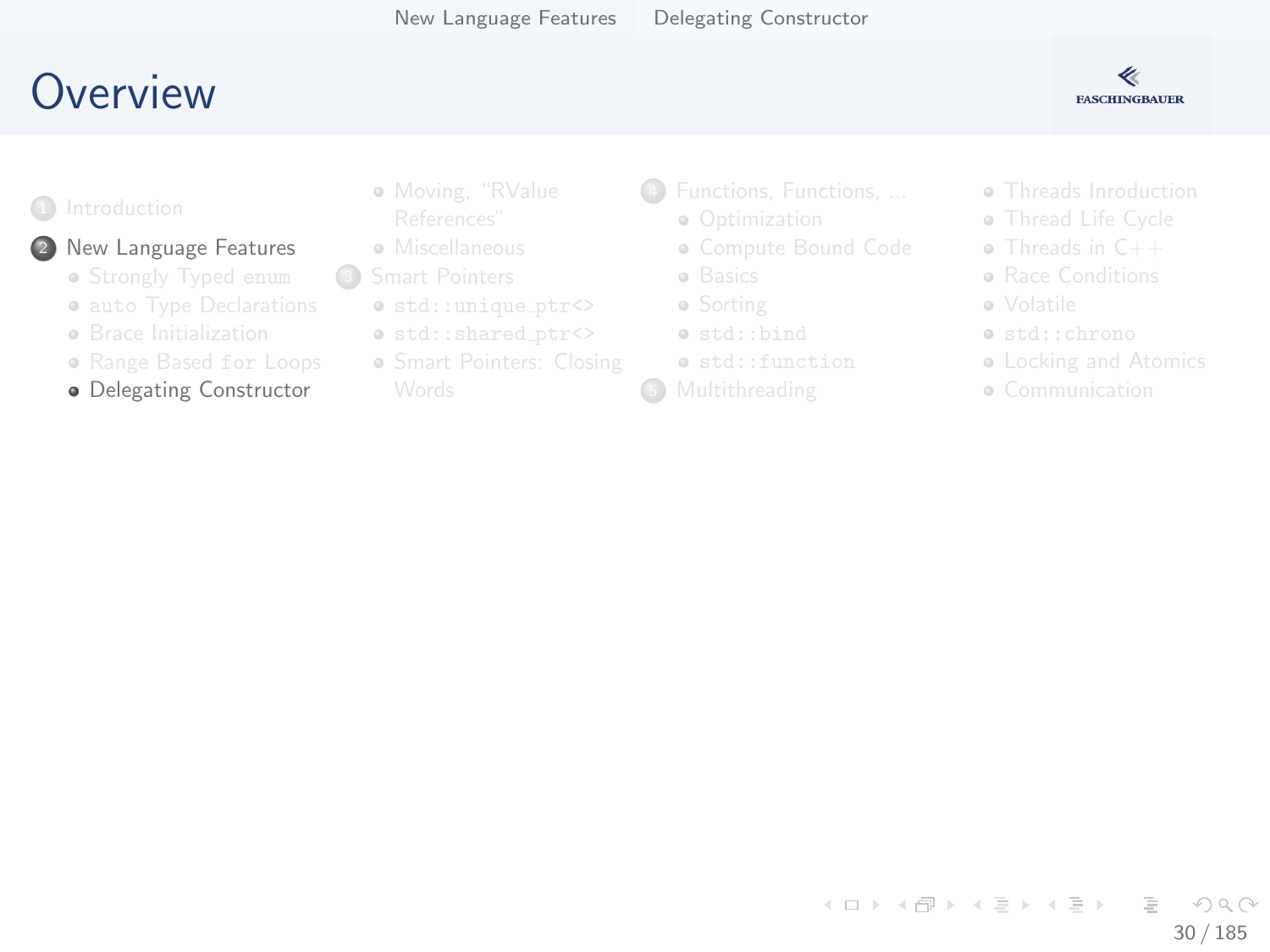# Delegating Constructor: Motivation



```
Every constructor does basically the same
class Data
{
public:
 Data(const void *p, size_t s) : data_(p), size_(s) {}
  Data(const string& s)
    : data (s.c_str()), size (s.size()) \}private:
  const void *data_;
  size_t size_;
};
```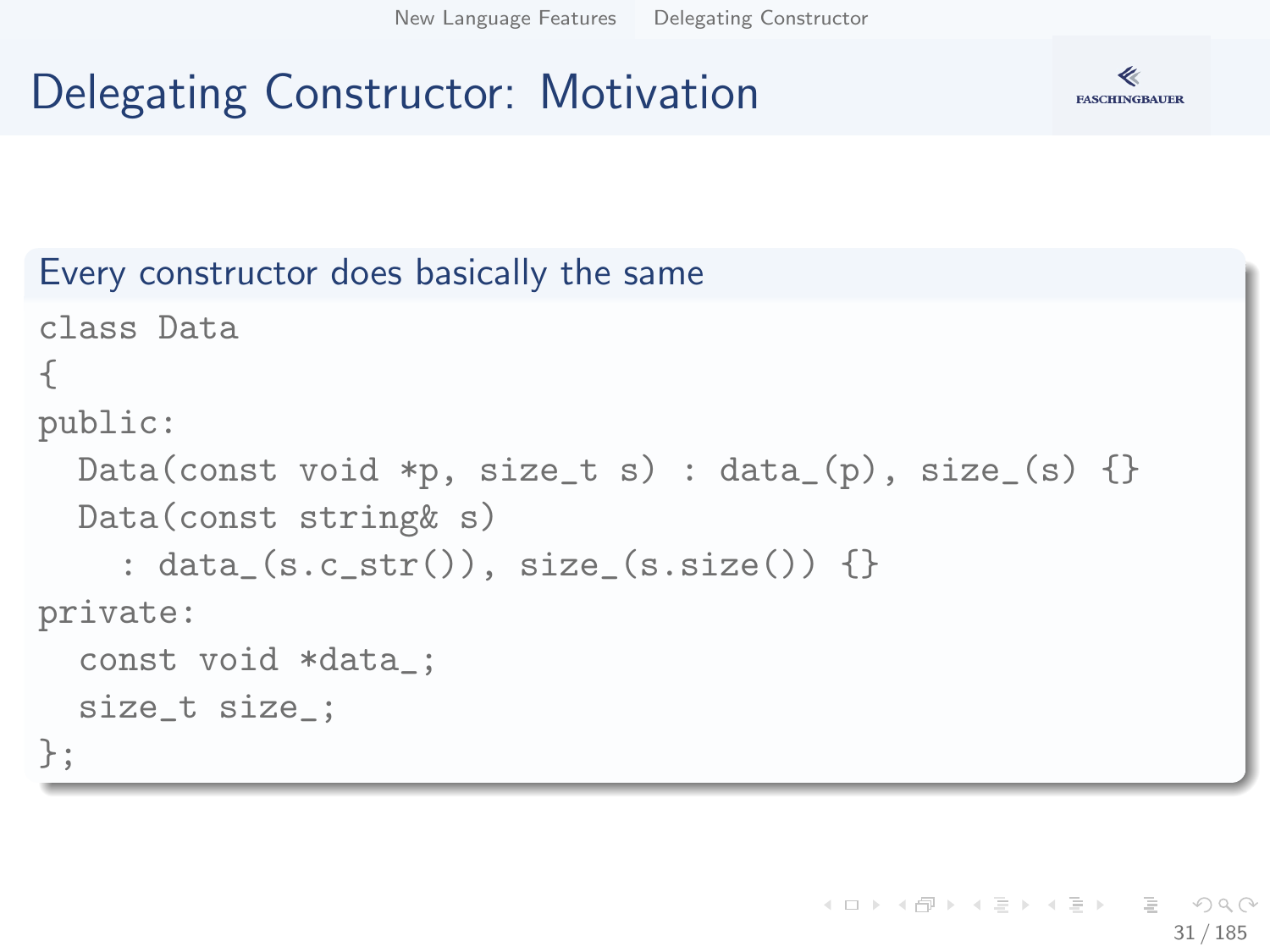[New Language Features](#page-5-0) [Delegating Constructor](#page-29-0)

# Delegating Constructor: Solution



```
Constructor delegates
class Data
{
public:
  Data(const void *p, size_t s) : data_(p), size_(s) \{\}Data(const string k s) : Data(s.c_str(), s.size()) \{\}private:
  const void *data_;
  size_t size_;
};
```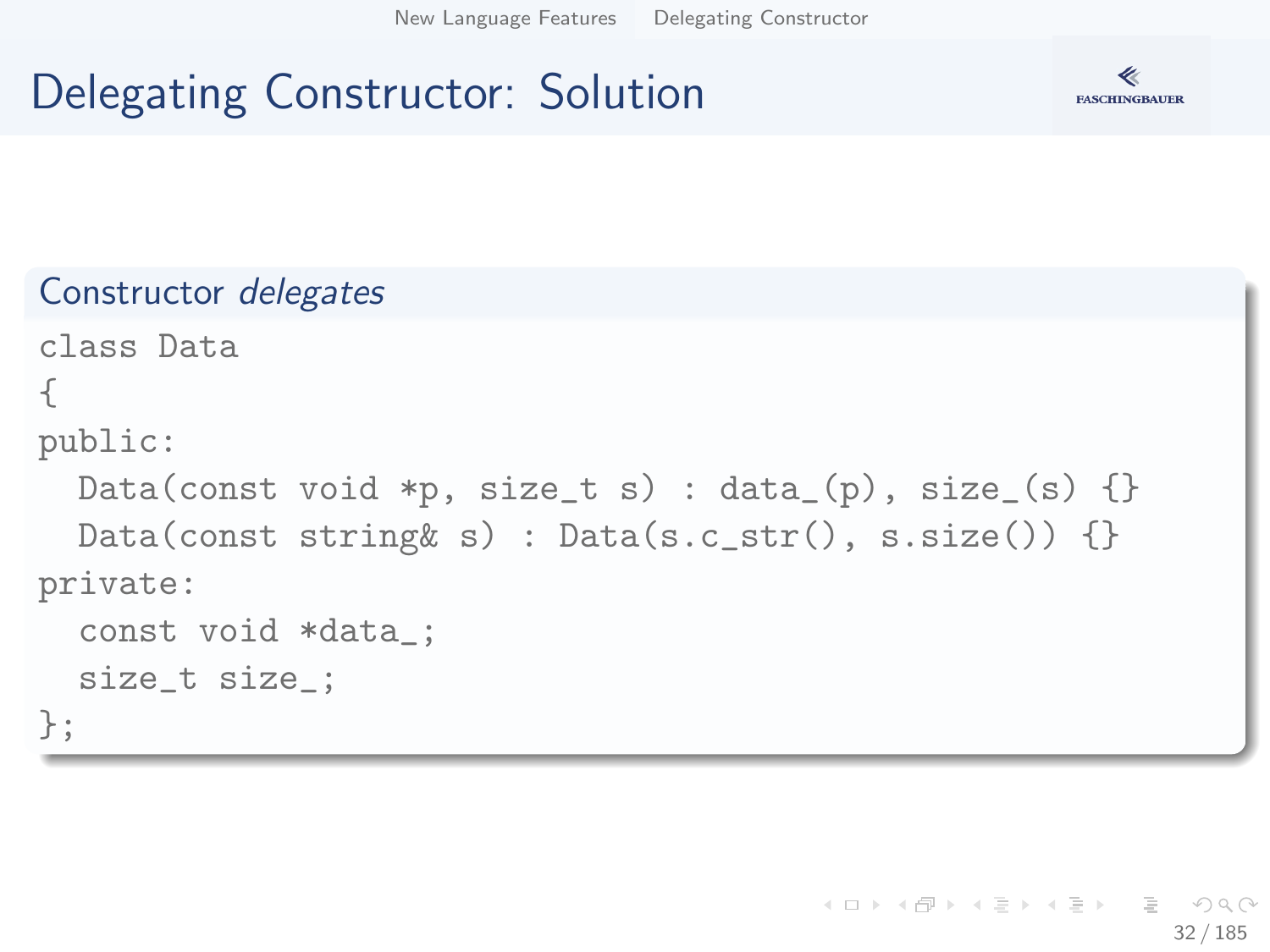## <span id="page-32-0"></span>Overview



#### 2 New Language Features

- · Strongly Typed enum
- · auto Type Declarations
- **e** Brace Initialization
- · Range Based for Loops
- · Delegating Constructor
- · Moving, "RValue References"
- e Miscellaneous
- $\circ$ 
	- $\bullet$  std::unique\_ptr<>
	- o std::shared\_ptr<>
	- · Smart Pointers: Closing
- 4 Functions, Functions, ...
	- a Ontimization
	- · Compute Bound Code
	- · Basics
	- · Sorting
	- · std::bind
	- o std::function
- G
- · Threads Inroduction
- · Thread Life Cycle
- $\bullet$  Threads in  $C++$
- **a** Race Conditions
- e Volatile
- · std::chrono
- Locking and Atomics
- · Communication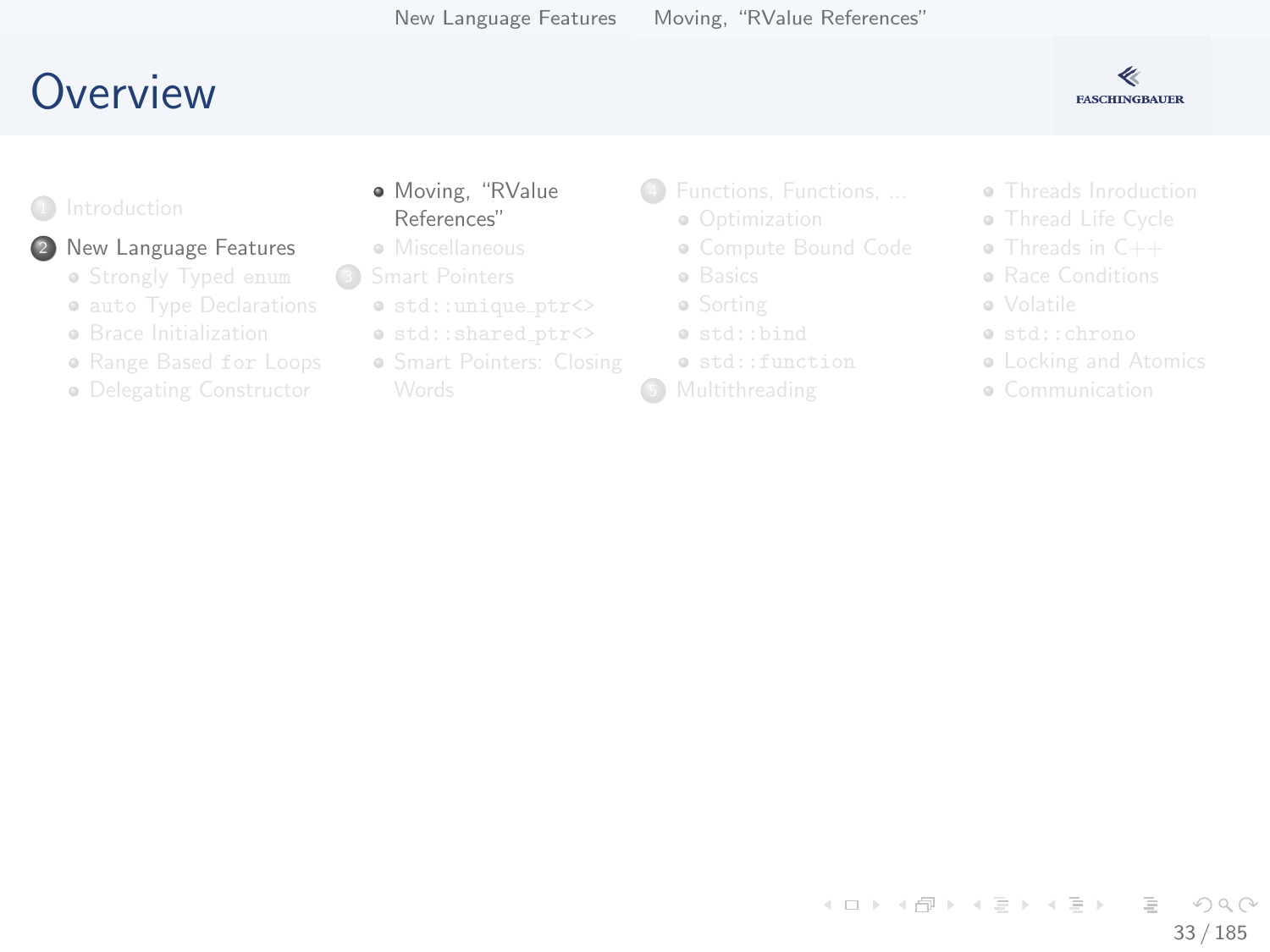[New Language Features](#page-5-0) [Moving, "RValue References"](#page-32-0)

### "Return Object" Problem: Lifetime (1)



Whole class of problems: lifetime of returned objects

```
const std::string& f() {
  std::string s{"blah"};
  return s;
}
```

```
const std::string& f() {
  return "blah";
}
```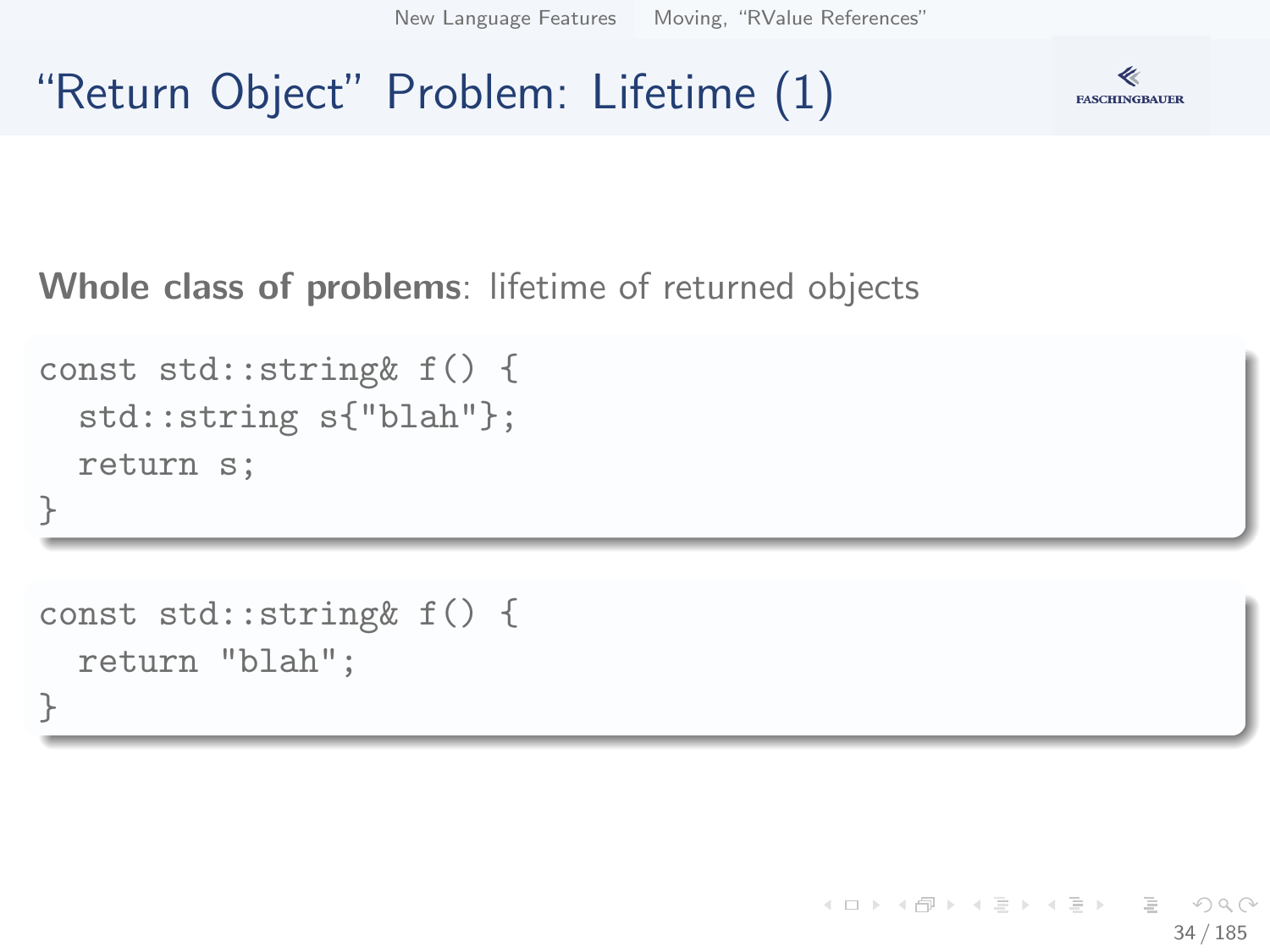[New Language Features](#page-5-0) [Moving, "RValue References"](#page-32-0)

# "Return Object" Problem: Lifetime (2)



```
const std::string& f() {
  std::string s{"blah"};
  return s;
}
```
- Object's home is on the stack
- Returning *reference* to it
- $\bullet \rightarrow$  "undefined behavior"
- Fortunately compilers can detect and warn

 $\hat{ }$ 

```
warning: reference to local variable 's' returned
     std::string s{"blah"};
```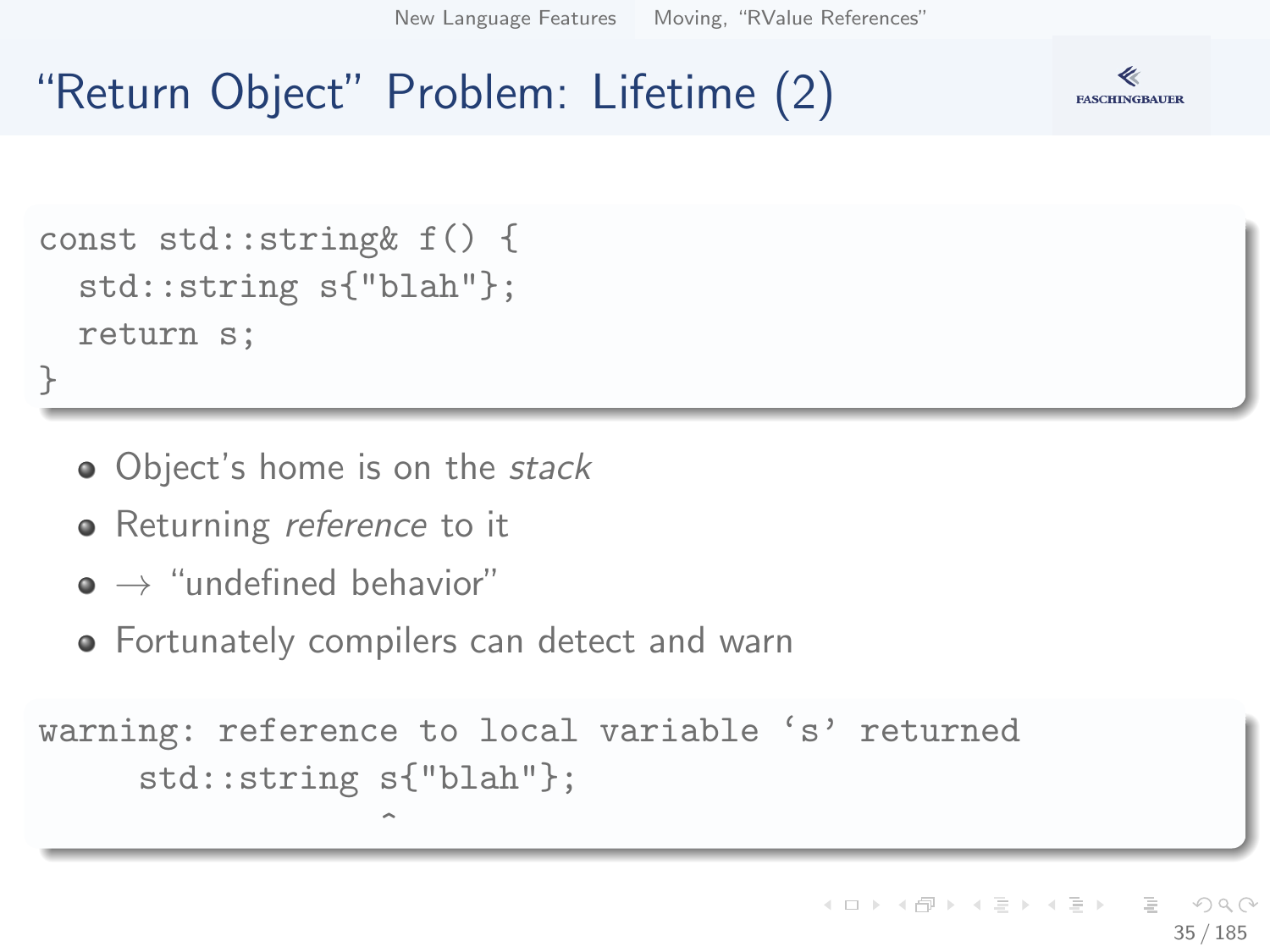[New Language Features](#page-5-0) [Moving, "RValue References"](#page-32-0)

## "Return Object" Problem: Lifetime (3)



```
const std::string& f() {
  return "blah";
}
```
- C string converted to std:: string to match return type
	- Return type being *reference* is irrelevant
- $\bullet \rightarrow$  temporary object
- $\bullet \rightarrow$  "undefined behavior"

 $\hat{ }$ 

```
warning: returning reference to temporary
     return "blah";
```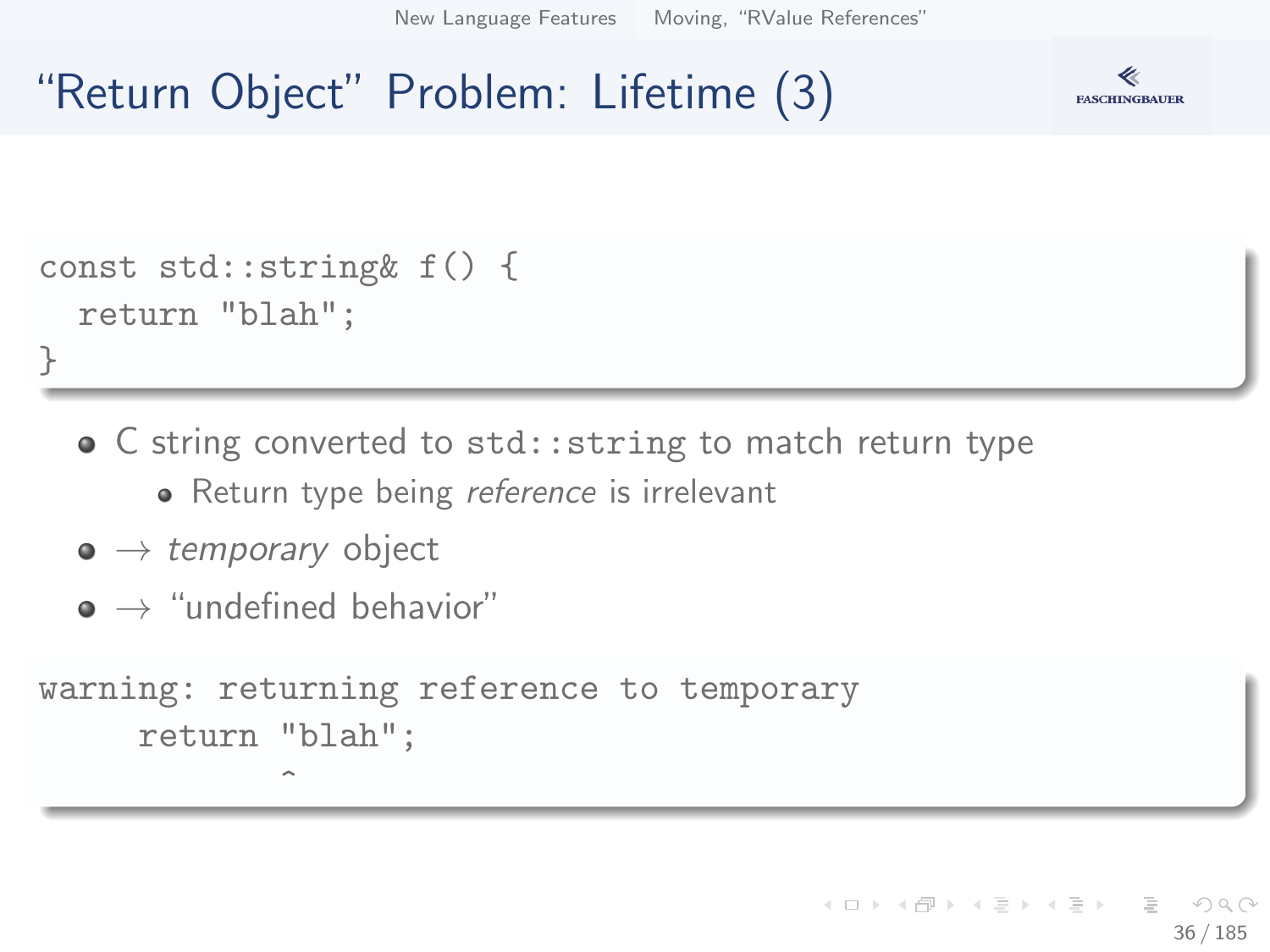[New Language Features](#page-5-0) [Moving, "RValue References"](#page-32-0)

## "Return Object" Problem: Lifetime (4)



**Solution**: return by copy

```
std::string f() {
  return "blah";
}
```
- Before return, construct temporary from "blah"
- During return, copy-construct receiver object
- After return (during stack frame cleanup), destroy temporary
- $\bullet \rightarrow$  Performance
	- Though std:: string objects are usually reference counted (but not by standard)
	- $\bullet \to$  Cheap copy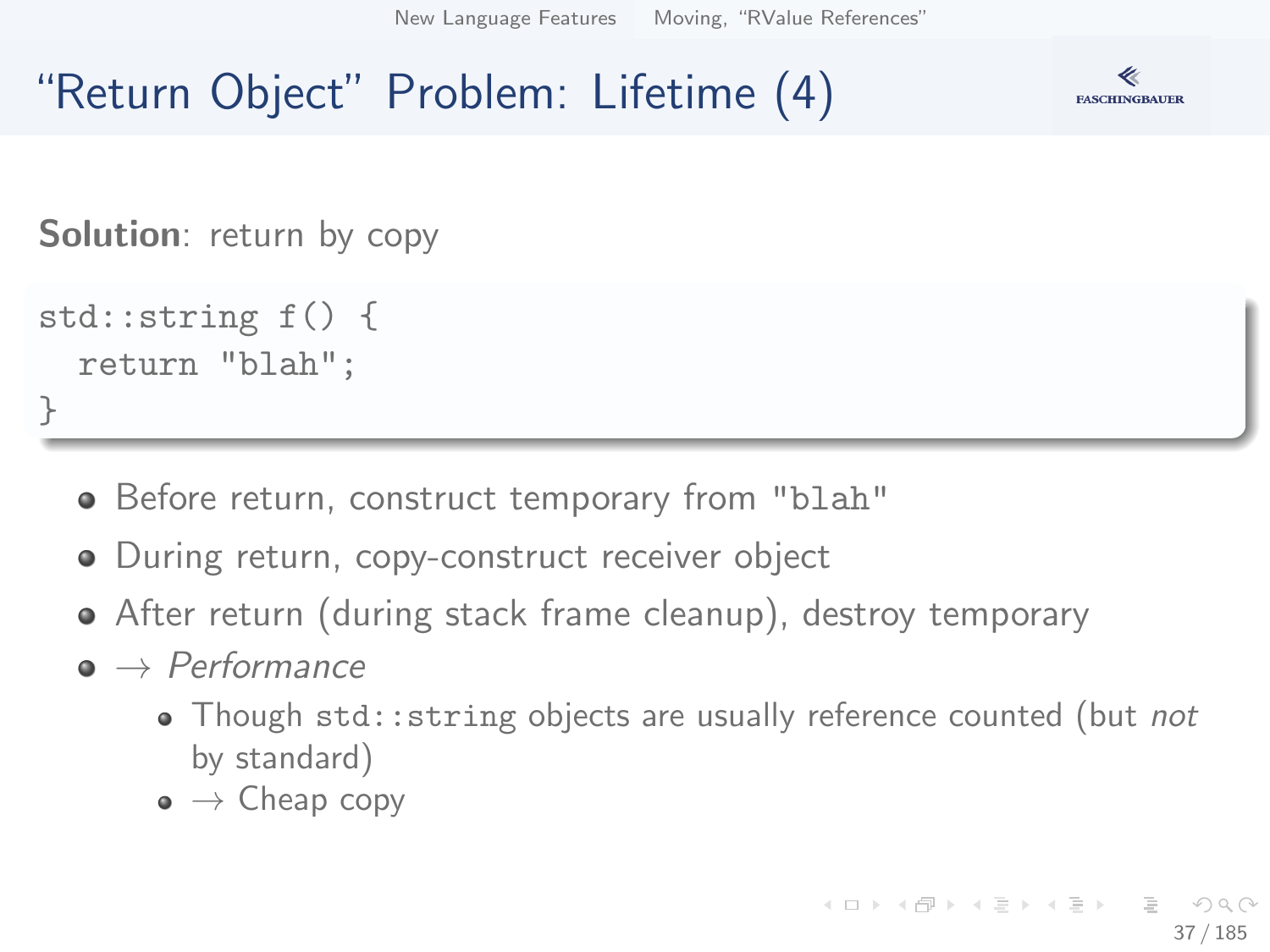[New Language Features](#page-5-0) [Moving, "RValue References"](#page-32-0)

#### **FASCHINGBAUER**

## "Return Object" Problem: Performance

```
std::vector<int> f() {
  std::vector<int> v;
  int i=100000;
  while (i--)v.push_back(i);
  return v;
}
```
- **•** Semantically correct
- Perfectly readable
- It's just that arrays of 100000 elements aren't copied so lightly
- **Enter Ryalue References**

(Teacher's note: rvalueref-motivation.cc)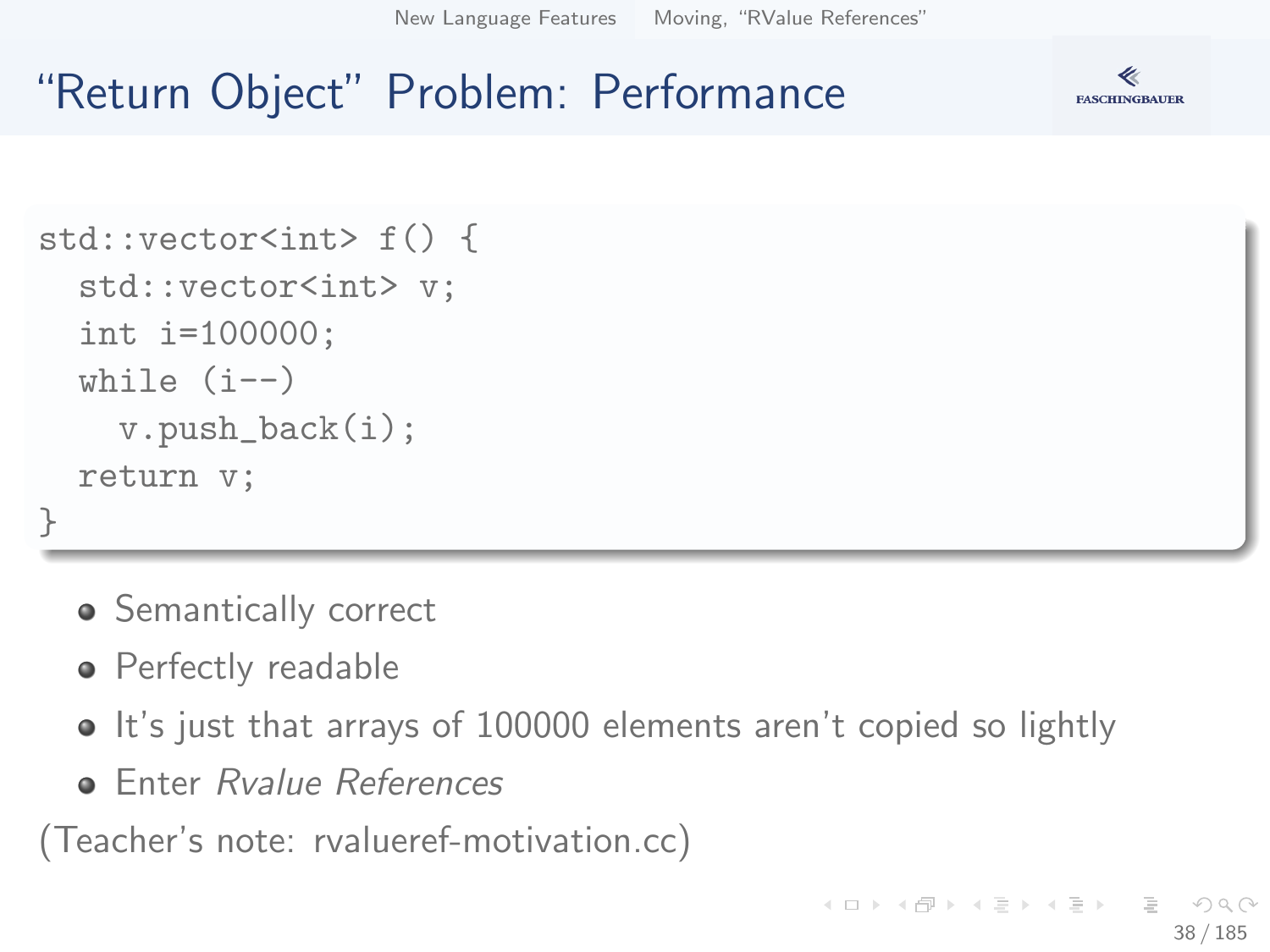## Move Semantics: Wish List

Wish list:

- Copy/assignment as before
- Special constructor for *moving*
- $\bullet$  Can that be implemented in C++03?
	- · Idea: non-const reference

#### Exercise

- Write a class X that carries an array of int and implements the usual copy semantics and a proper destructor.
- Additionally, for performance, the class provides a constructor that transfers ownership of the owned buffer.
- Try out the scenarios above, and see what's to be done in order for the *move constructor* to (not) be called.

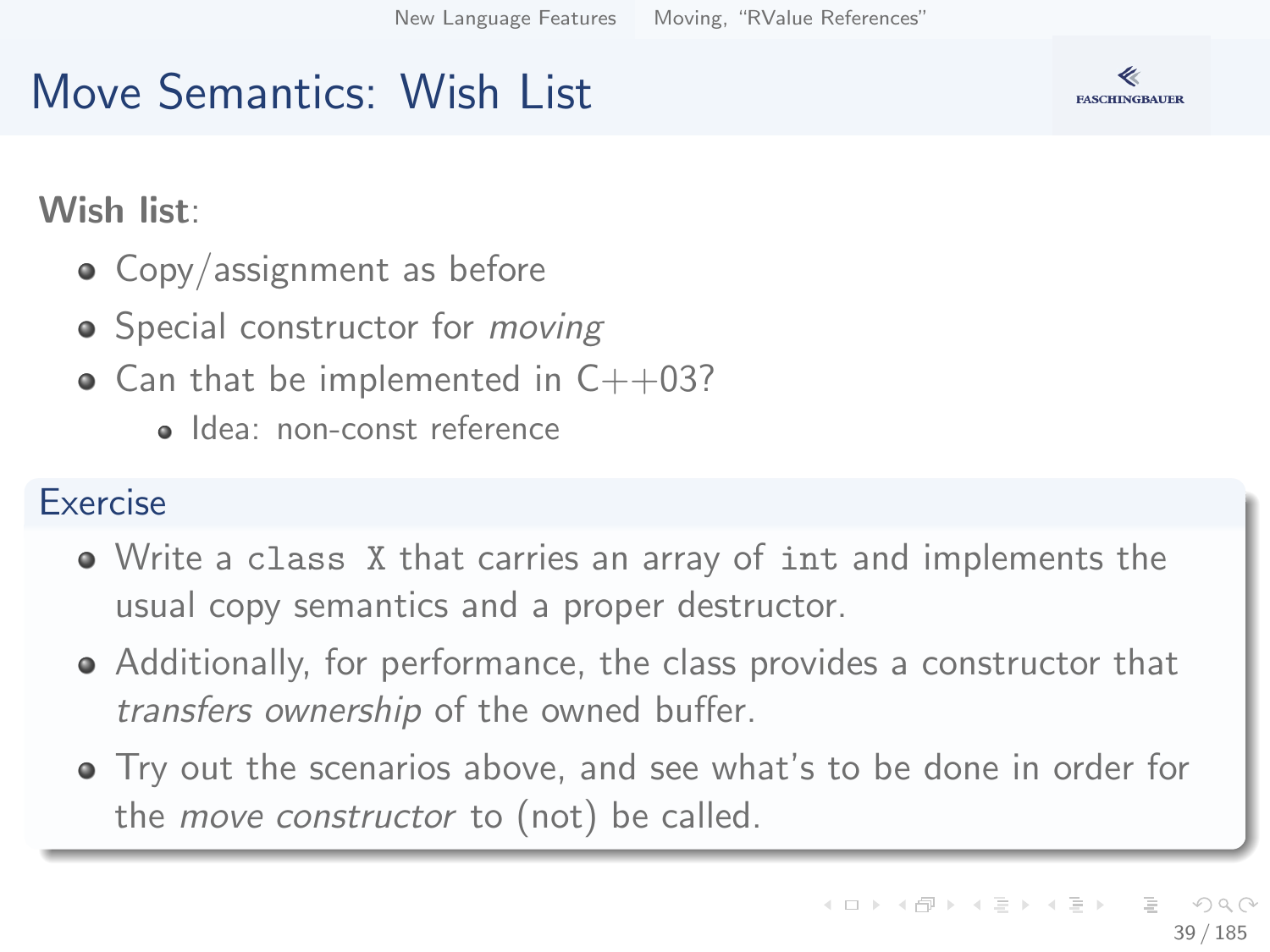## Move Semantics, in  $C++03$



#### Clumsy, isn't it?

- Constructor with non-const reference preferred over const
- $\bullet \rightarrow$  Have to be explicit when moving is not wanted which is the regular case!

#### $\bullet$

Teacher's notes:

- moving-in-c++03.cc
- In none of these use cases (except for function return) I want moving!
- Function return is optimized away  $\rightarrow$  Return Value Optimization (RVO)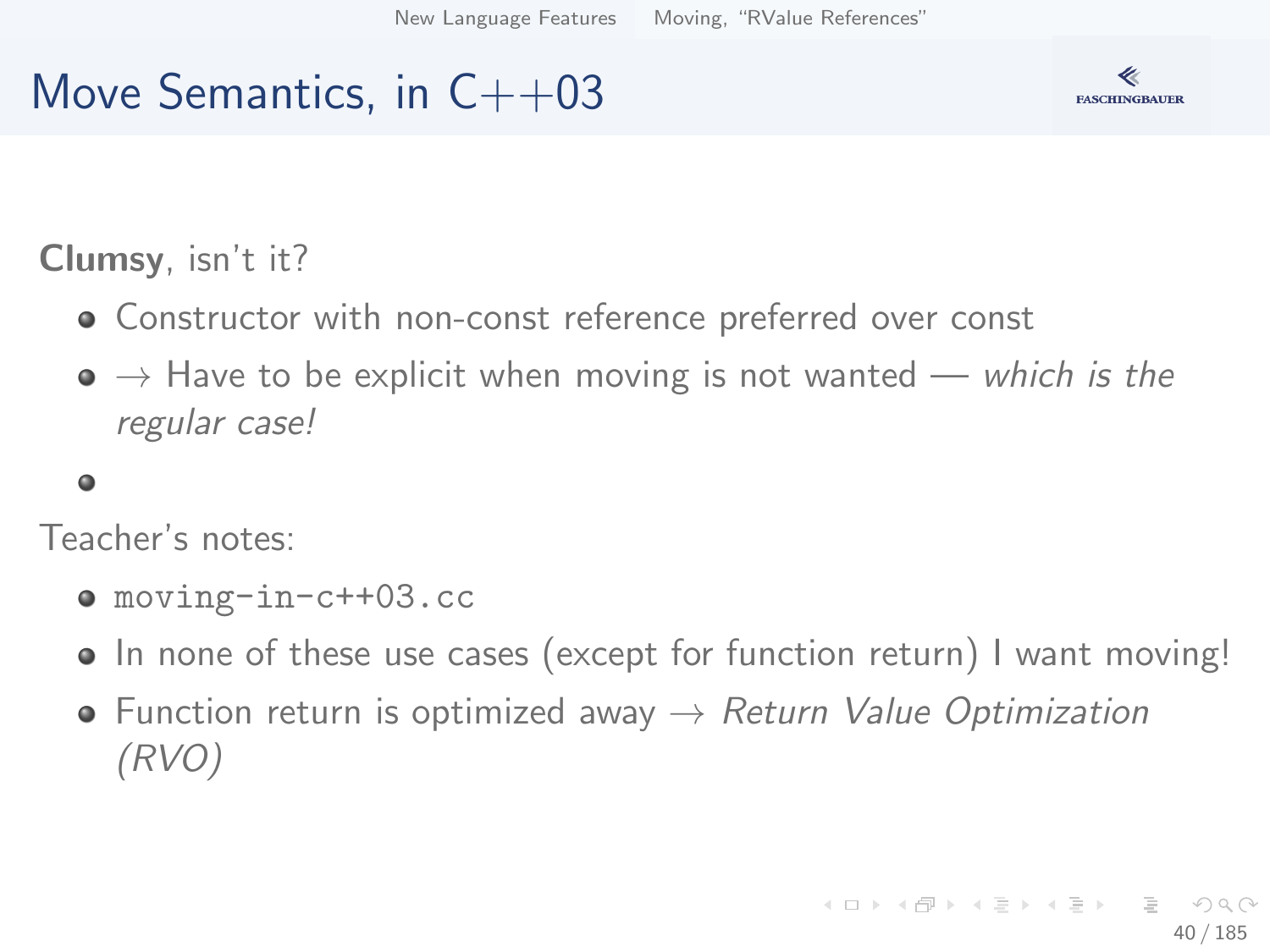[New Language Features](#page-5-0) [Moving, "RValue References"](#page-32-0)

## Lvalues and Rvalues (1)



| int $a = 42$ ;                                |
|-----------------------------------------------|
| int $b = 43$ ;                                |
|                                               |
| $a = b$ ; // ok                               |
| $b = a$ ; // ok                               |
| $a = a * b$ ; // ok                           |
|                                               |
| int $c = a * b$ ; // ok                       |
| $a * b = 42$ ; // error, assignment to rvalue |

(ロ) (個) (ミ) (ミ) (ミ) ミーのQ(V 41 / 185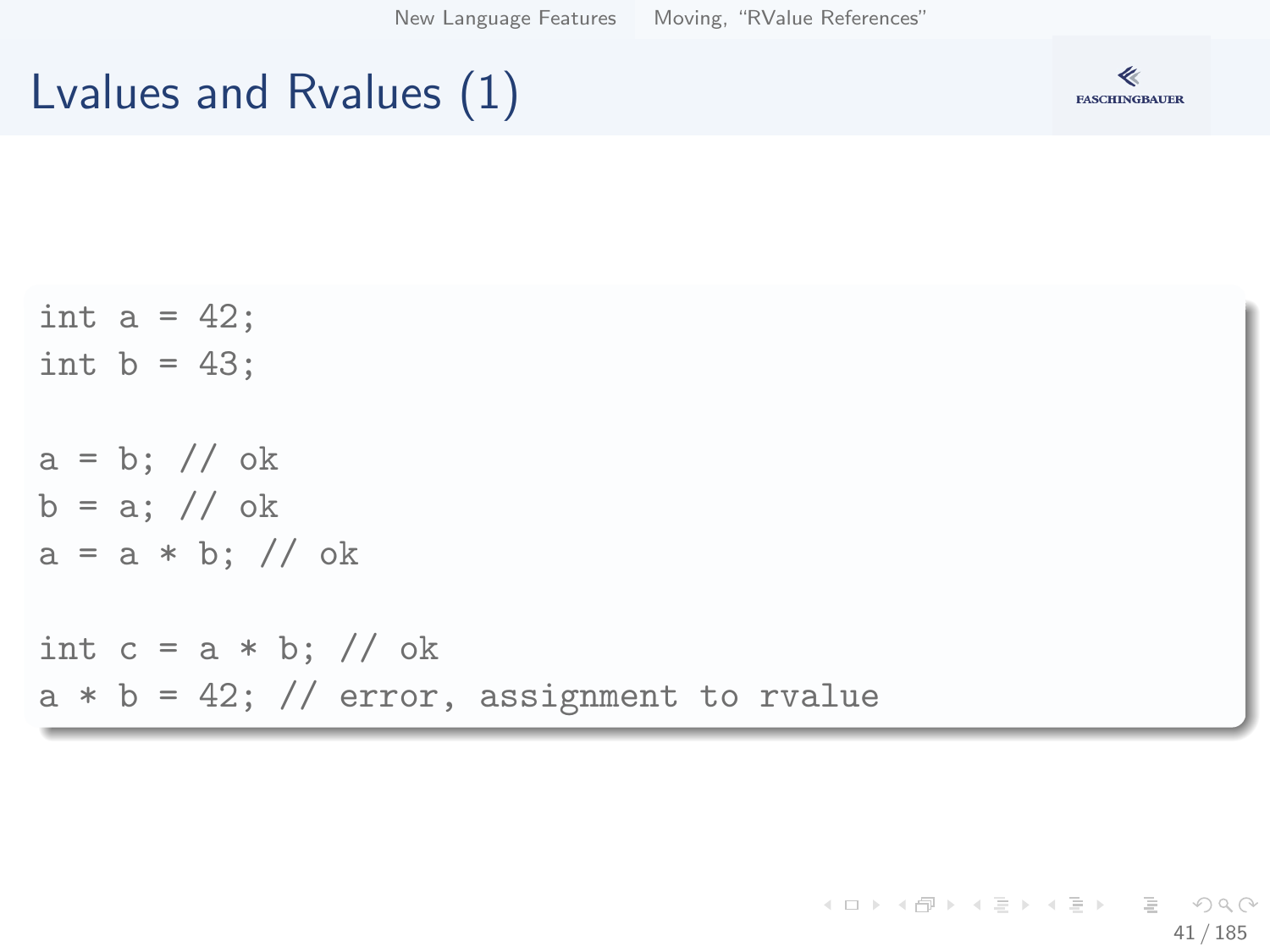## Lvalues and Rvalues (2)



Rules ...

- Everything that has a name is an Lvalue
- Everything that I can assign to is an Lvalue
- Everything that I can take the address of is an Lvalue
- **•** Everything else is an Rvalue

So ...

- **•** Temporaries are clearly Rvalues
- As are function calls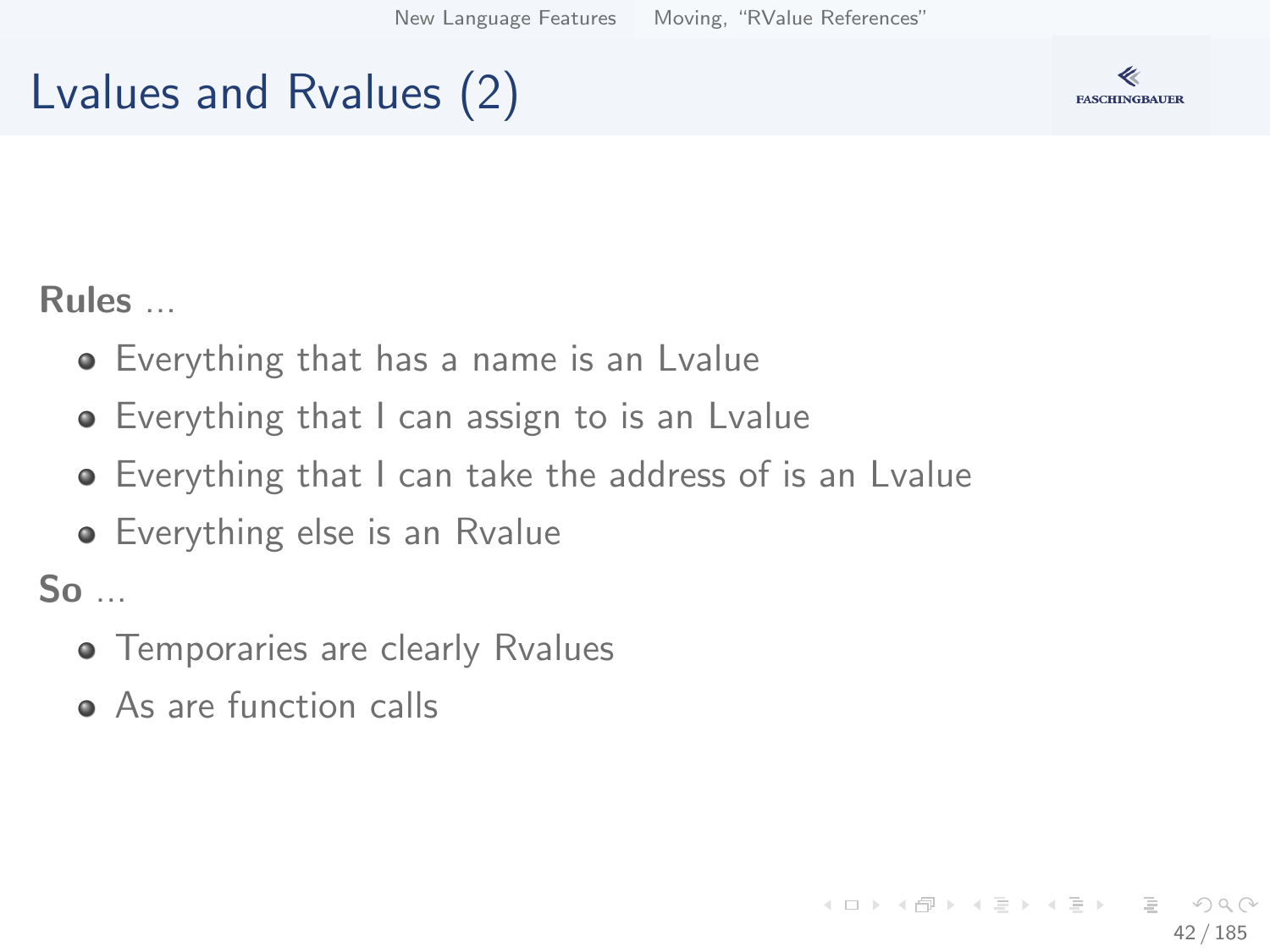# Moving (1)

To make the long story short ...

- Compiler will call X(X&&) when an Rvalue is passed
- **E.g.** function return
- Rules are far more complicated
- $\bullet$  ... as is the language
- (How about RVO?)

```
struct X
{
  X(X\&& x): data(x.data),
    size(x.size)
  {
    x.data = 0;
    x.size = 0;
  }
  int *data;
  size_t size;
};
     イロメ イ押 トイヨメ イヨメ
                          OQ43 / 185
```
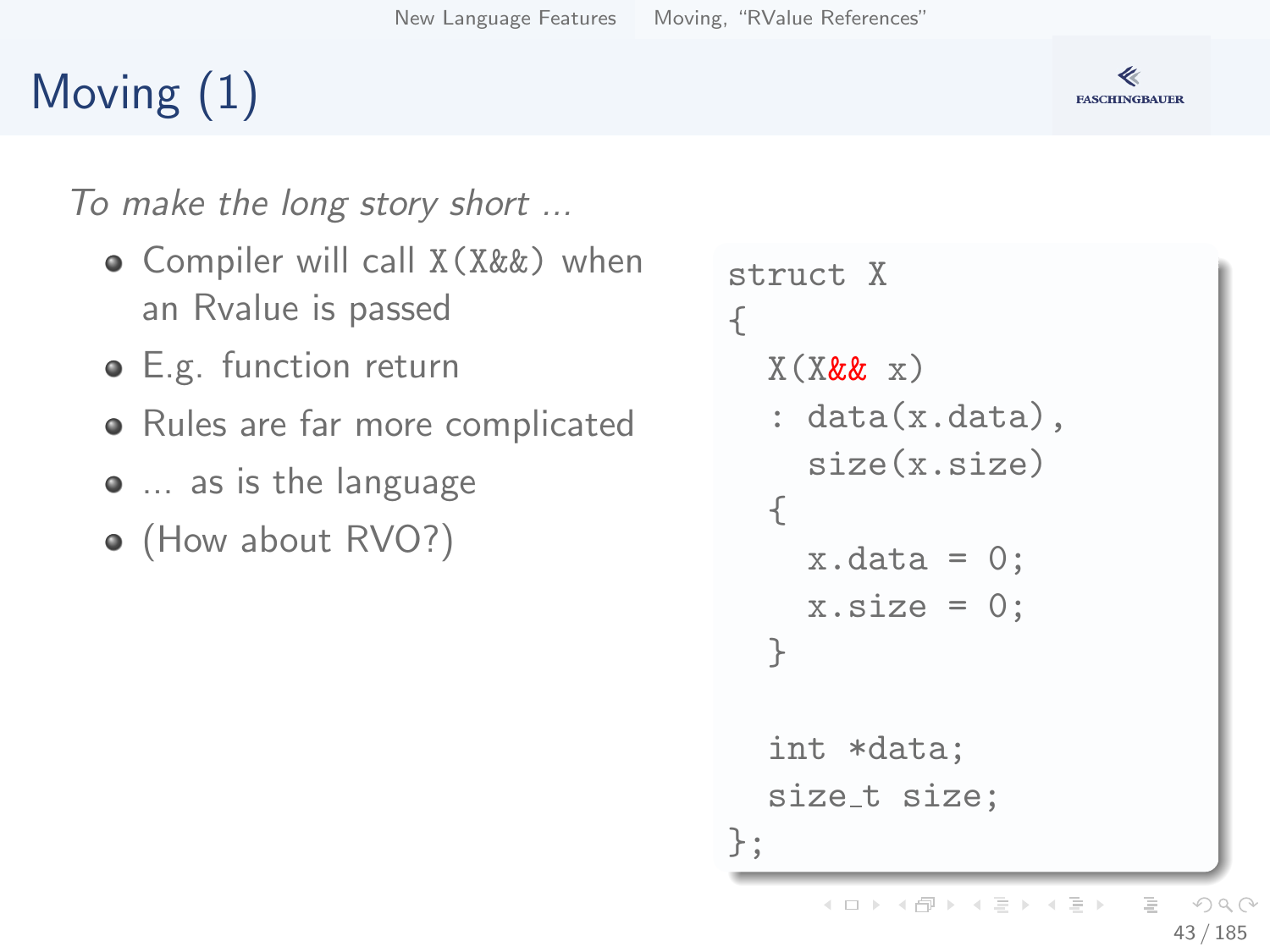# Moving (2)

### **FASCHINGBAUER**

#### Compiler will DWIM ...

Return "by copy"

- Select X(X&&)
- Or RVO with copy ctor

```
X f(){
  return X{"abc"};
}
X \times = f();
```
#### Ordinary initialization

 $\bullet$  Select X(const. X&)

$$
X x{"abc"};
$$

$$
X y = x;
$$

イロメ イ押 トイヨメ イヨメ  $\equiv$  $OQ$ 44 / 185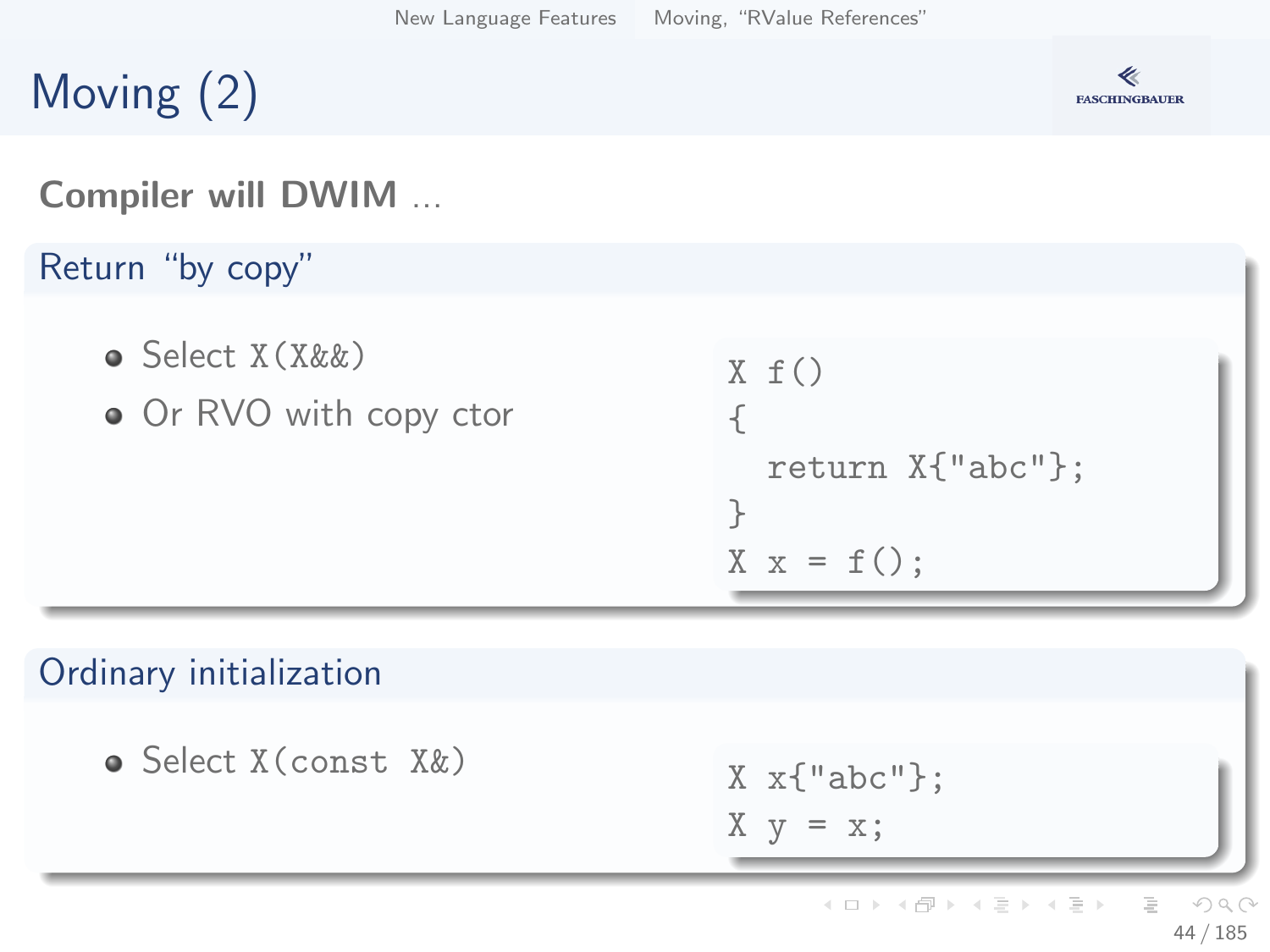## Moving (3)



#### Explicitly requesting move operation  $X \ y = std:move(x);$

- std:: move does not do anything the CPU must know
- **•** Casts to *kk* to *force* selection of move-ctor
- Usage: std::sort, for example
	- Rearrange items
	- $\bullet \rightarrow$  Copy or move, depending on what's there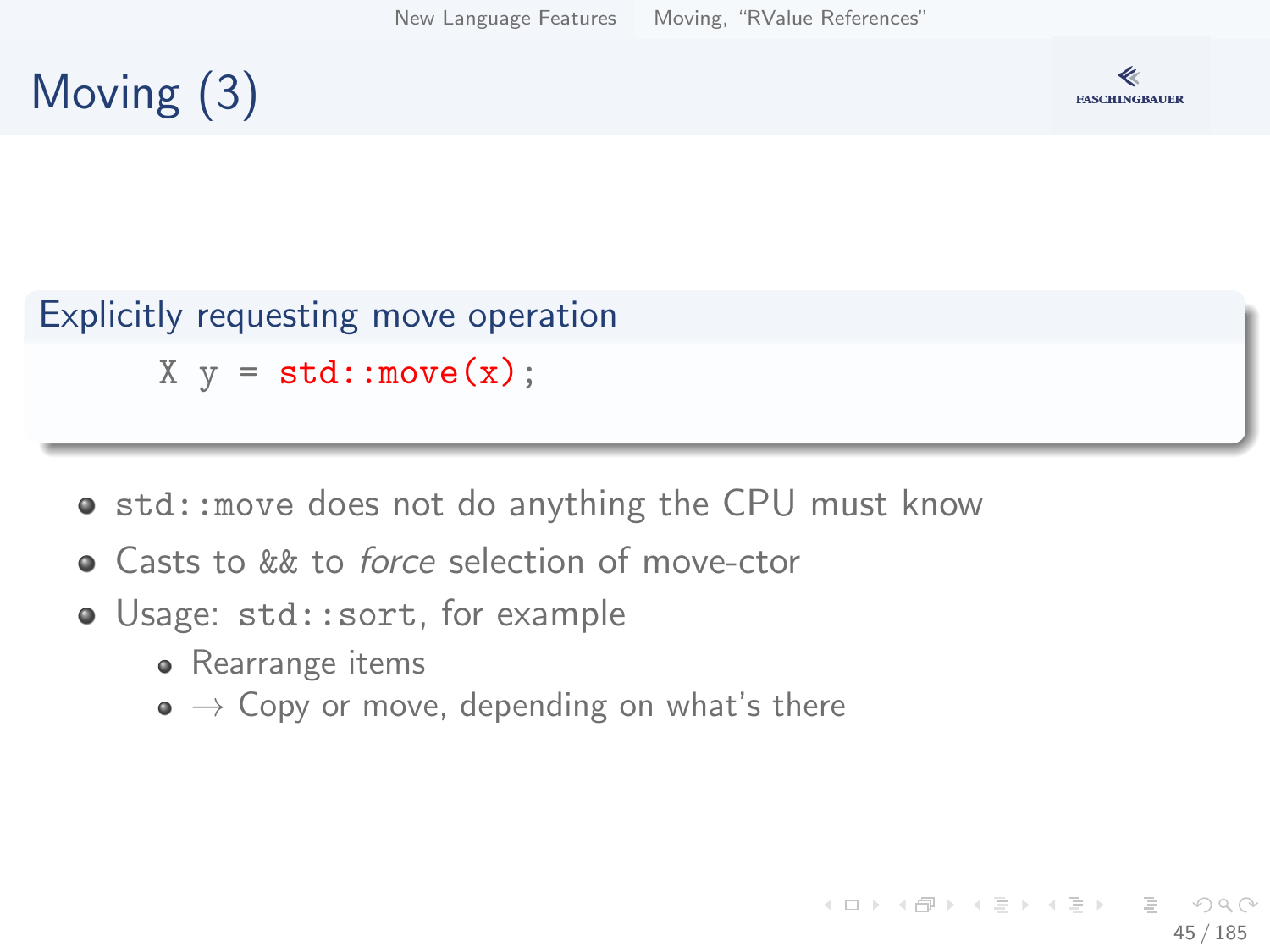## No C++ Without Pitfalls

Compiler selects function based upon parameter type

- Normal overload selection
- Once called, the parameter is an Ivalue
- Careful with moving

Bad X(X&& x) :  $s_{(x.s_{})}$  {}

Good  $X(X\&&\ x)$  $: s_{-}(\text{std}:move(x, s_{-}))$ 

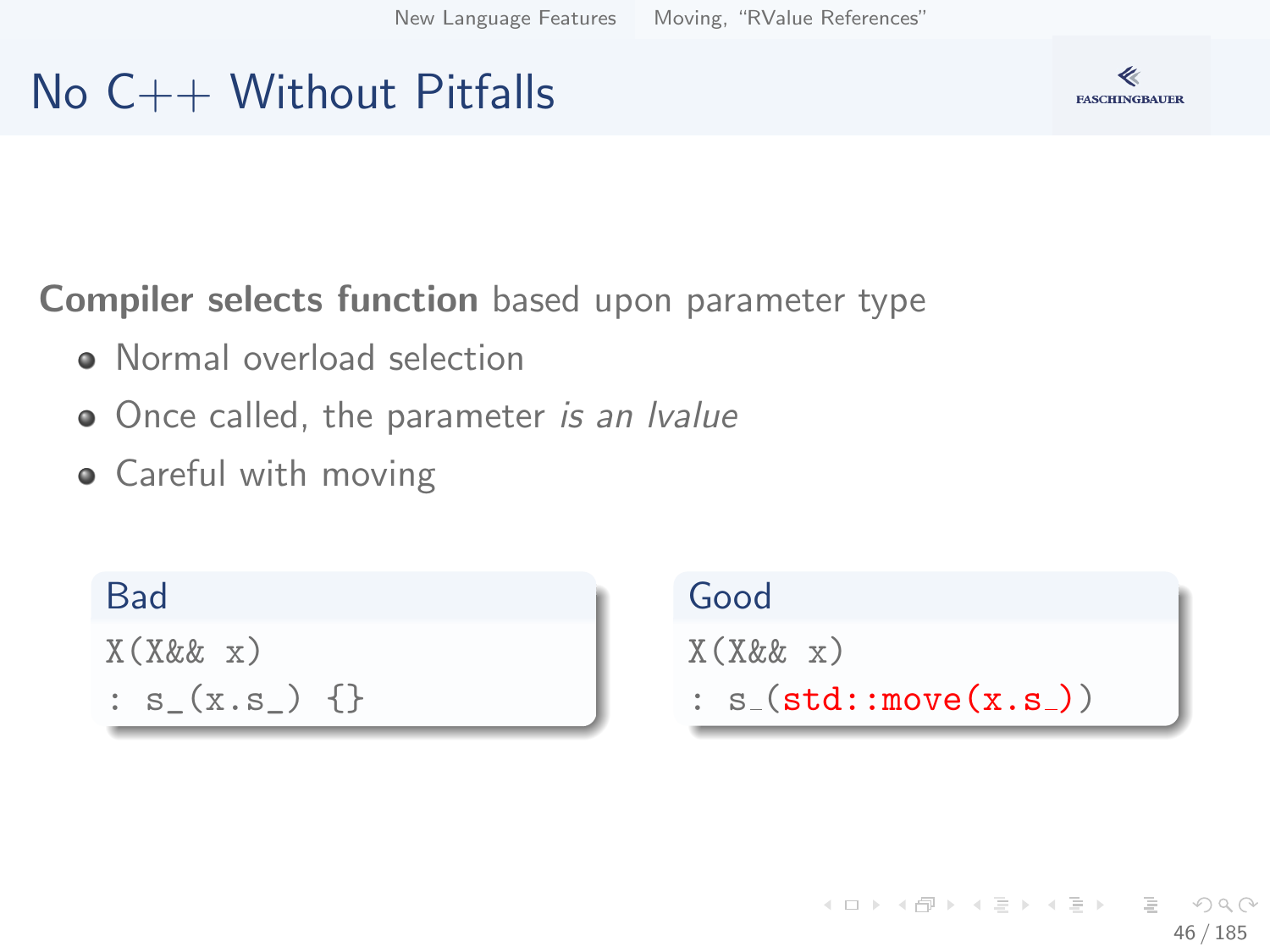## <span id="page-46-0"></span>Overview

#### ≪ **FASCHINGBAUER**

#### 2 New Language Features

- · Strongly Typed enum
- · auto Type Declarations
- **e** Brace Initialization
- · Range Based for Loops
- · Delegating Constructor
- · Moving, "RValue
- · Miscellaneous
- $\odot$ 
	- $\bullet$  std::unique\_ptr<>
	- o std::shared\_ptr<>
	- · Smart Pointers: Closing
- 4 Functions, Functions, ...
	- a Ontimization
	- · Compute Bound Code
	- · Basics
	- · Sorting
	- · std::bind
	- o std::function
- G
- · Threads Inroduction
- · Thread Life Cycle
- $\bullet$  Threads in  $C++$
- **a** Race Conditions
- a Volatile
- · std::chrono
- Locking and Atomics
- · Communication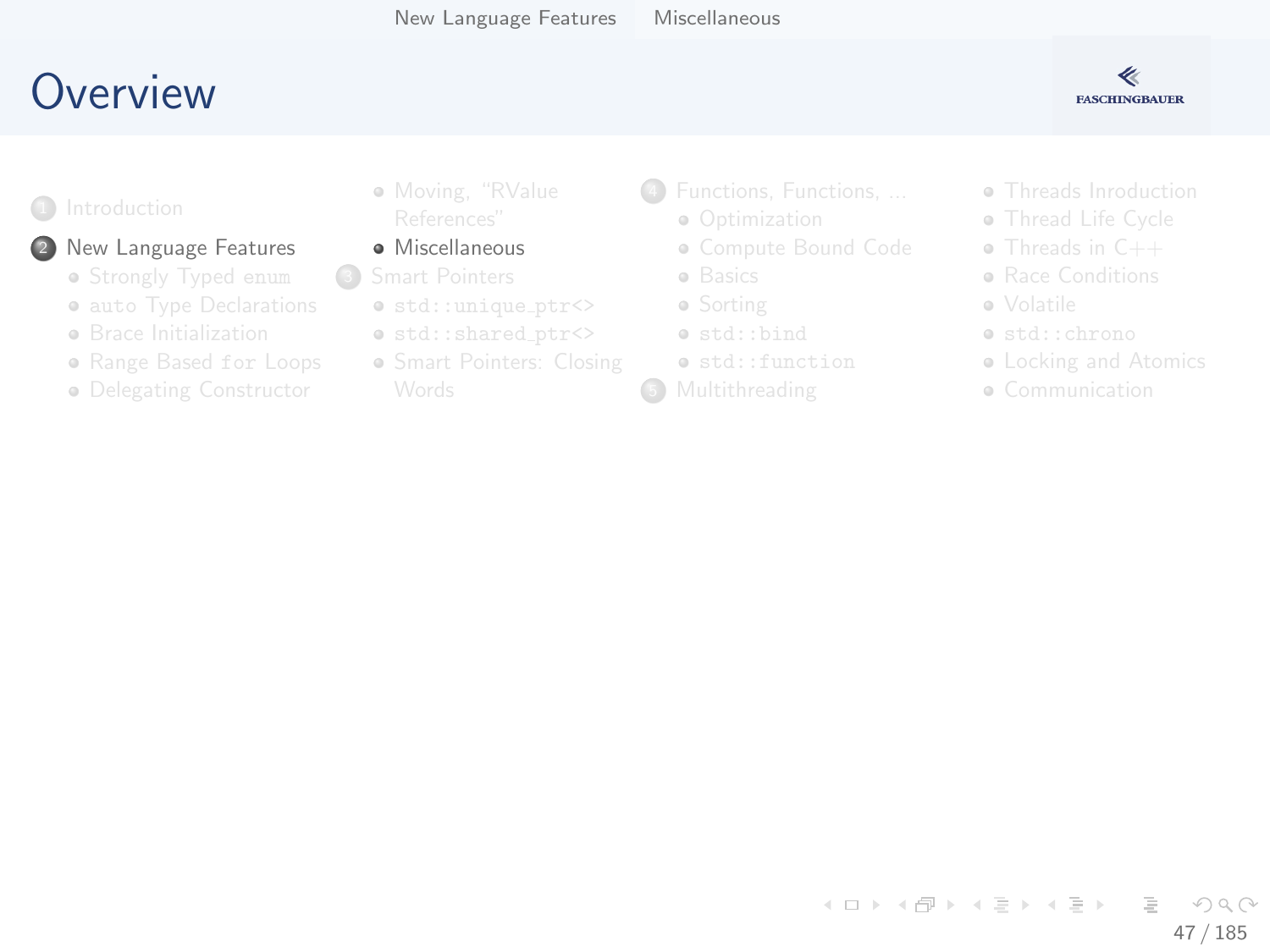#### nullptr



#### NULL is insufficient ...

- Typ is n ot defined
- Could be void\*
- Or just as well int
- $\bullet \rightarrow$  Ambiguities

#### nullptr

```
void f(int);
void f(int*);
```

```
f(NULL); // Hell!
f(\text{nullptr}); // f(\text{int*})
```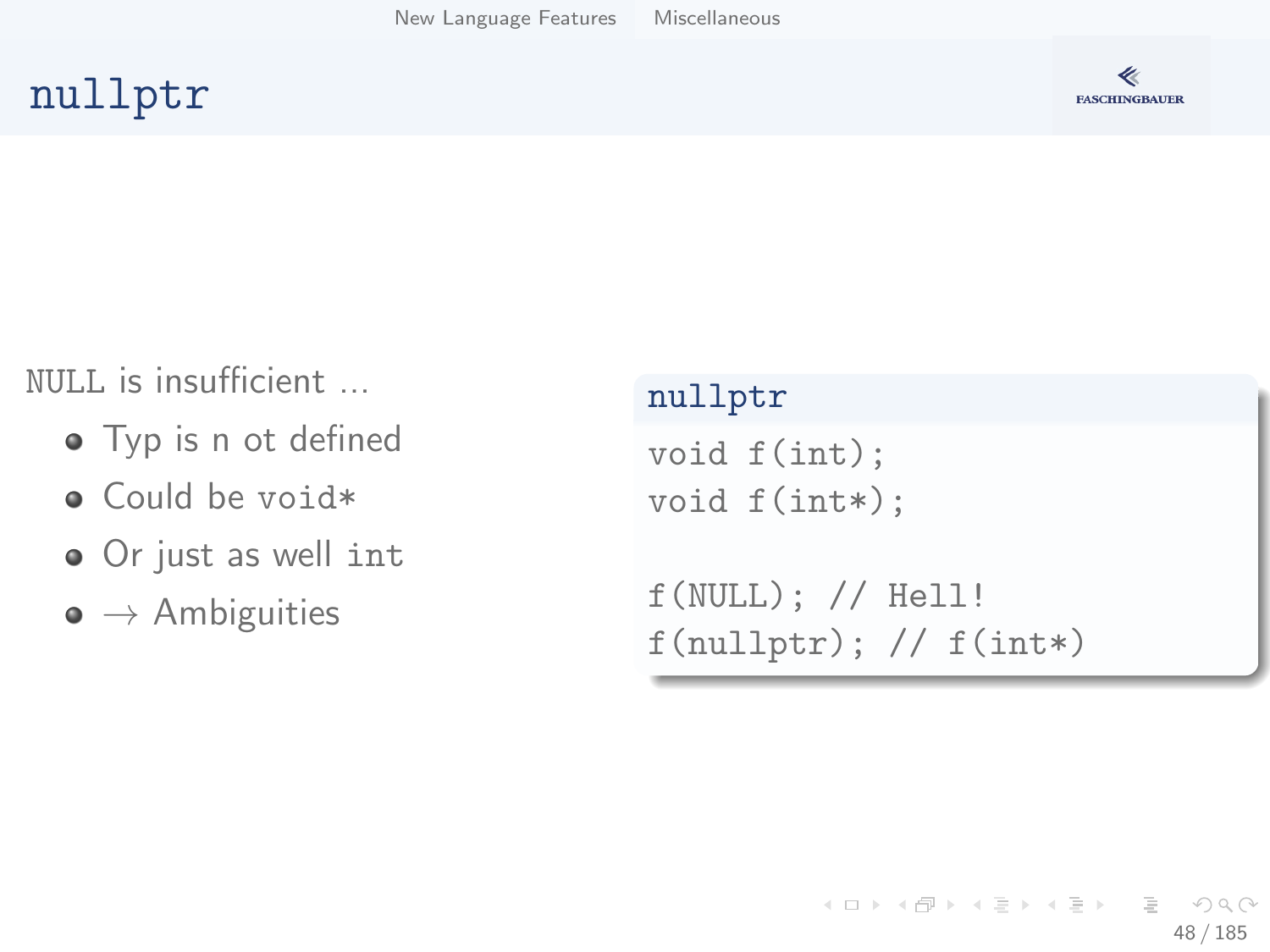[New Language Features](#page-5-0) [Miscellaneous](#page-46-0)

#### Templates end with ">>"



Small parser insufficiency got fixed ...

 $>$   $>$  vs.  $>$ >> std::map<int,vector<int> > ...; std::map<int,vector<int>> ...; // C++11: THANK YOU!

 $\rightarrow$  It's about time!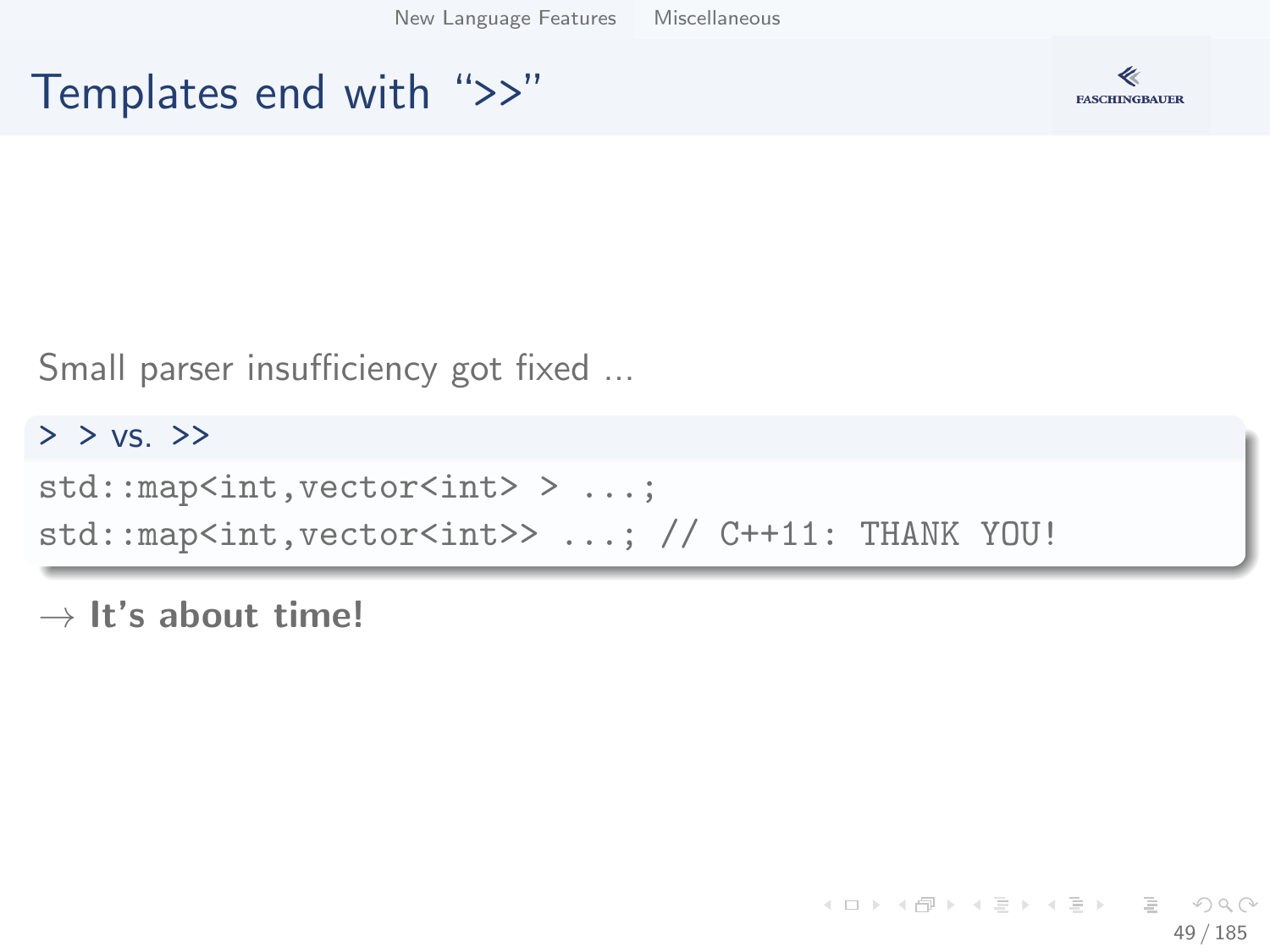#### Smart Pointers

## <span id="page-49-0"></span>Overview



- $\Box$ 
	- - · Strongly Typed enum
		- · auto Type Declarations
		- **e** Brace Initialization
		- · Range Based for Loops
		- · Delegating Constructor
- · Moving, "RValue
- e Miscellaneous
- 3 Smart Pointers
	- $\bullet$  std::unique\_ptr <>
	- · std::shared\_ptr<>
	- · Smart Pointers: Closing **Words**
- 4 Functions, Functions, ...
	- a Ontimization
	- · Compute Bound Code
	- · Basics
	- · Sorting
	- · std::bind
	- e std::function
- **6** Multithreading
- · Threads Inroduction
- · Thread Life Cycle
- $\bullet$  Threads in  $C++$
- **a** Race Conditions
- a Volatile
- · std::chrono
- Locking and Atomics
- · Communication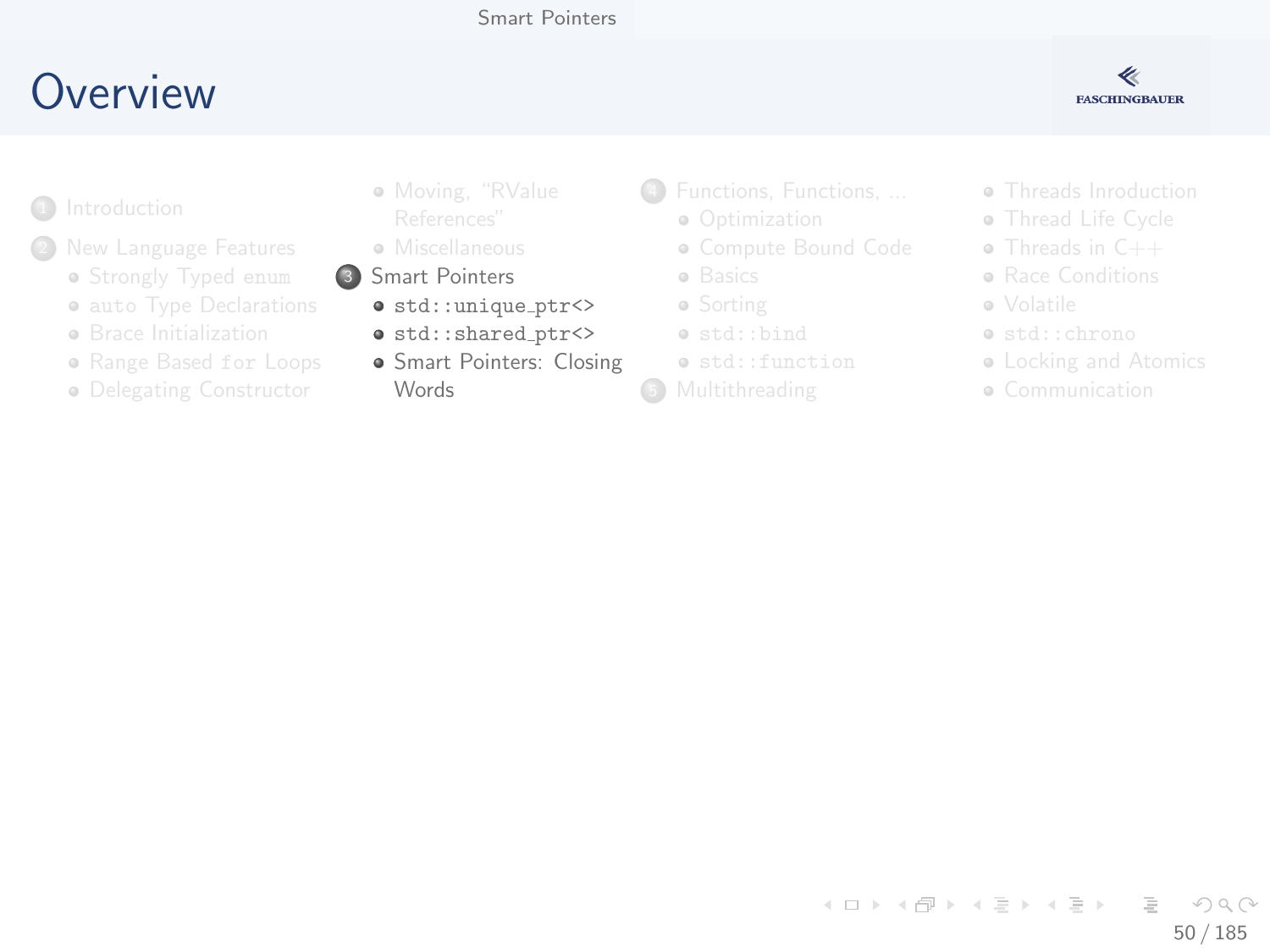# Why Smart Pointers?



Most prominent pointer (memory management) related bugs

- **•** Memory leak
- **•** Double free

...

}

#### Even more so with exceptions

- Alternate return path
- Requires extra handling for resource cleanup

```
void do_something() {
    MvClass* tmp = new MvClass(666);
    do_something_with(tmp); // throws
    delete tmp;
```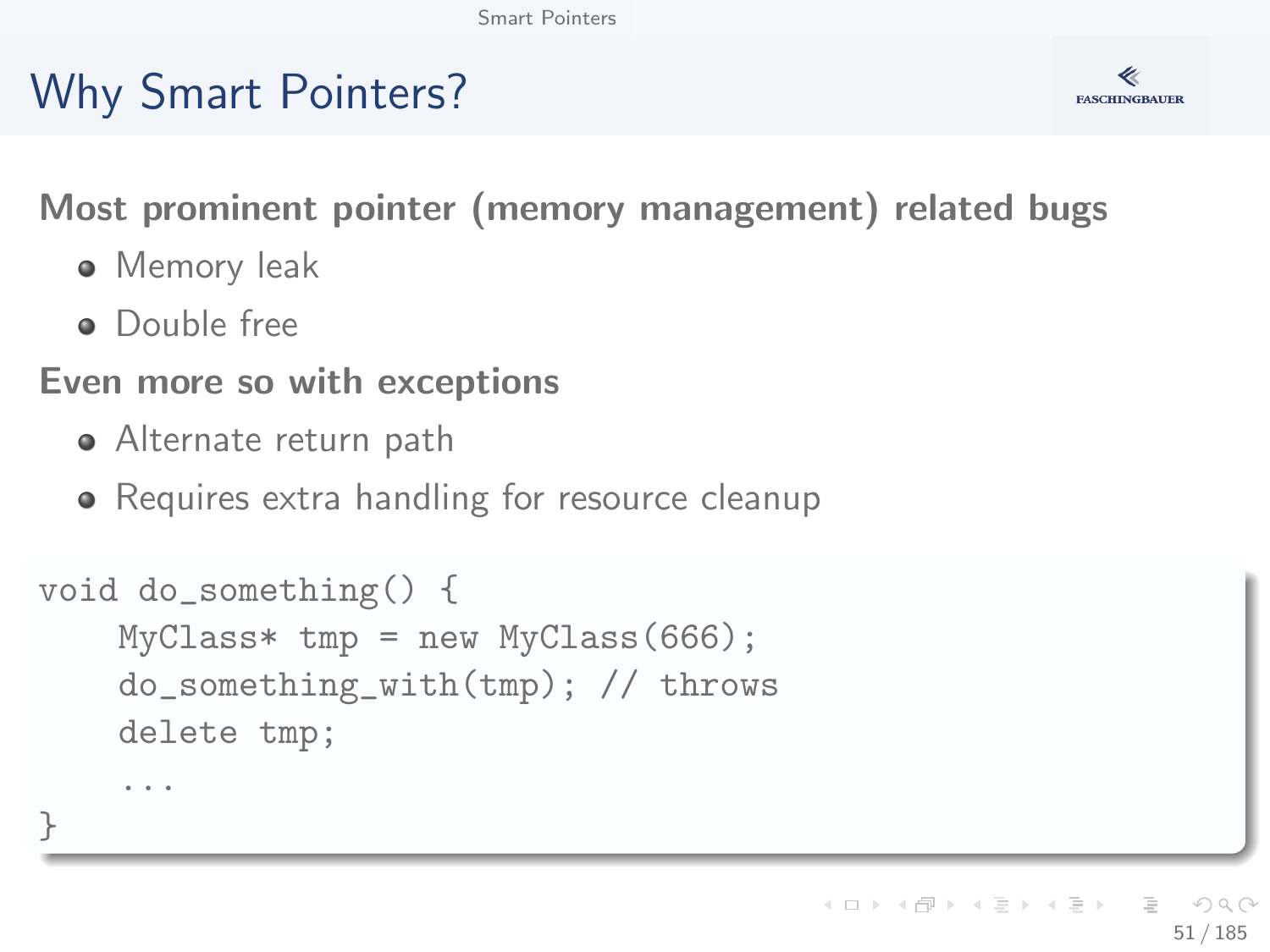## Recap: Constructors and Destructors



Deterministic cleanup: at scope exit

- **•** Explicit return
- End of scope
- Exceptions  $\rightarrow$  stack unwinding

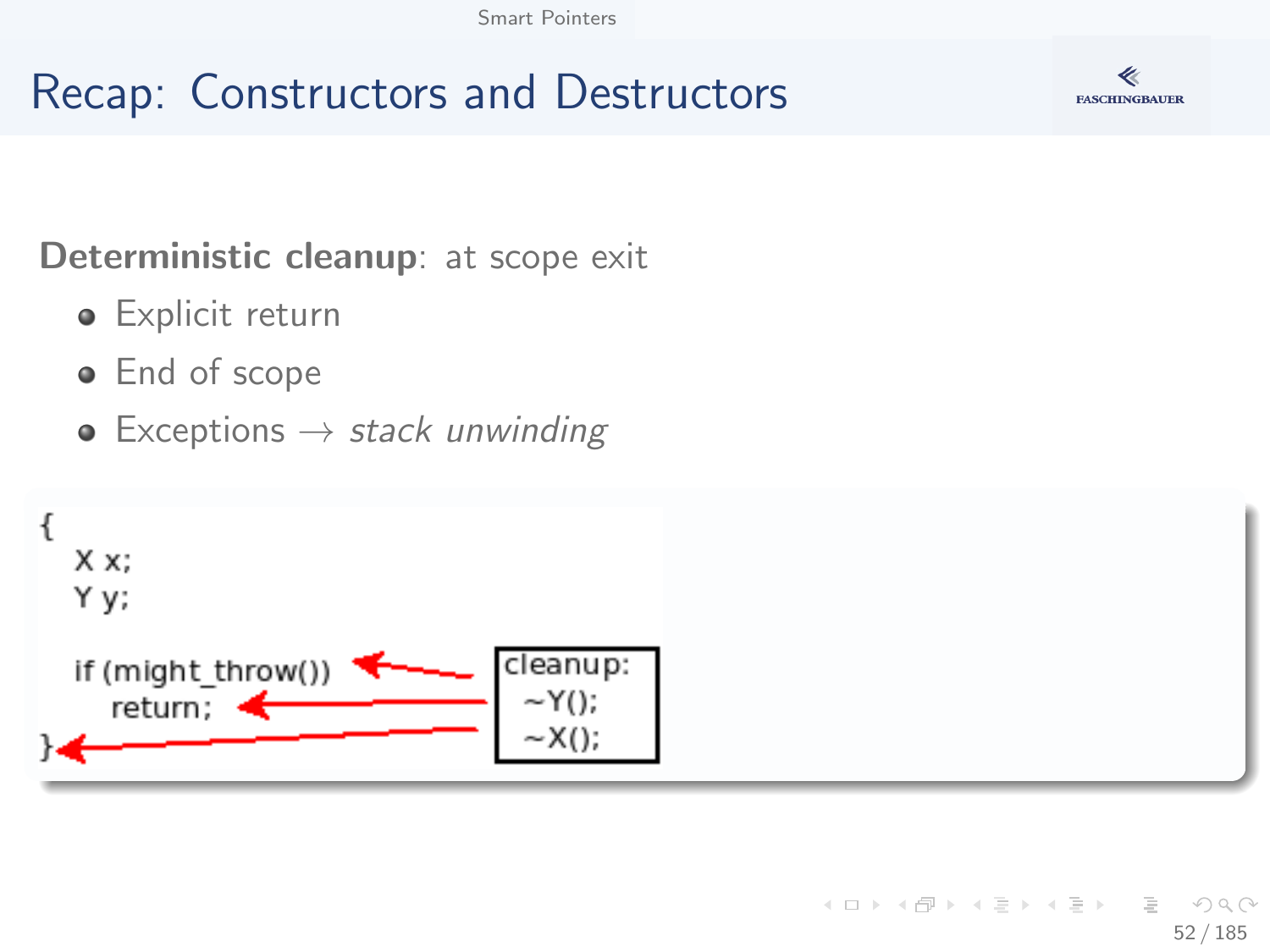## <span id="page-52-0"></span>Overview



- $\bigcirc$ 
	- - · Strongly Typed enum
		- · auto Type Declarations
		- **e** Brace Initialization
		- · Range Based for Loops
		- · Delegating Constructor
- · Moving, "RValue
- · Miscellaneous
- 3 Smart Pointers
	- $\bullet$  std::unique\_ptr <>
	- o std::shared\_ptr<>
	- · Smart Pointers: Closing
- 4 Functions, Functions, ...
	- a Ontimization
	- · Compute Bound Code
	- · Basics
	- · Sorting
	- · std::bind
	- o std::function
- G
- · Threads Inroduction
- · Thread Life Cycle
- $\bullet$  Threads in  $C++$
- **a** Race Conditions
- a Volatile
- · std::chrono
- Locking and Atomics
- · Communication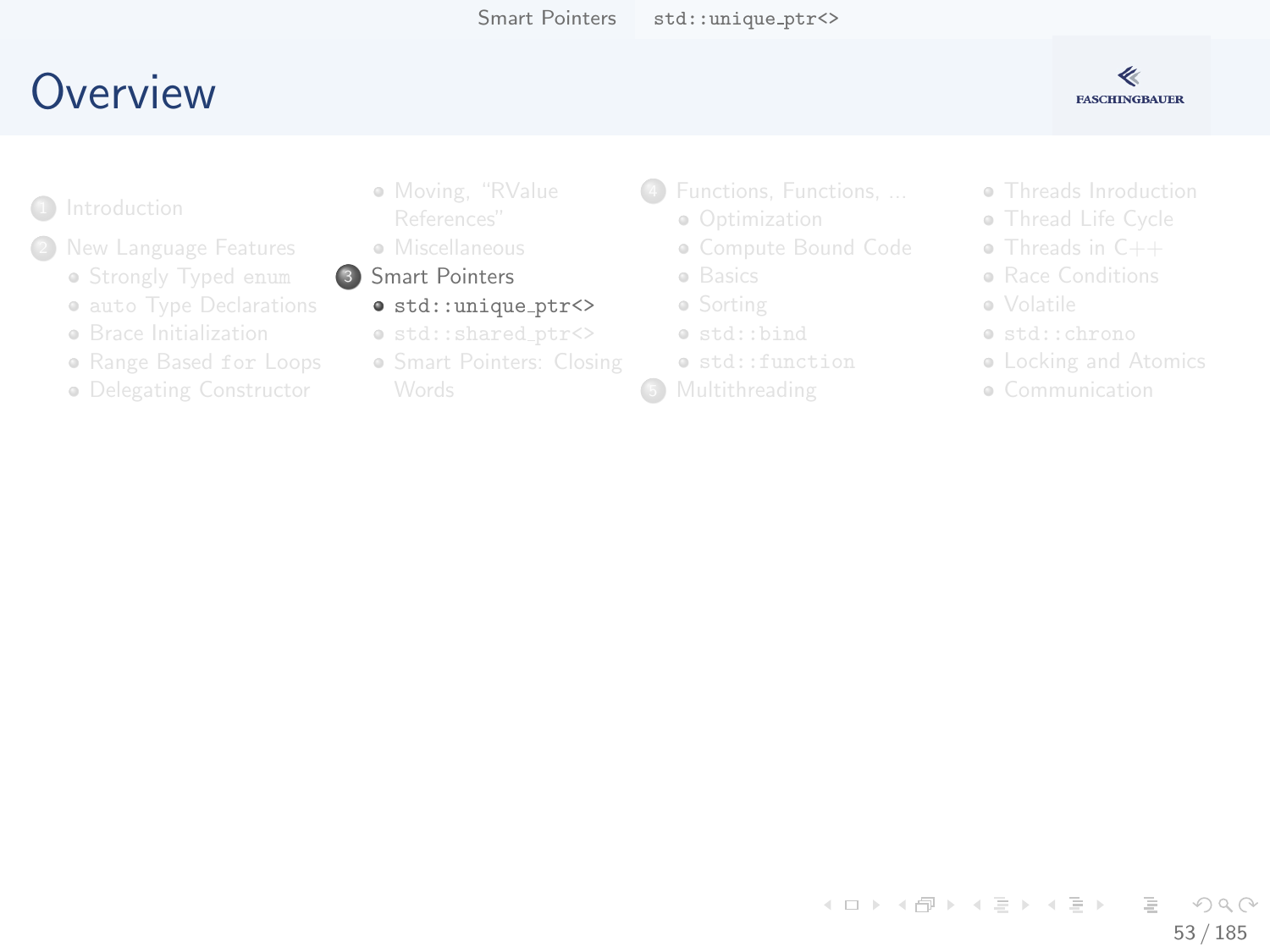### Simplest: std::unique\_ptr<>



#include <memory>

```
void do_something() {
    std::unique_ptr<MyClass> tmp(new MyClass(666));
    do_something_with(tmp.get());
    ...
}
```
• Destructor called at every return path

• No leaks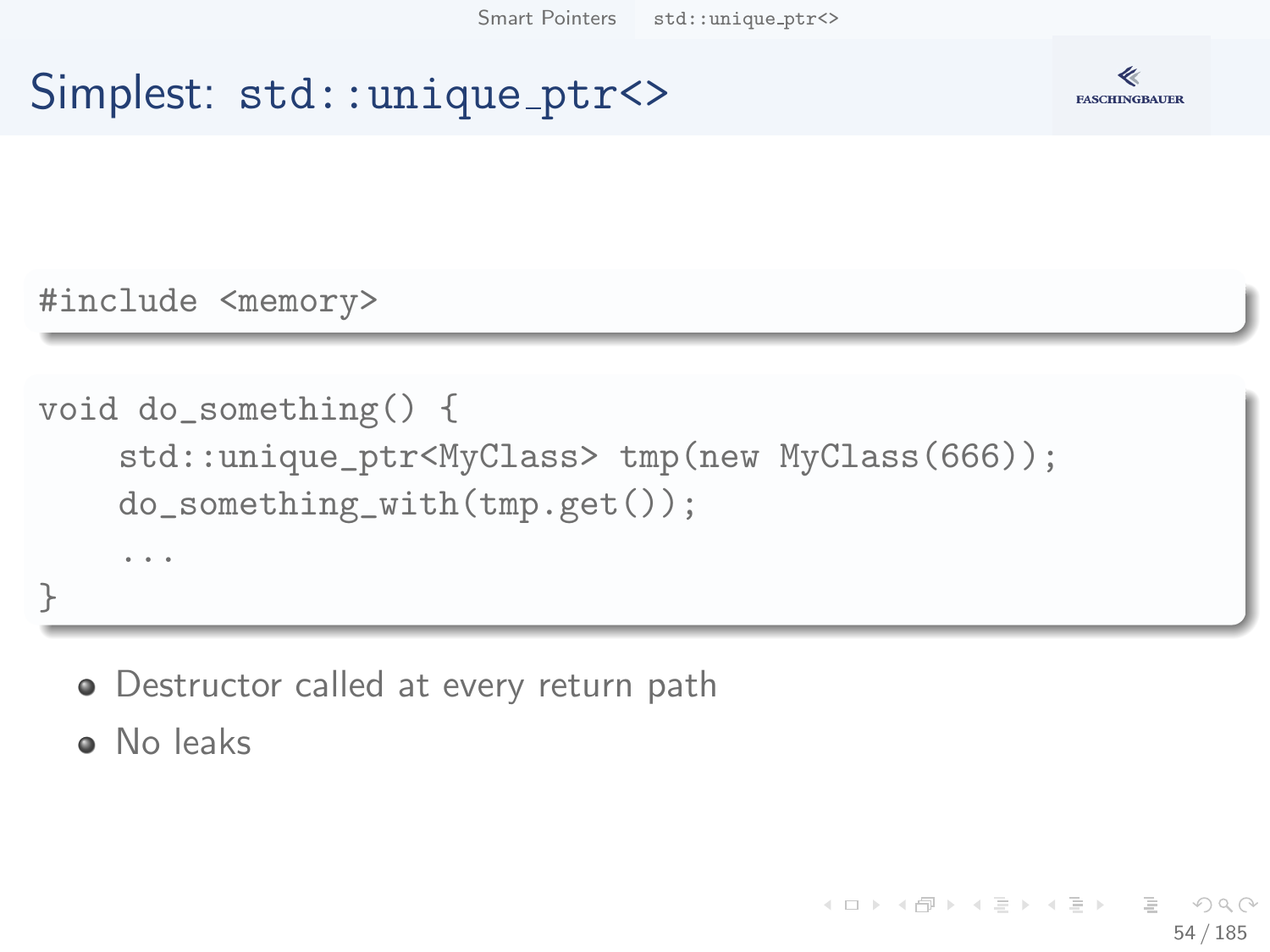#### std::unique ptr<>: Basic Usage



std::unique\_ptr<> is a pointer  $\rightarrow$  supports -> and  $*$  operators in a natural way

```
ptr->do_something();
MyClass copy = *ptr;
```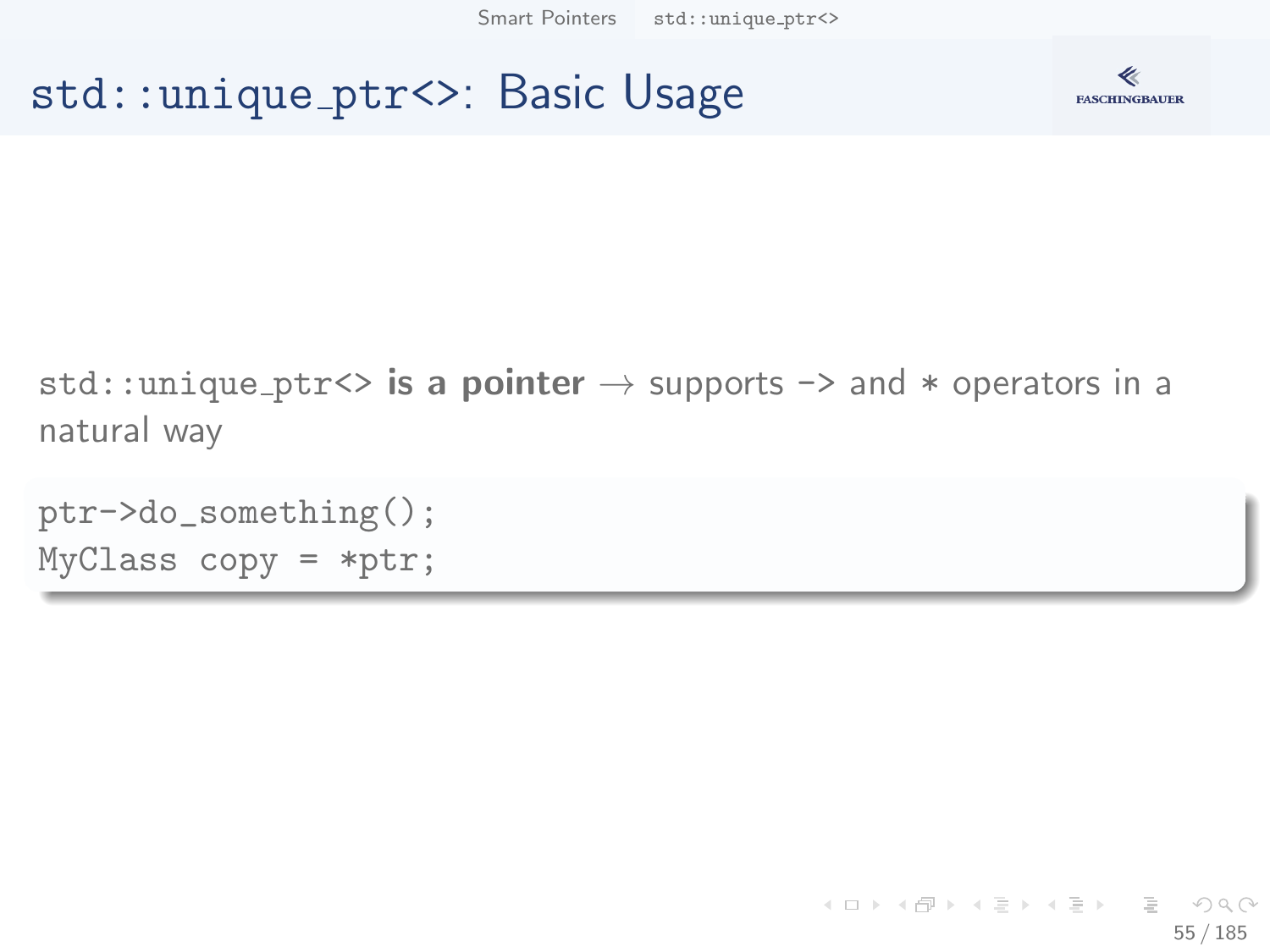## std::unique ptr<>: Ownership (1)



Question: who is responsible to delete the object? Answer:

- **If there is only one that points to it, then he's responsible**
- o If two point to it, then both are responsible

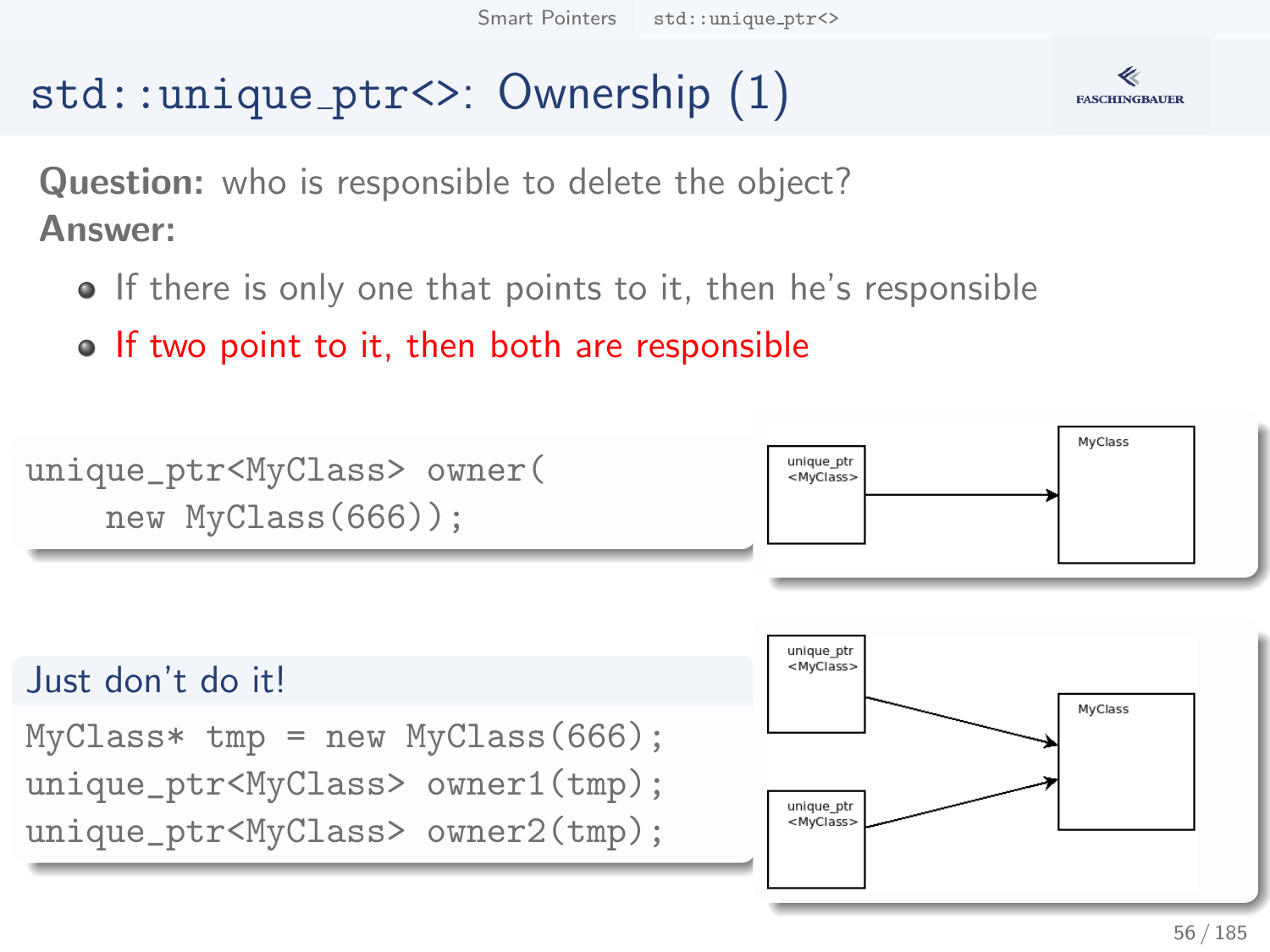## std::unique ptr<>: Ownership (2)



**Shared ownership:** how else?  $\rightarrow$  Copy!

```
unique_ptr<MyClass> owner(new MyClass(666));
unique_ptr<MyClass> another_owner = owner;
```
#### Compilation error

... error: use of deleted function ...

Good news ...

- std:: unique\_ptr<> is not copyable
- Only movable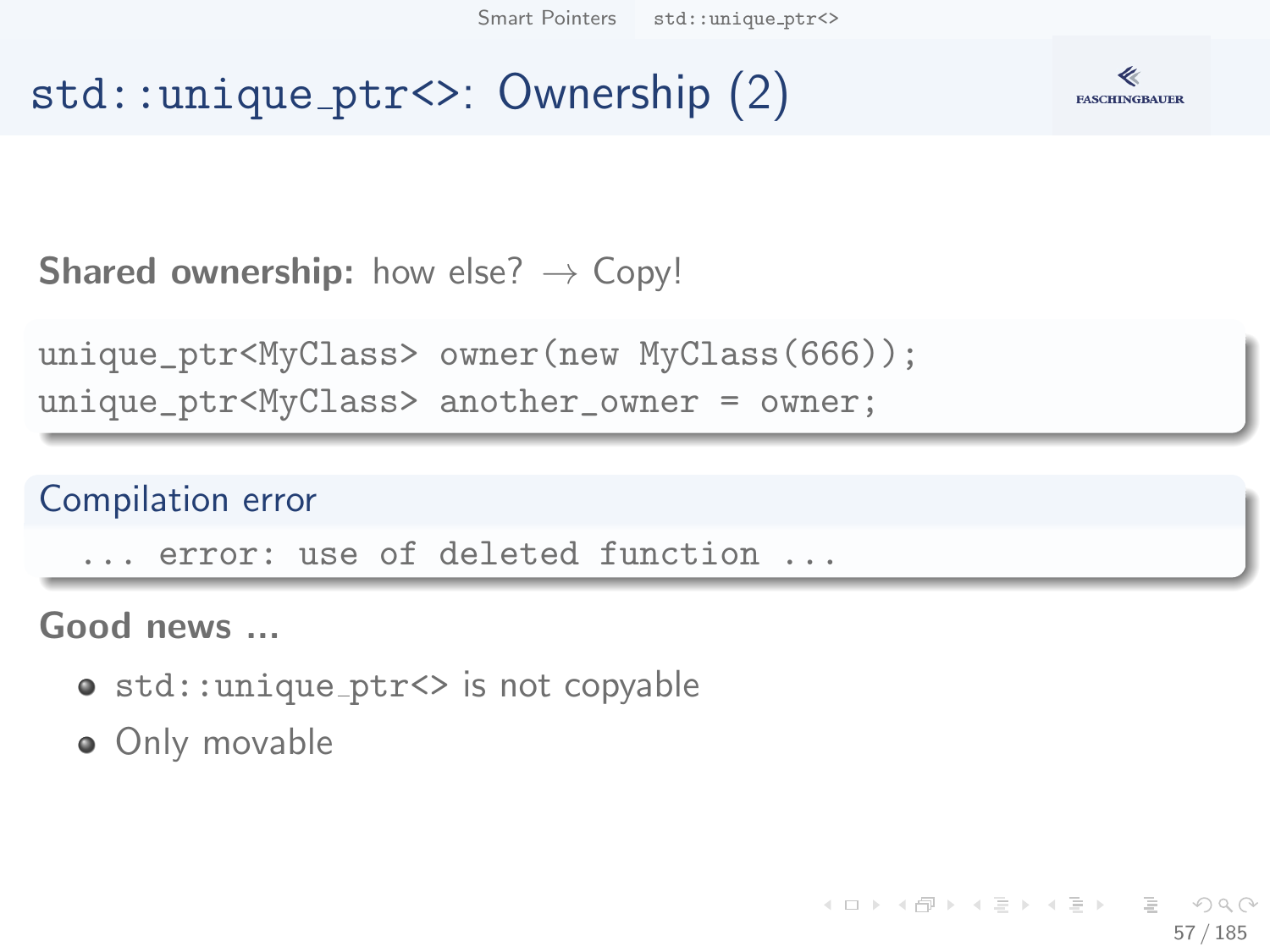#### **FASCHINGBAUER**

## std::unique ptr<>: Ownership Transfer

"Unique" means that there can only be one owner

```
Passing a std:: unique_ptr<>
void do_something_with(unique_ptr<MyClass> c);
void do_something()
{
    unique_ptr<MyClass> owner(new MyClass(666));
    do_something_with(owner);
}
```
Compilation error

error: use of deleted function ... (copy) ...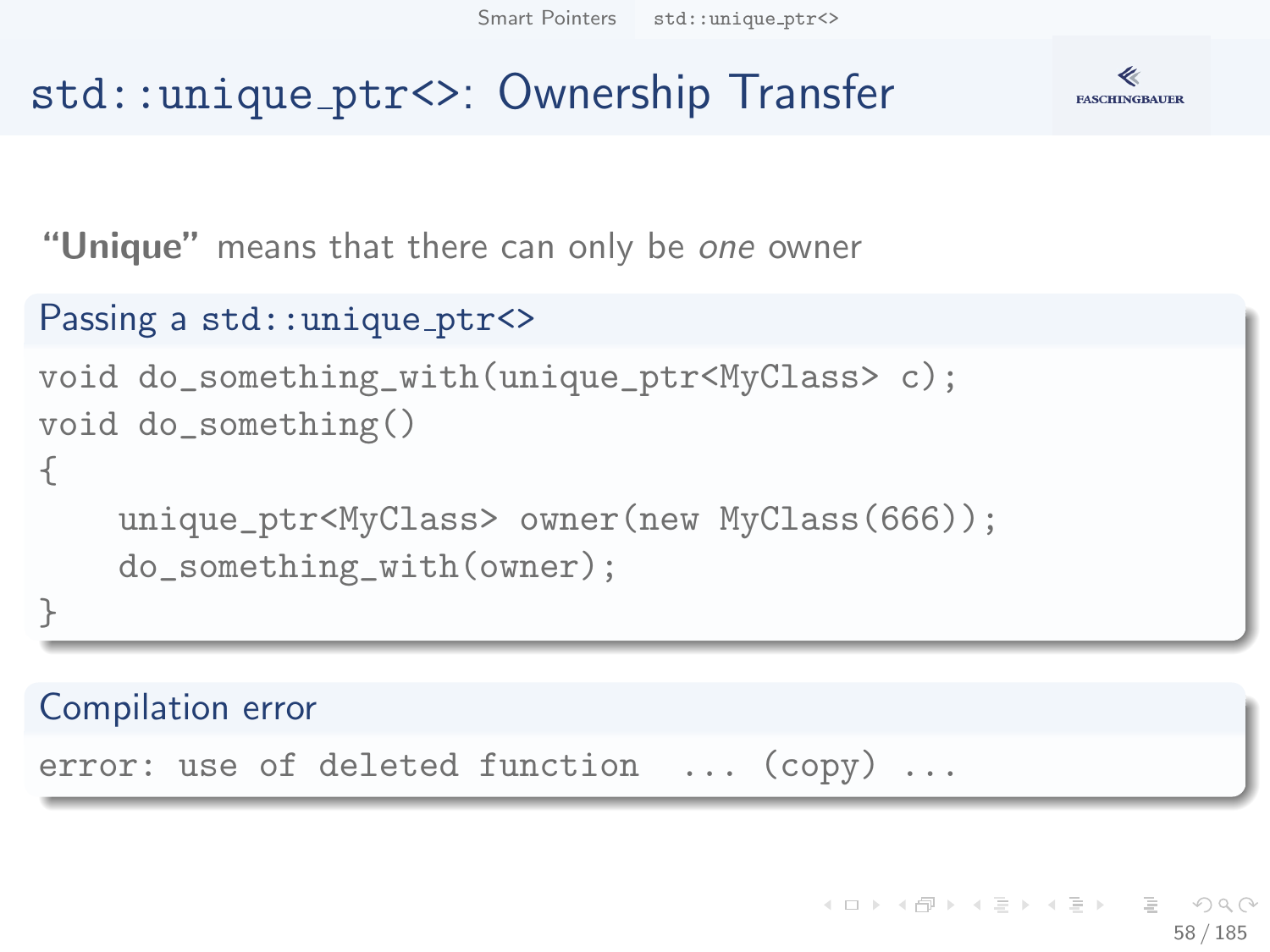## std::unique ptr<>: Ownership Transfer



#### Back in C times ...

- Ownership conflict
- No solution but to be careful
- $\bullet$  C++ 11: no implicit transfer when using smart pointers  $\rightarrow$  compiler support for correctness
- $\bullet \to$  Clarity, no ambiguity

#### Explicit ownership transfer: std::move

```
void do_something_with(unique_ptr<MyClass> c);
void do_something()
```
{

}

```
unique_ptr<MyClass> owner(new MyClass(666));
do_something_with(std::move(owner));
assert(owner == nullptr); // owner has given up ownership
```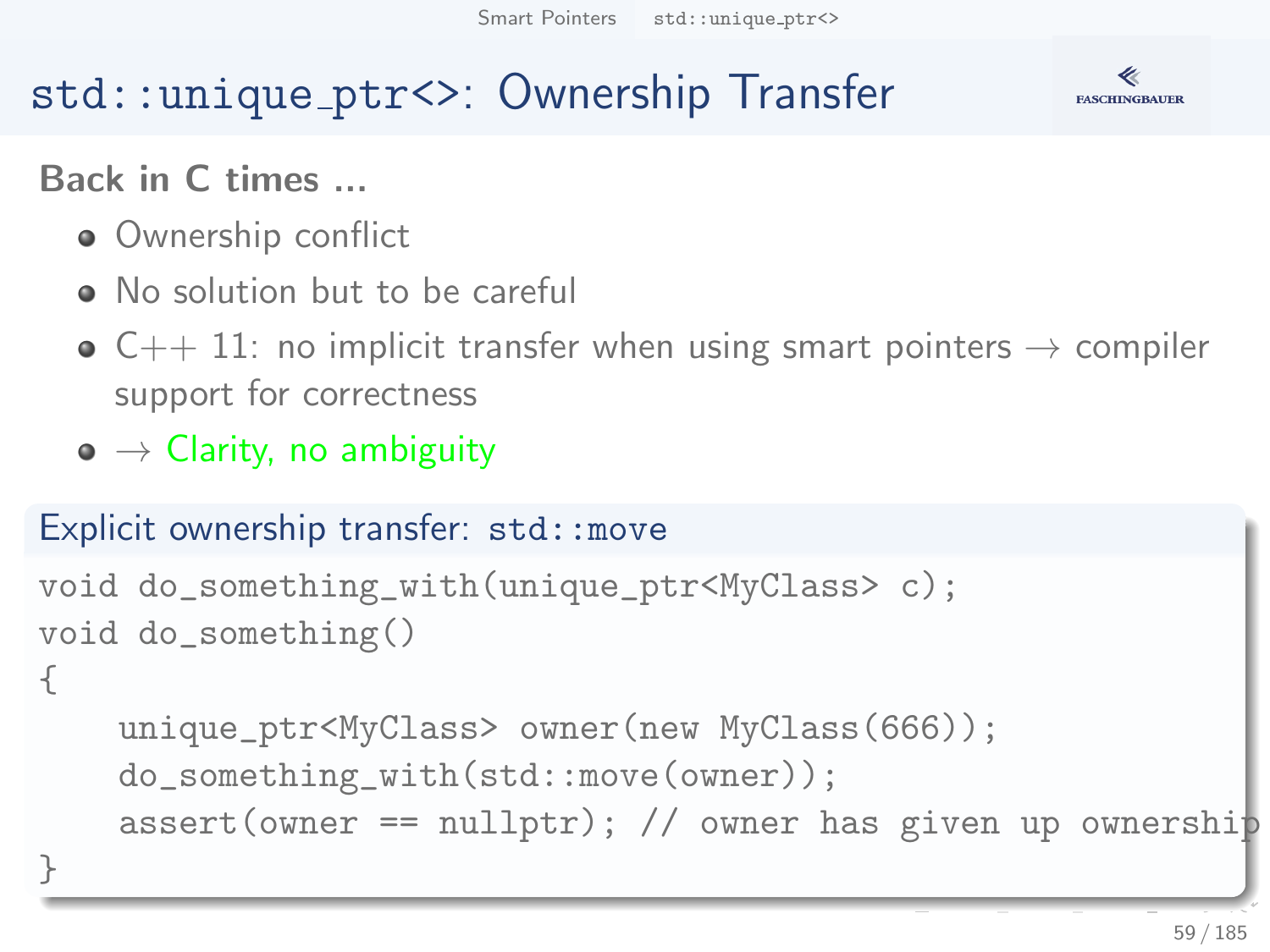## std::unique ptr<>: Juggling



#### **Clearing**

unique\_ptr<MyClass> owner(new MyClass(666)); owner.reset(); // deletes object

#### Filling

```
unique_ptr<MyClass> owner;
owner.reset(new MyClass(666));
```
#### **Stealing**

```
unique_ptr<MyClass> owner(new MyClass(666));
MyClass* obj = owner.release();
```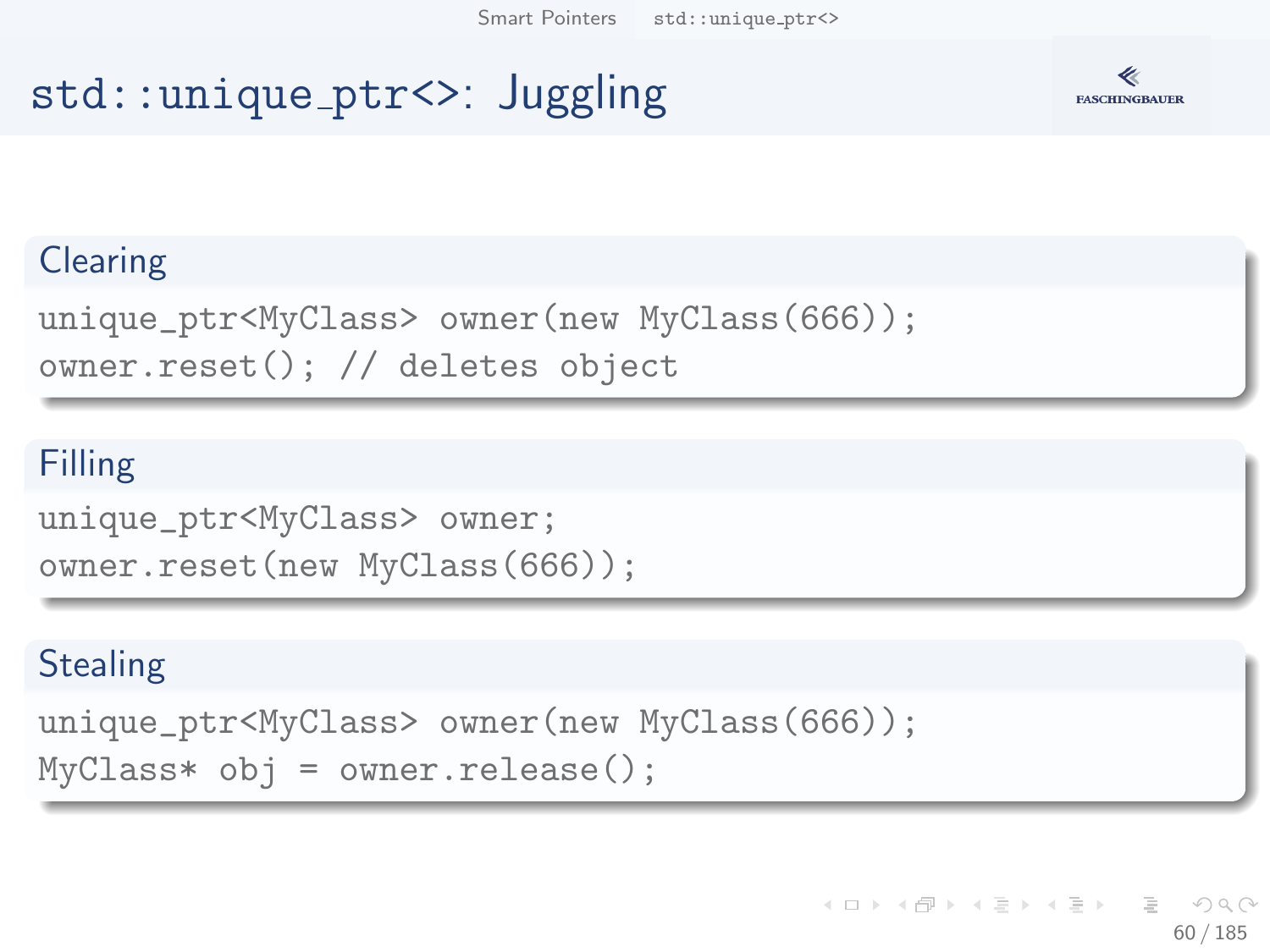[Smart Pointers](#page-49-0) [std::unique](#page-52-0)\_ptr<>

#### std::make unique<>: Pure Decadence



#### Lazyness

- $\bullet$  C++ 11 brings lots of tools to save you keystrokes
- e.g. auto

```
std::make unique<>()
```

```
auto ptr = make_unique<MyClass>(666);
```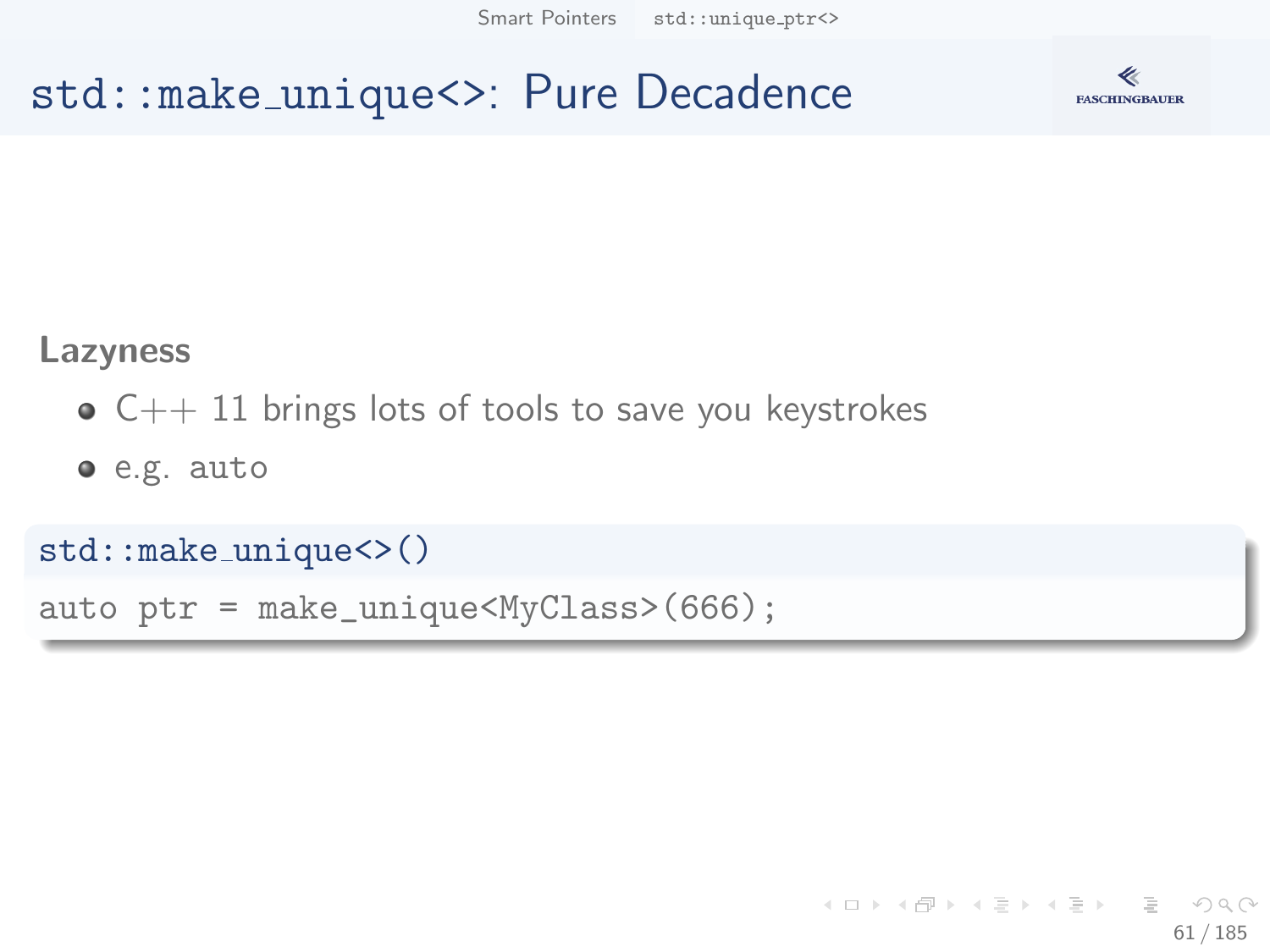## <span id="page-61-0"></span>Overview



- $\Box$ 
	- - · Strongly Typed enum
		- · auto Type Declarations
		- **e** Brace Initialization
		- · Range Based for Loops
		- · Delegating Constructor
- · Moving, "RValue
- · Miscellaneous
- Smart Pointers
	- $\bullet$  std::unique\_ptr<>
	- · std::shared\_ptr<>
	- · Smart Pointers: Closing
- 4 Functions, Functions, ...
	- a Ontimization
	- · Compute Bound Code
	- · Basics
	- · Sorting
	- · std::bind
	- o std::function
- G
- · Threads Inroduction
- · Thread Life Cycle
- $\bullet$  Threads in  $C++$
- **a** Race Conditions
- a Volatile
- · std::chrono
- Locking and Atomics
- · Communication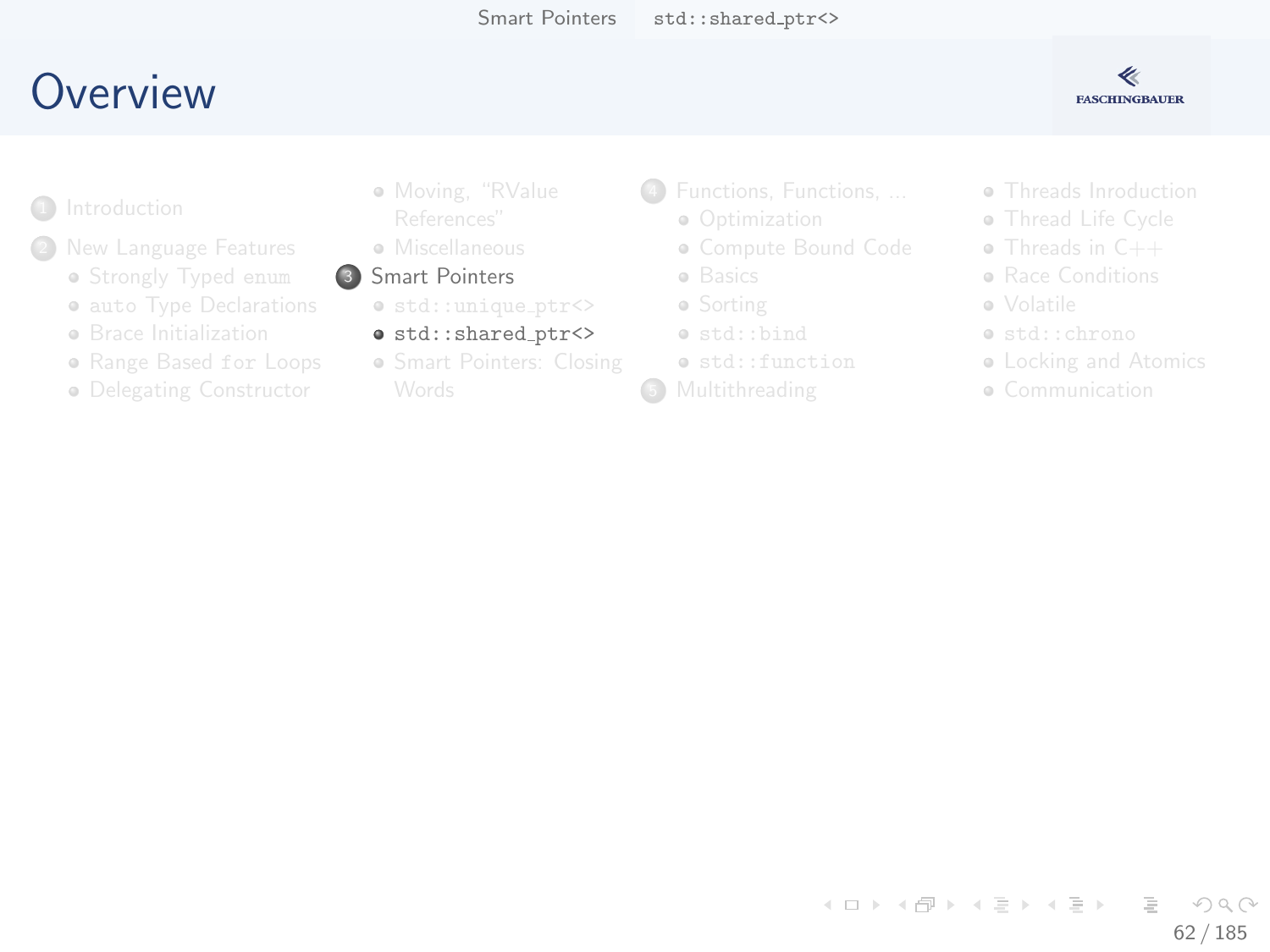## std::shared ptr<>: Not Unique



Ownership is not always clear ...

- Rare occasions where shared ownership is the right design choice
- $\bullet$  ... laziness, mostly
- o If in doubt, say std:: shared\_ptr<>

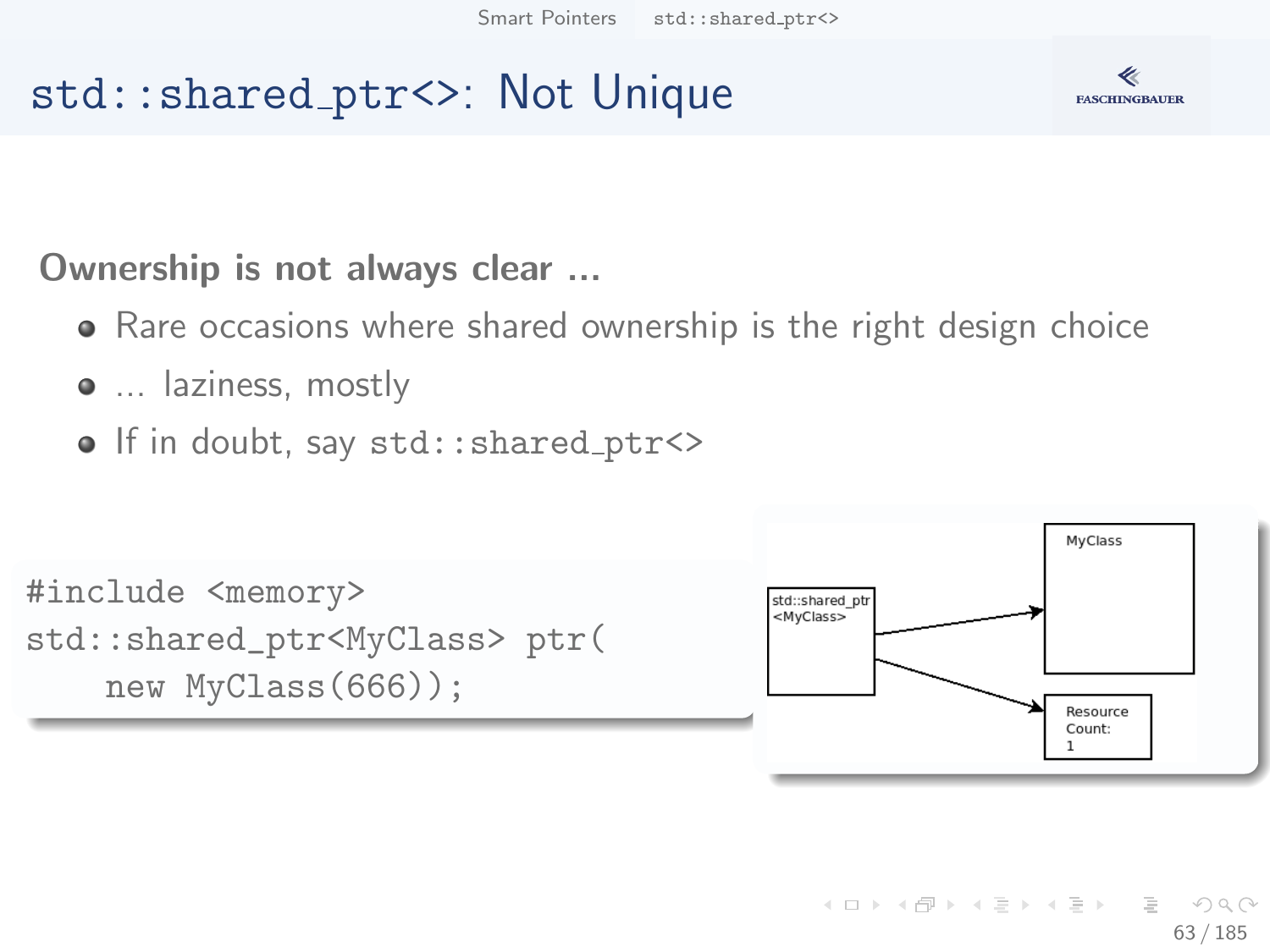[Smart Pointers](#page-49-0) [std::shared](#page-61-0)\_ptr<>

#### std::shared ptr<>: Copy

#### Copying is what shared pointer are there for







イロト イ部 トイヨト イヨト 一君  $OQ$ 64 / 185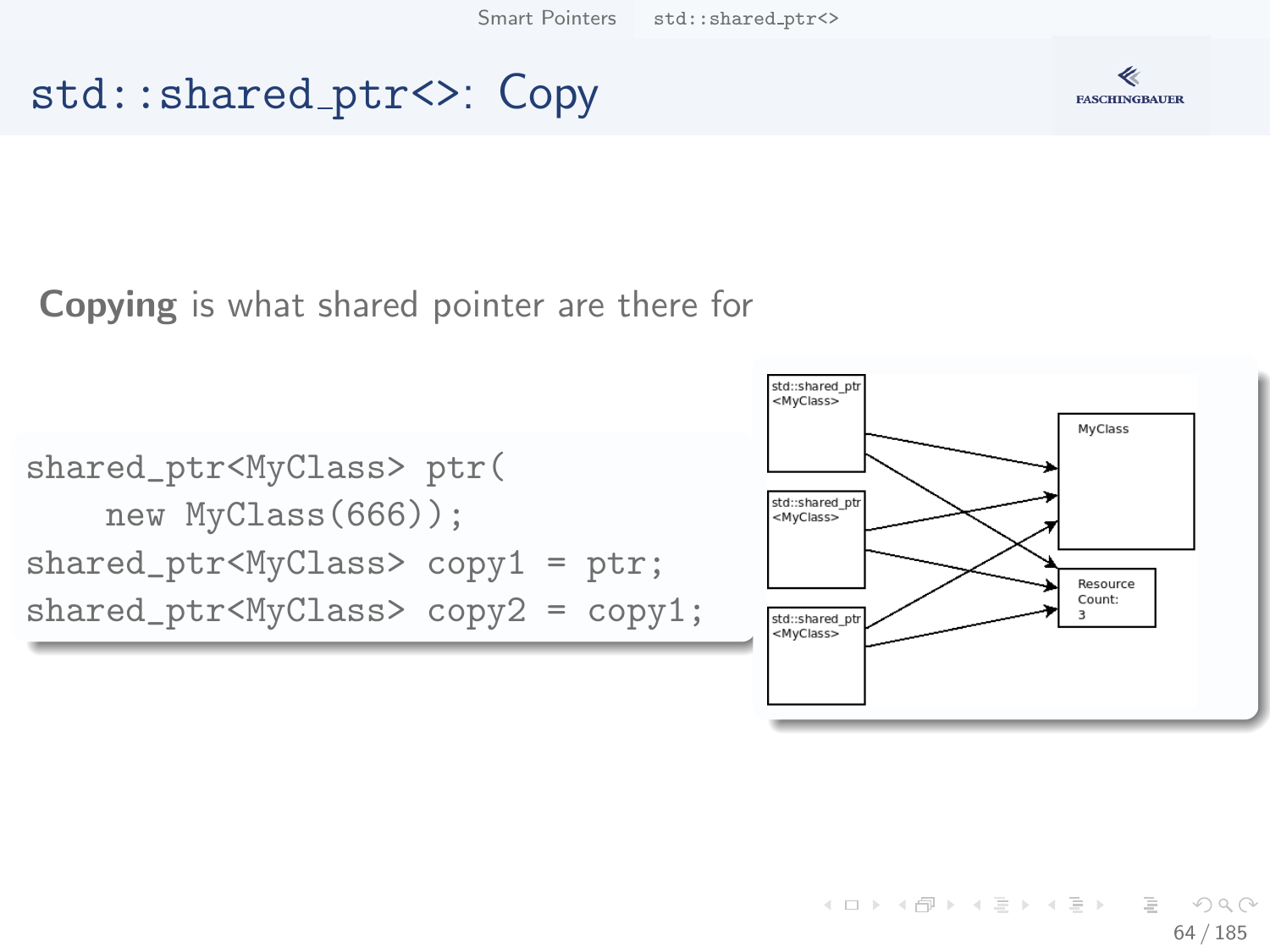

#### std::shared\_ptr<> vs. std::unique\_ptr<>

How do std::shared\_ptr<> and std::unique\_ptr<> compare?

#### std::unique ptr<>

- Small size of a pointer
- Operations compile away entirely
- No excuse *not* to use it

#### std::shared\_ptr<>

- Size of two pointers
- **Copying manipulates the resource count**
- Copying manipulates non-adjacent memory locations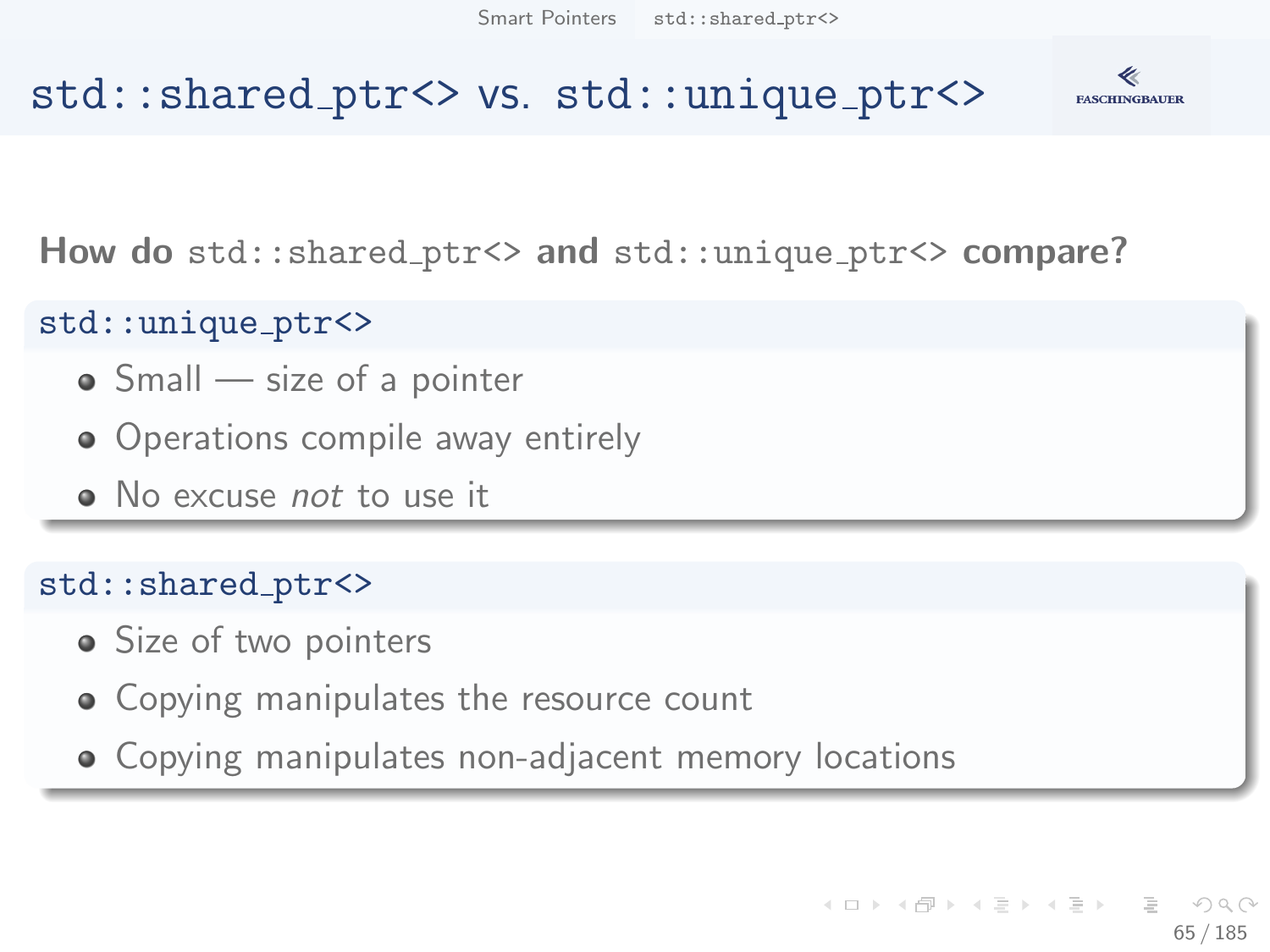## std::shared ptr<>: Object Lifetime



#### How long does the pointed-to object live?

- Reference count is used to track share ownership
- When reference count drops to zero, the object is not referenced anymore
- $\bullet \rightarrow$  deleted

#### Examining the reference count

```
shared_ptr<MyClass> ptr(new MyClass(666));
auto refcount = ptr->use_count();
```
Do not make any decisions based on it — at least not when the pointer is shared among multiple threads!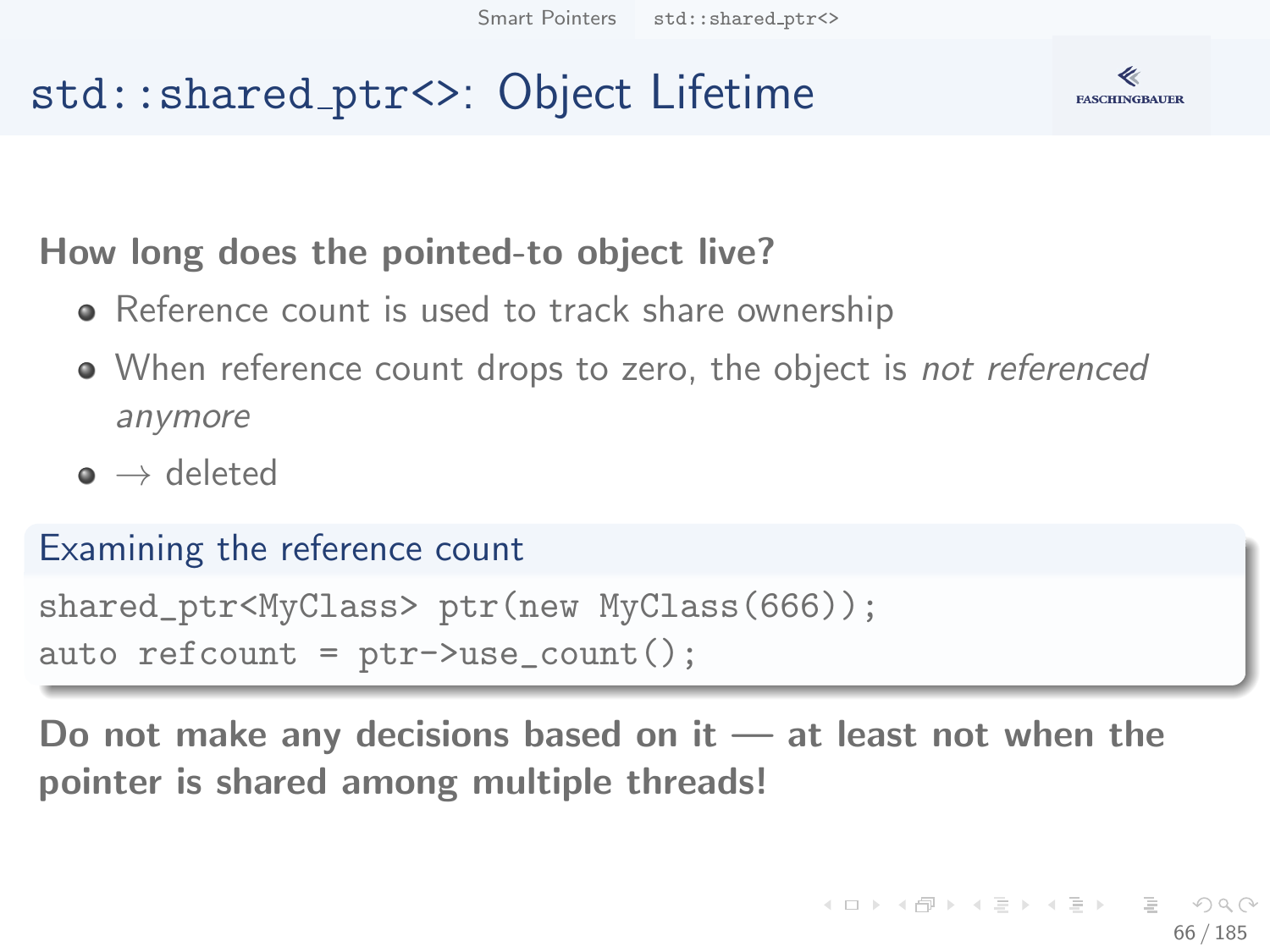## std::shared ptr<>: Juggling



#### Clearing: reset()

shared\_ptr<MyClass> ptr( new MyClass(666)); auto  $copy =  $ptr$ ;$ ptr.reset();

Filling: reset()

```
shared_ptr<MyClass> ptr;
ptr.reset(new MyClass(666));
```
- Decrements reference count
- Only if it becomes zero, object is deleted

• Makes an empty pointer the initial reference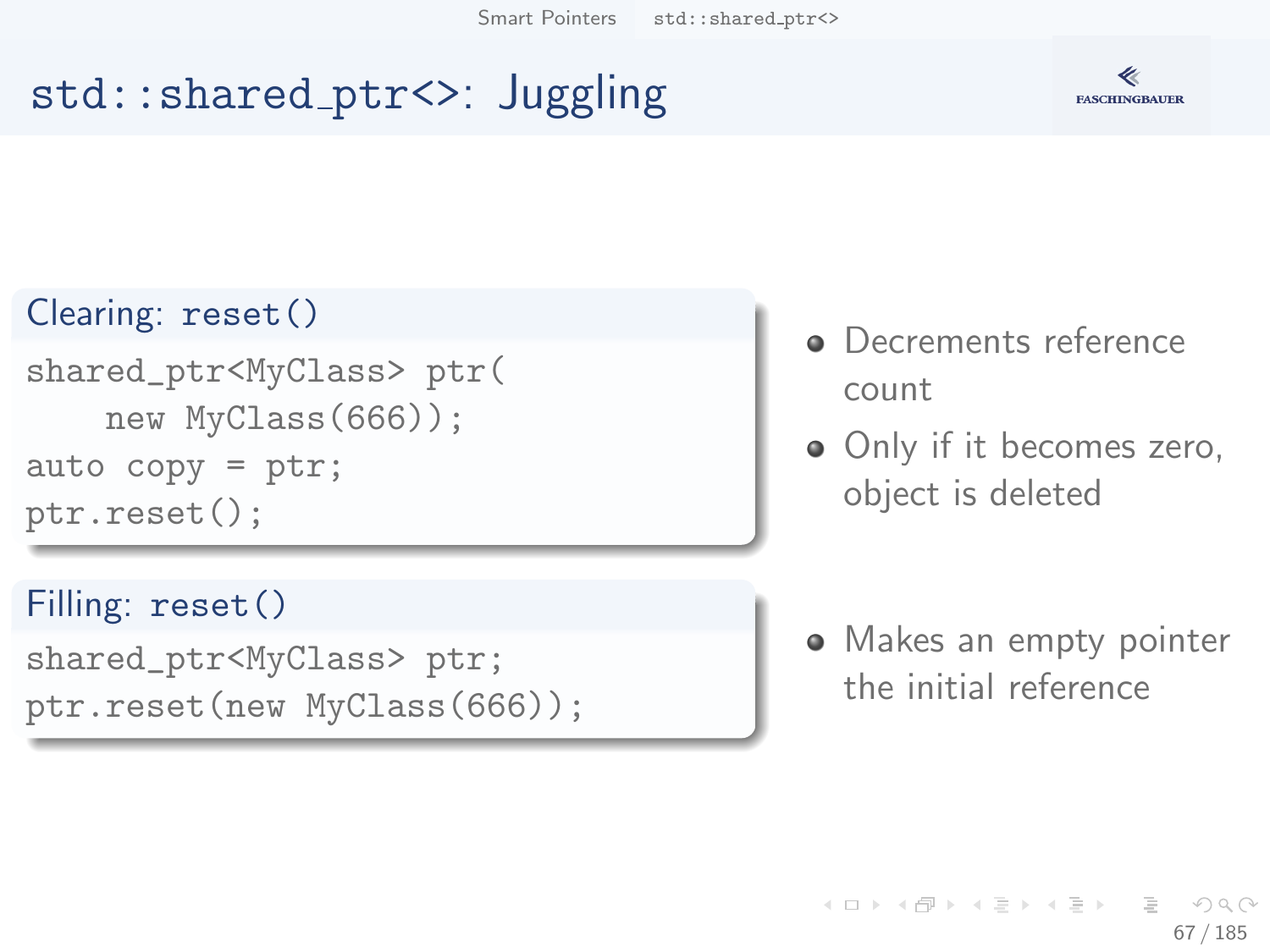## <span id="page-67-0"></span>Overview



- 
- - · Strongly Typed enum
	- · auto Type Declarations
	- **e** Brace Initialization
	- · Range Based for Loops
	- · Delegating Constructor
- · Moving, "RValue
- e Miscellaneous
- Smart Pointers
	- $\bullet$  std::unique\_ptr<>
	- o std::shared\_ptr<>
	- · Smart Pointers: Closing **Words**
- 4 Functions, Functions, ...
	- a Ontimization
	- · Compute Bound Code
	- · Basics
	- · Sorting
	- · std::bind
	- o std::function
- **6** Multithreading
- · Threads Inroduction
- · Thread Life Cycle
- $\bullet$  Threads in  $C++$
- **a** Race Conditions
- a Volatile
- · std::chrono
- Locking and Atomics
- · Communication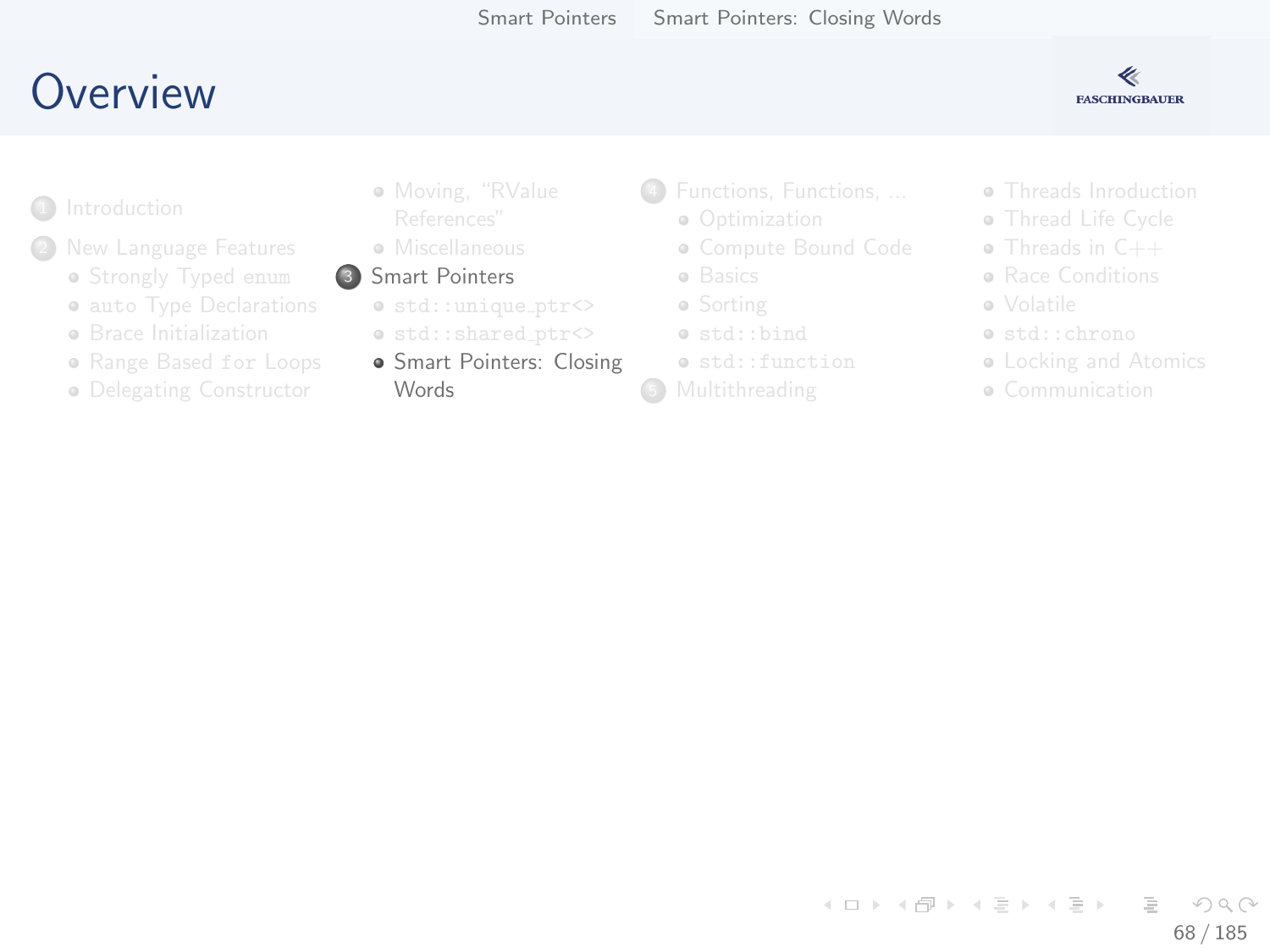## Shared Pointers: Closing Words



Now when to use which pointer?

 $\rightarrow$  no definitive answer, but ...

#### Answer 1: performance, and designwise correctness

- Always use  $\text{std}:\text{unique\_ptr}\leftrightarrow\text{clearly defined ownership}$
- Pass object around as pointer (uptr->get())
- Use std::shared ptr<> only if we have real shared ownership

#### Answer 2: programming efficiency

- Don't waste a thought on ownership, simply write it
- Always use std:: shared\_ptr<>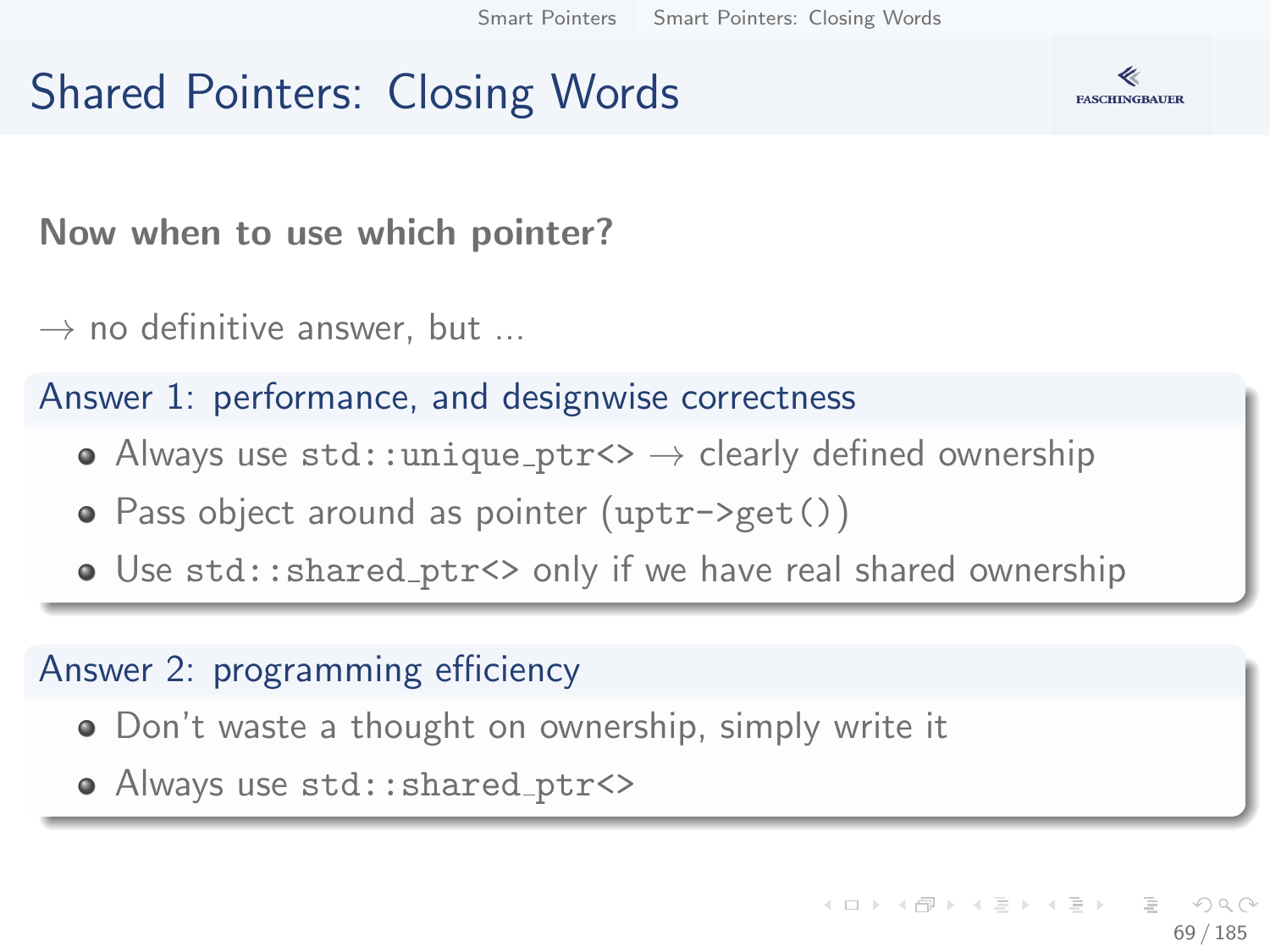Functions, Functions, ...

## <span id="page-69-0"></span>Overview



- - · Strongly Typed enum
	- · auto Type Declarations
	- **e** Brace Initialization
	- · Range Based for Loops
	- · Delegating Constructor
- · Moving, "RValue
- e Miscellaneous
- $\circ$ 
	- $\bullet$  std::unique\_ptr<>
	- o std::shared\_ptr<>
	- · Smart Pointers: Closing
- 4 Functions, Functions, ...
	- **a** Ontimization
	- · Compute Bound Code
	- **a** Basics
	- · Sorting
	- · std::bind
	- o std::function
- **6** Multithreading
- · Threads Inroduction
- · Thread Life Cycle
- $\bullet$  Threads in  $C++$
- **a** Race Conditions
- a Volatile
- · std::chrono
- Locking and Atomics
- · Communication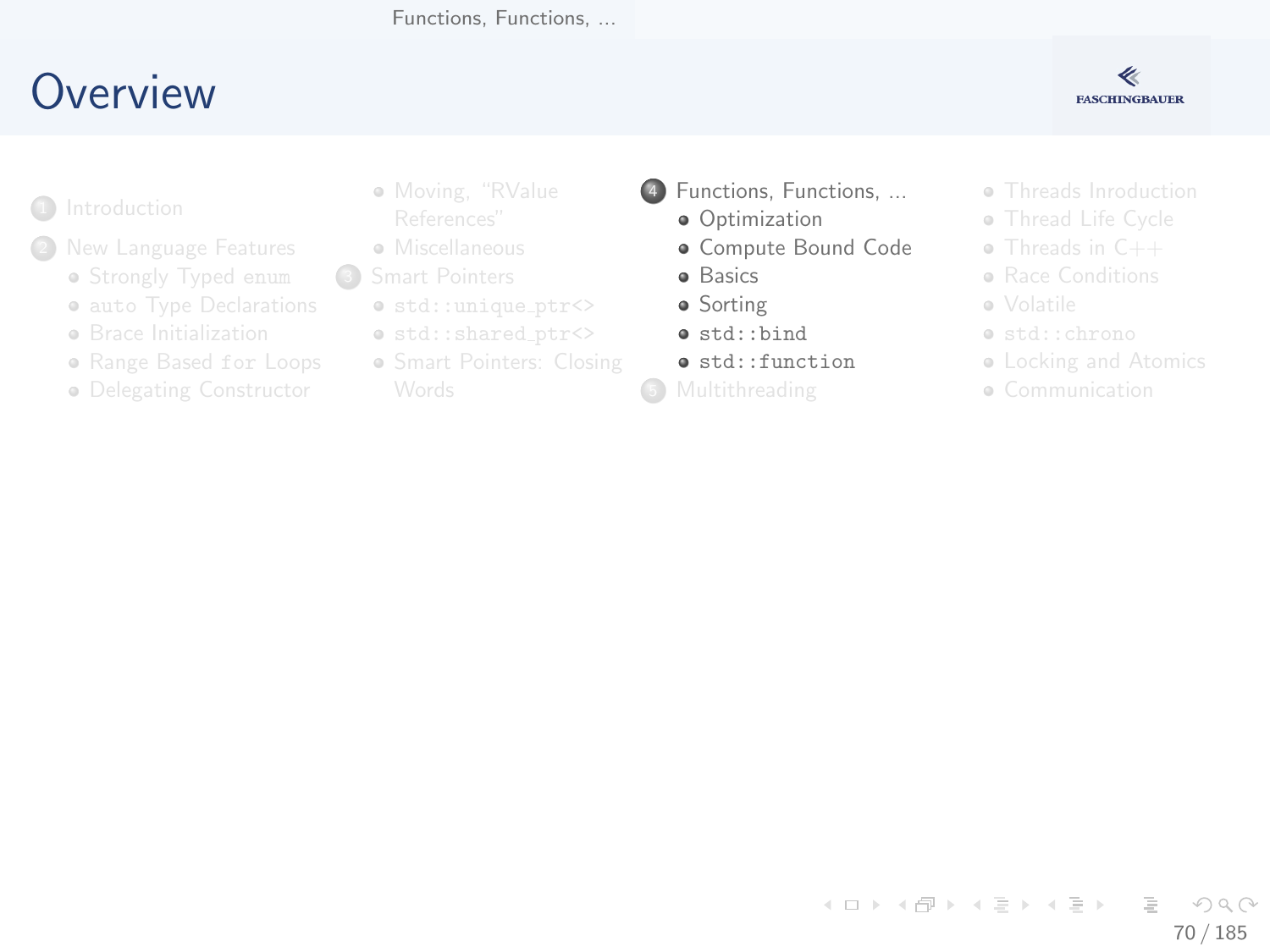Functions, Functions, ...

Optimization

## <span id="page-70-0"></span>Overview



- 
- - · Strongly Typed enum
	- · auto Type Declarations
	- **e** Brace Initialization
	- · Range Based for Loops
	- · Delegating Constructor
- · Moving, "RValue
- e Miscellaneous
- $\circ$ 
	- $\bullet$  std::unique\_ptr<>
	- o std::shared\_ptr<>
	- · Smart Pointers: Closing
- 4 Functions, Functions, ... **a** Ontimization
	- · Compute Bound Code
	- · Basics
	- · Sorting
	- · std::bind
	- · std::function
- G
- · Threads Inroduction
- · Thread Life Cycle
- $\bullet$  Threads in  $C++$
- **a** Race Conditions
- a Volatile
- · std::chrono
- Locking and Atomics
- · Communication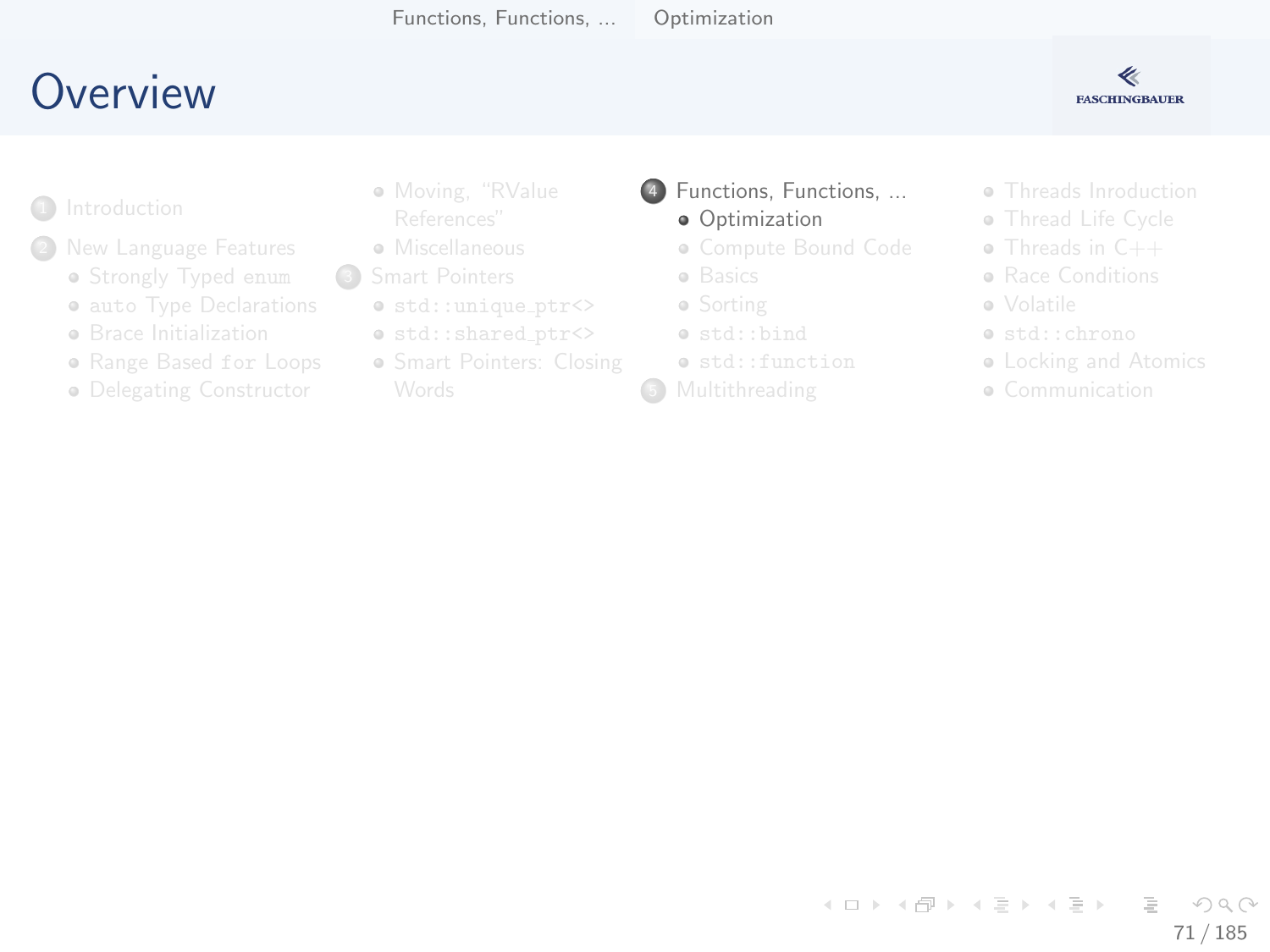[Functions, Functions, ...](#page-69-0) [Optimization](#page-70-0)

## Optimization — Introduction



#### General Rules ...

- Focus on clean design  $\rightarrow$  efficiency follows
- Optimization near the end of the project
- **•** Proven hotspots need optimization
- Proof through profiling

"Premature optimization is the root of all evil" Donald E. Knuth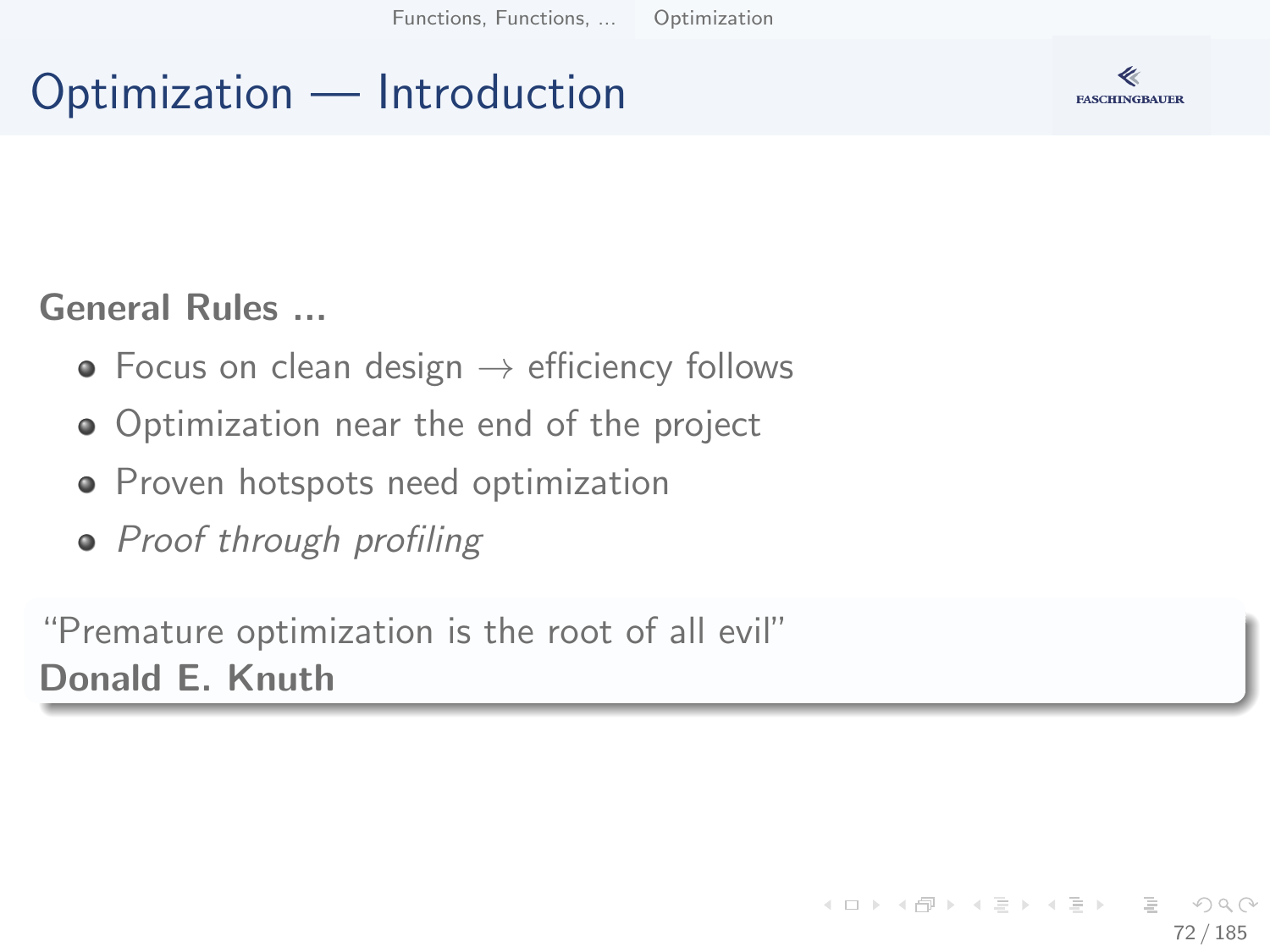[Functions, Functions, ...](#page-69-0) [Optimization](#page-70-0)

## Compute Bound or IO Bound? (1)



#### Decide whether, what and how to optimize!

- Collect representative input data
- Why does the program take long?
- Where does it spend most of its time?
	- Userspace: this is where computation is generally done
	- Kernel: ideally very little computation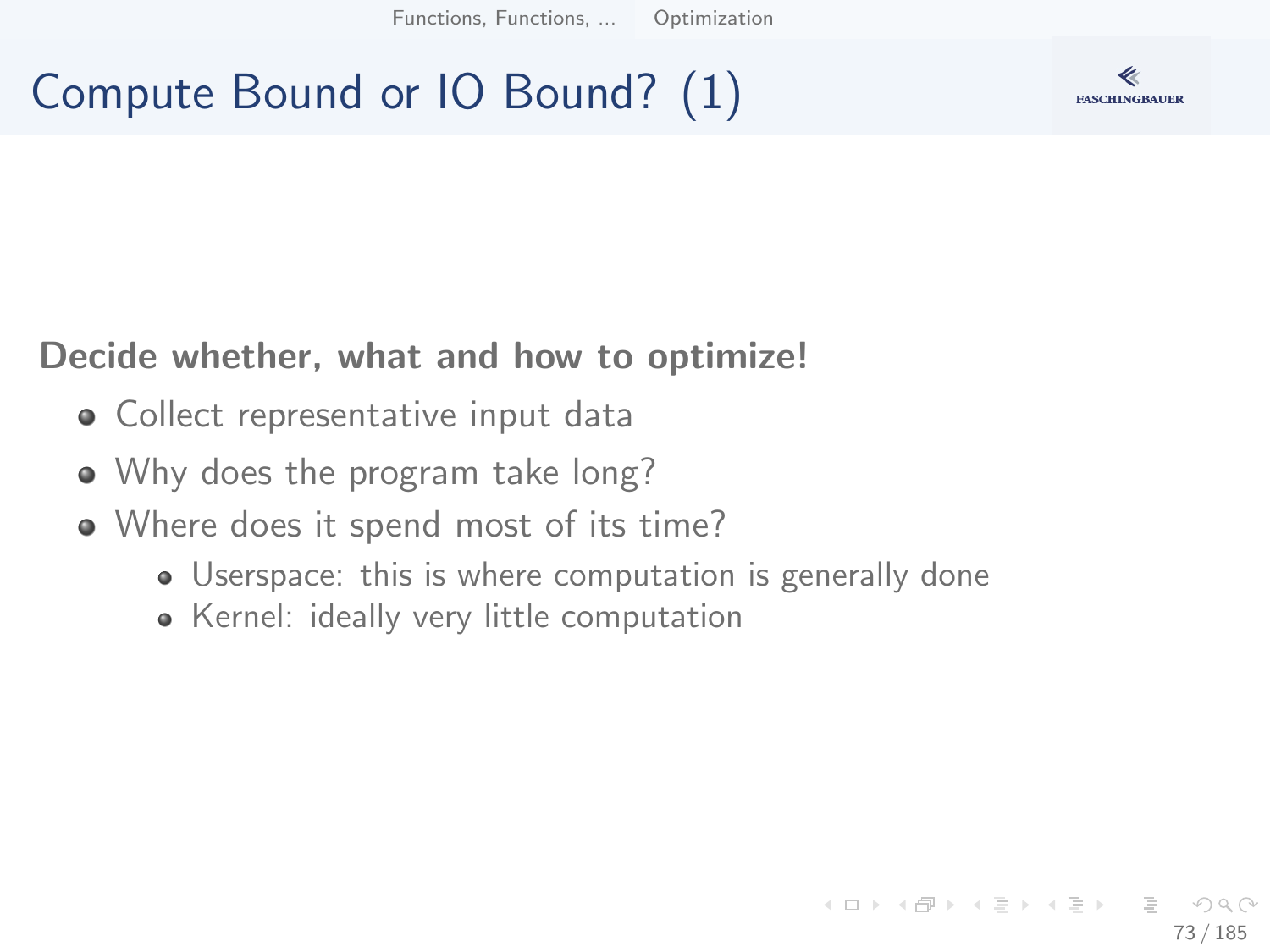[Functions, Functions, ...](#page-69-0) [Optimization](#page-70-0)

# Compute Bound or IO Bound? (2)



#### Checksumming From An Externel USB Disk

\$ time sha1sum 8G-dev.img.xz > /dev/null real 0m38.879s user 0m3.349s sys 0m0.375s

- real: total perceived run time ("wall clock time")
- user: total CPU time spent in userspace
- **o** sys: total CPU time spent in kernel

Here: user + sys is far less than real  $\rightarrow$  mostly IO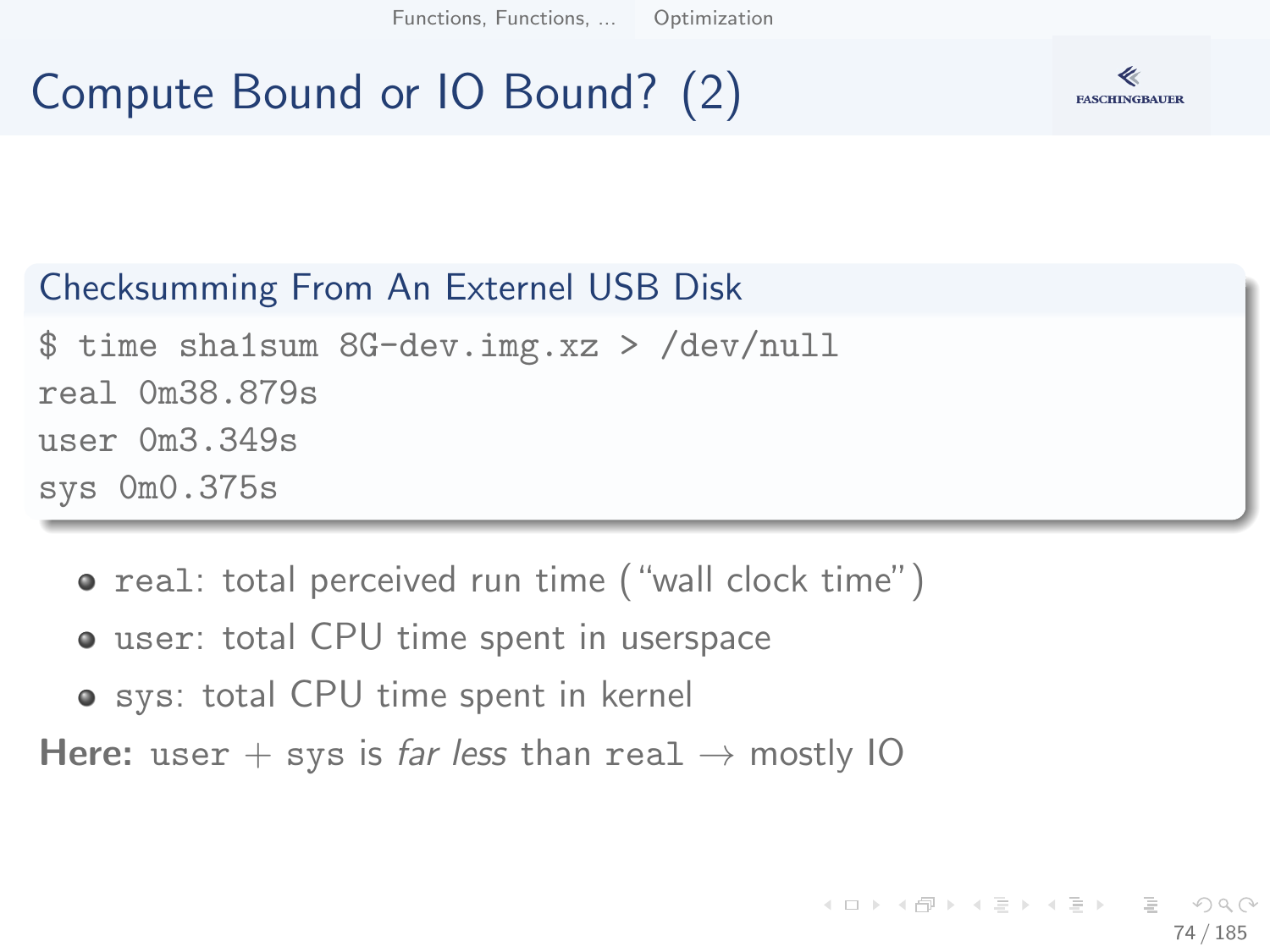[Functions, Functions, ...](#page-69-0) [Optimization](#page-70-0)

# Compute Bound or IO Bound? (3)



#### Checksumming From Internal SSD

 $$ time shalsum 01\ -\ Dared\ and\ Confused.mp3 1>/dev/null$ 

real 0m0.128s user 0m0.107s sys 0m0.018s

Here: user  $+$  sys is roughly equal to real

- Almost no IO
- $\bullet \to$  Compute bound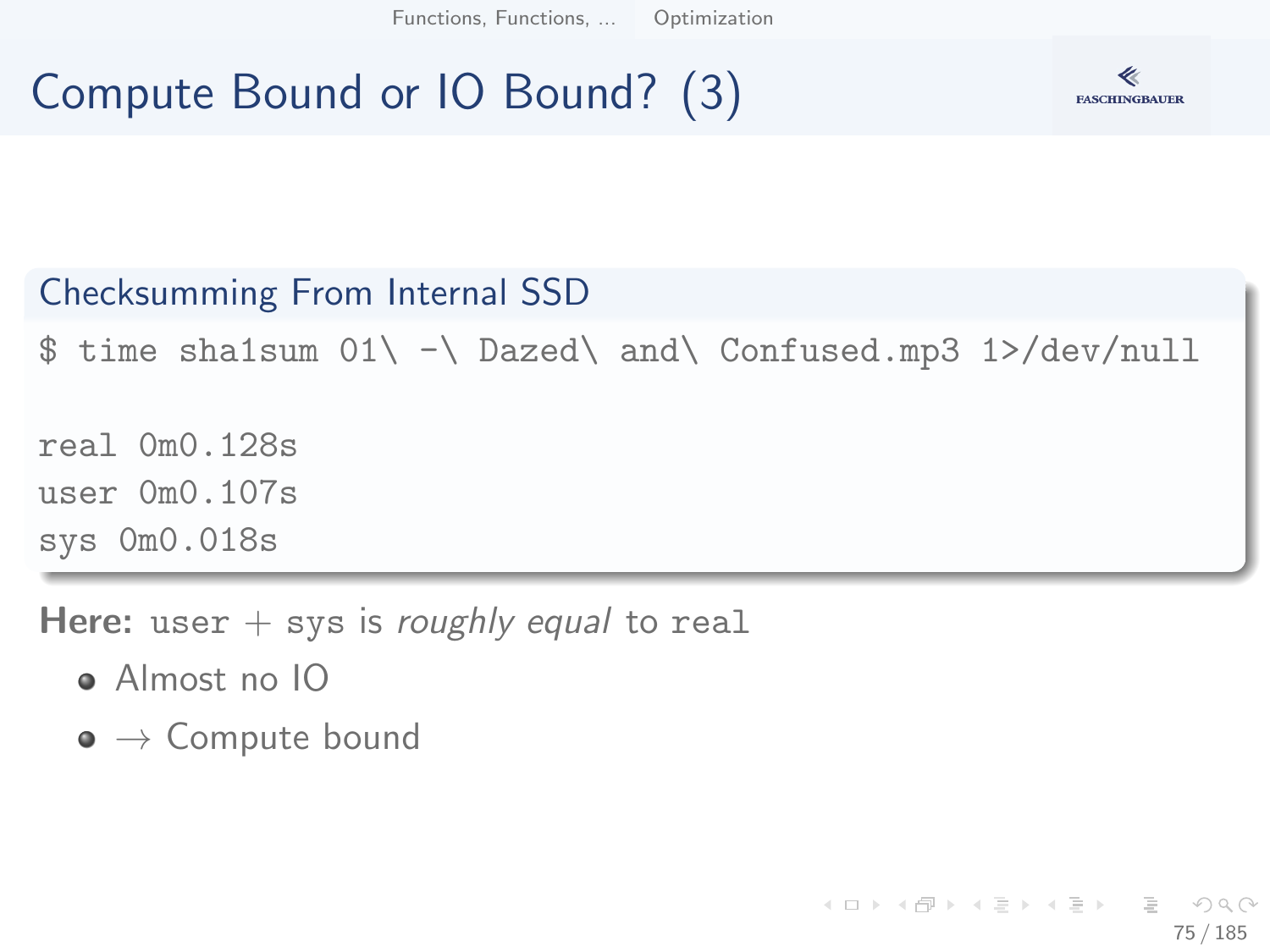## What to do Next?



### Now that we know that our application is compute bound ...

- See where it spends most of its time  $\rightarrow$  profiling
- **•** Decide whether optimization would pay off
- Understand what can be done
- Understand optimizations that compilers generally perform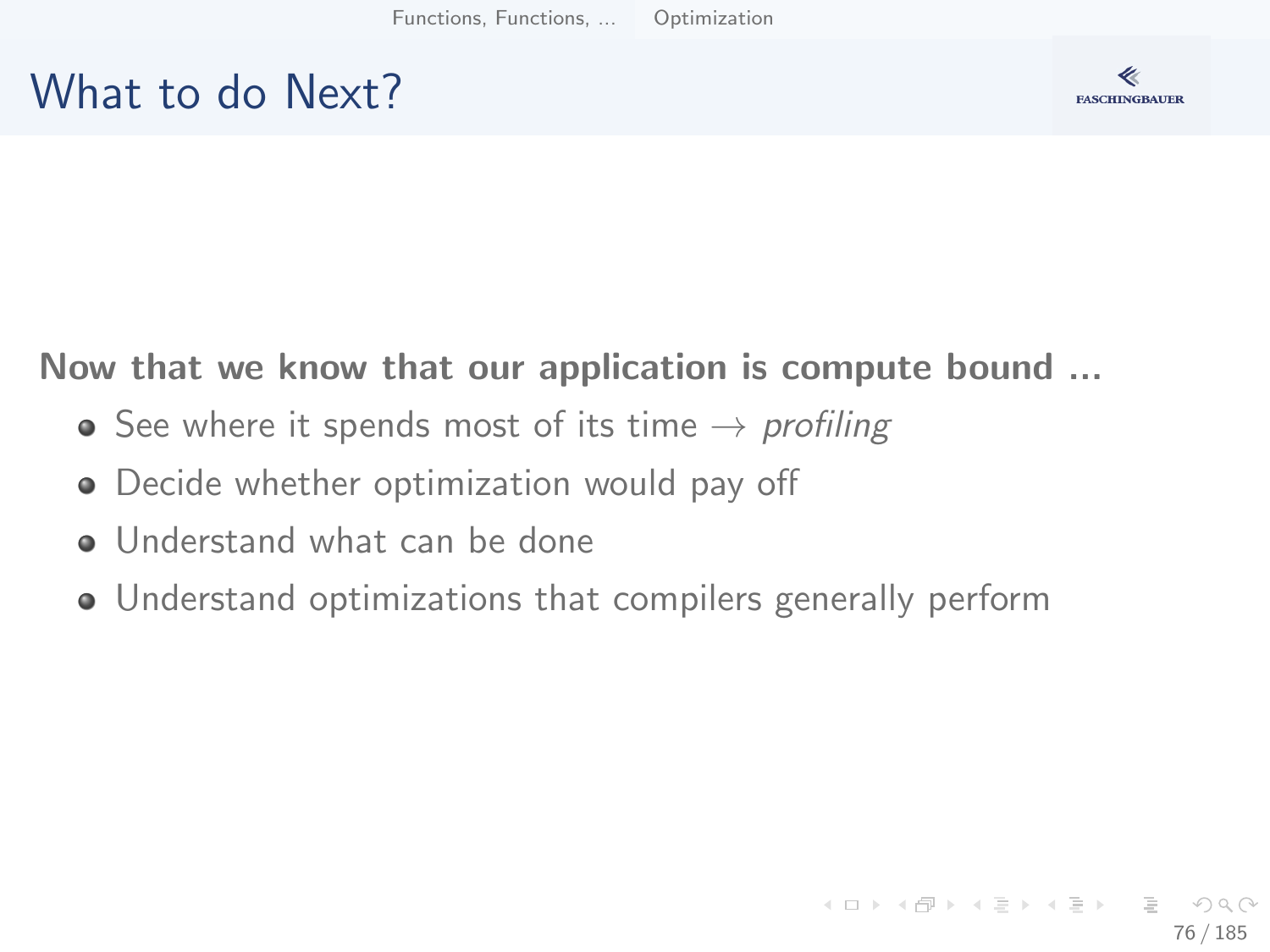## <span id="page-76-0"></span>**O[verview](#page-2-0)**

#### ≪ **FASCHINGBAUER**

- **1** Introduction
- - **•** Str[ongly Typed](#page-14-0) enum
	- **auto Type Declarations**
	- **a** Br[ace Initialization](#page-24-0)
	- Range Based for Loops
	- **·** De[legating Constructor](#page-29-0)
- [Moving](#page-6-0), "RValue
- **A** Miscellaneous
- <sup>3</sup> Smart Pointers
	- $\bullet$  std::unique\_ptr<>
	- $\bullet$  std::shared\_ptr<>
	- **Smart Pointers[: Closing](#page-67-0)**
- <sup>4</sup> [Functions, Funct](#page-49-0)ions, ...
	- Optimization
	- [Compute Bound Code](#page-52-0)
	- a [Basics](#page-61-0)
	- Sorting
	- [std::bind](#page-67-0)
	- std::function
- **6** Multithreading
- **Threads Inro[duction](#page-93-0)**
- **a** Thread Life [Cycle](#page-111-0)
- Threads in C++
- **Bace Conditi[ons](#page-114-0)**
- Volatile
- std::chron[o](#page-130-0)
- **Locking a[nd Atomics](#page-138-0)**
- **Communication**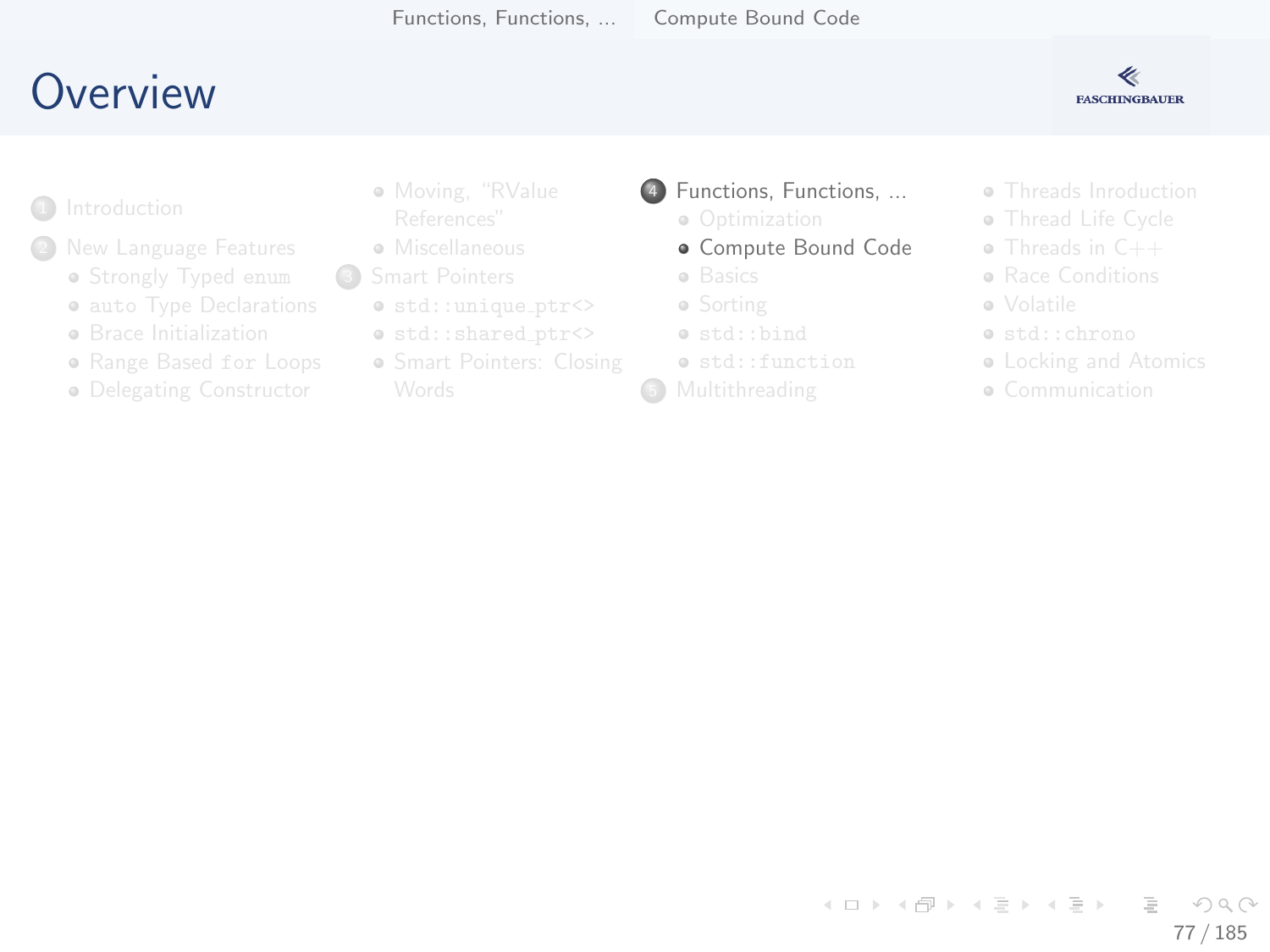# Many Ways of Optimization



There are many ways to try to optimize code ...

- **Unnecessary ones**
- Using better algorithms (e.g. sorting and binary search)
- Function call elimination (inlining vs. spaghetti)
- Loop unrolling
- Strength reduction (e.g. using shift instead of mult/div)
- **•** Tail call elimination
- $\bullet$  ...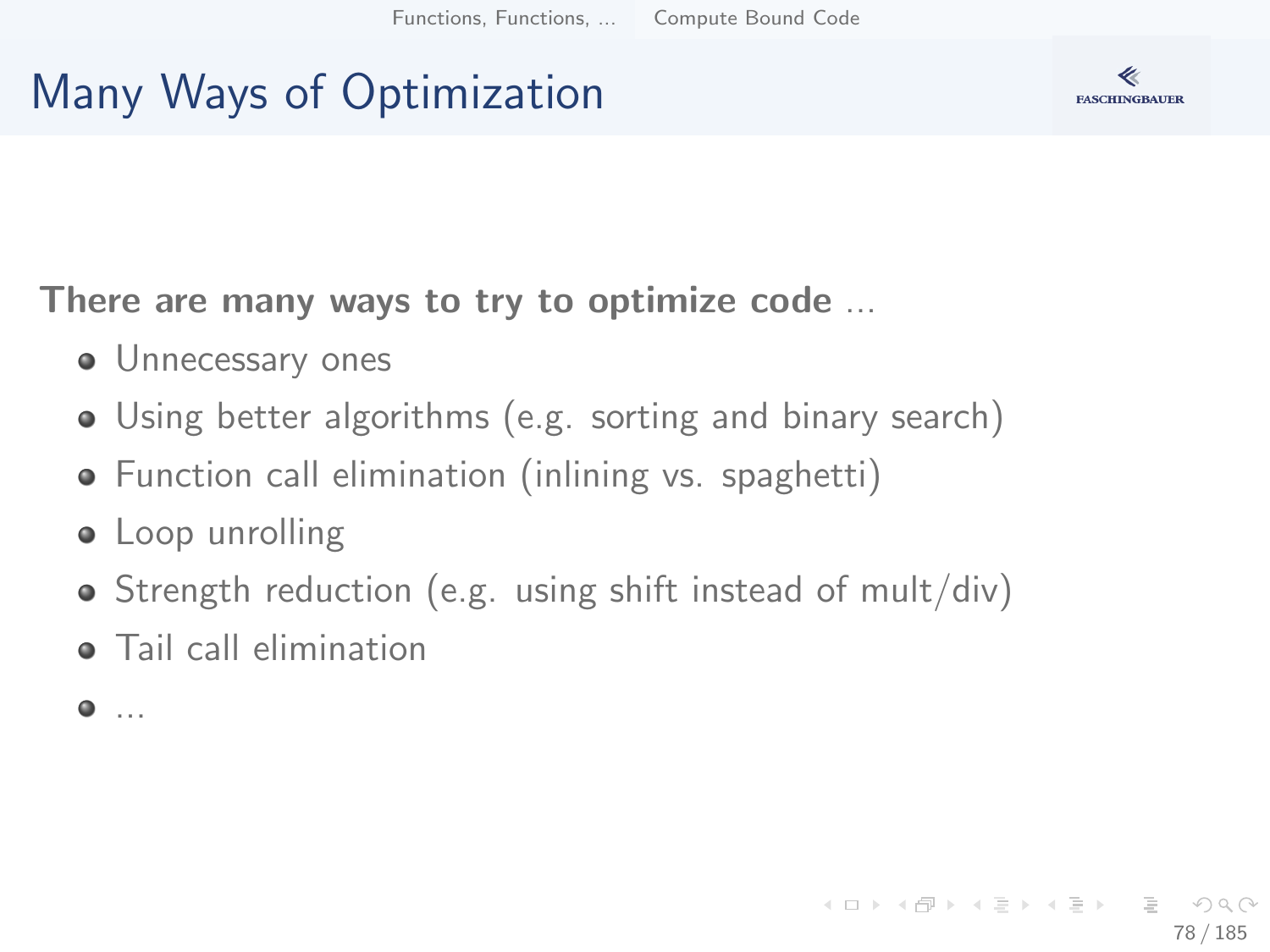## Unnecessary Optimizations



$$
\begin{array}{rcl}\n\text{if } (x := 0) \\
x = 0; \n\end{array}
$$

- The rumour goes that this is not faster than unconditional writing
- Produces more instructions, at least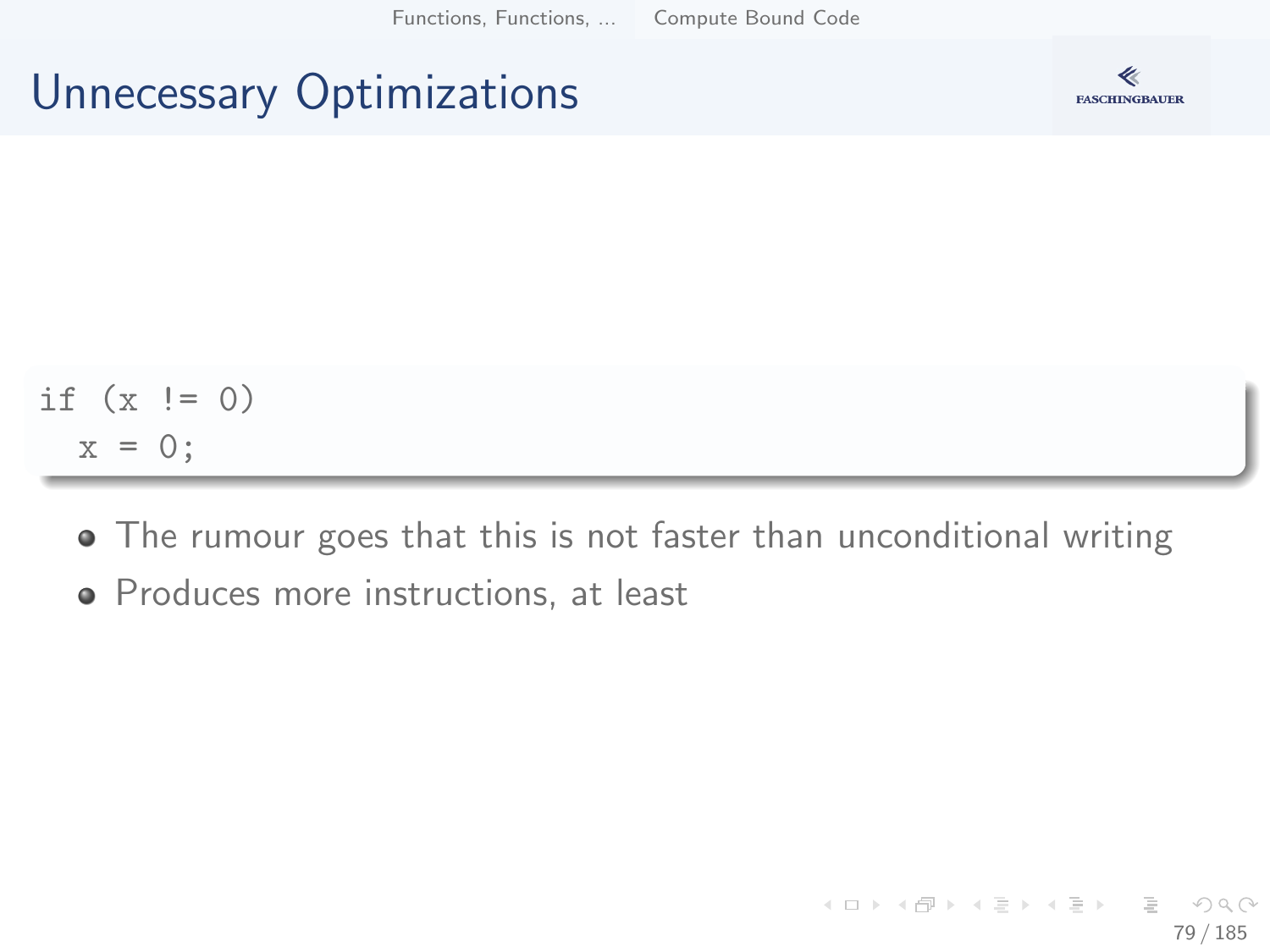# Inlining  $(1)$



#### Facts up front:

- Function calls are generally fast
- A little slower when definition is in a shared library
- Instruction cache, if used judiciously, makes repeated calls even faster
- But, as always: it depends

#### Possible inlining candidate

```
int add(int l, int r)
{
  return 1 + r;
}
```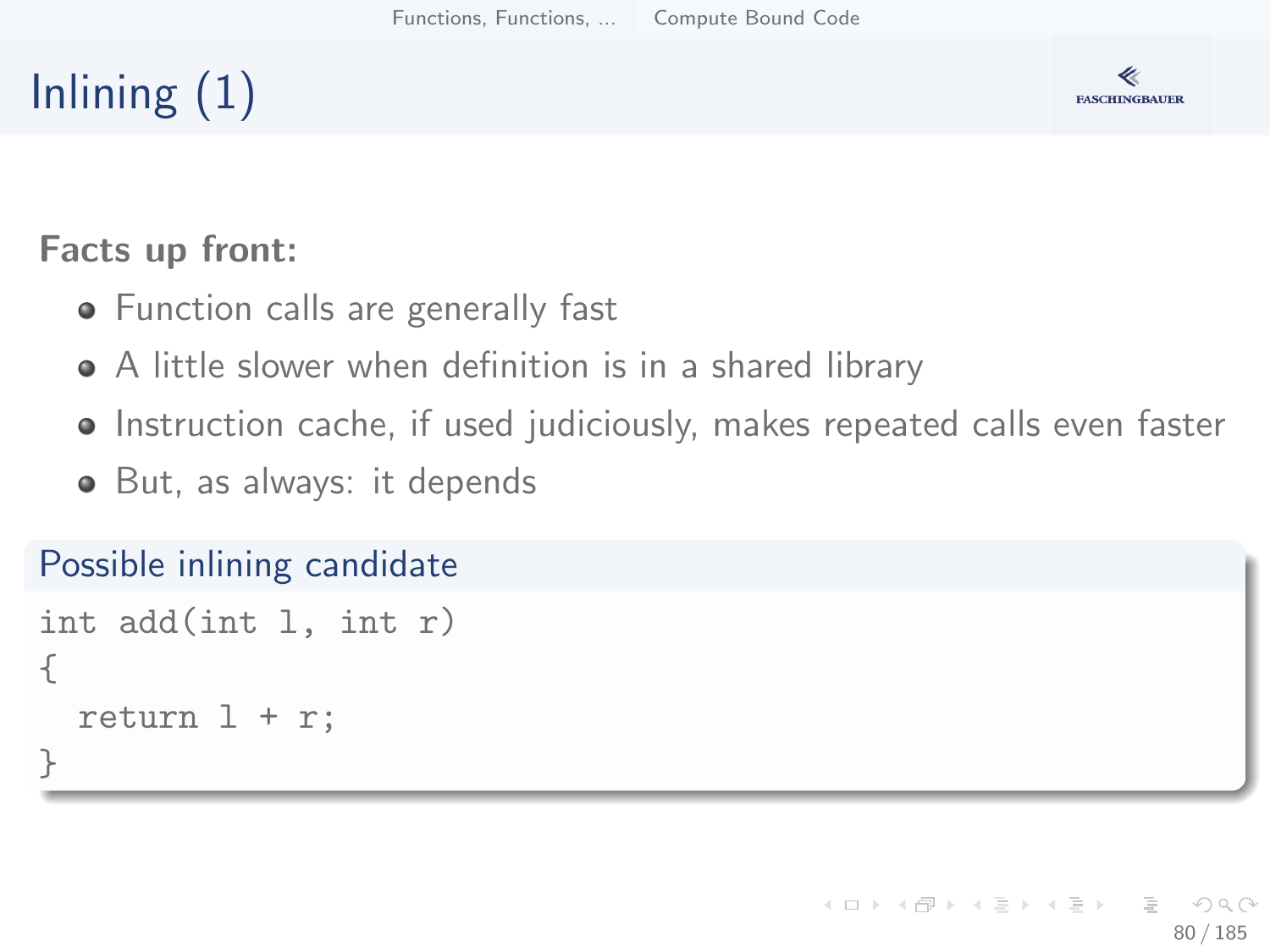# Inlining (2)



### A couple rules

- **Always write clear code**
- Never not define a function because of performance reason
	- Readability first
	- Can always inline later, during optimization
- Don't inline large functions  $\rightarrow$  instruction cache pollution when called from different locations
- Use static for implementation specific functions  $\rightarrow$  compiler has much more freedom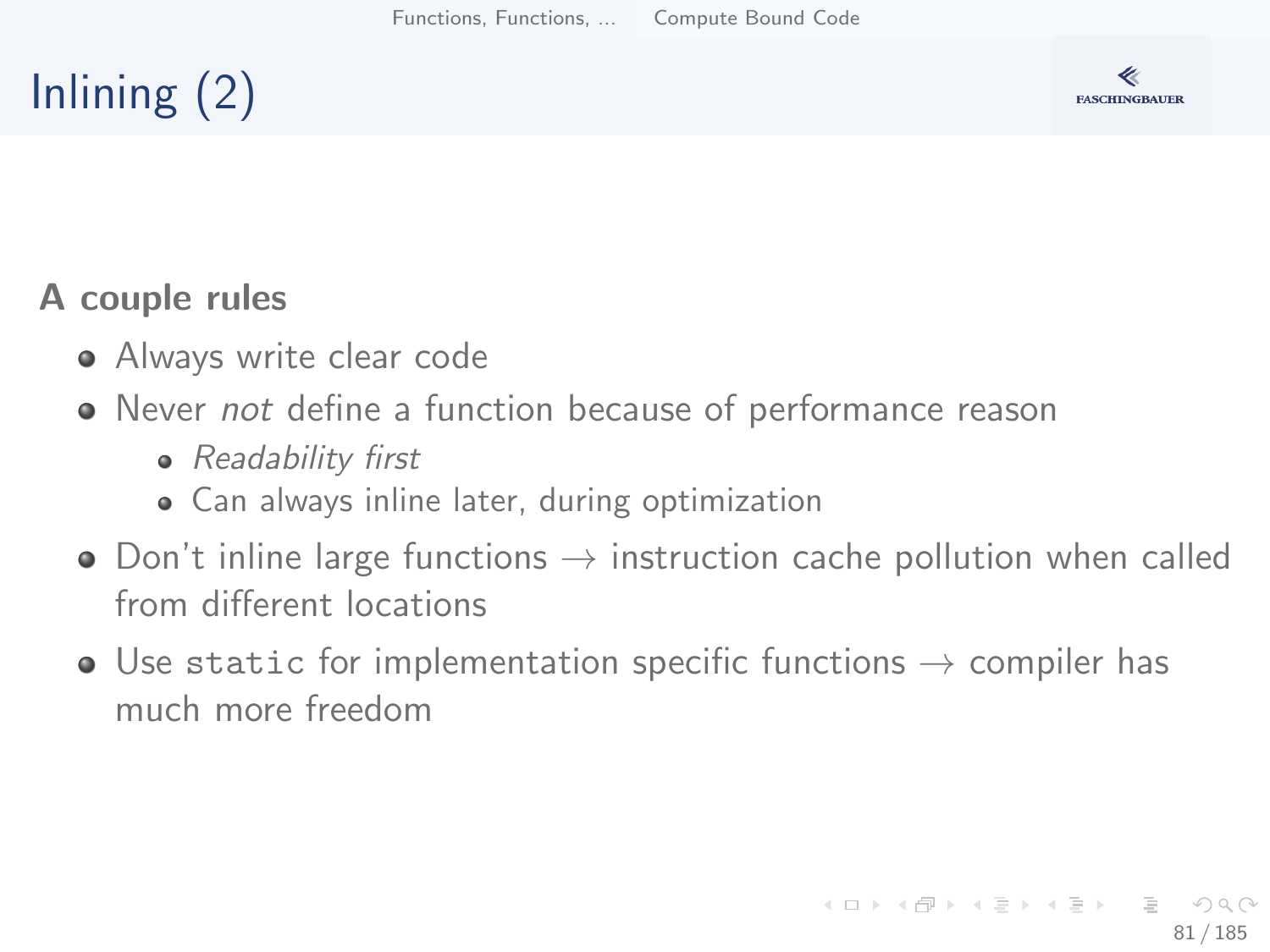# Inlining (3)



### GCC ...

- Does not optimize by default
- Ignores explicit inline when not optimizing
- -finline-small-functions (enabled at -O2): inline when function call overhead is larger than body (even when not declared inline)
- -finline-functions (enabled at -O3): all functions considered for inlining  $\rightarrow$  heuristics
- -finline-functions-called-once (enabled at -O1, -O2, -O3, -Os): all static functions that ...
- $\bullet$  More  $\rightarrow$  info gcc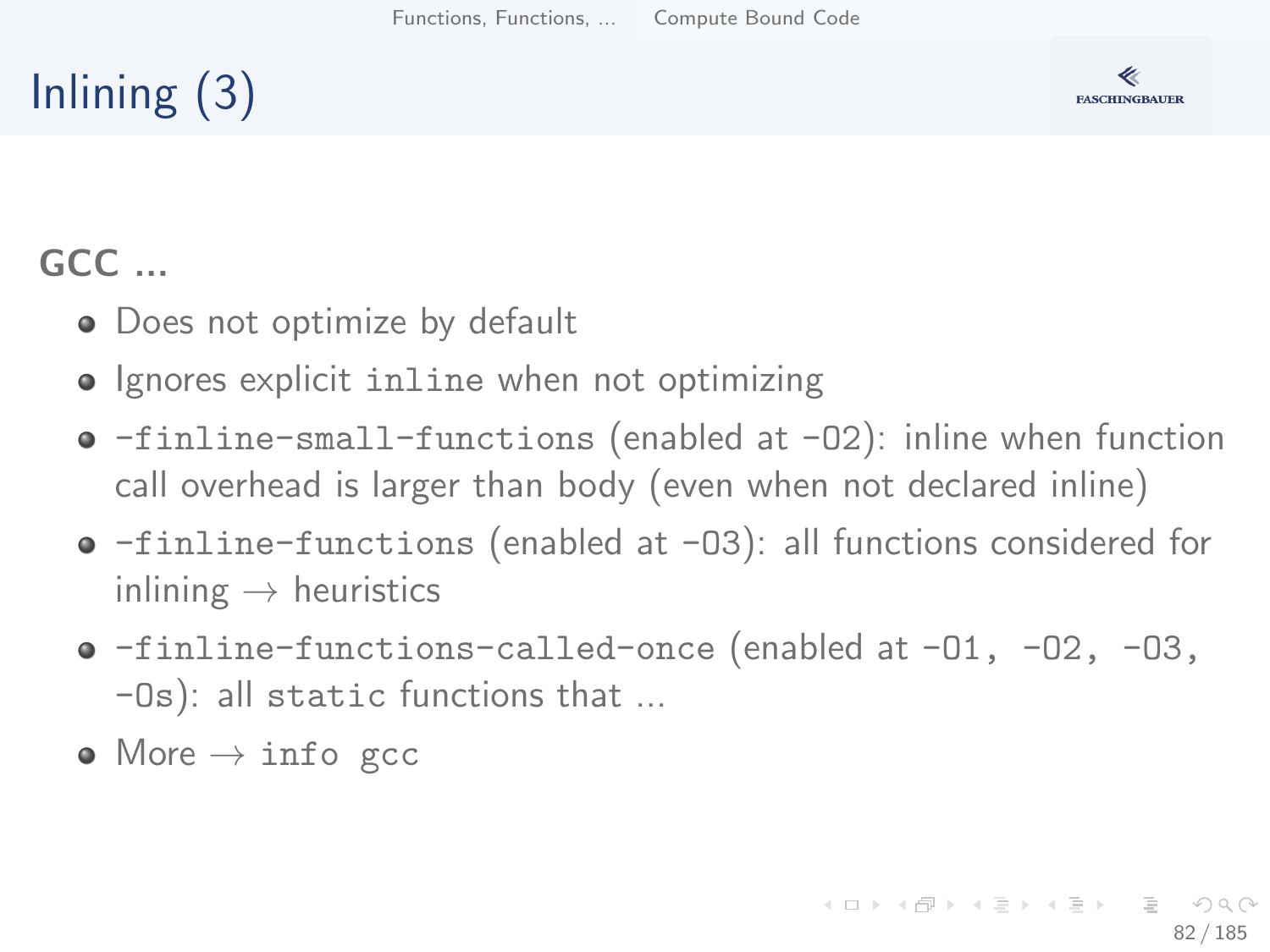# Register Allocation (1)



- Register access is orders of magnitude faster than main memory access
	- $\bullet \rightarrow$  Best to keep variables in registers rather than memory
- CPUs have varying numbers of registers
	- register keyword should not be overused
	- Ignored anyway by most compilers
- Register allocation
	- Compiler performs flow analysis
	- Live vs. dead variables
	- "Spills" registers when allocation changes

Compiler generally makes better choices than the programmer!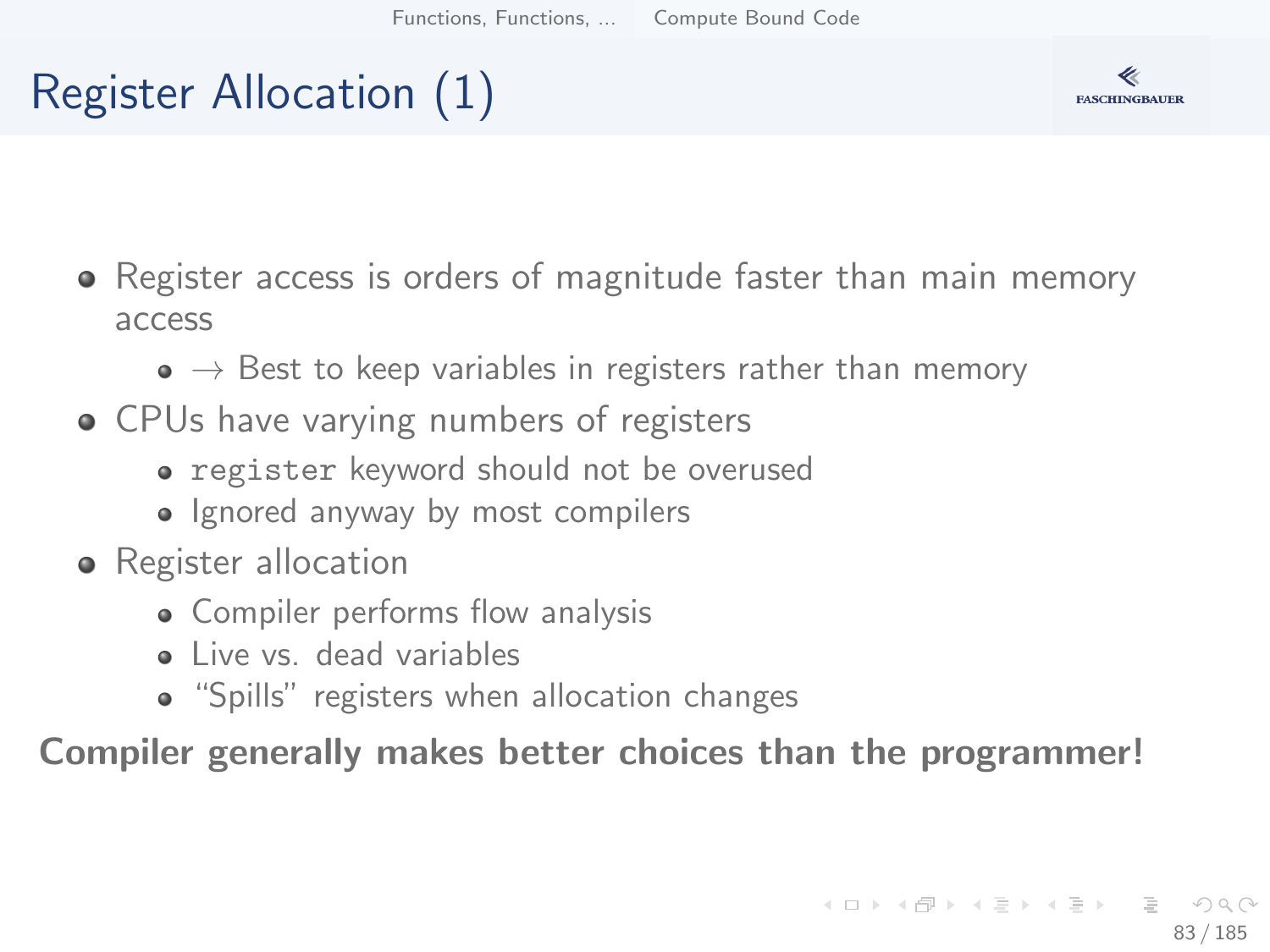# Register Allocation (2)



### GCC ...

- -fira-\* (for Integrated Register Allocator)
- RTFM please
- A lot of tuning opportunities for those who care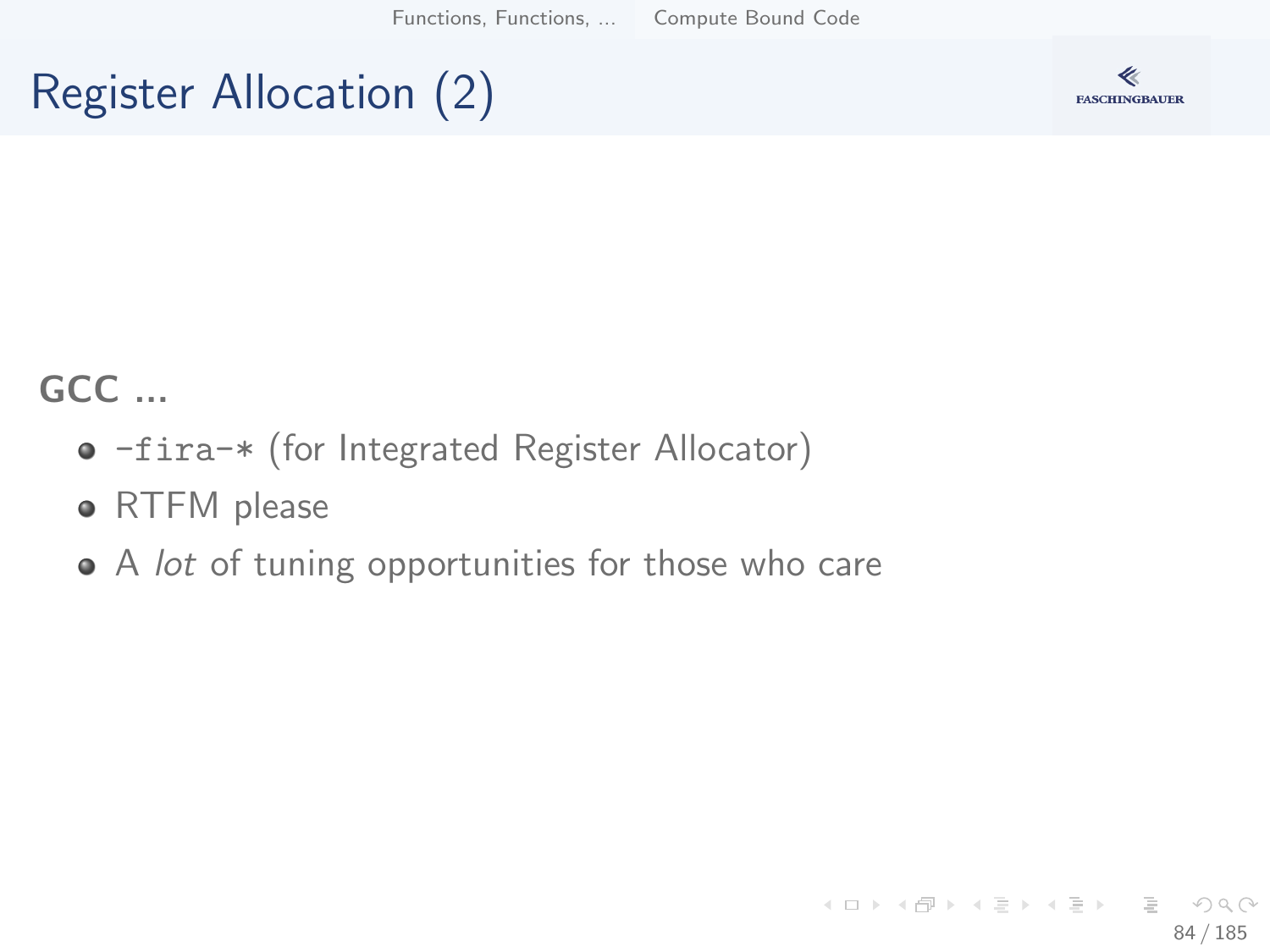# Peephole Optimization



- Peephole: manageable set of instructions; "window"
- Common term for a group of optimizations that operate on a small scale
	- Common subexpression elimination
	- Strength reduction
	- **Constant folding**
- $\bullet$  Small scale  $\rightarrow$  "basic block"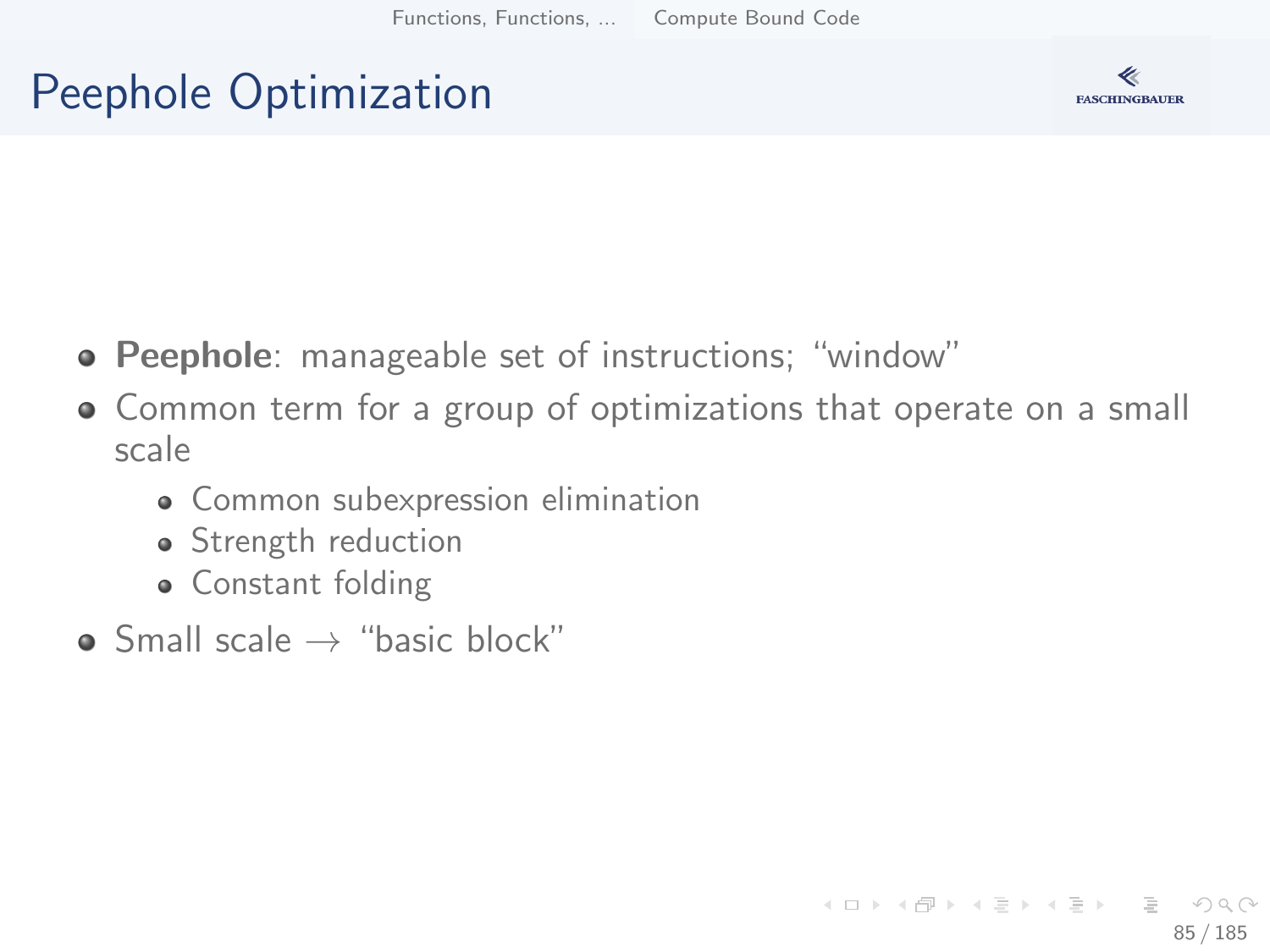# Peephole Optimization: Common Subexpression Elimination



Sometimes one writes redundant code, in order to not compromise readability by introducing yet another variable ...

 $a = b + c + d$ ;  $x = b + c + y;$ 

This can be transformed to

 $tmp = b + c$ ; /\* common subexpression \*/  $a = \text{tmp} + d$ ;  $x = tmp + y;$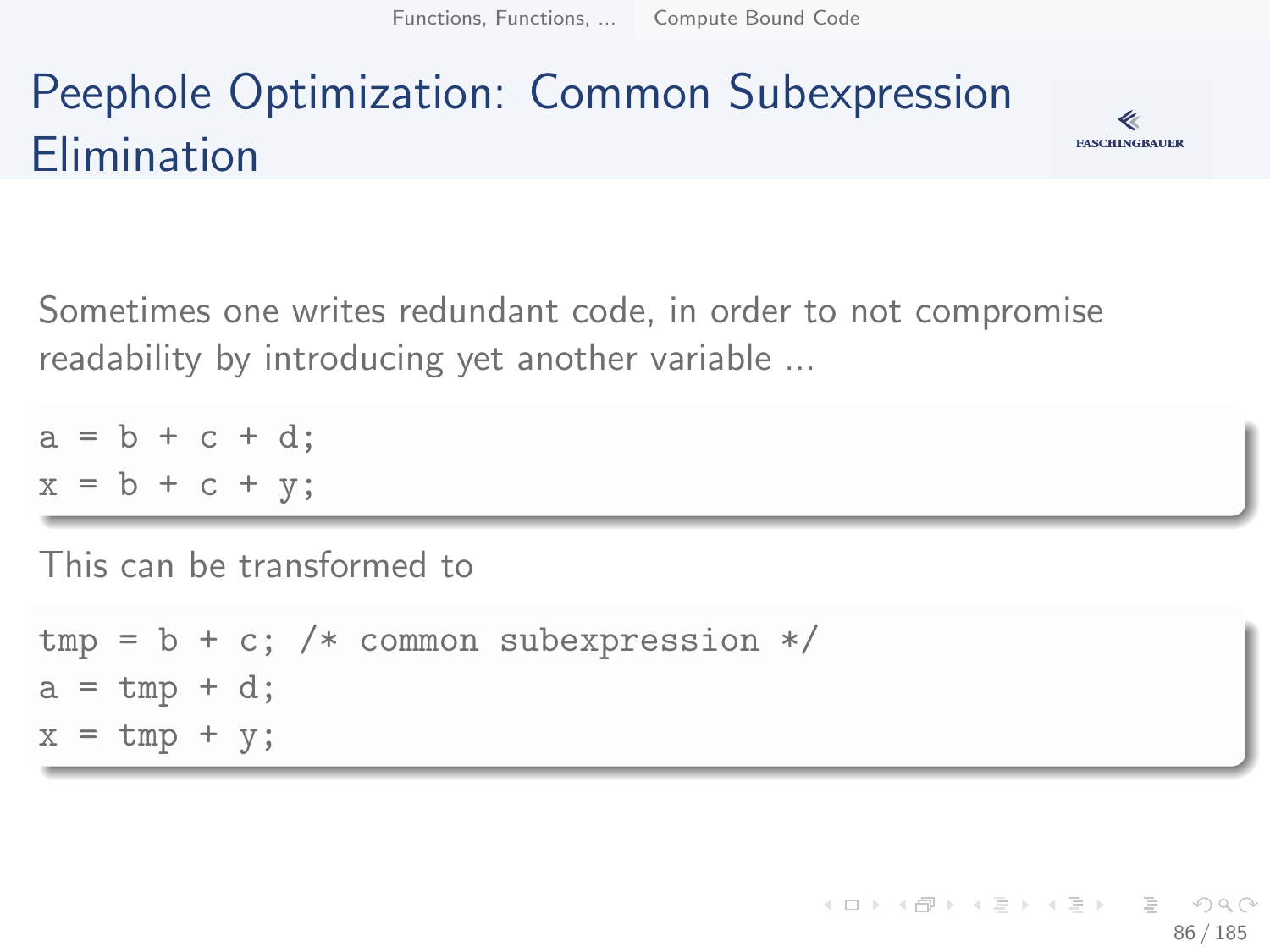## Peephole Optimization: Strength Reduction



Most programmers prefer to say what they mean (fortunately) ...

 $x = y * 2;$ 

The same effect, but cheaper, is brought about by ...

 $x = y \iff 1;$ 

If one knows the "strength" of the operators involved (compilers tend to know), then even this transformation can be opportune ...

$$
x = y * 3
$$
; /\*  $y * (4-1) == y * 4-y */$   
 $x = (y << 2) - y$ ;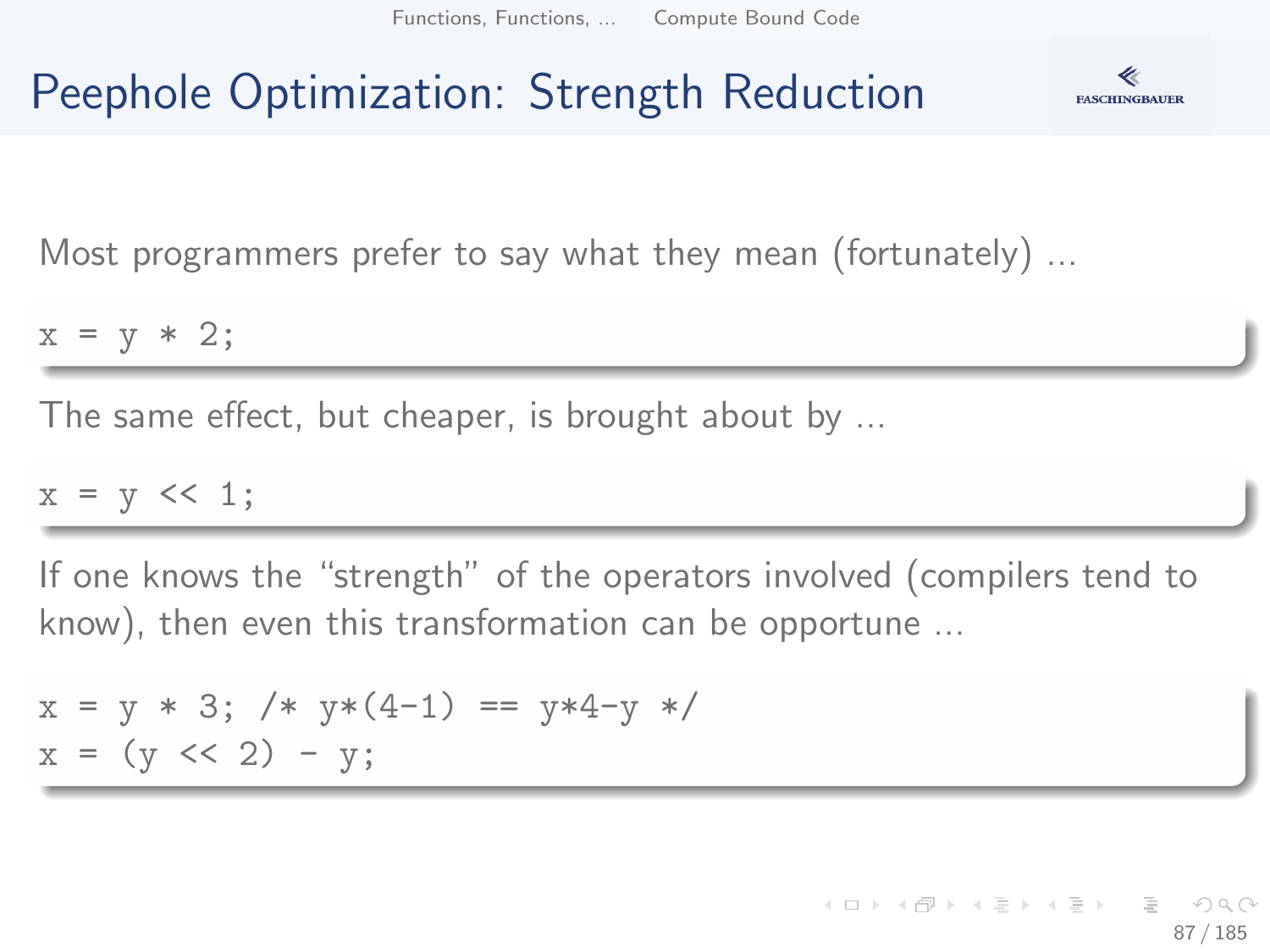## Peephole Optimization: Constant Folding



Another one that might look stupid but readable ...

 $x = 42$ :  $y = x + 1;$ 

... is likely to be transformed into ...

 $x = 42$ ;  $y = 43$ ;

Consider transitive and repeated folding and propagation  $\rightarrow$  pretty results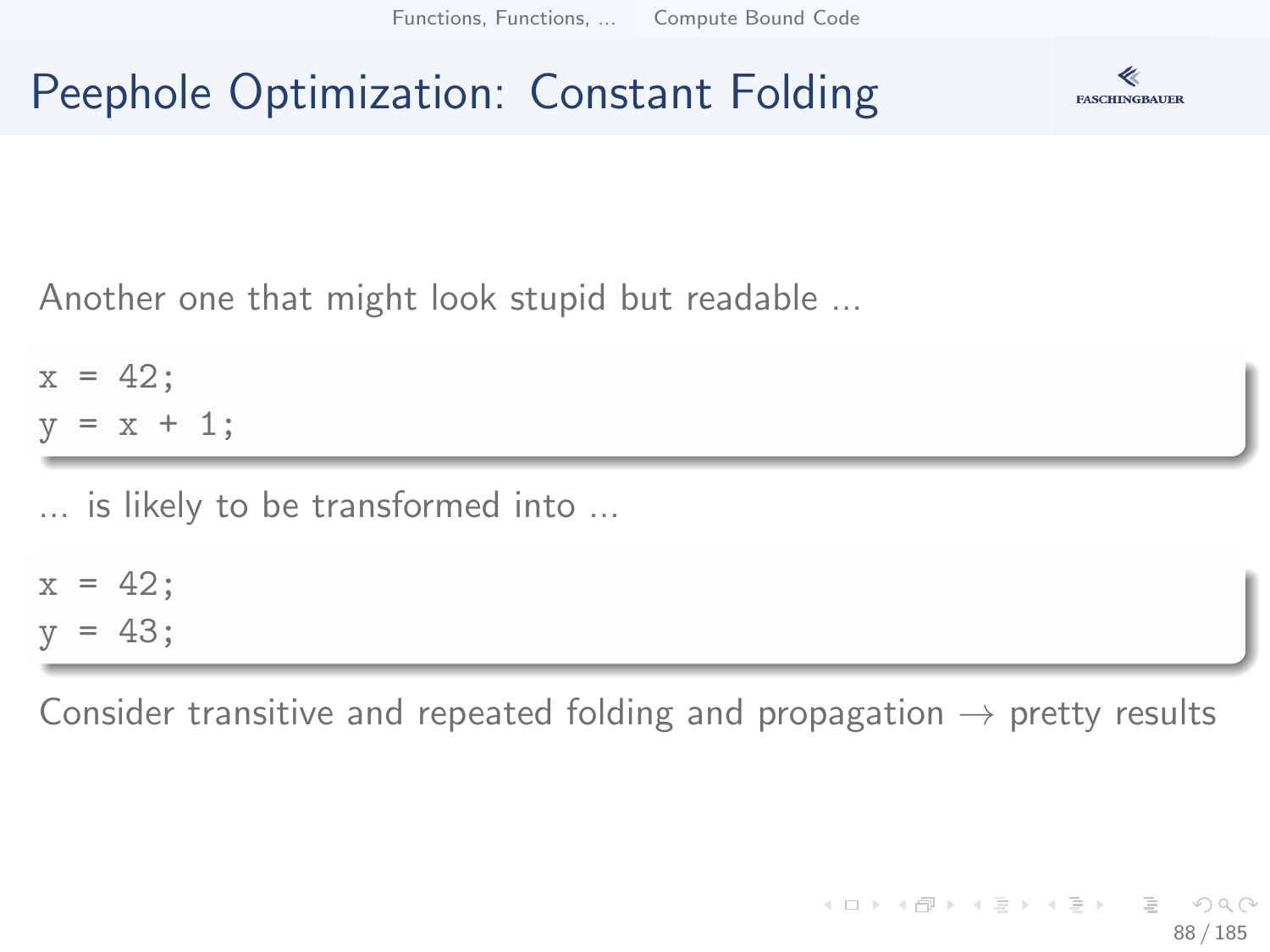## Loop Invariants



The following bogus code ...

```
while (1) {
 x = 42; /* loop invariant */
  y += 2;
}
```
... will likely end up as ...

 $x = 42;$ while (1)  $y$  += 2;

At least with a minimal amount of optimization enabled (GCC: -fmove-loop-invariants, enabled with -O1 already)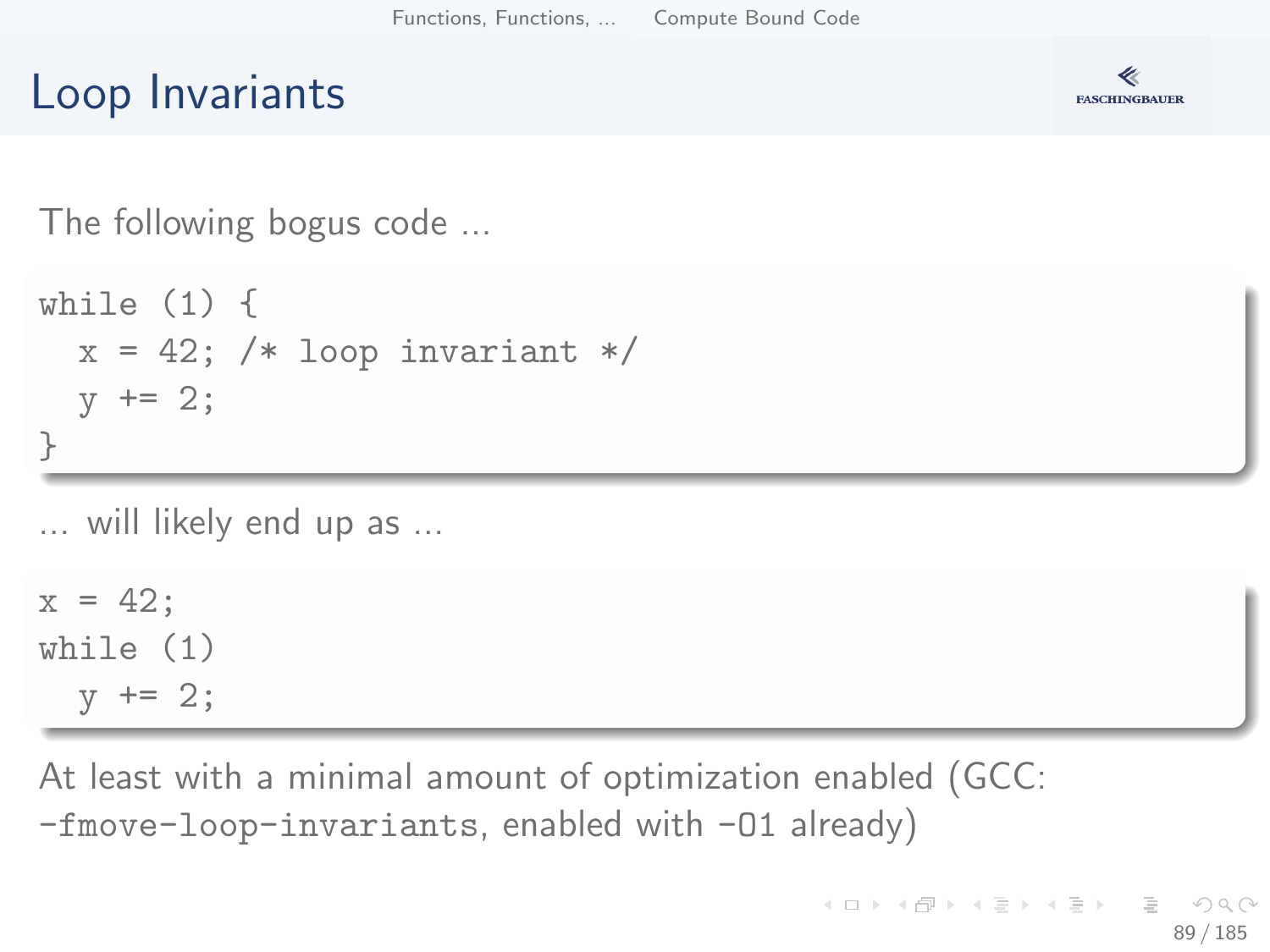# Loop Unrolling



If a loop body is run a known number of times, the loop counter can be omitted.

```
for (i=0; i<4; i++)dst[i] = src[i];
```
This can be written as

```
dst[0] = src[0]:
dst[1] = src[1]:
dst[2] = src[2]:
dst[3] = src[3]:
```
- Complicated heuristics: does the performance gain outweigh instruction cache thrashing?
- $\bullet \rightarrow$  I'd keep my fingers from it!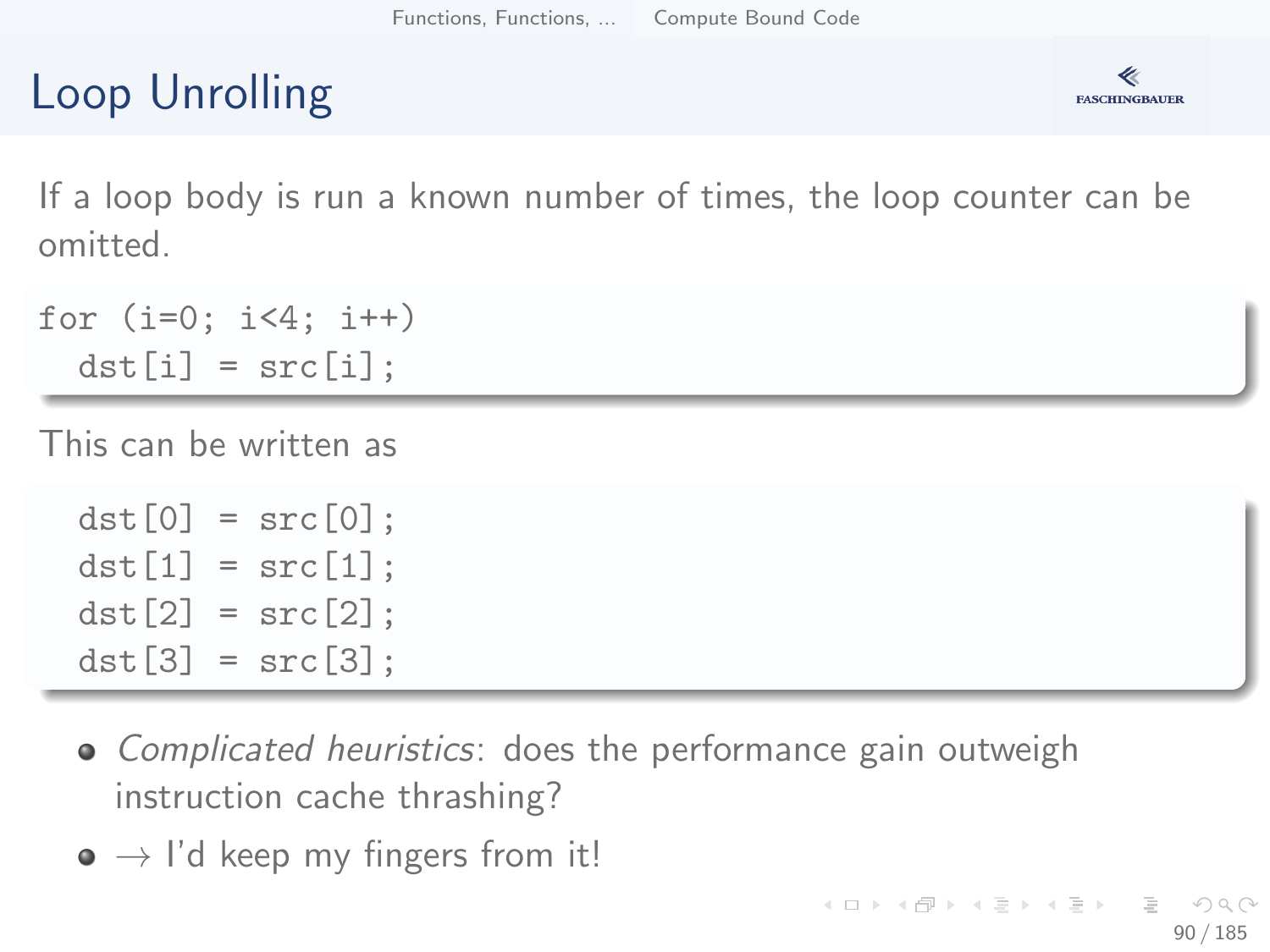## Tail Call Optimization



```
int f(int i)
{
   do_something(i);
   return g(i+1);
}
```
- $\bullet$  g() is called *at the end*
- $\bullet$  f()'s stack frame is not used afterwards
- Optimization:  $g()$  can use  $f()$ 's stack frame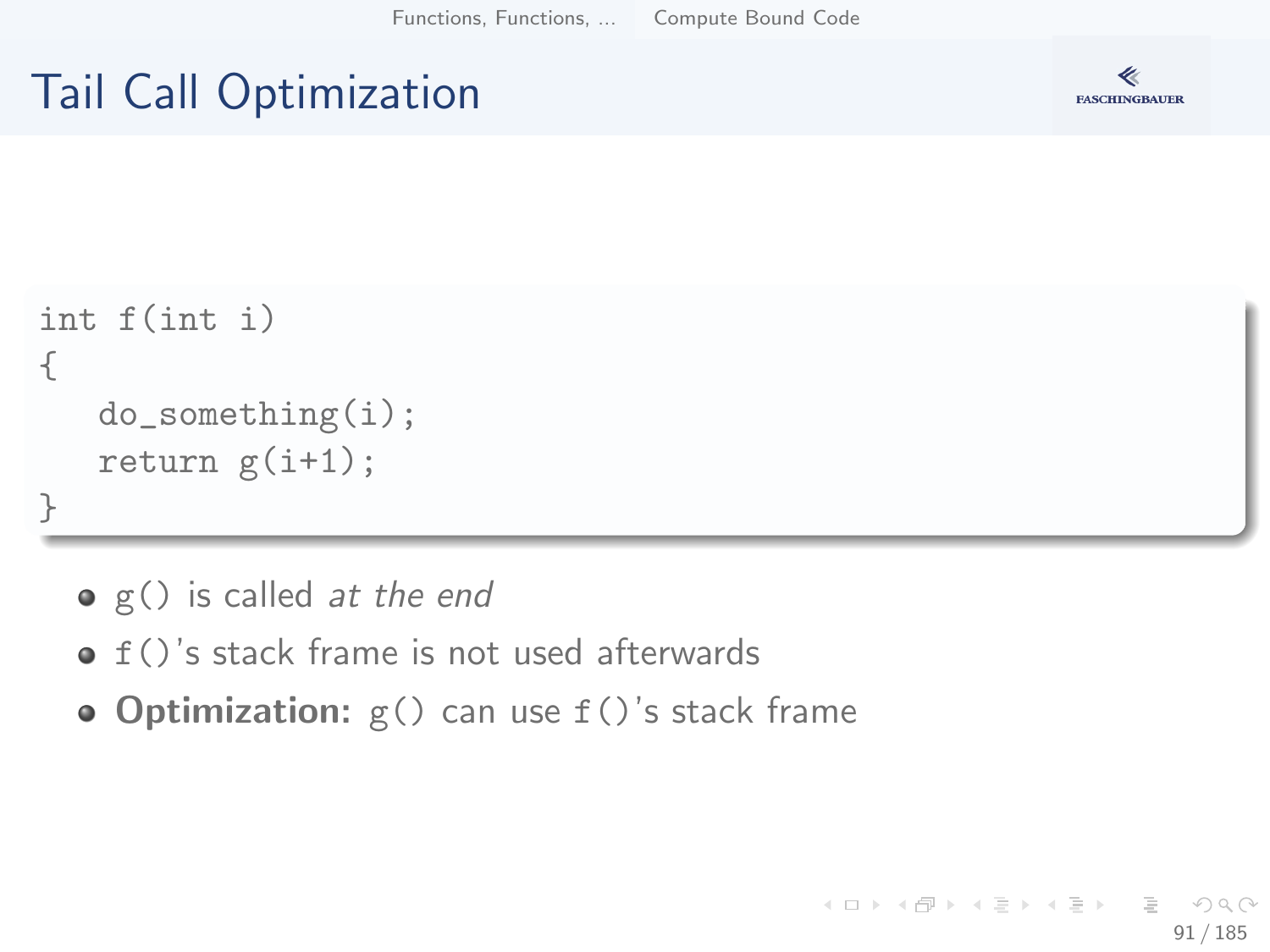# CPU Optimization, Last Words



### Once more: Write clean Code!

- All optimization techniques explained are performed *automatically*, by the compiler
- Theory behind optimization is well understood  $\rightarrow$  engineering discipline
- Compilers generally perform optimizations better than a programmer would
	- ... let alone portably, on different CPUs!
- $\bullet$  "Optimization" is a misnomer  $\rightarrow$  "Improvement"
	- Compiler cannot make arbitrary code "optimal"
	- Bigger picture is always up to the programmer
	- $\bullet \to$  Once more: Write clean Code!
- Work together with compiler  $\rightarrow$  use static, const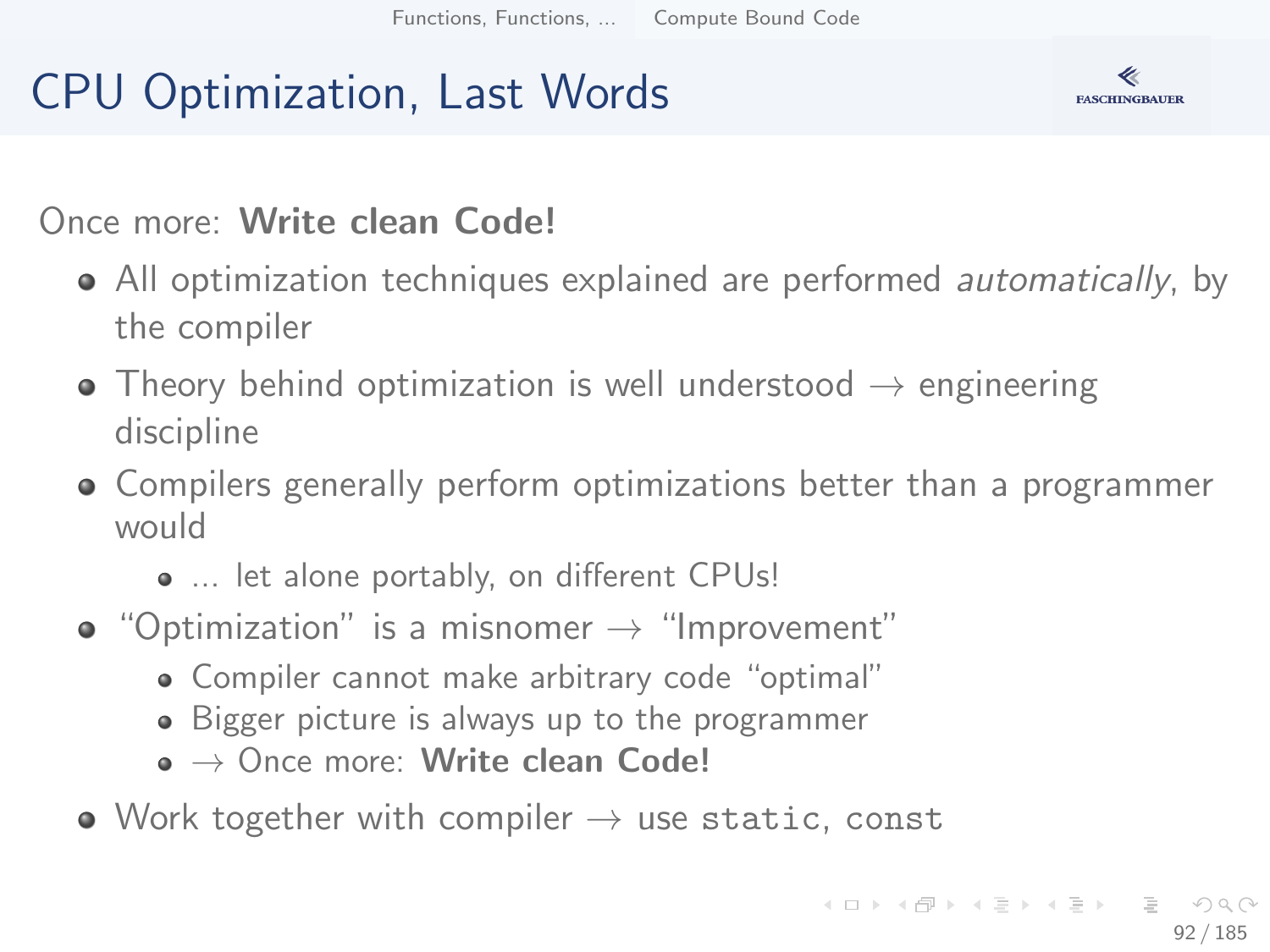# GCC: Optimization "Levels"



- $\bullet$  -00: optimization off; the default
- $\bullet$  -01: most basic optimizations; does as much as possible without compromising compilation time too much
- $\bullet$  -02: recommended; does everything which has no size impact, is unagressive, and doesn't completely chew compilation time
- $\bullet$  -03: highest level possible; somewhat agressive, can break things sometimes, eats up your CPU and memory while compiling
- -Os: optimize for size; all of -O2 that doesn't increase size
- $\bullet$  -Og (since GCC 4.8): "developer mode"; turns on options that don't interfere with debugging or compilation time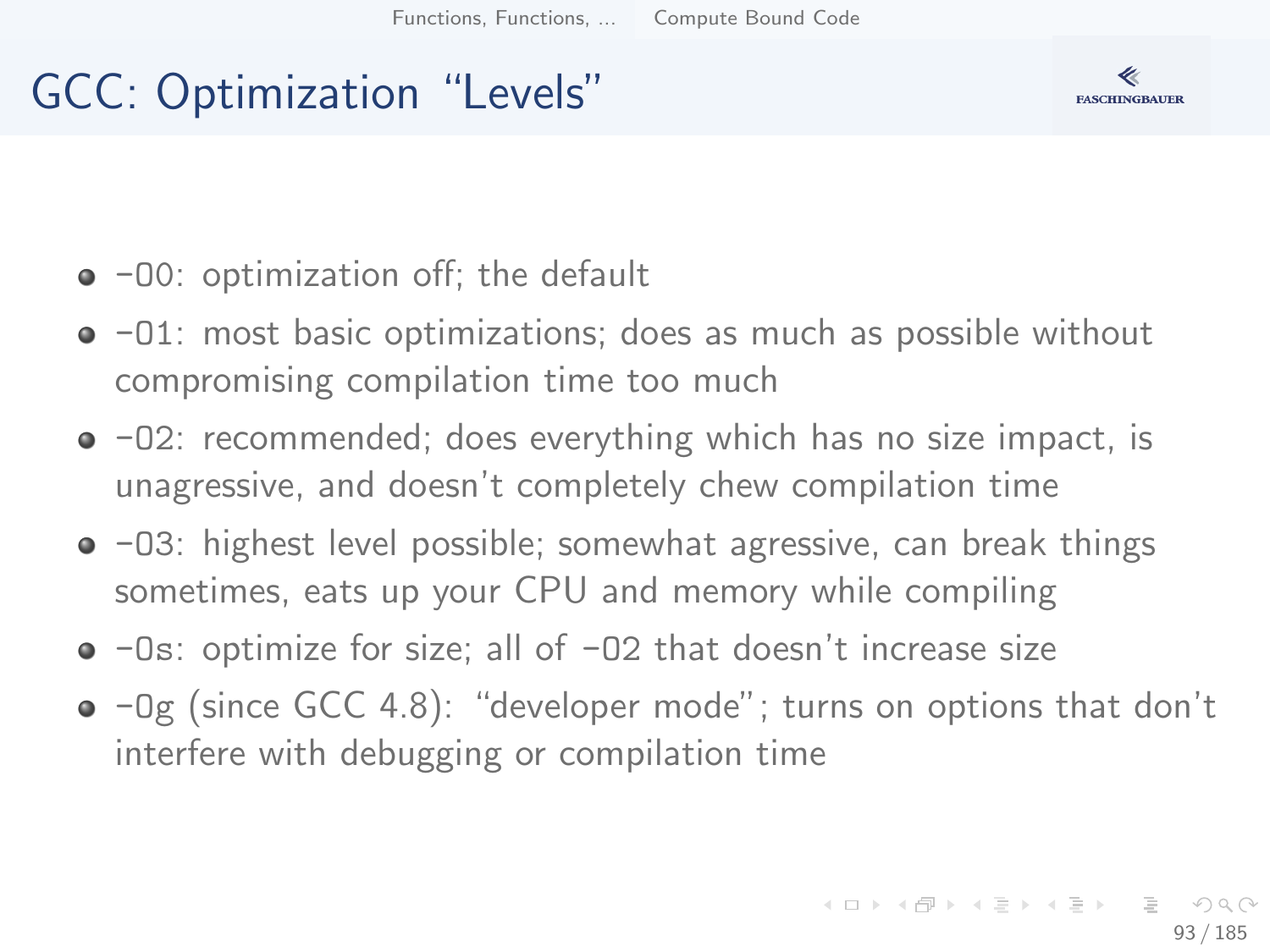# <span id="page-93-0"></span>**O[verview](#page-2-0)**



- **1** Introduction
- - **•** Str[ongly Typed](#page-14-0) enum
	- **auto Type Declarations**
	- **a** Br[ace Initialization](#page-24-0)
	- Range Based for Loops
	- **·** De[legating Constructor](#page-29-0)
- [Moving](#page-6-0), "RValue
- **A** Miscellaneous
- <sup>3</sup> Smart Pointers
	- $\bullet$  std::unique\_ptr<>
	- $\bullet$  std::shared\_ptr<>
	- **Smart Pointers[: Closing](#page-67-0)**
- <sup>4</sup> [Functions, Funct](#page-49-0)ions, ...
	- Optimization
	- [Compute Bound Code](#page-52-0)
	- **·** [Basics](#page-61-0)
	- Sorting
	- [std::bind](#page-67-0)
	- std::function
- **6** Multithreading
- **Threads Inro[duction](#page-93-0)**
- **a** Thread Life [Cycle](#page-111-0)
- Threads in C++
- **Bace Conditi[ons](#page-114-0)**
- Volatile
- std::chron[o](#page-130-0)
- **Locking a[nd Atomics](#page-138-0)**
- **Communication**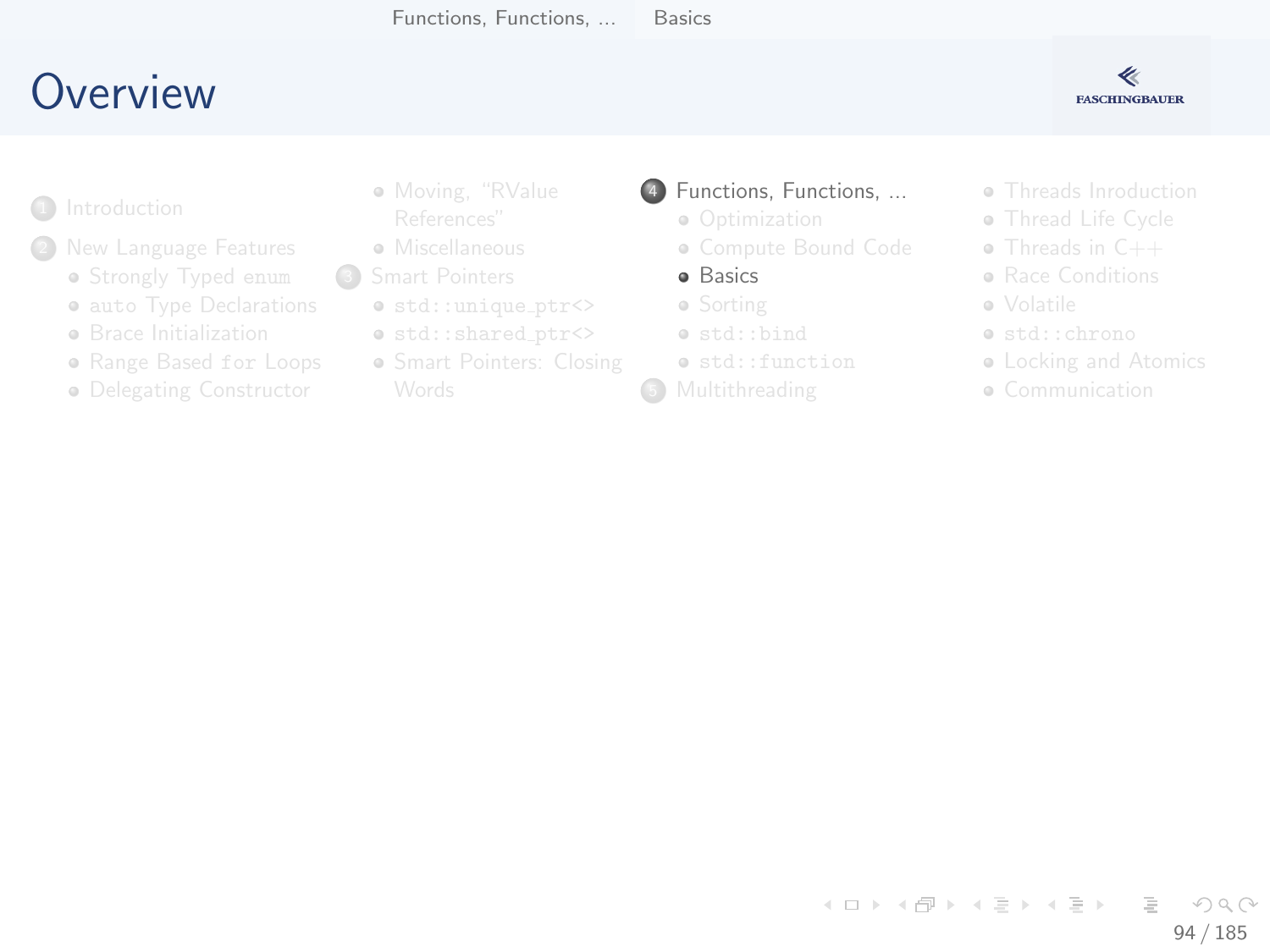# Containers, Iterators, Algorithms



### Genius Combination of ...

- $\bullet$  Operator overloading  $(-), *, +, +=, ++$
- Abstract containers
- Abstract "Algorithms"
- $\bullet$  ... based upon pointer arithmetic!
- $\rightarrow$  Pointer arithmetic, revisited ...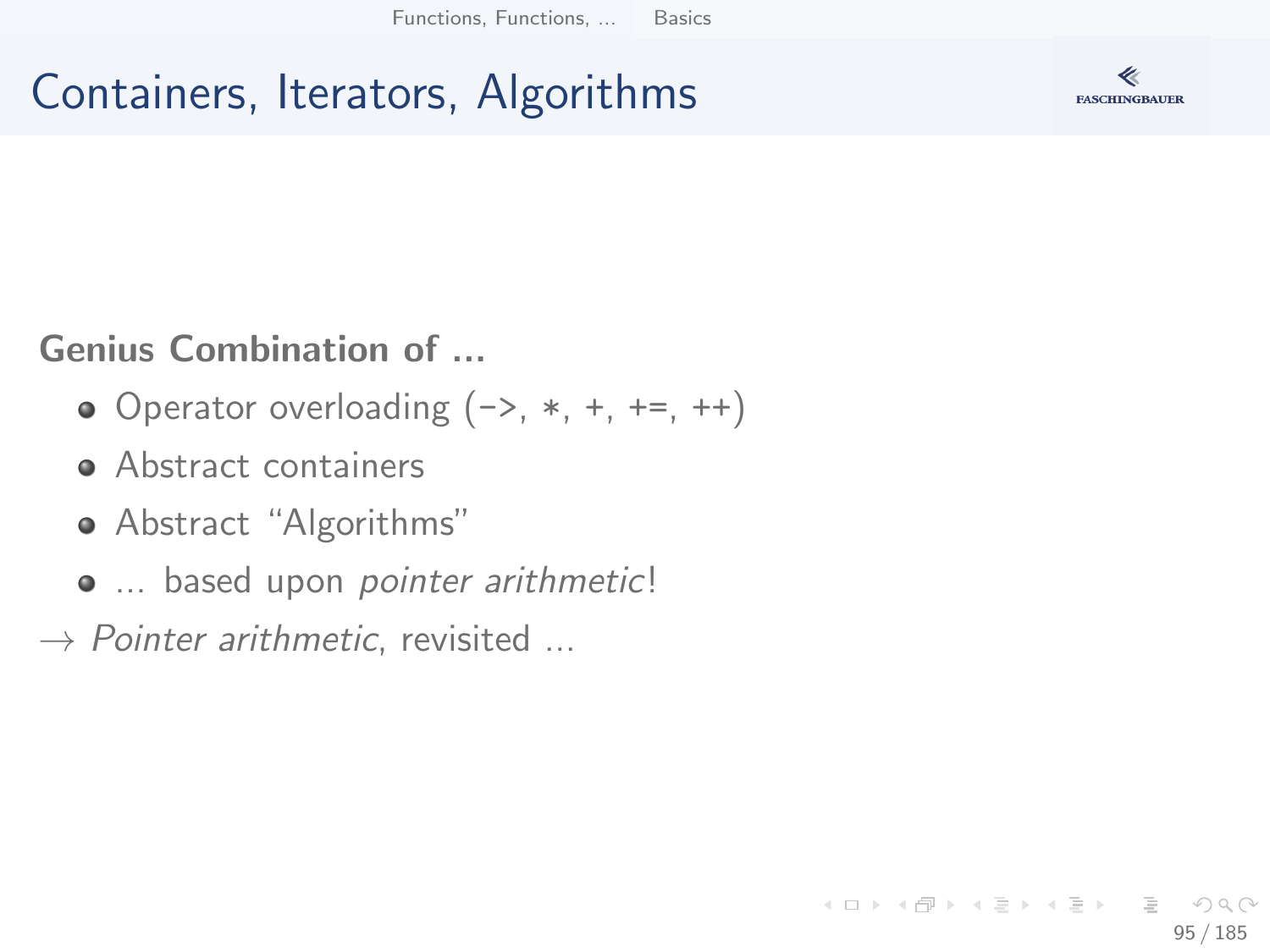# Pointer Arithmetic (1)

#### Pointer and arrary index

- Pointer  $+$  Integer  $=$ Pointer
- Exactly the same as subscript ("index") operator
- No range check
- $\bullet \to$  Error prone
- **But: performance!**





イロト イ部 トイモト イモト Ξ  $OQ$ 96 / 185

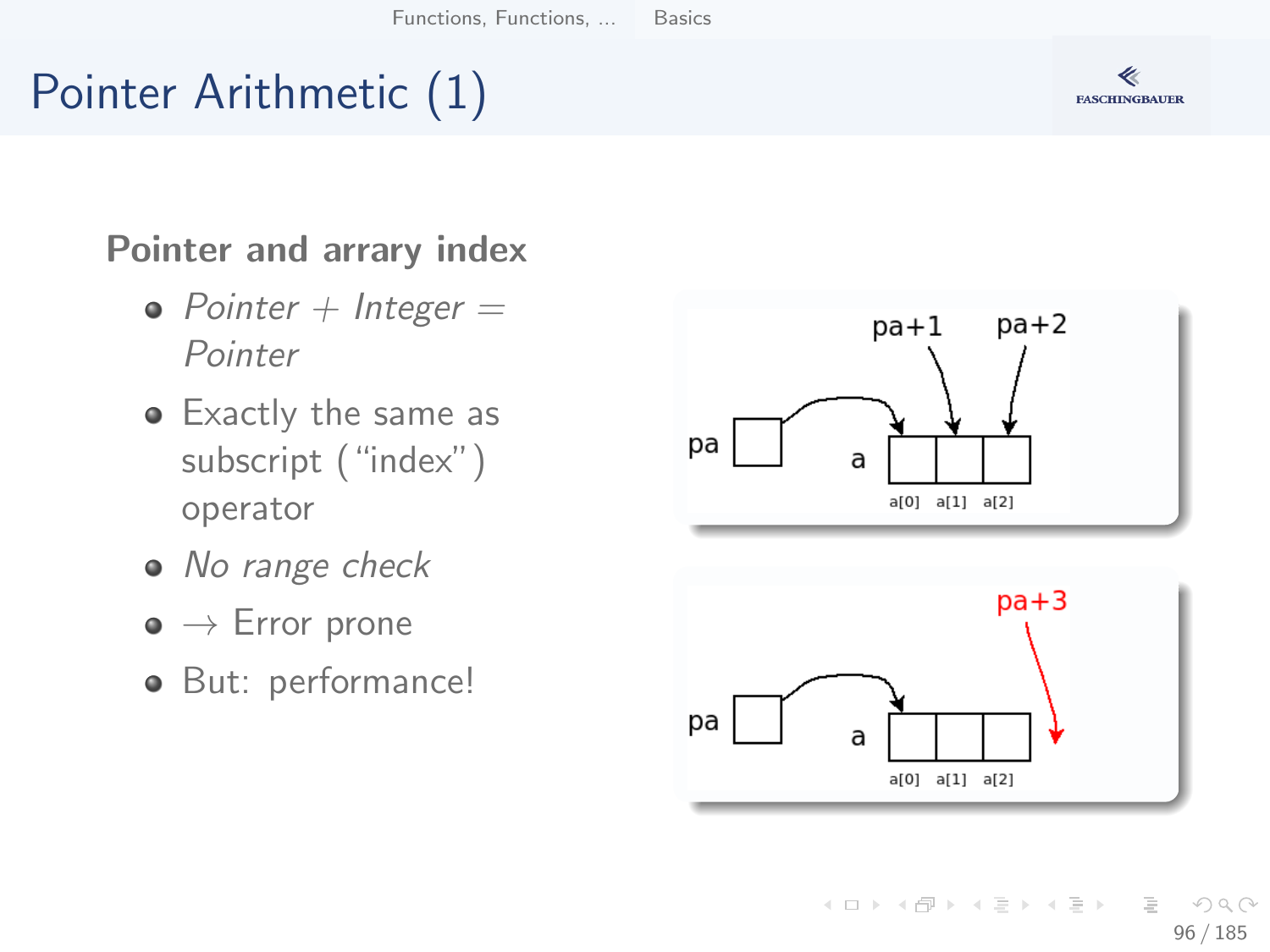# Pointer Arithmetic (2)





K ロ ▶ K 個 ▶ K ヨ ▶ K ヨ ▶ │ ヨ │ め 9,0 97 / 185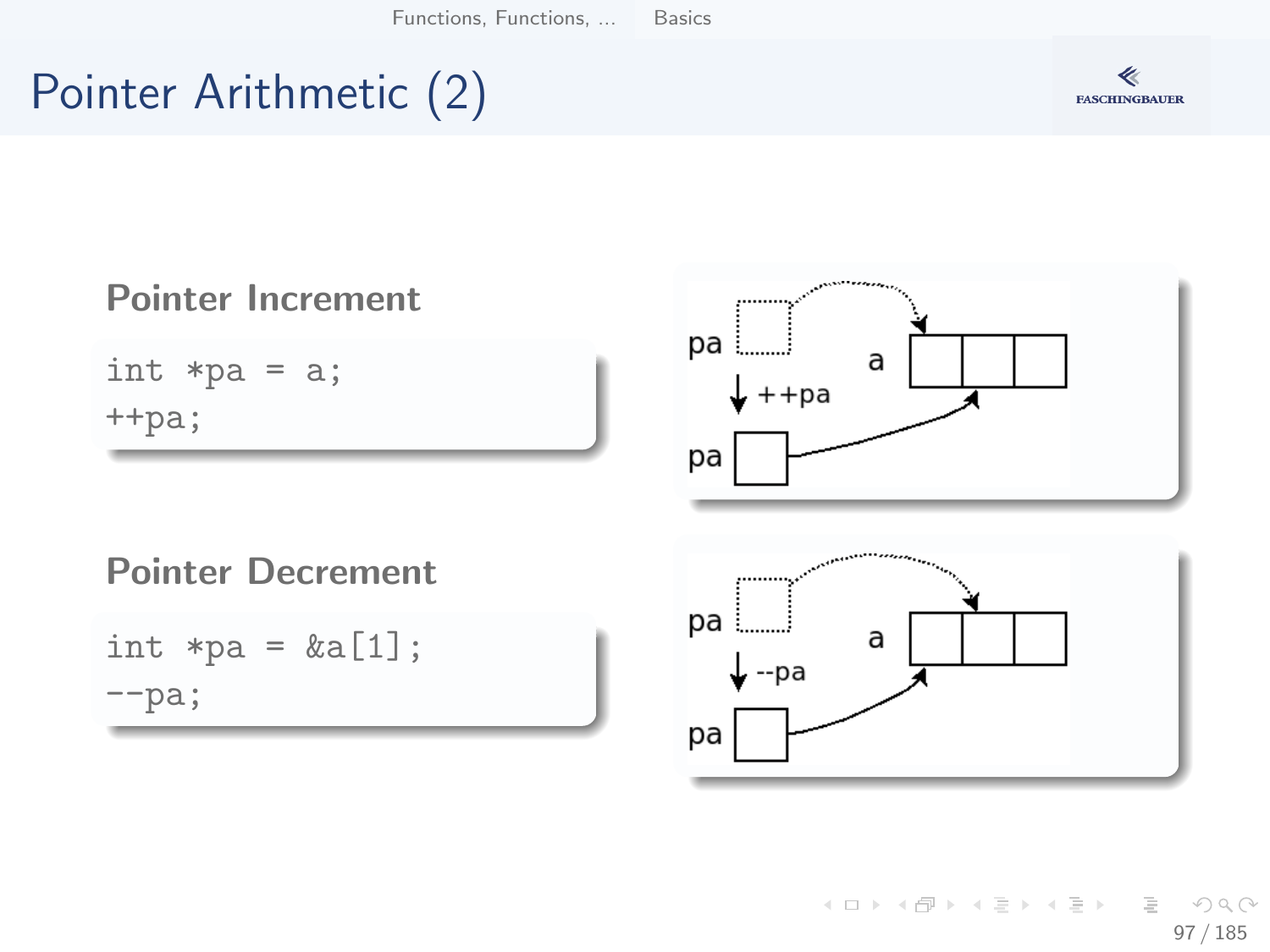# Pointer Arithmetic (3)



### Pointer don't necessarily point to valid memory locations ...



イロト イ団 トイミト イミト ニミー りなぐ 98 / 185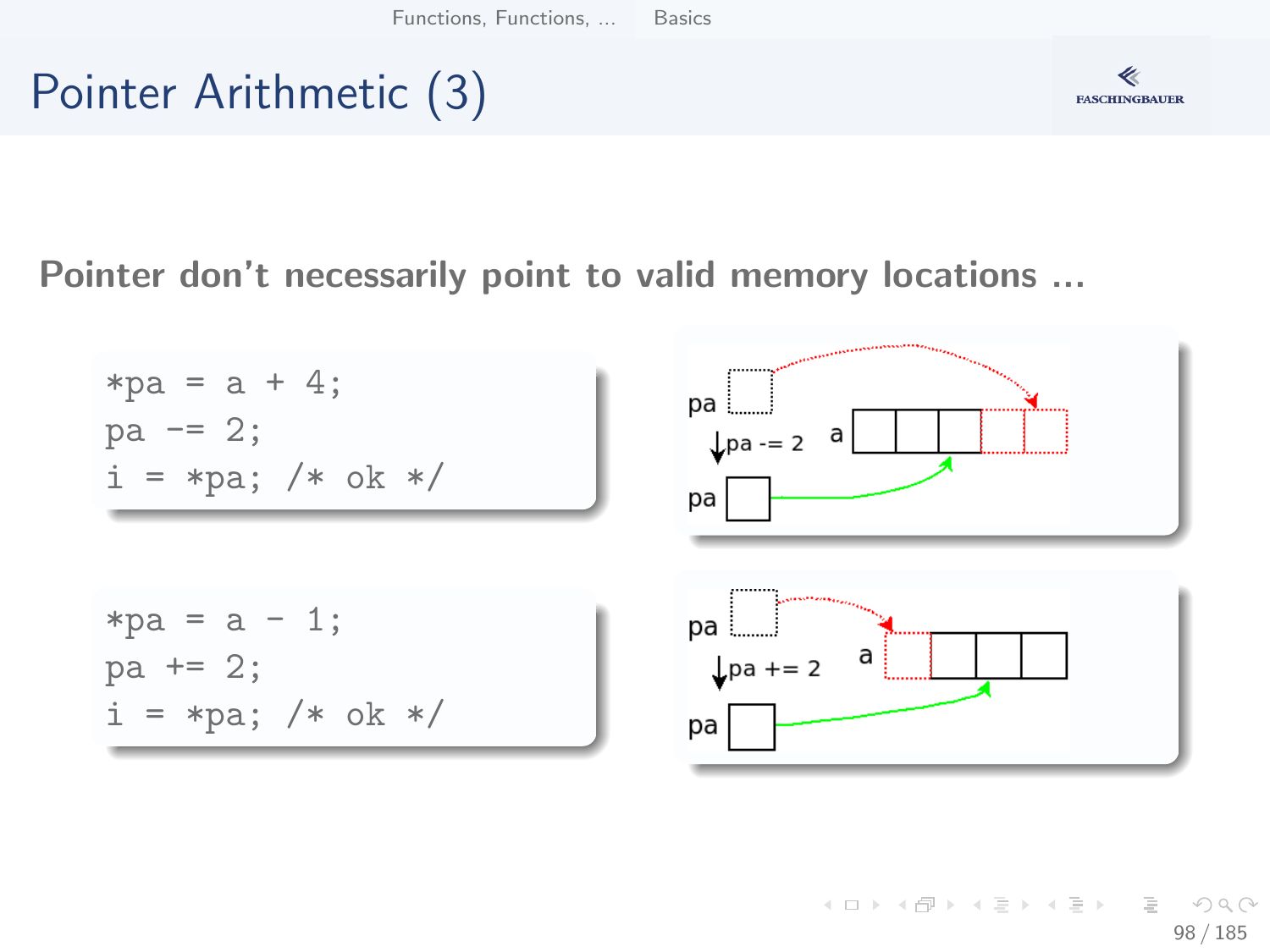# Pointer Arithmetic: Difference



How many array elements are there between two pointers?



General practice ("The Spirit of C"):

- Beginning of an array (a set of elements) is a pointer to the first element
- End is pointer past the last element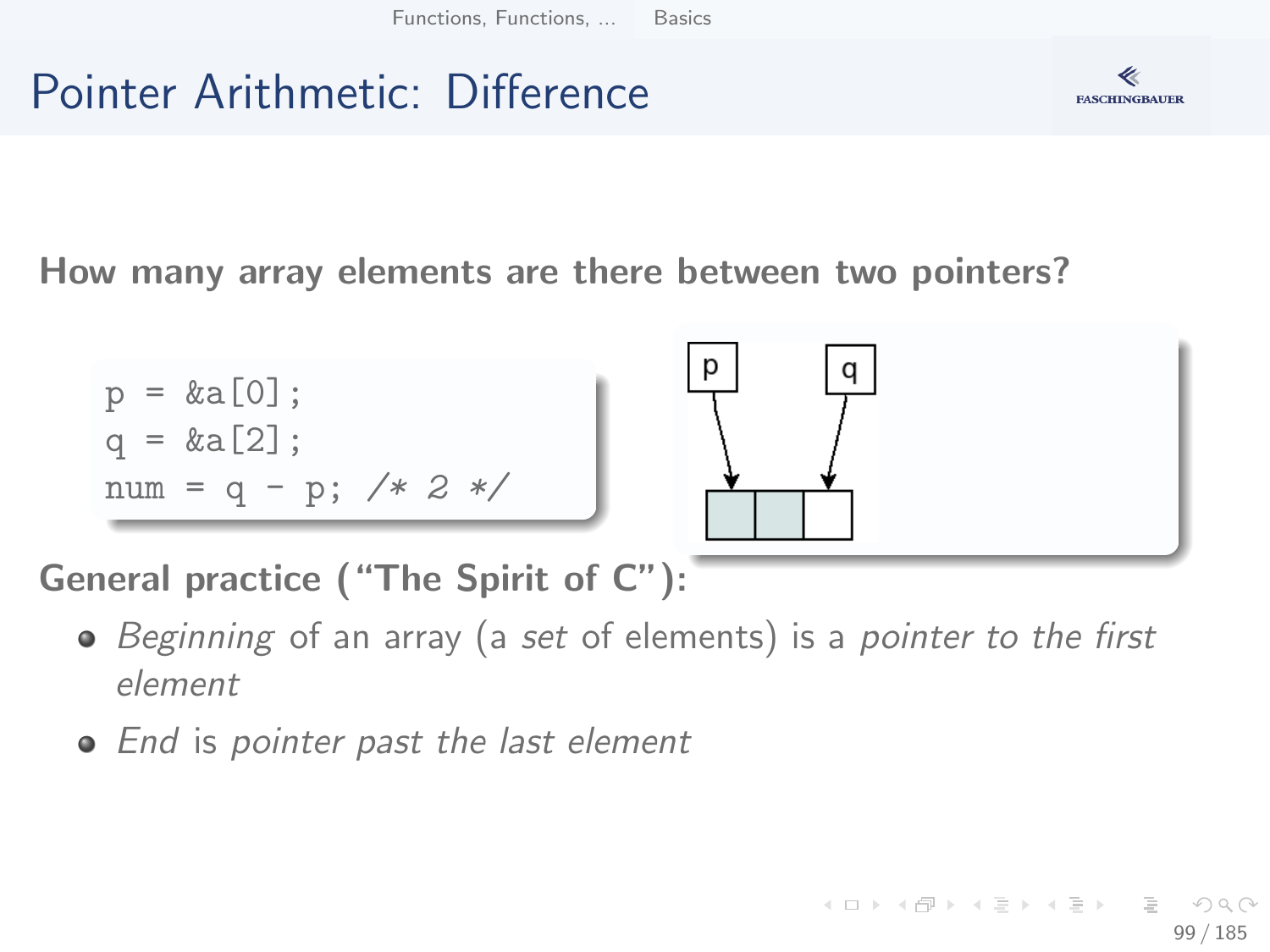# Pointer Arithmetic: Array Algorithms



Iteration over all elements of an array ...

```
int sum(const int *begin, const int *end)
{
    int sum = 0;
    while (begin < end)
        sum += *begin++; /* precedence? what? */
    return sum;
}
```




KED KAP KED KED E YAAN 100 / 185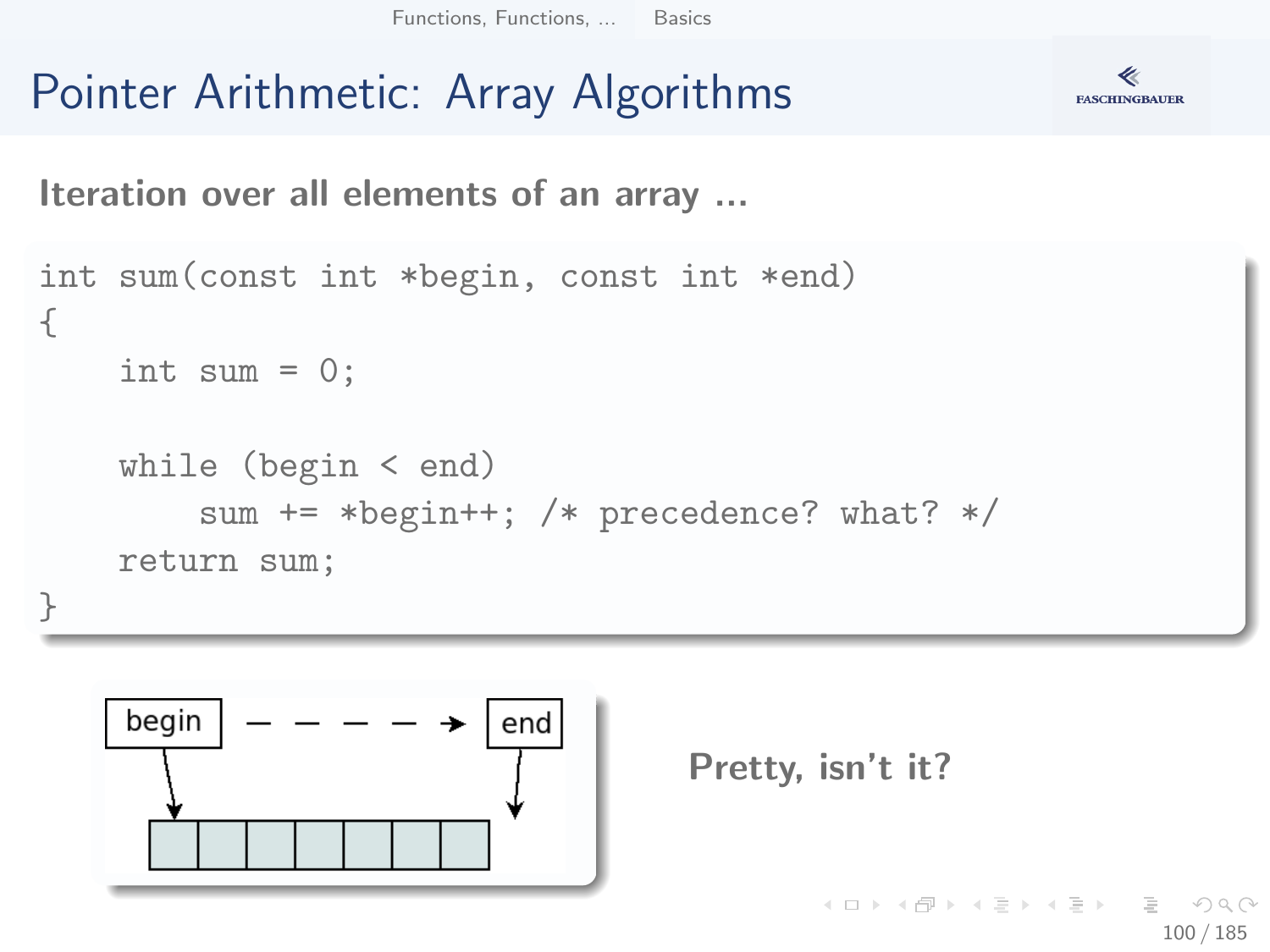## Pointer Arithmetic: Step Width? (1)



**So far:** pointer to int  $int - how$  about different datatypes?  $\rightarrow$  same!

- pointer  $+$  n: points to the *n*-th array element from pointer
- **•** Type system knows about sizes
- Pointer knows the type of the data it points to
- Careful with void and void\*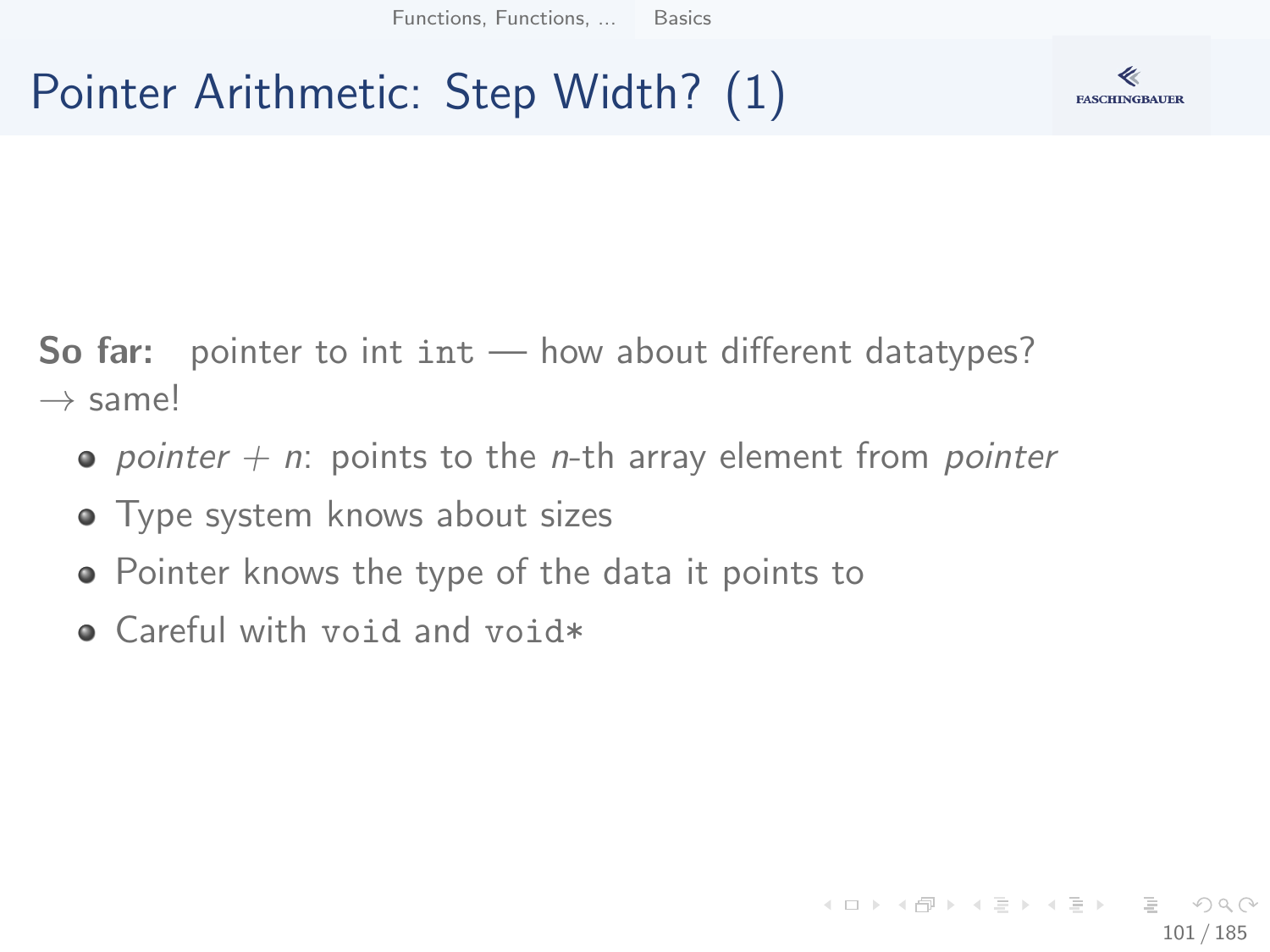# Pointer Arithmetic: Step Width? (2)



イロト イ団 トイミト イミト  $\equiv$   $\curvearrowleft$  a  $\curvearrowright$ 102 / 185

**FASCHINGBAUER**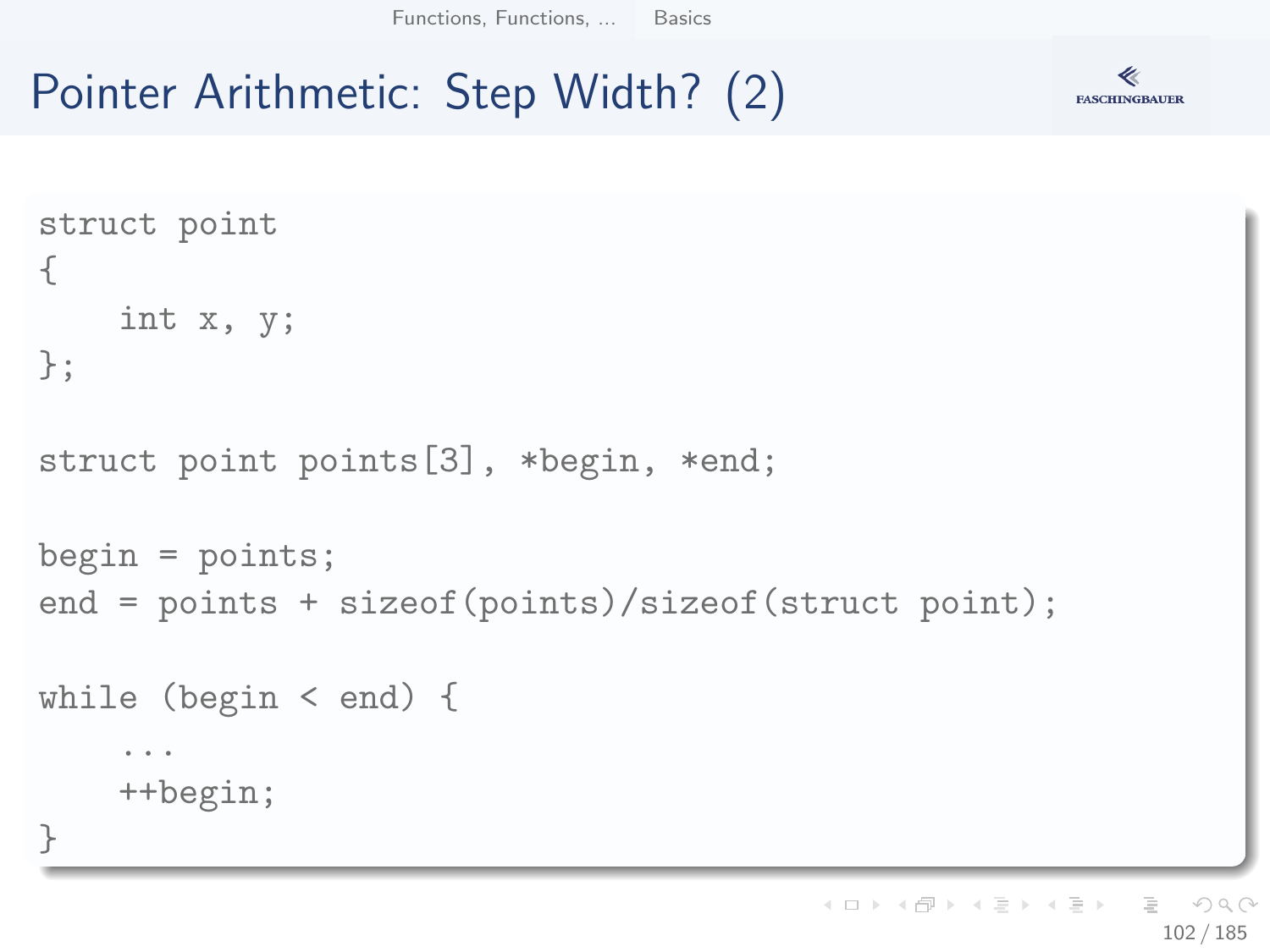## **FASCHINGBAUER**

## Pointer Arithmetic: Arbitrary Data Types?



 $\left\{ \begin{array}{ccc} 1 & 0 & 0 \\ 0 & 1 & 0 \end{array} \right\}$  ,  $\left\{ \begin{array}{ccc} 0 & 0 & 0 \\ 0 & 0 & 0 \end{array} \right\}$  ,  $\left\{ \begin{array}{ccc} 0 & 0 & 0 \\ 0 & 0 & 0 \end{array} \right\}$  $OQ$ 103 / 185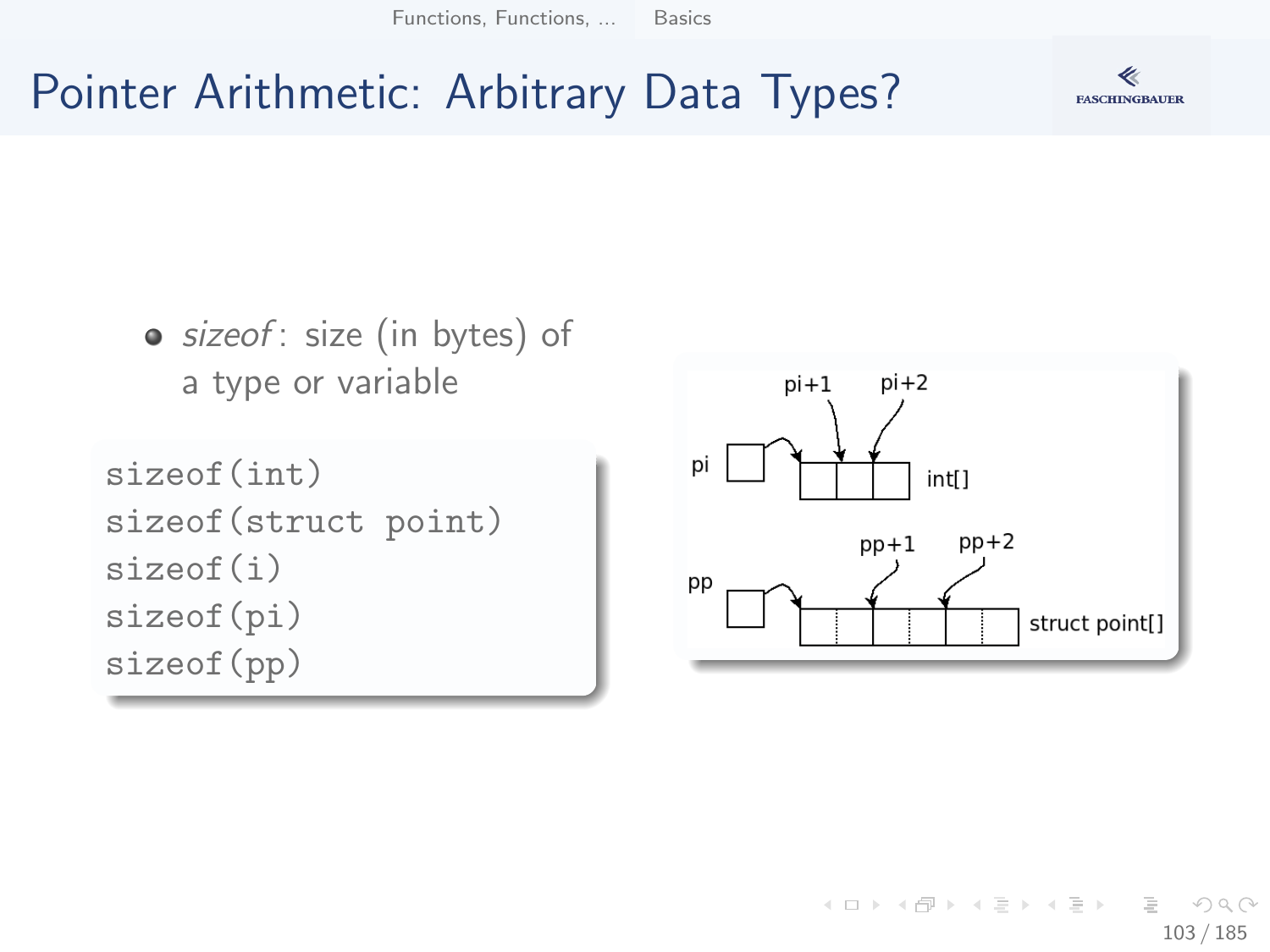## **Container**



#### Container

- Extremely practical collection of template classes
- $\bullet$  Sequential container  $\rightarrow$  array, list
- **Associative containers**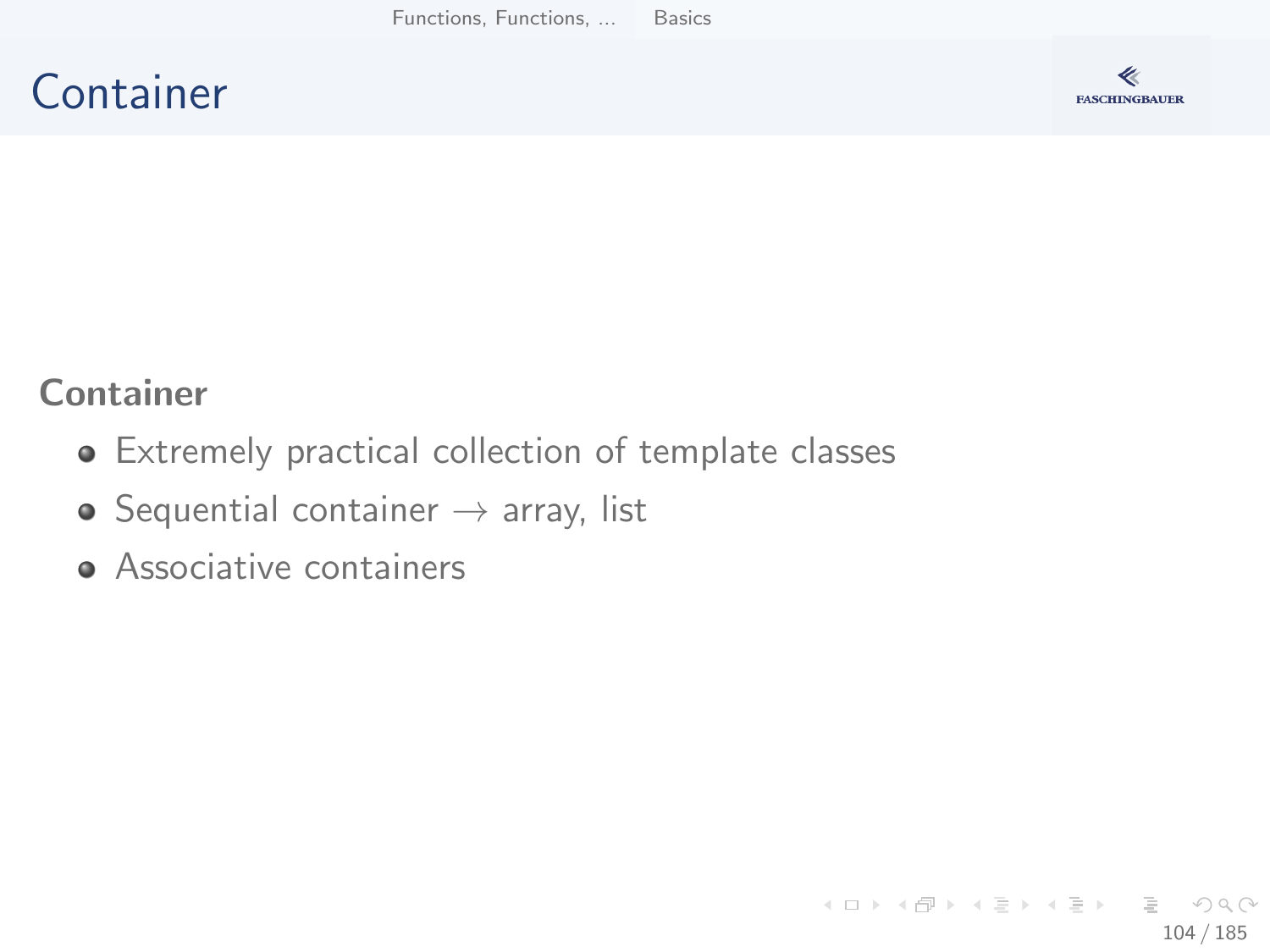

## Dynamically growing array: std::vector

#include <vector>

```
std::vector<int> int_array;
int_array.push_back(42);
int_array.push_back(7);
int_array.push_back(666);
```

```
for (int i=0; i i<int_array.size(); ++i)
    std::cout << int_array[i] << '':
```
イロト イ押 トイヨト イヨト・ヨー  $\Omega$ 105 / 185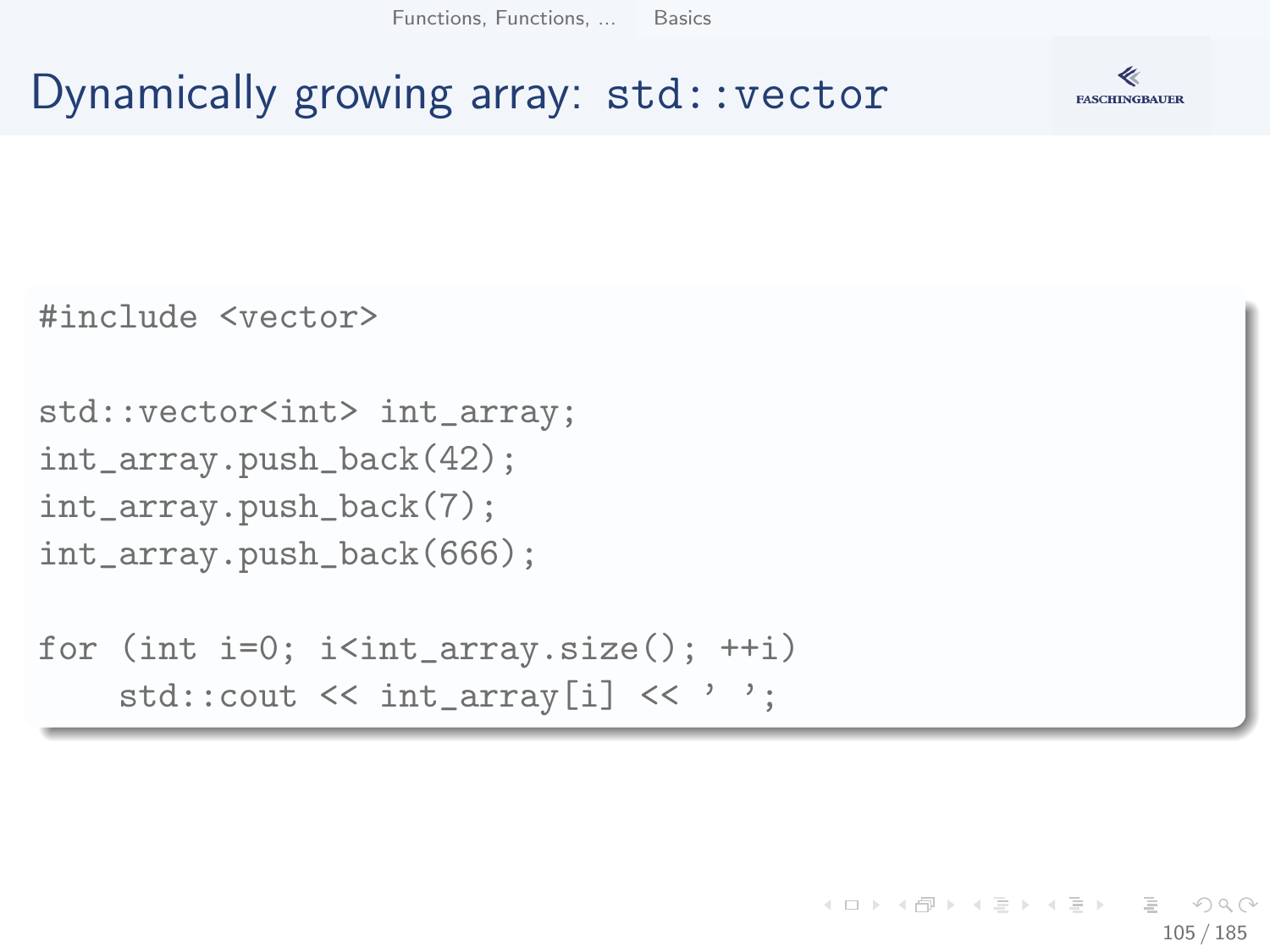## Pointer Arithmetic



```
std::vector<int>::const_iterator begin = int_array.begin();
std::vector<int>::const_iterator end = int_array.end();
while (begin < end) {
    std::cout << *begin << ' ';
    ++begin;
}
```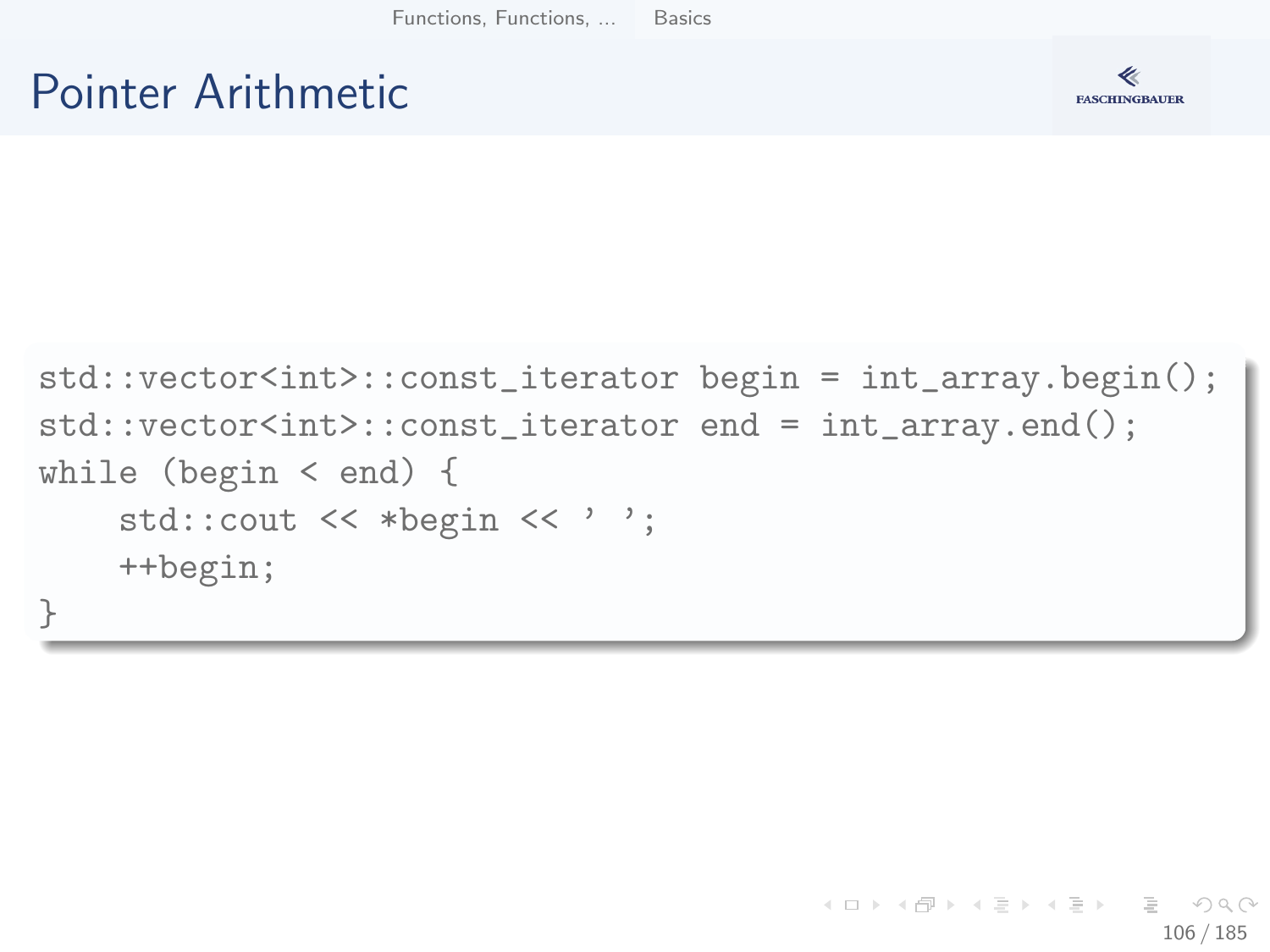# Algorithms: std::copy (1)



```
while (src_begin < src_end)
     *dist_{\text{begin}} += *src_{\text{begin}}++;
```
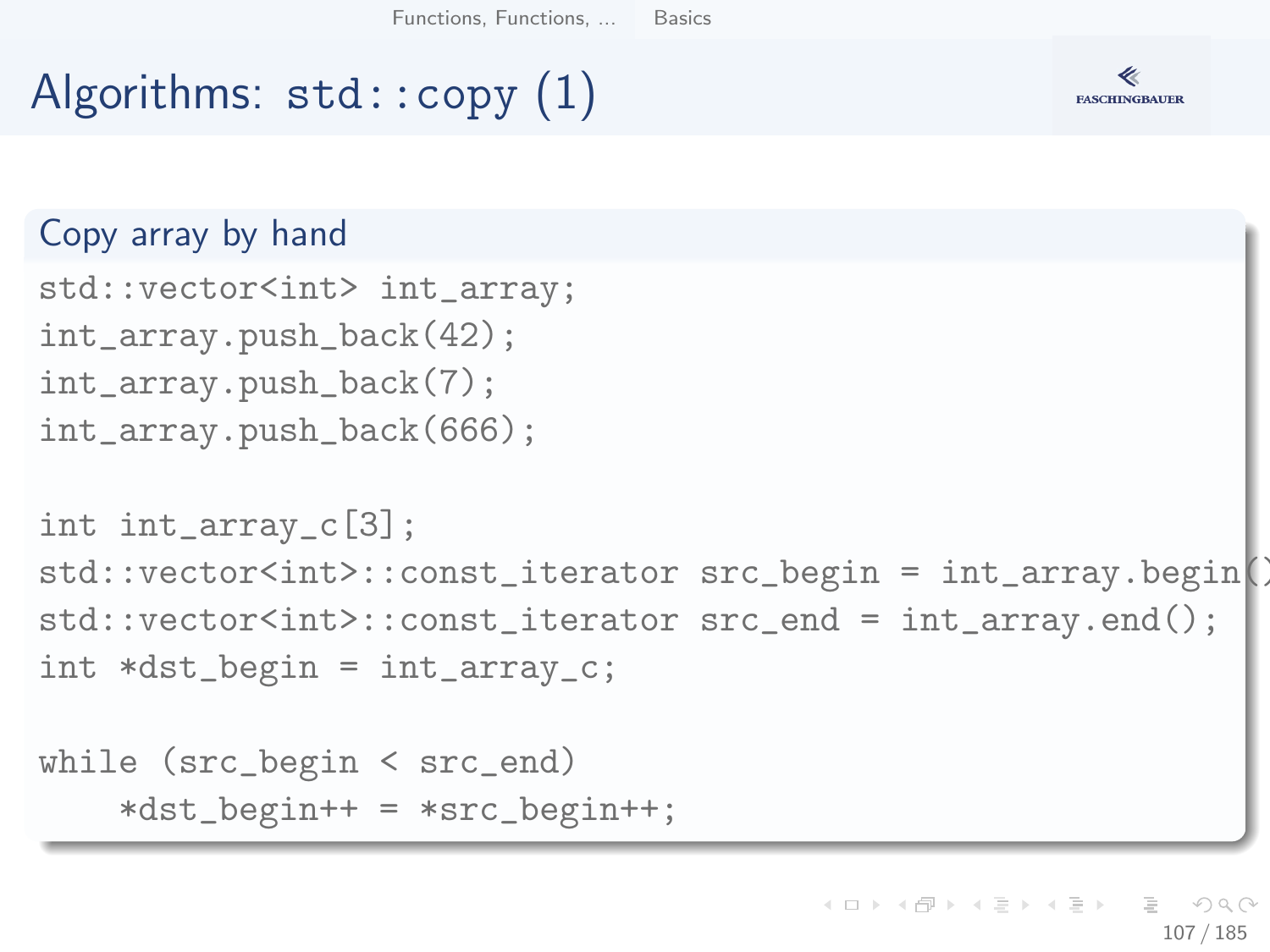# Algorithms: std::copy (2)



```
Copy using STL
#include <algorithm>
std::vector<int> int_array;
// ...
int int_array_c[3];
```
std::copy(int\_array.begin(), int\_array.end(), int\_array\_c);

K ロ ▶ K 個 ▶ K ヨ ▶ K ヨ ▶ │ ヨ │ め 9,0 108 / 185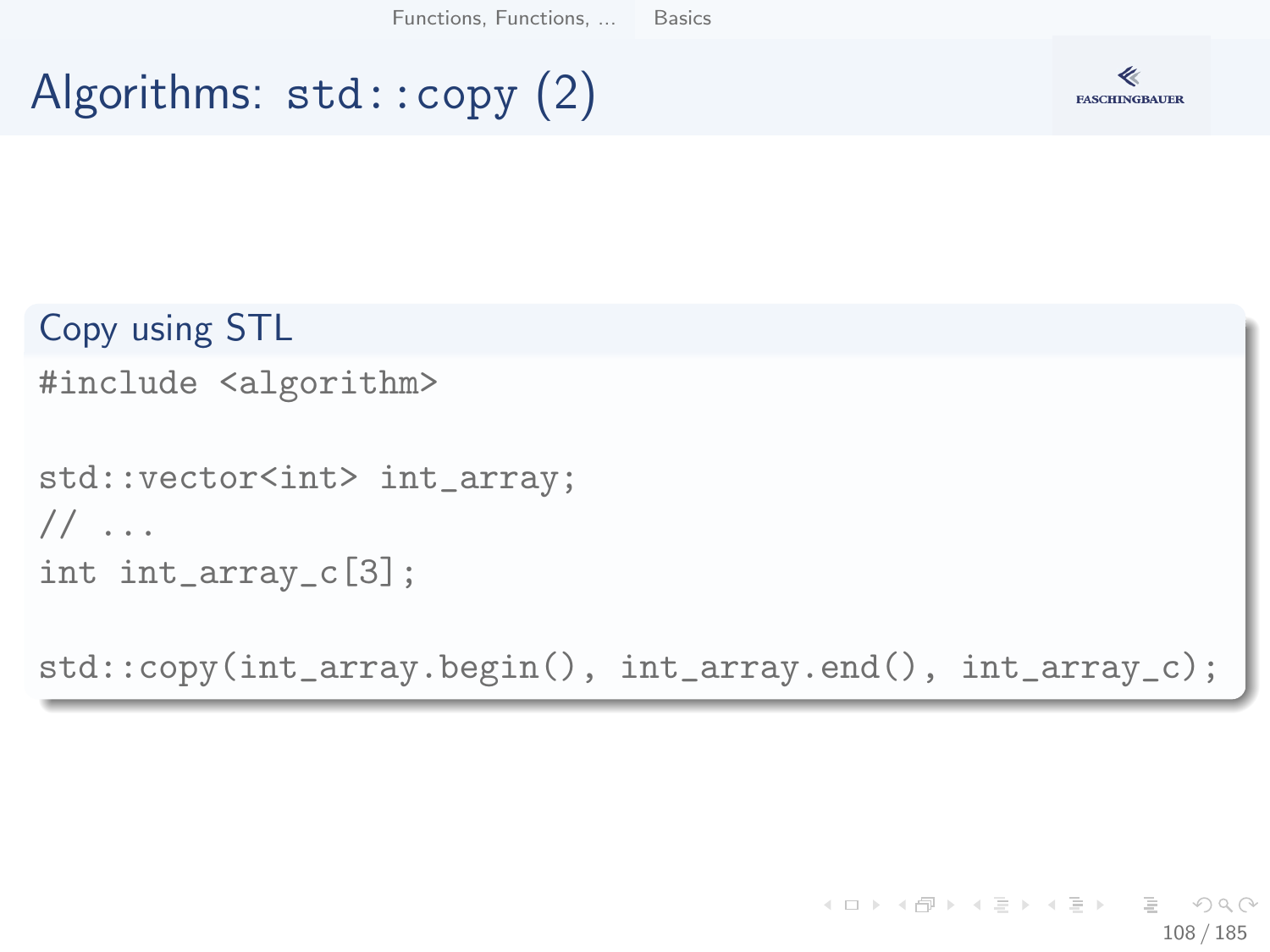

### Adapting Iterators: std::ostream iterator

Copy: array to std::ostream, which looks like another array

#include <iterator>

```
int int_array_c[] = \{34, 45, 1, 3, 2, 666 \};std::copy(int_array_c, int_array_c+6,
          std::ostream_iterator<int>(std::cout, " "));
std::vector<int> int_array;
1/ ...
std::copy(int_array.begin(), int_array.end(),
          std::ostream_iterator<int>(std::cout, " "));
```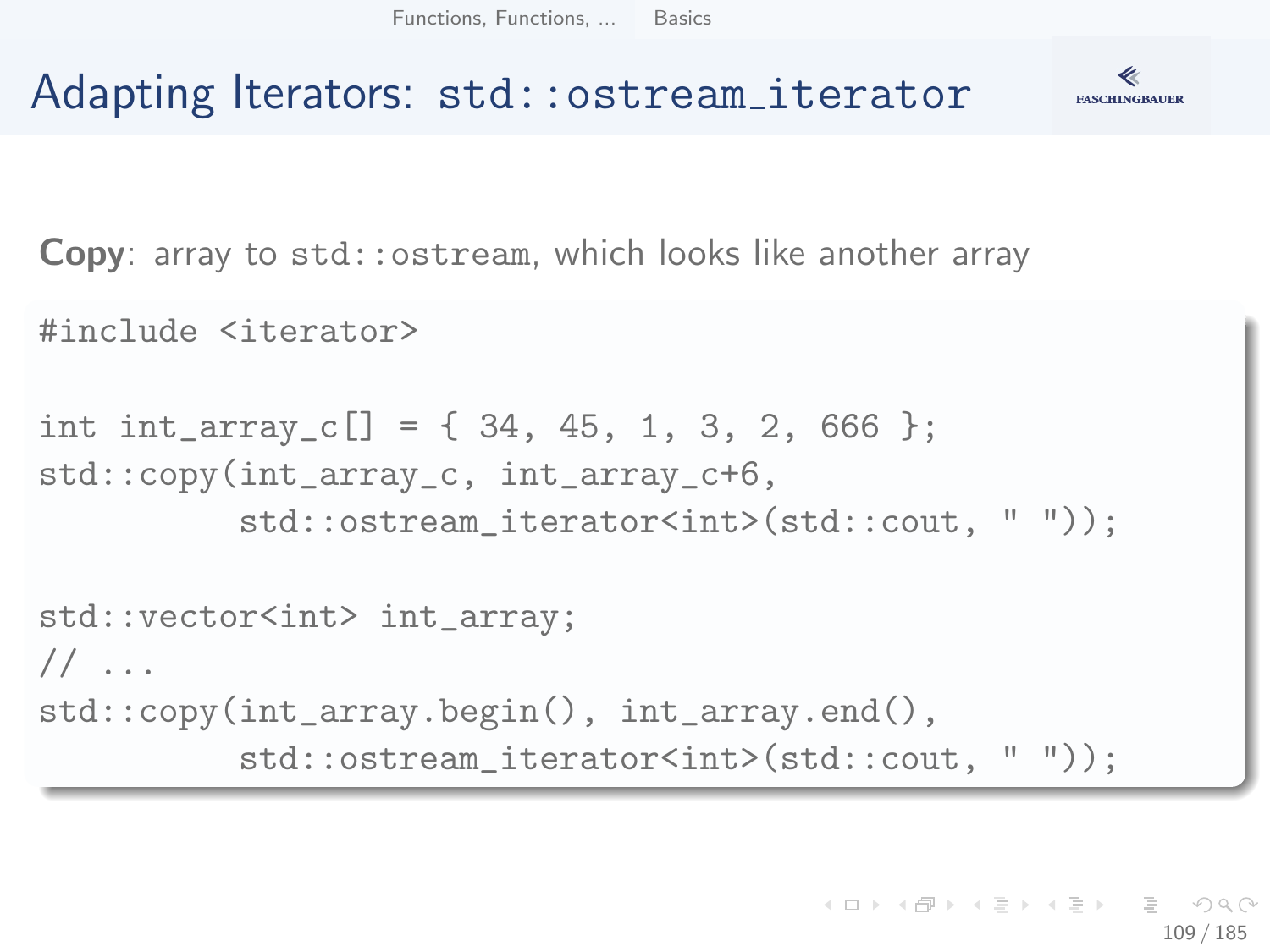## Adapting Iterators: std::back\_insert\_iteratol MAGANUMER

#### Problem

- $\bullet$  std::copy() requires existing/allocated memory  $\rightarrow$  performance!
- $\bullet \rightarrow$  copying onto empty std::vector impossible

#### Segmentation Fault

```
int int_array_c[] = \{34, 45, 1, 3, 2, 666 \};
std::vector<int> int_array; // empty!
```
std::copy(int\_array\_c, int\_array\_c+6, int\_array.begin());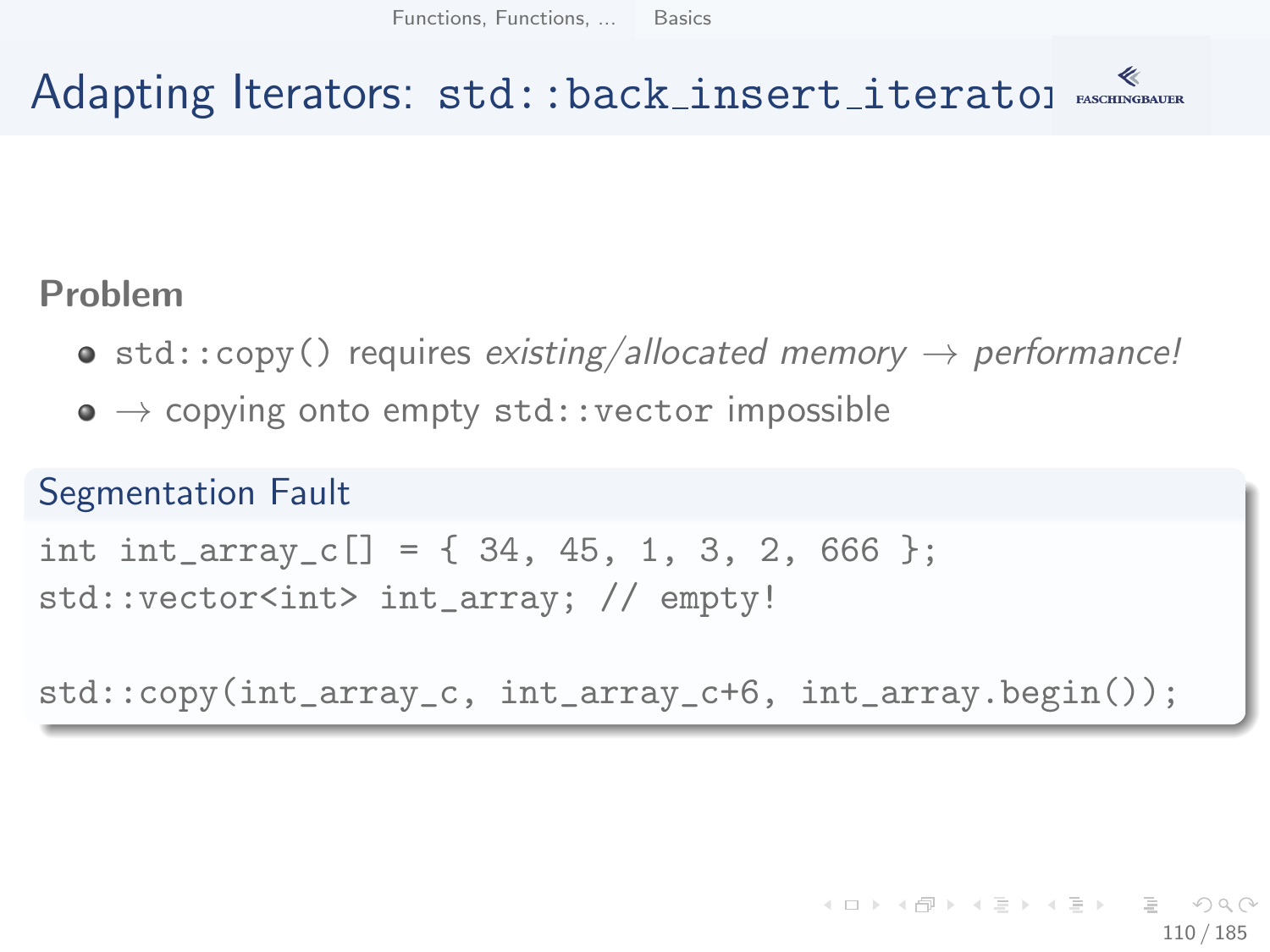Adapting Iterators: std::back\_insert\_iteratol MAGANUMER

Solution: std::back insert iterator

```
int int_array_c[] = \{34, 45, 1, 3, 2, 666 \};std::vector<int> int_array;
```

```
std::copy(
    int_array_c, int_array_c+6,
    std::back_insert_iterator<std::vector<int> >(int_array));
```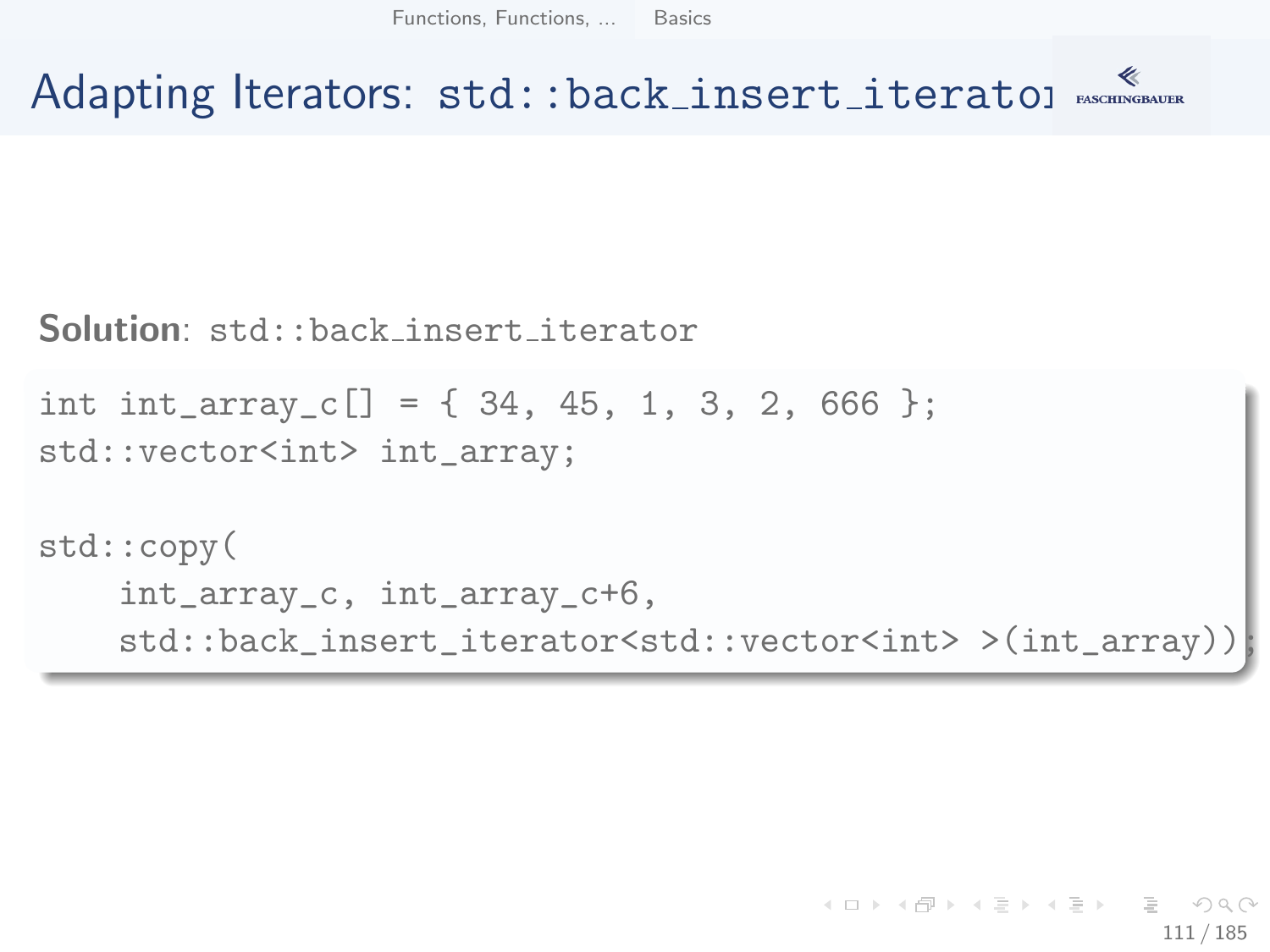## <span id="page-111-0"></span>**O[verview](#page-2-0)**

#### ≪ **FASCHINGBAUER**

- **1** Introduction
- - **•** Str[ongly Typed](#page-14-0) enum
	- **auto Type Declarations**
	- **a** Br[ace Initialization](#page-24-0)
	- Range Based for Loops
	- **·** De[legating Constructor](#page-29-0)
- [Moving](#page-6-0), "RValue
- **A** Miscellaneous
- <sup>3</sup> Smart Pointers
	- $\bullet$  std::unique\_ptr<>
	- $\bullet$  std::shared\_ptr<>
	- **Smart Pointers[: Closing](#page-67-0)**
- <sup>4</sup> [Functions, Funct](#page-49-0)ions, ...
	- Optimization
	- [Compute Bound Code](#page-52-0)
	- **·** [Basics](#page-61-0)
	- **•** Sorting
	- [std::bind](#page-67-0)
	- std::function
- **6** Multithreading
- **Threads Inro[duction](#page-93-0)**
- **a** Thread Life [Cycle](#page-111-0)
- Threads in C++
- **Bace Conditi[ons](#page-114-0)**
- Volatile
- std::chron[o](#page-130-0)
- **Locking a[nd Atomics](#page-138-0)**
- **Communication**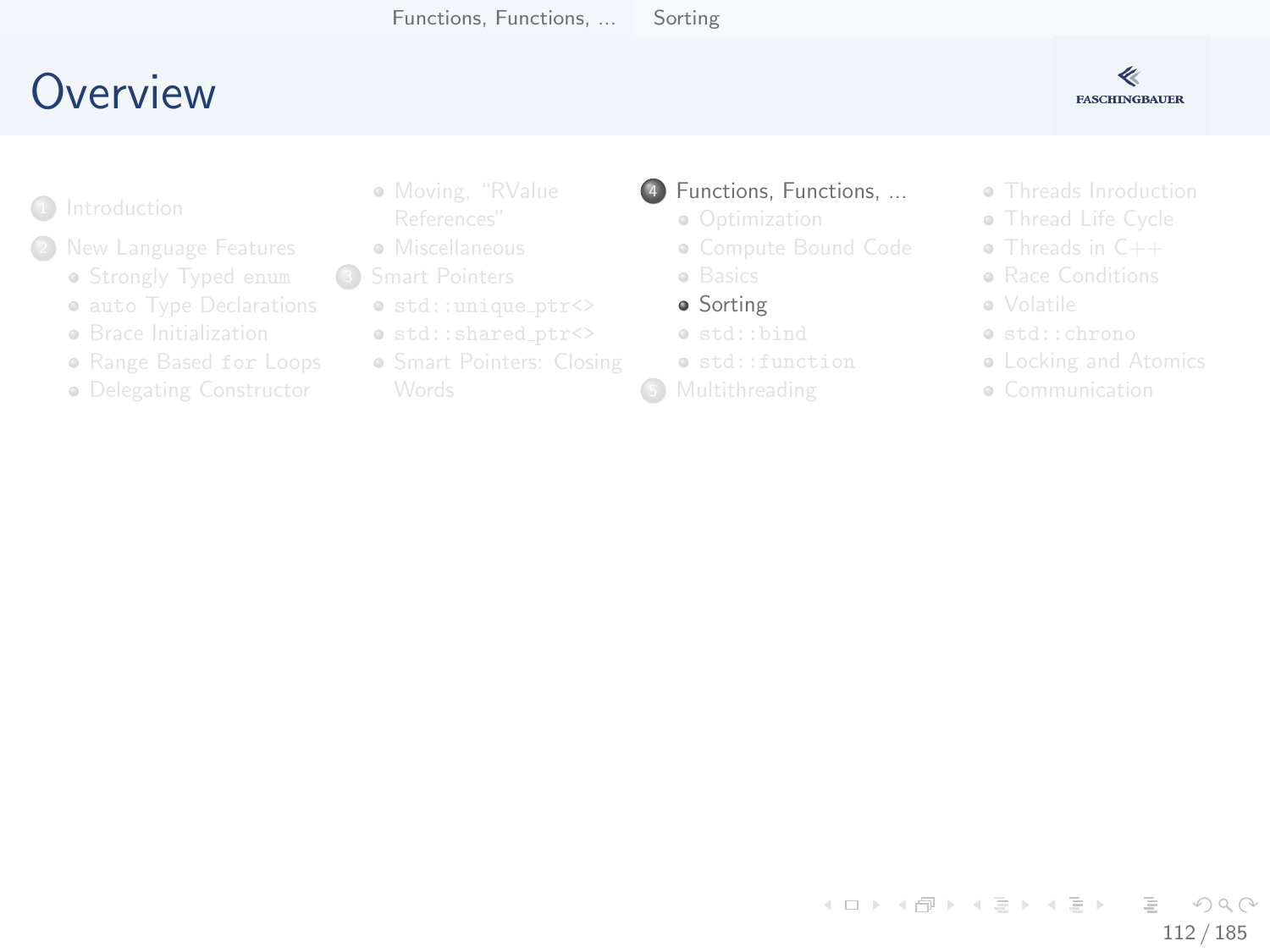## Algorithms: std::sort



Now for something simple ...

#### $\Gamma$

int int\_array[] =  $\{34, 45, 1, 3, 2, 666 \};$ std::sort(int\_array, int\_array + 6);

#### $C++$

```
std::vector<int> int_array;
int_array.push_back(42);
int_array.push_back(7);
int_array.push_back(666);
```
std::sort(int\_array.begin(), int\_array.end());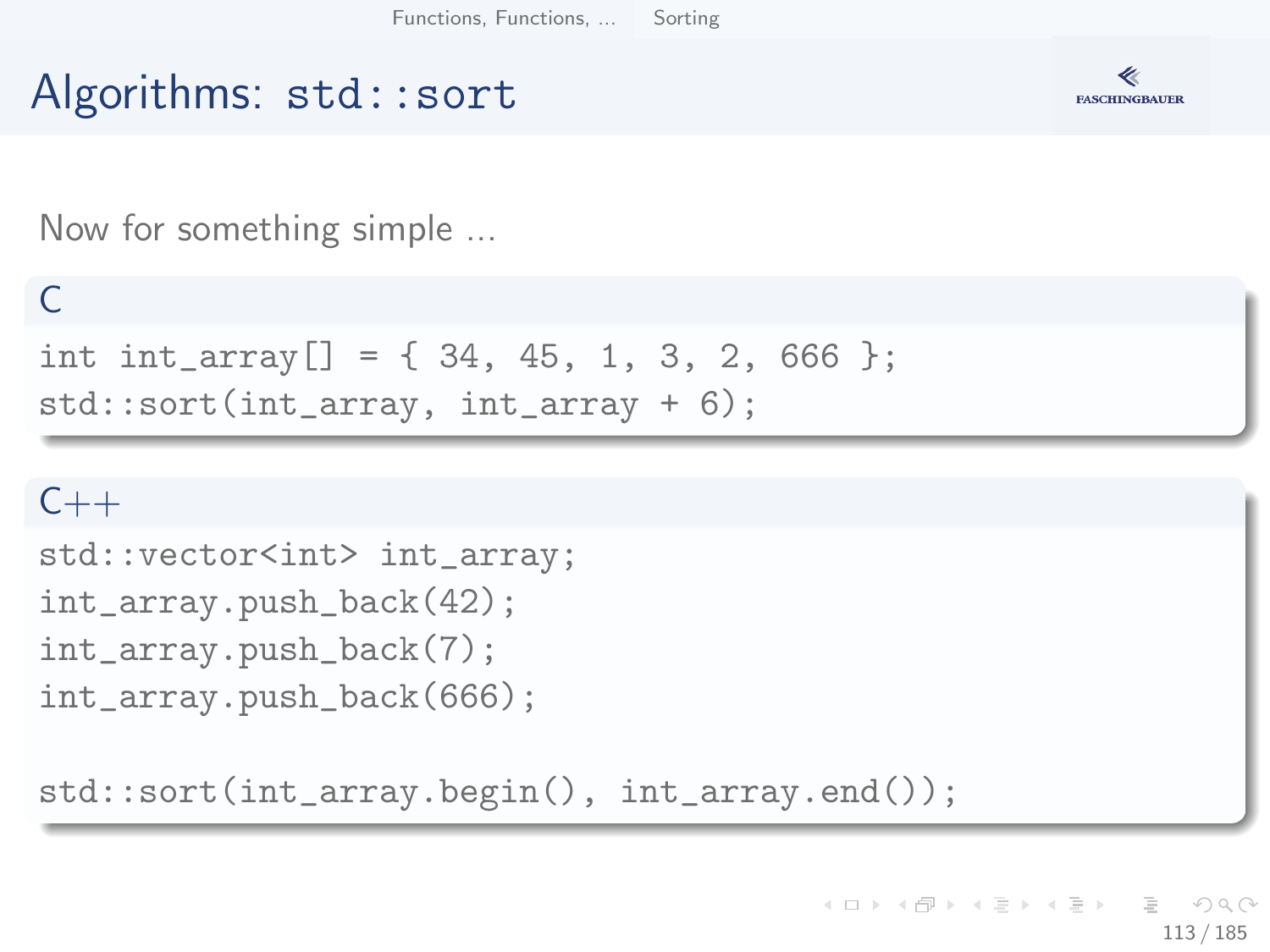[Functions, Functions, ...](#page-69-0) [Sorting](#page-111-0)

### Algorithms: std::sort, custom comparison



```
bool less_reverse(int l, int r)
{
    return 1 > r:
}
int int_array[] = \{ 34, 45, 1, 3, 2, 666 \};std::sort(int_array, int_array + 6, less_reverse);
```
K ロ ) - K (ラ ) - K (ミ ) - K (ミ ) - ( ) ()  $\Omega$ 114 / 185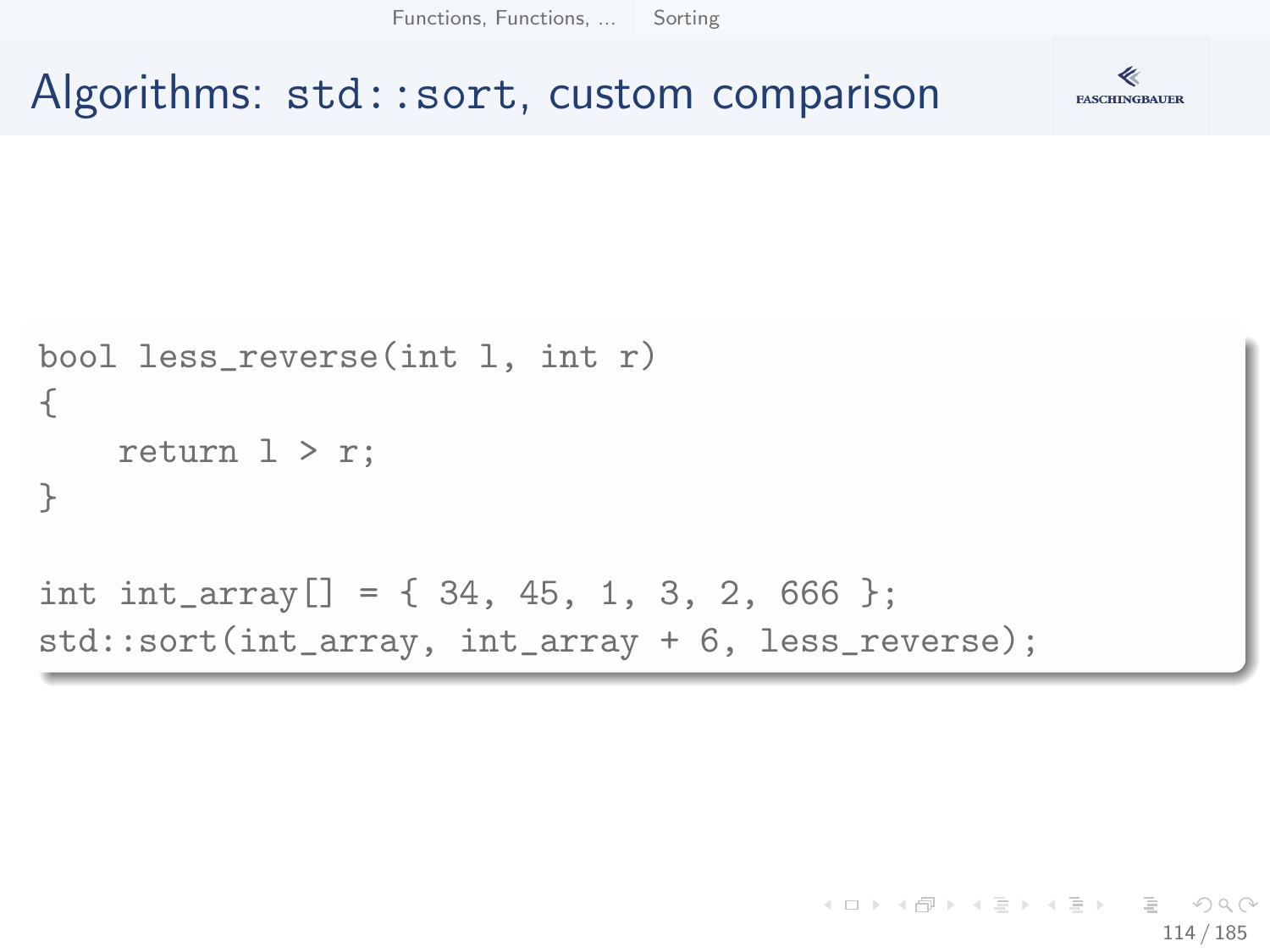## <span id="page-114-0"></span>**O[verview](#page-2-0)**

#### ≪ **FASCHINGBAUER**

- **1** Introduction
- - **•** Str[ongly Typed](#page-14-0) enum
	- **auto Type Declarations**
	- **a** Br[ace Initialization](#page-24-0)
	- Range Based for Loops
	- **·** De[legating Constructor](#page-29-0)
- [Moving](#page-6-0), "RValue
- **A** Miscellaneous
- <sup>3</sup> Smart Pointers
	- $\bullet$  std::unique\_ptr<>
	- $\bullet$  std::shared\_ptr<>
	- **Smart Pointers[: Closing](#page-67-0)**
- <sup>4</sup> [Functions, Funct](#page-49-0)ions, ...
	- Optimization
	- [Compute Bound Code](#page-52-0)
	- **·** [Basics](#page-61-0)
	- Sorting
	- $\bullet$  [std::bind](#page-67-0)
	- std::function
- **6** Multithreading
- **Threads Inro[duction](#page-93-0)**
- **a** Thread Life [Cycle](#page-111-0)
- Threads in C++
- **Bace Conditi[ons](#page-114-0)**
- Volatile
- std::chron[o](#page-130-0)
- **Locking a[nd Atomics](#page-138-0)**
- **Communication**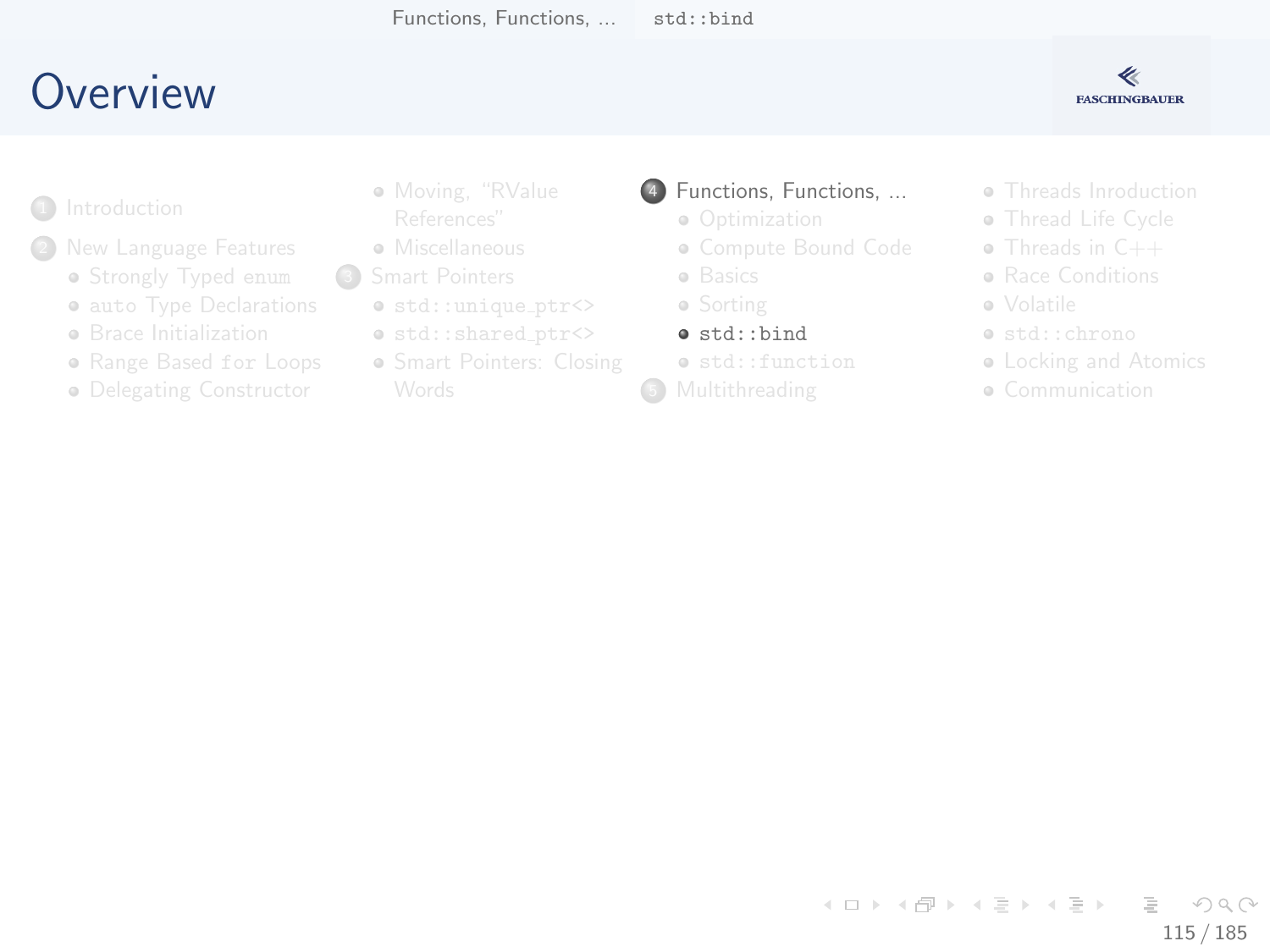## std::bind: Why?



Why? What's the problem? Answer:

- Hard to explain
- Best to see the problem first
- Let's start small, by simple example

Problem: we have ...

- $\bullet$  Two dimensional points  $(x,y)$
- A function to compute the distance between two points We want:
	- $\bullet$  A function to compute the distance from *origin*  $(0,0)$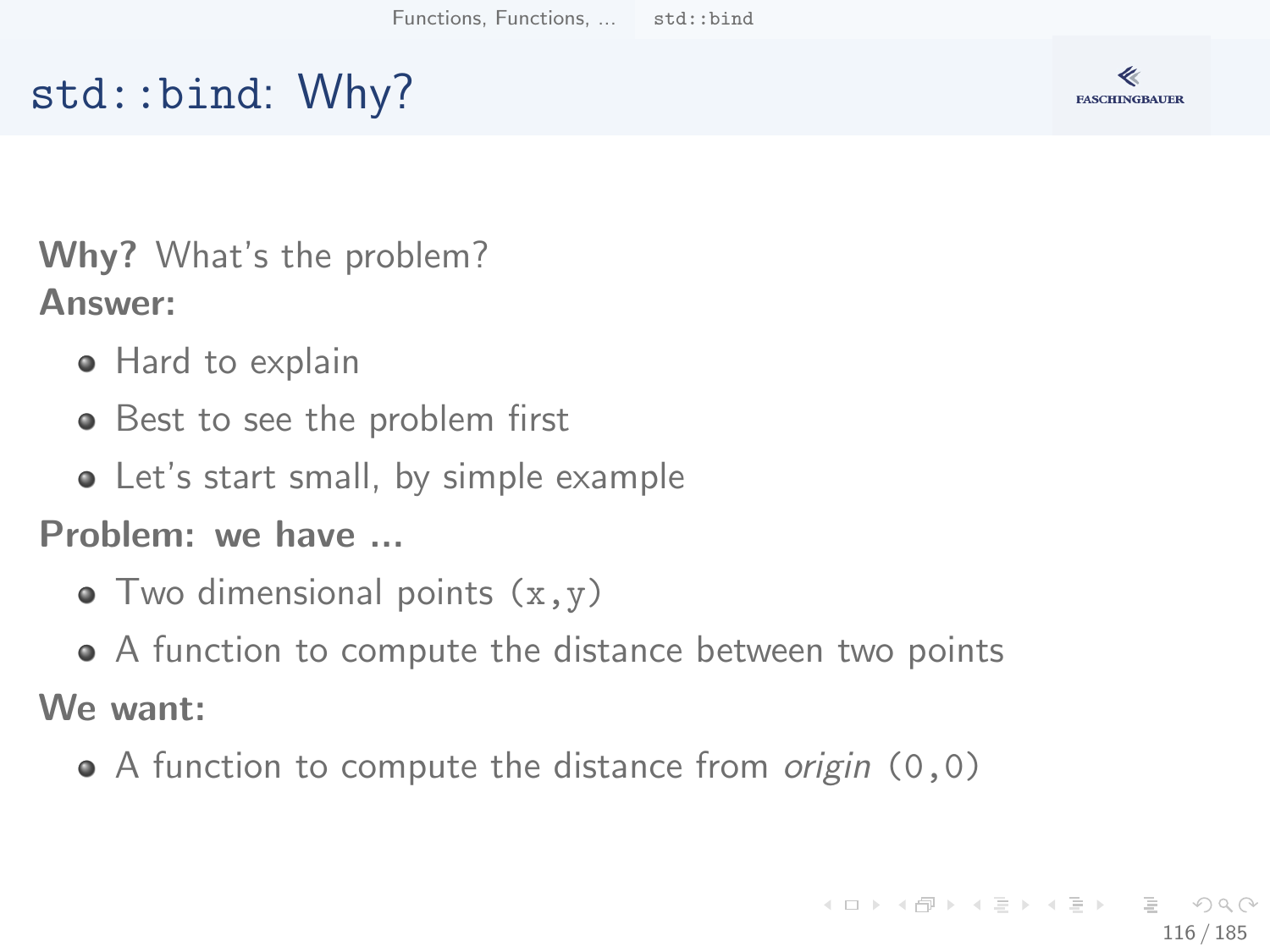## What We Have



#### Point

```
struct Point
{
  Point(double x, double y)
    : x(x), y(y) \{\}double x, y;
};
```
#### **Distance**

```
double distance(Point p, Point q)
{
  return std::sqrt(
    std::pow(std::abs(p.x-q.x), 2) +std::pow(std::abs(p.y-q.y), 2));
}
```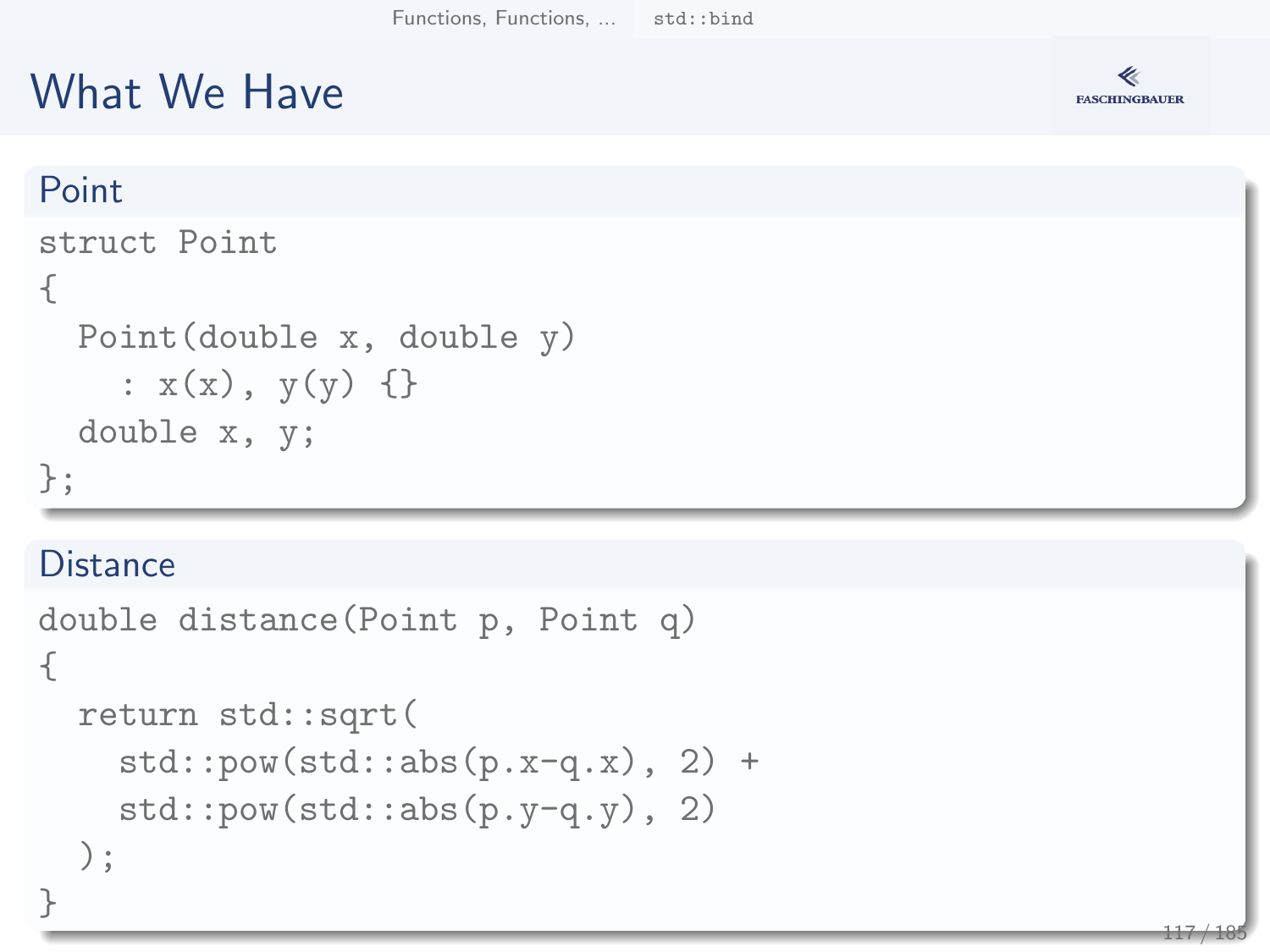## Retro C/C++



- We have all that is needed
- Could easily define a small function
- $\bullet \rightarrow$  Problem solved
- But this would be soo retro!

#### Distance from Origin

```
double distance_origin(Point p)
{
  return distance(p, {0,0});
}
```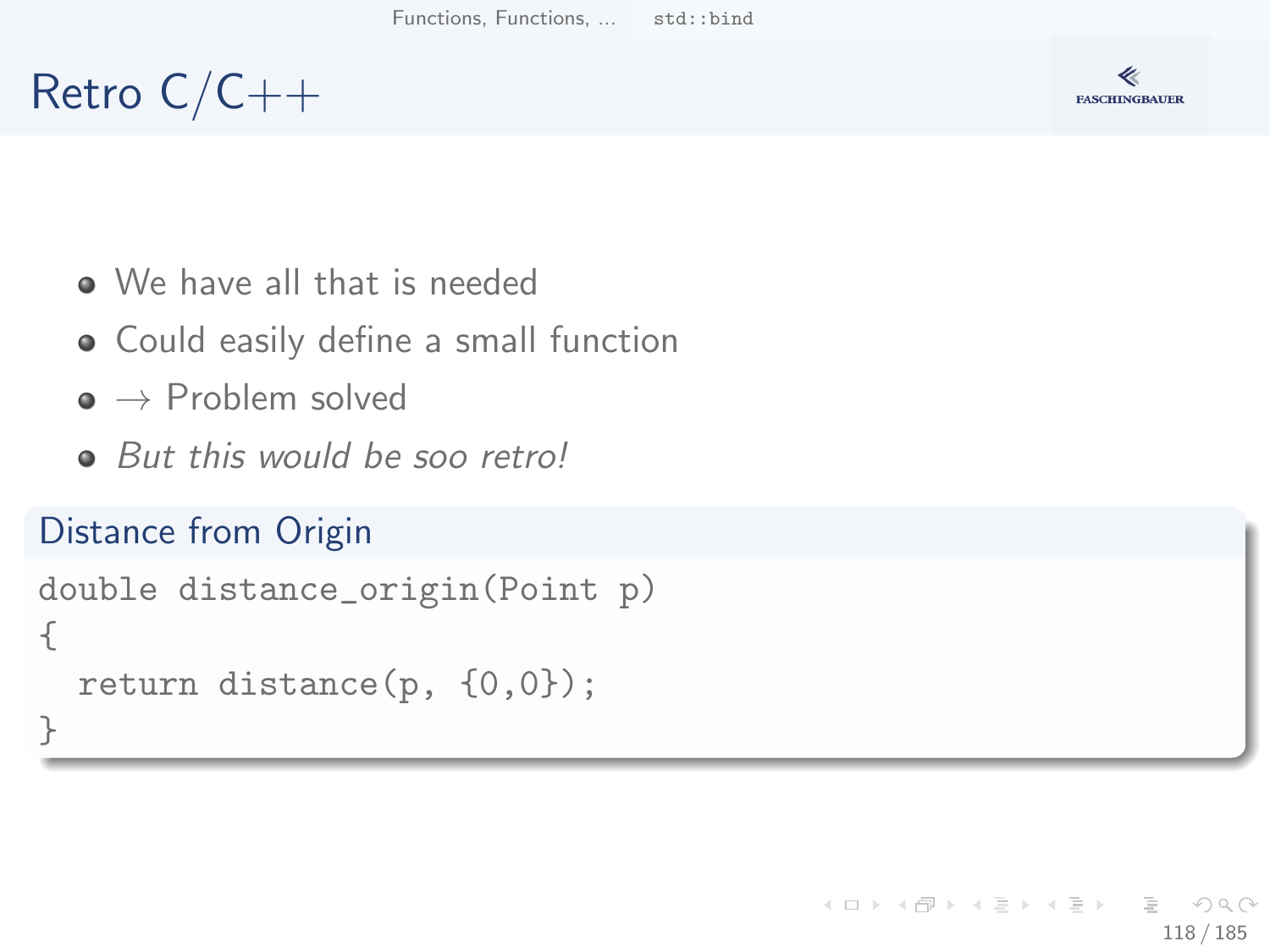## The Real Problem



### Nothing is wrong with small functions

- **•** Compiler will inline them
	- ... and optimize away entirely
- Defined centrally (public header file?) for further reuse

But...

• What if they serve only one purpose?

### Sample Problem

Compute the origin-distances of an array of points, and store those in an equally sized array of double!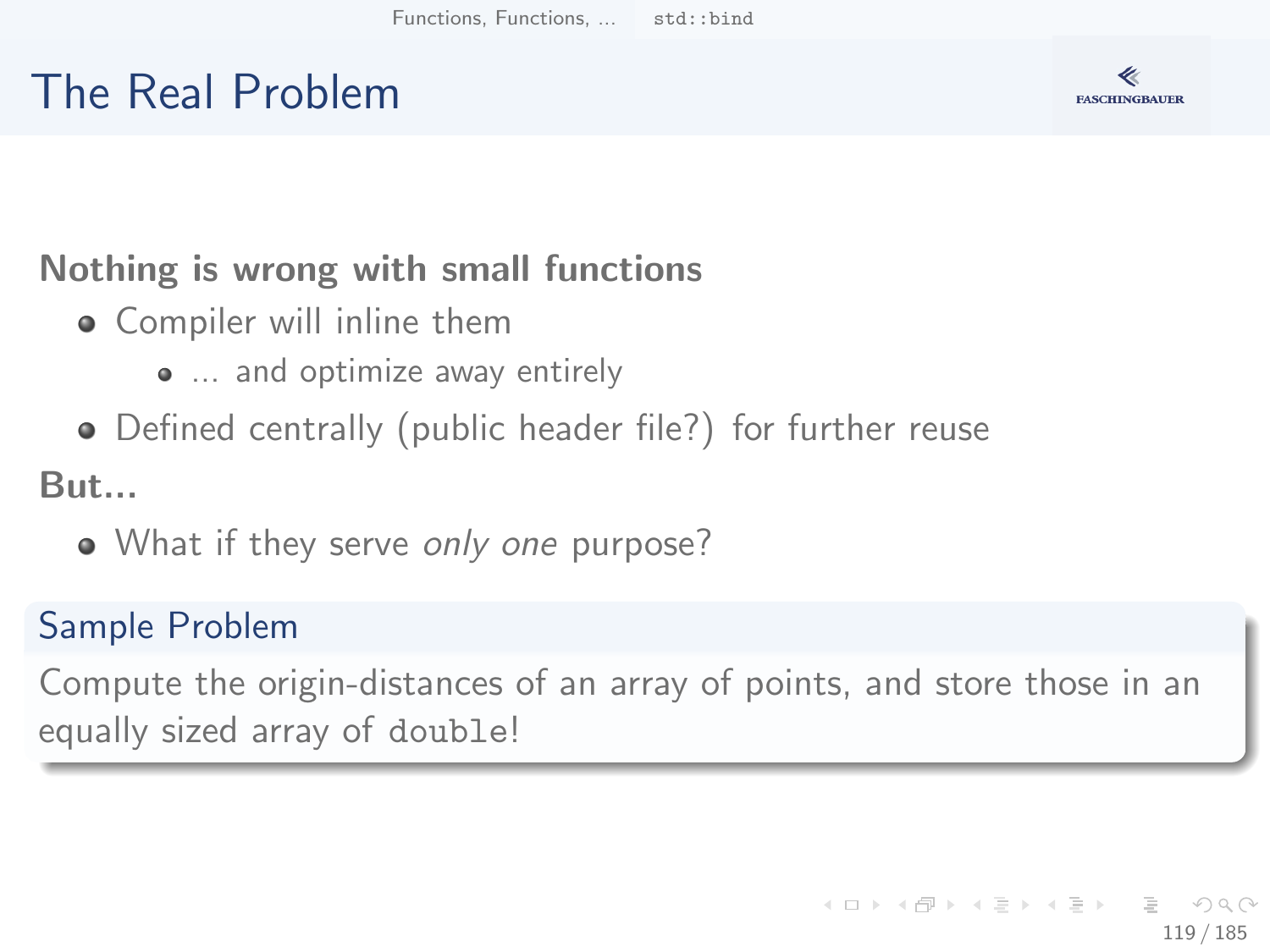## Straightforward Implementation



Near the top of the implementation file ...

```
One-Time Function Definition
static double distance_origin(Point p) {
    return distance(p, {0,0});
```
}

And *far down below*, in the implementation section ...

#### Location of use

double distances\_origin[sizeof(swarm)/sizeof(Point)]; std::transform(swarm, swarm+sizeof(swarm)/sizeof(Point), distances\_origin, distance\_origin);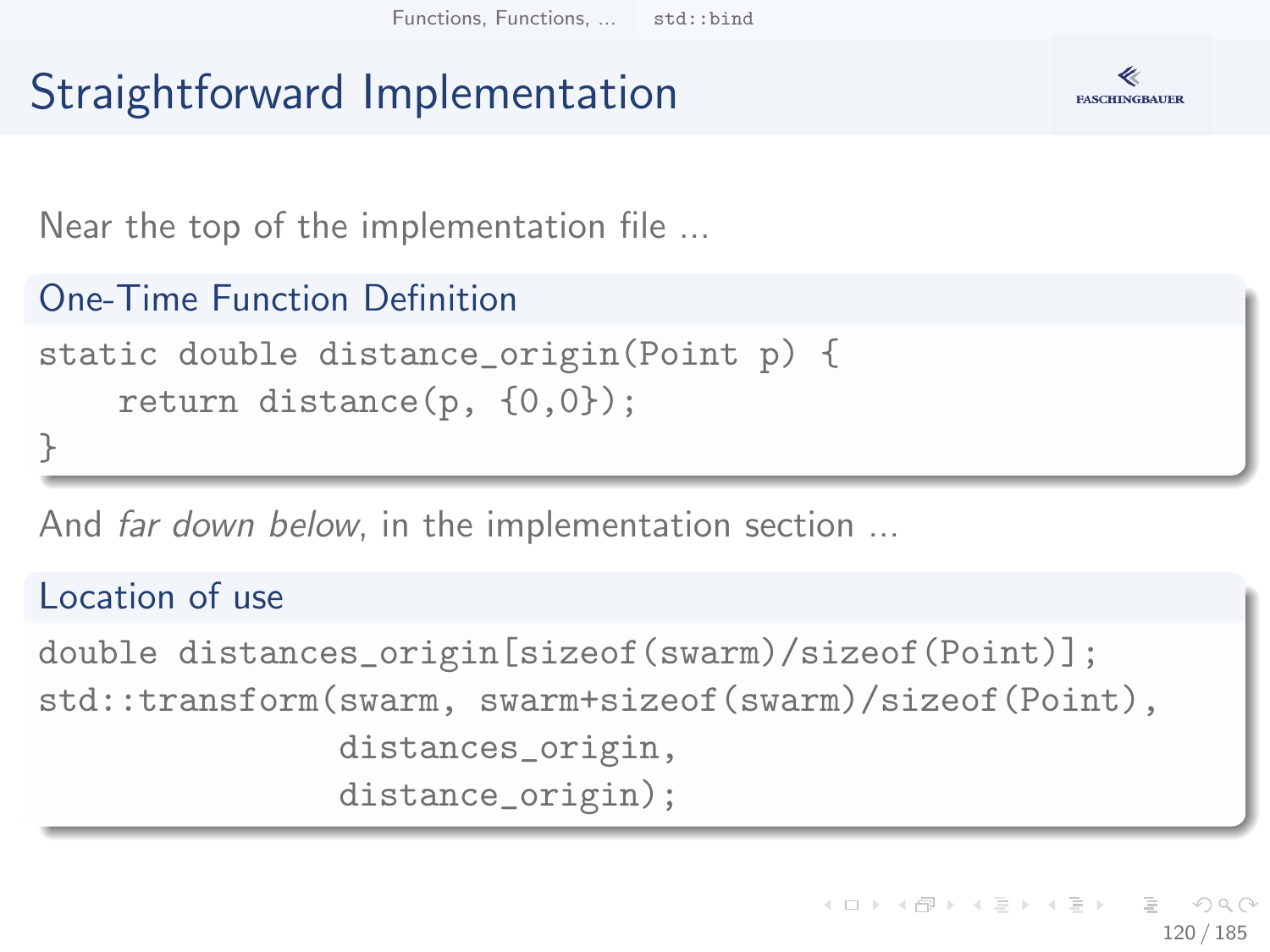## More Sample Problems



### Another Sample Problem

Compute the distances of an array of points from a given point, and store those in an equally sized array of double!

Possible solutions: as many as there are different tastes around ...

- Lets write another stupid function, basically a copy of distance origin — only with  $(1,1)$  instead of  $(0,0)$
- **•** Even better: lets generalize! Functors! Function call operator!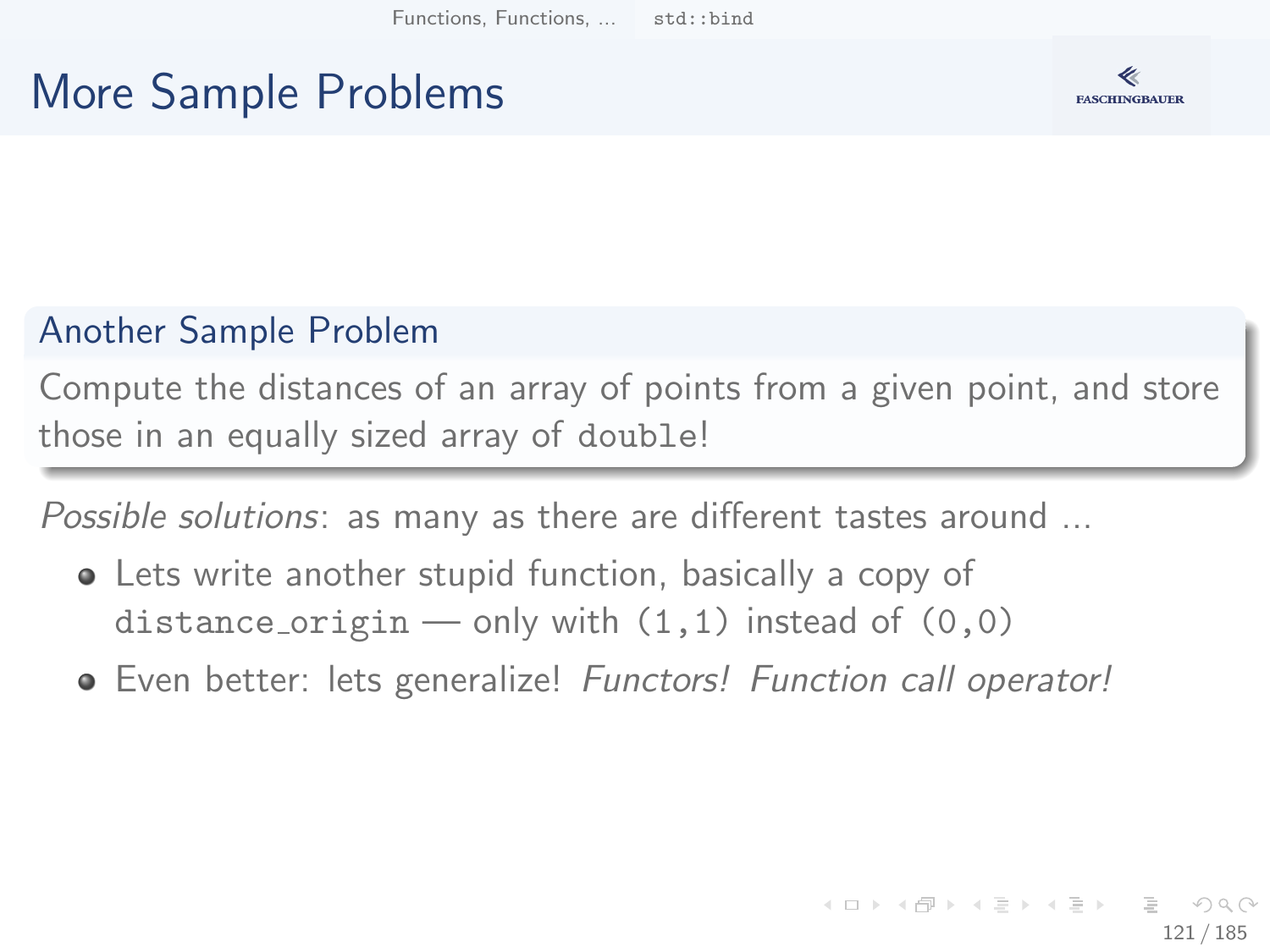[Functions, Functions, ...](#page-69-0) [std::bind](#page-114-0)

# More Straightforward Implementations



#### One-Time Functor Definition

```
struct distance_point {
  distance_point(Point origin) : origin(origin) {}
  double operator()(Point p) const {
      return distance(p, origin);
  }
 Point origin;
};
```
#### Location of use

```
double distances_origin[sizeof(swarm)/sizeof(Point)];
std::transform(swarm, swarm+sizeof(swarm)/sizeof(Point),
               distances_point,
               distance_point(\{1,1\});
```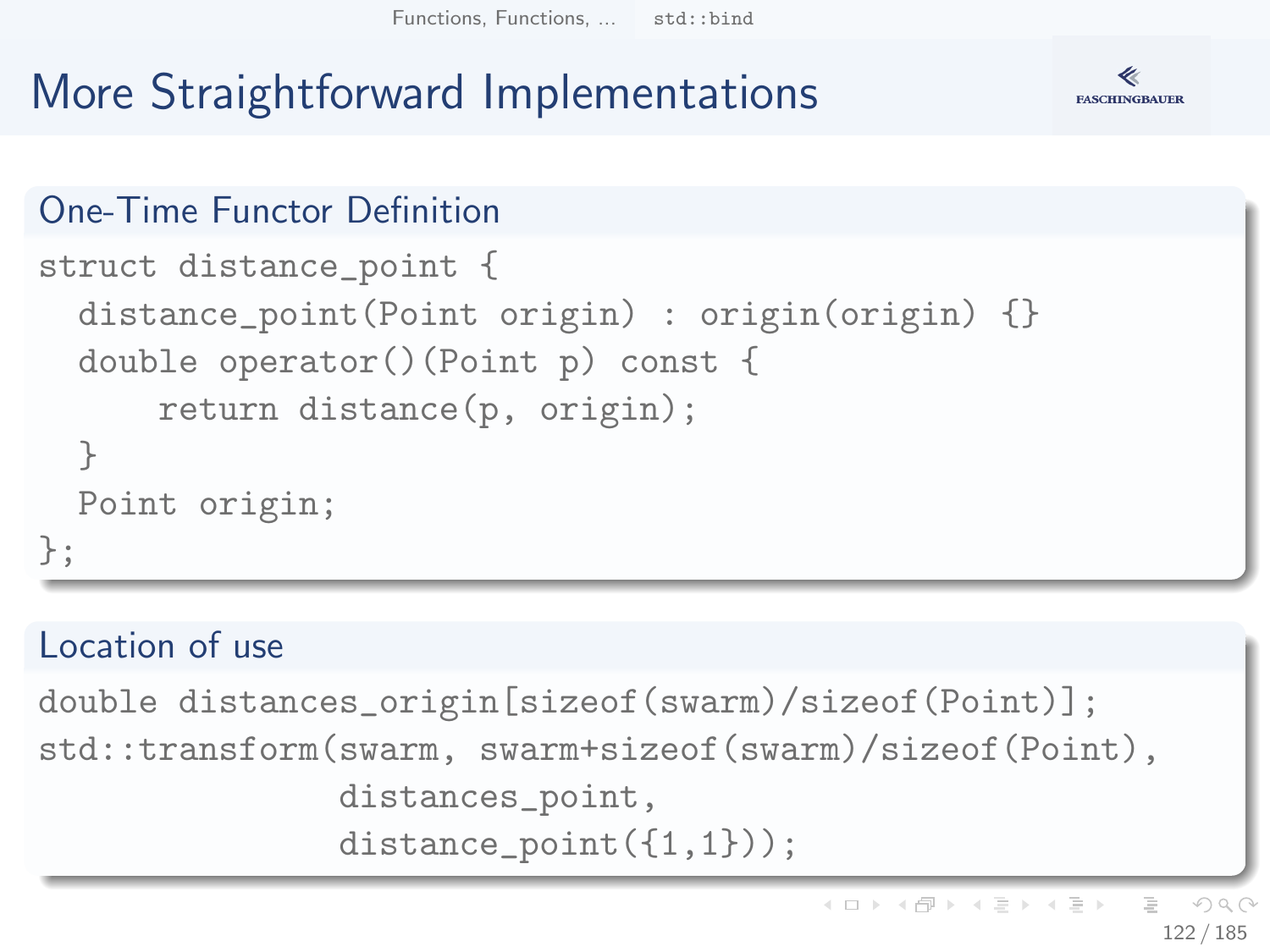## **Readability**



Provided that the helper code is only used once ...

- Readability is inversely proportional to amount of code
- Number of bugs is directly proportional to amount of code
- Helper implementation is nowhere near location of use
- **•** static is the only keyword that enhances readability

Similar problem with many data structures and algorithms ...

- Sorting criteria: std::sort, std::map, ...
- Predicates: std::find\_if, std::equal, ...
- Arbitrary adaptations where helper functions are needed
	- Most prominent (although relatively useless nowadays): std::for each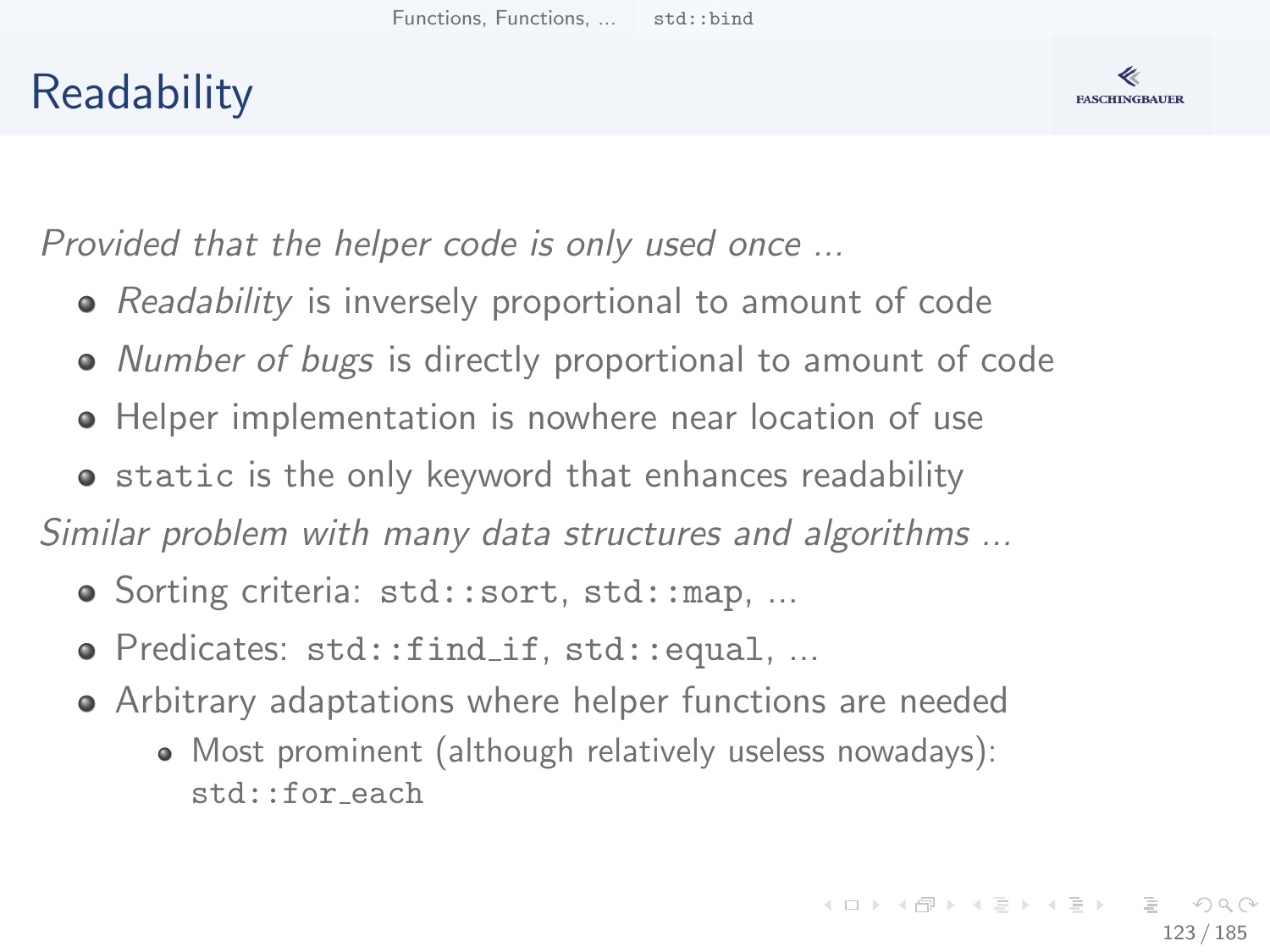



Best done by example ...





What if we need the functionality of  $f(a, b)$ , but are required to pass a callable that taken no parameters?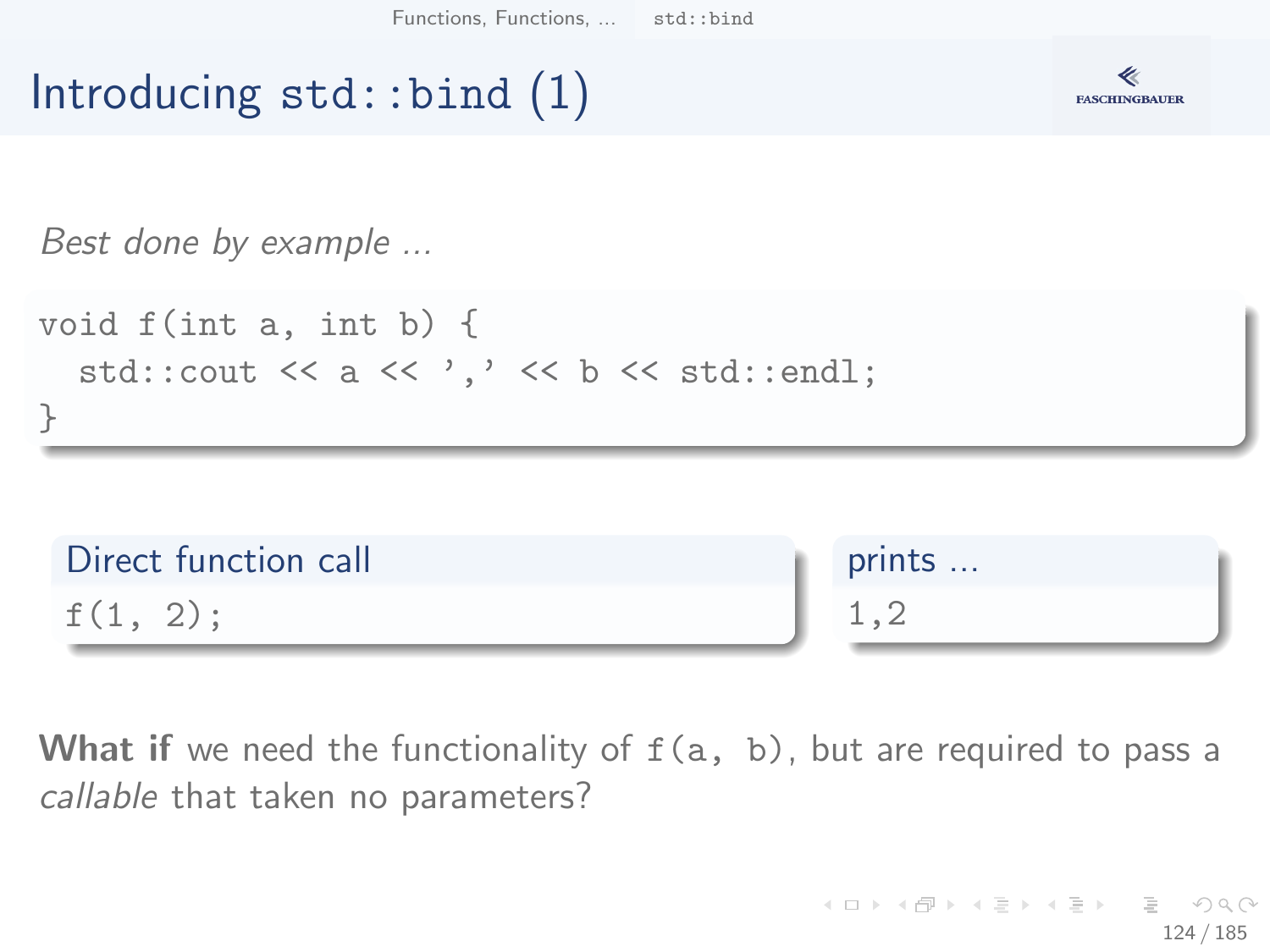## Introducing  $std::bind(2)$



In other words, we need to create a function-like object that wraps  $f(a,b)$  that always calls f with, say,  $a=1$  and  $b=2$ .

### Hardcoded parameters auto bound =  $std::bind(f, 1, 2);$ bound();

## prints ... 1,2

- Alternative: manually write function adaptor (functor) that remembers parameters until called
- Origin: Boost [\(www.boost.org\)](www.boost.org)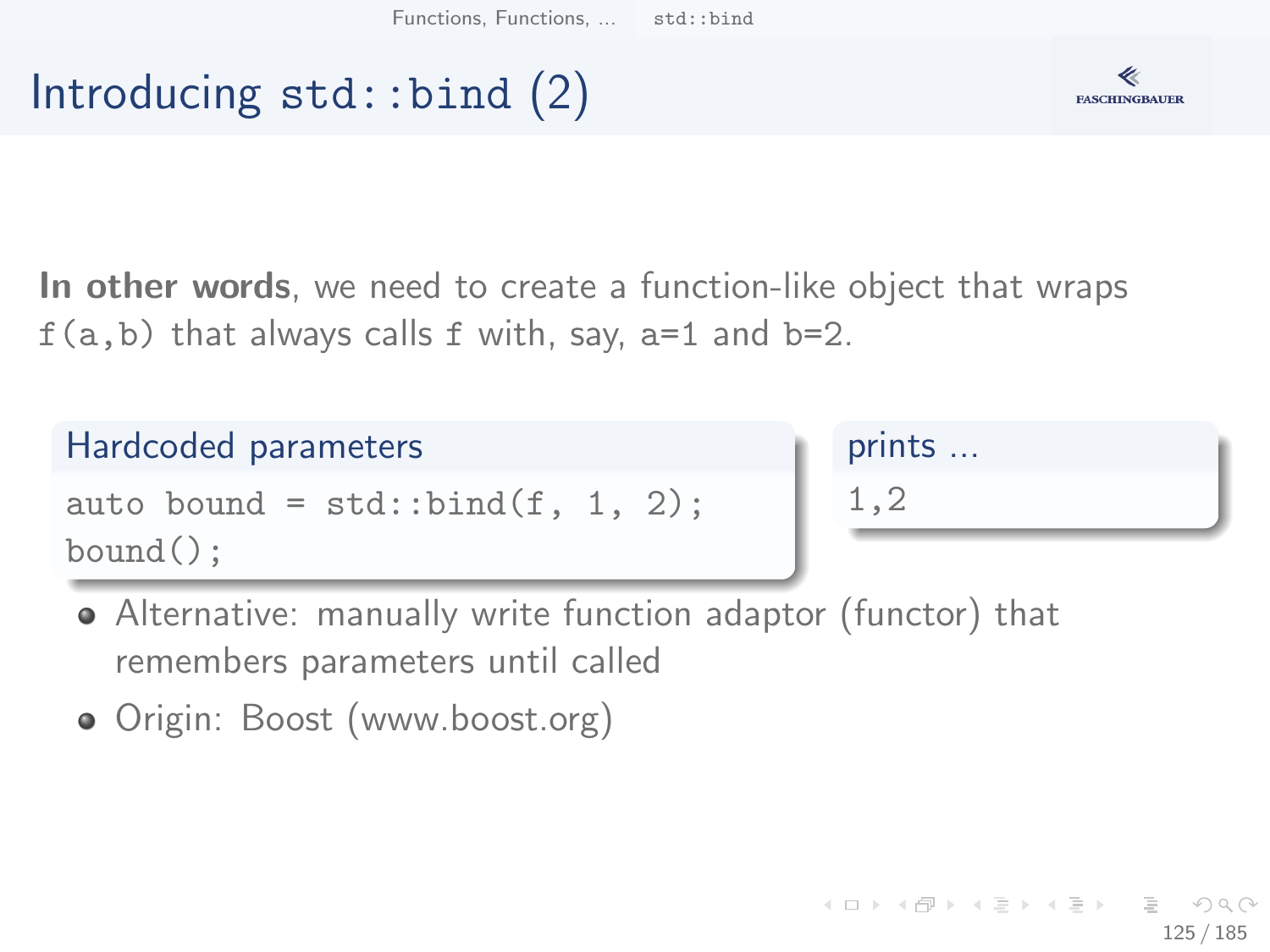# Introducing  $std::bind$  (3)



126 / 185

 $000$ 

イロト イ押 トイヨト イヨト・ヨー

Routing parameters into arbitrary positions: std::placeholders

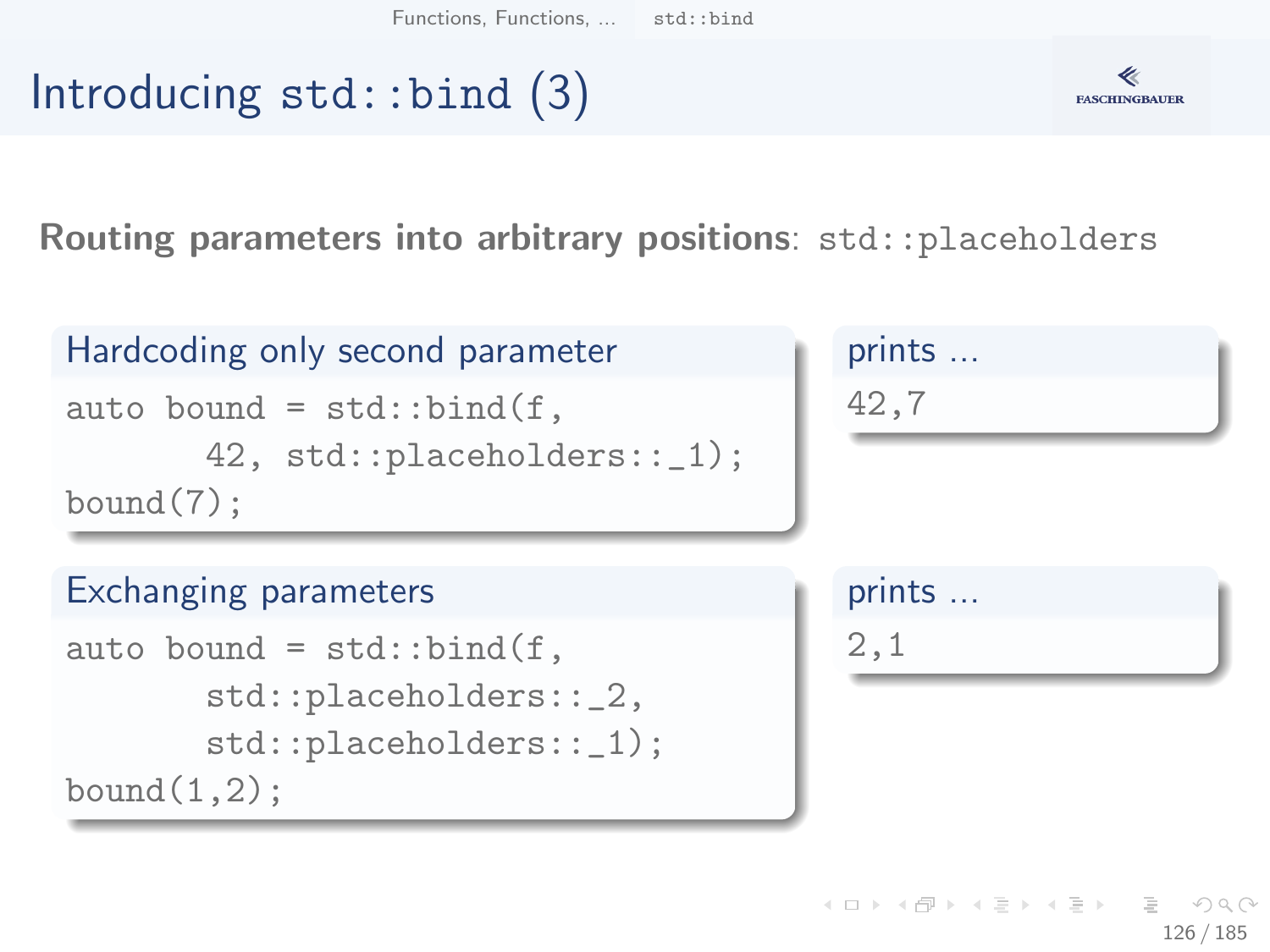# Applying std::bind (1)



So how does this apply to our std::transform problem?

- Readability: we want to eliminate those annoying extra helper functions
- Want to wrap existing double distance(Point, Point) which is similar in purpose but does not fit exactly

#### What we have

```
struct Point {...};
double distance(Point, Point);
```
#### What we want ...

std::transform(swarm, swarm+sizeof(swarm)/sizeof(Point), distances\_point, SOMETHING WHICH TAKES ONE POINT);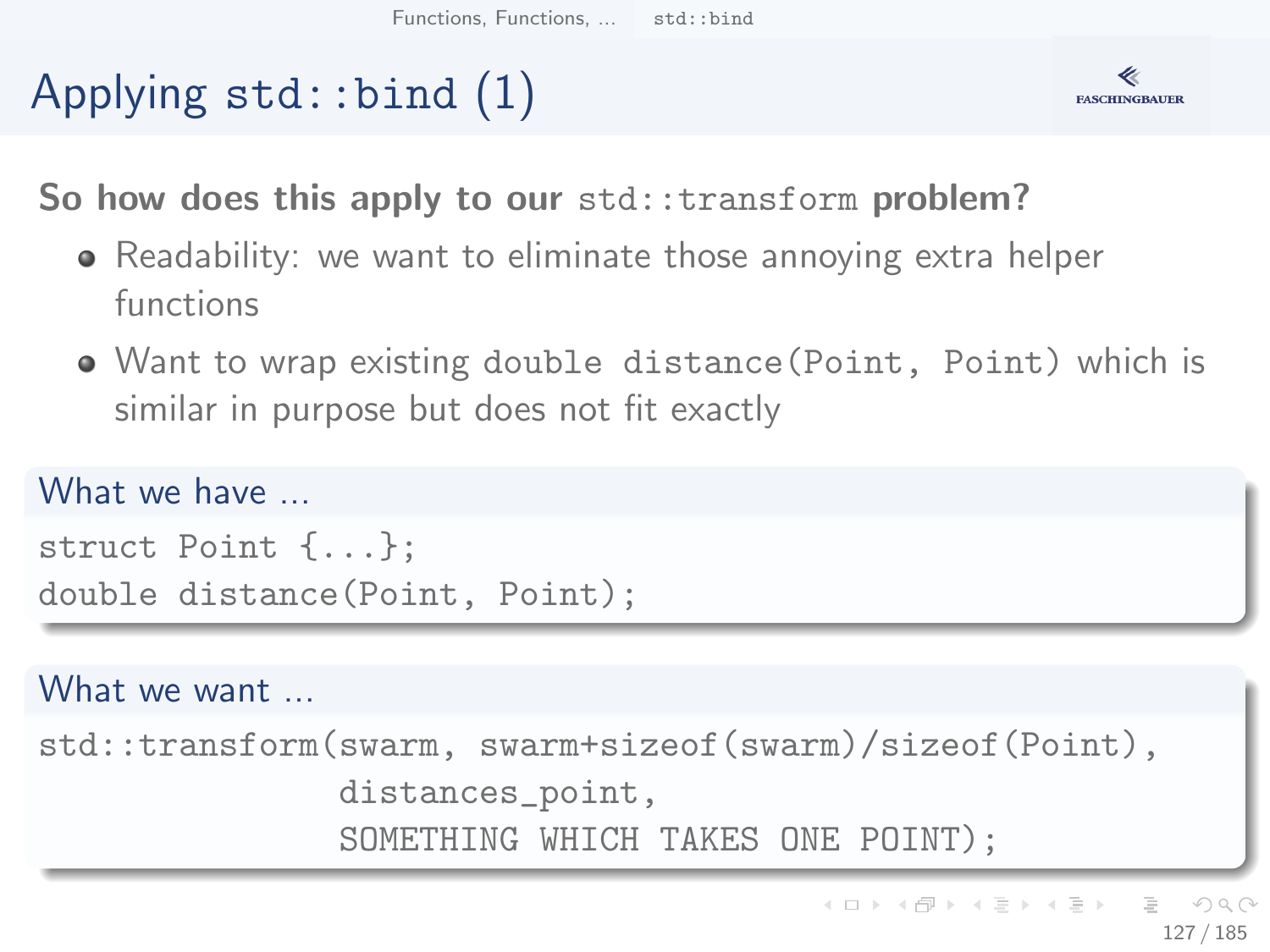## **FASCHINGBAUER**

## Applying std::bind (2)

#### Distances from origin

std::transform(swarm, swarm+sizeof(swarm)/sizeof(Point), distances\_origin, std::bind(distance, Point $\{0,0\}$ , std::placeholders::\_1));

Distances from any point

// this is exactly the same as above

#### Summary

- Readability: what remains unreadable is only the language itself
- Have to get used to std::bind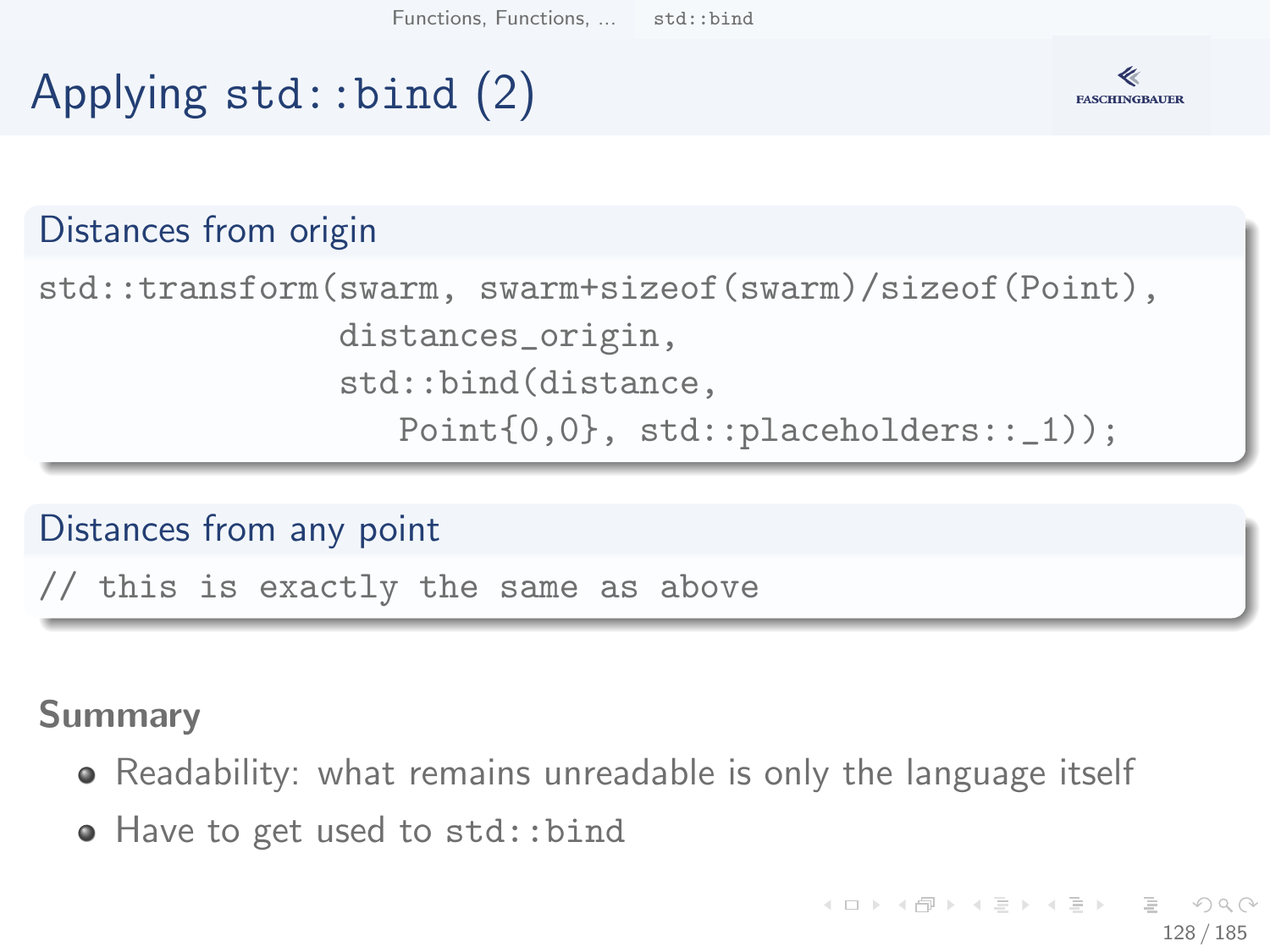### std::bind vs. Lambda



Lambdas are usually a better alternative ...

std::transform(swarm, swarm+sizeof(swarm)/sizeof(Point), distances\_origin,  $[]$ (Point p) { return distance( $\{0,0\}$ , p); });

#### A more advanced exercise

Use std:: sort to sort an array of points by their distance to a given point.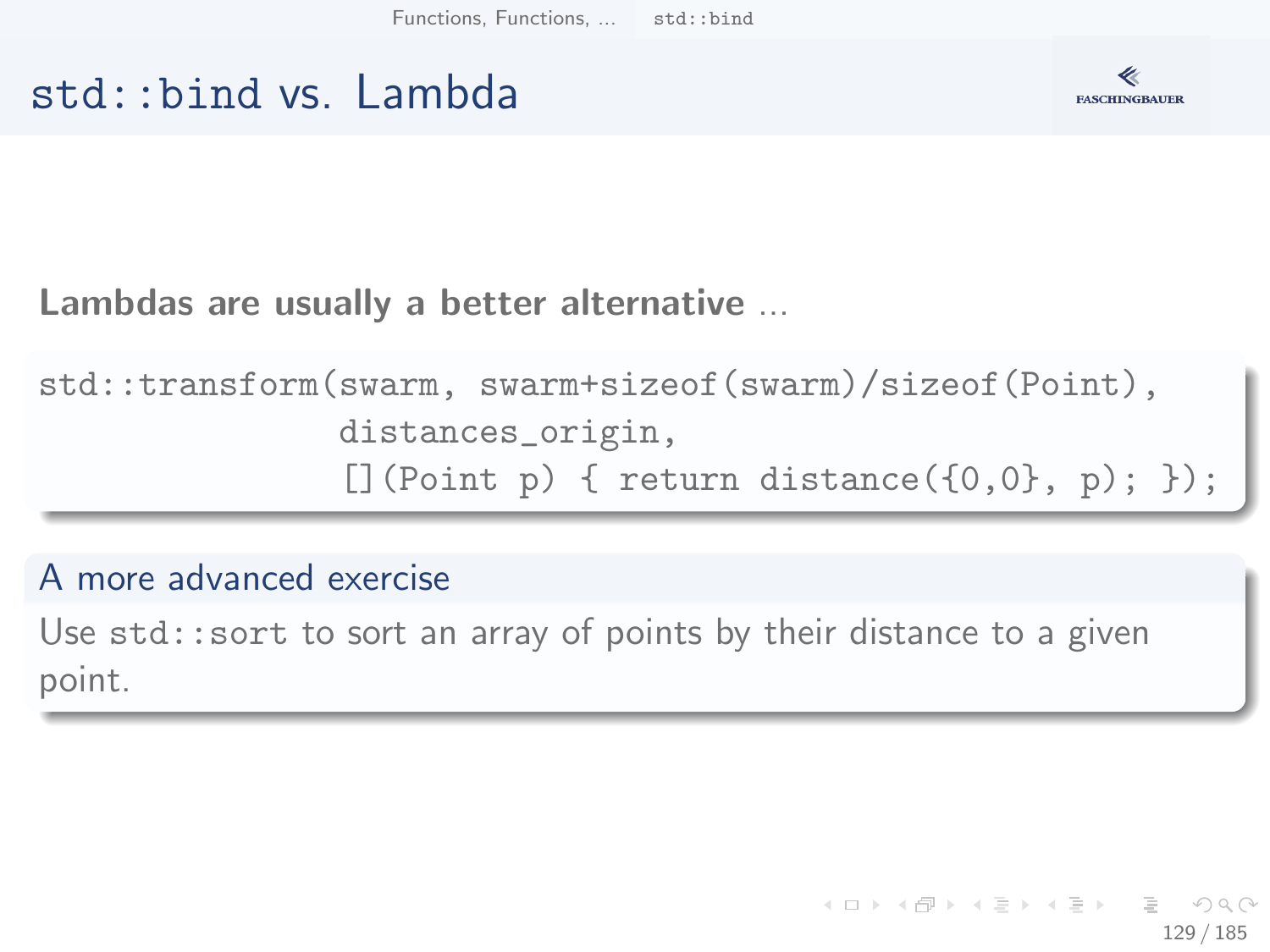## A Bigger Picture: Types



#### What about types?

- Goal is to have no runtime overhead
- $\bullet \implies$  Late binding (polymorphism) ruled out
- $\bullet \implies$  No common base class
- Only the call signatures (parameter and return types) are the same

#### What does this mean?

- Perfect for <algorithm> which is also designed for speed
- Have to be careful when code size is important
- Client code has to be instantiated with the type
- **Tradeoff**: speed, code size, elegance, design, taste ...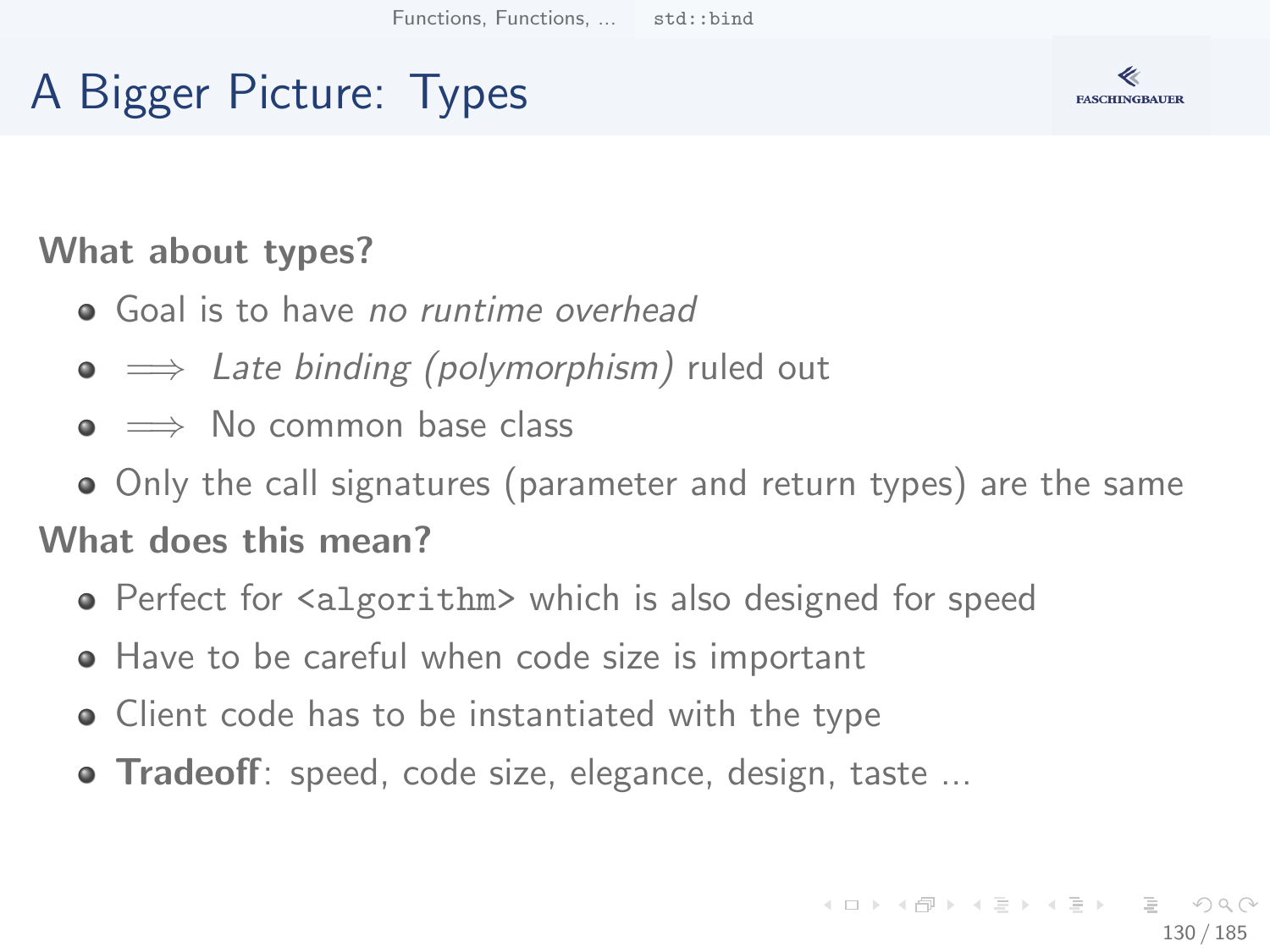## <span id="page-130-0"></span>**O[verview](#page-2-0)**

#### ≪ **FASCHINGBAUER**

#### **1** Introduction

- - **•** Str[ongly Typed](#page-14-0) enum
	- **auto Type Declarations**
	- **a** Br[ace Initialization](#page-24-0)
	- Range Based for Loops
	- **·** De[legating Constructor](#page-29-0)
- [Moving](#page-6-0), "RValue
- **A** Miscellaneous
- <sup>3</sup> Smart Pointers
	- $\bullet$  std::unique\_ptr<>
	- $\bullet$  std::shared\_ptr<>
	- **Smart Pointers[: Closing](#page-67-0)**

#### <sup>4</sup> [Functions, Funct](#page-49-0)ions, ...

- Optimization
- [Compute Bound Code](#page-52-0)
- **·** [Basics](#page-61-0)
- Sorting
- [std::bind](#page-67-0)
- std::function
- **6** Multithreading
- **Threads Inro[duction](#page-93-0)**
- **a** Thread Life [Cycle](#page-111-0)
- Threads in C++
- **Bace Conditi[ons](#page-114-0)**
- Volatile
- std::chron[o](#page-130-0)
- **Locking a[nd Atomics](#page-138-0)**
- **Communication**

#### イロト イ部 トイモト イモト Ξ  $OQ$ 131 / 185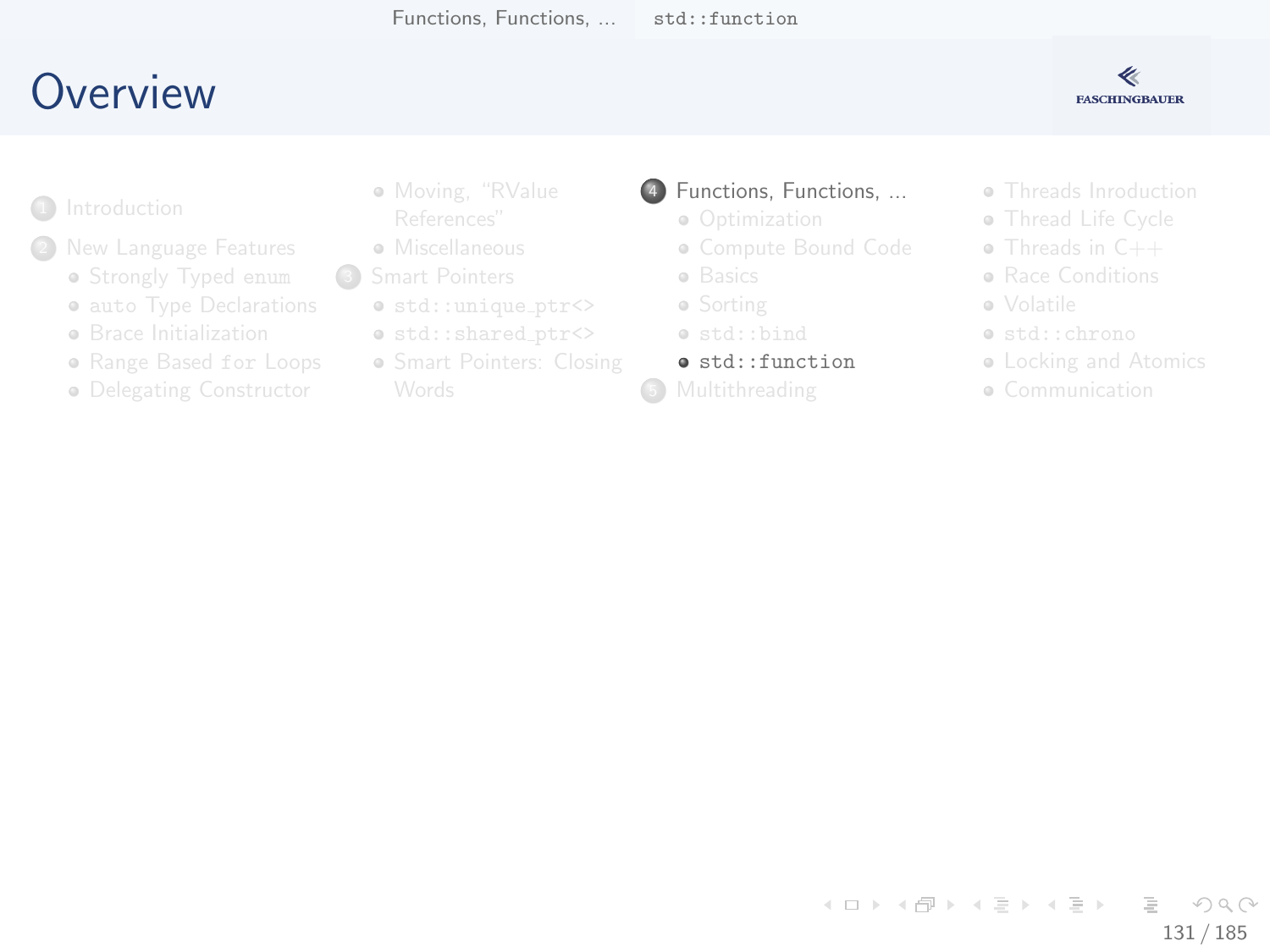## Classic Polymorphism



Back to classic Object Oriented Design ...

- **Interfaces** define what methods have to be available on an object
- **.** Implementations *provide* those methods
- **o** Clients use interfaces

(Teacher's note: classic-polymorphism.cc)

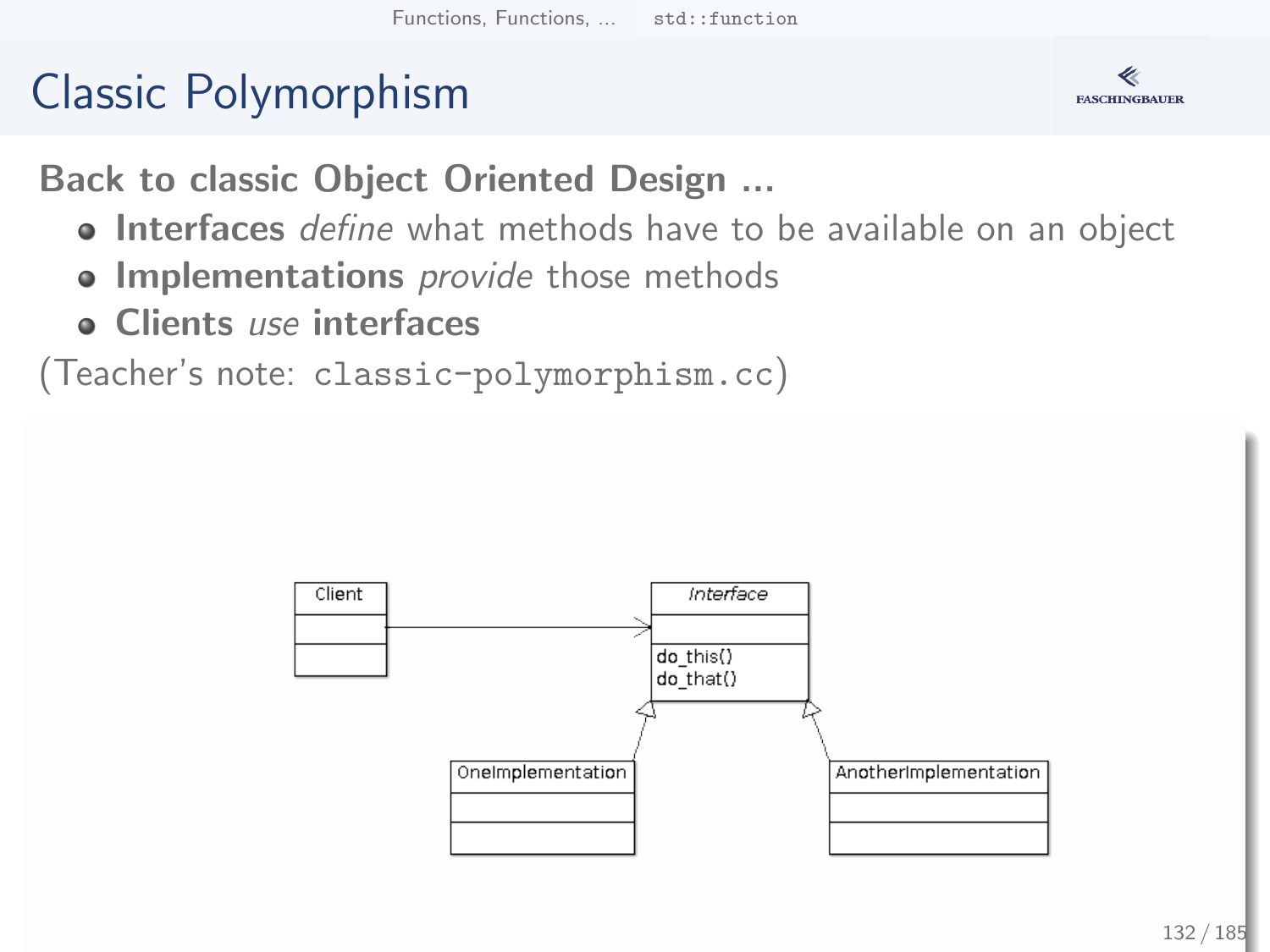## Classic Polymorphism: Upsides



Polymorphism is well understood:

- Late binding: client does not know the exact type that is being used
- $\bullet$  Interfaces describe relationships in almost human language if done right
- $\bullet$  Software Architecture if done right is almost self-explanatory
- Design Patterns are described (and mostly implemented as well) in such a way
- Also available in other languages
	- For example Java explicitly distinguishes between *interface* and implementation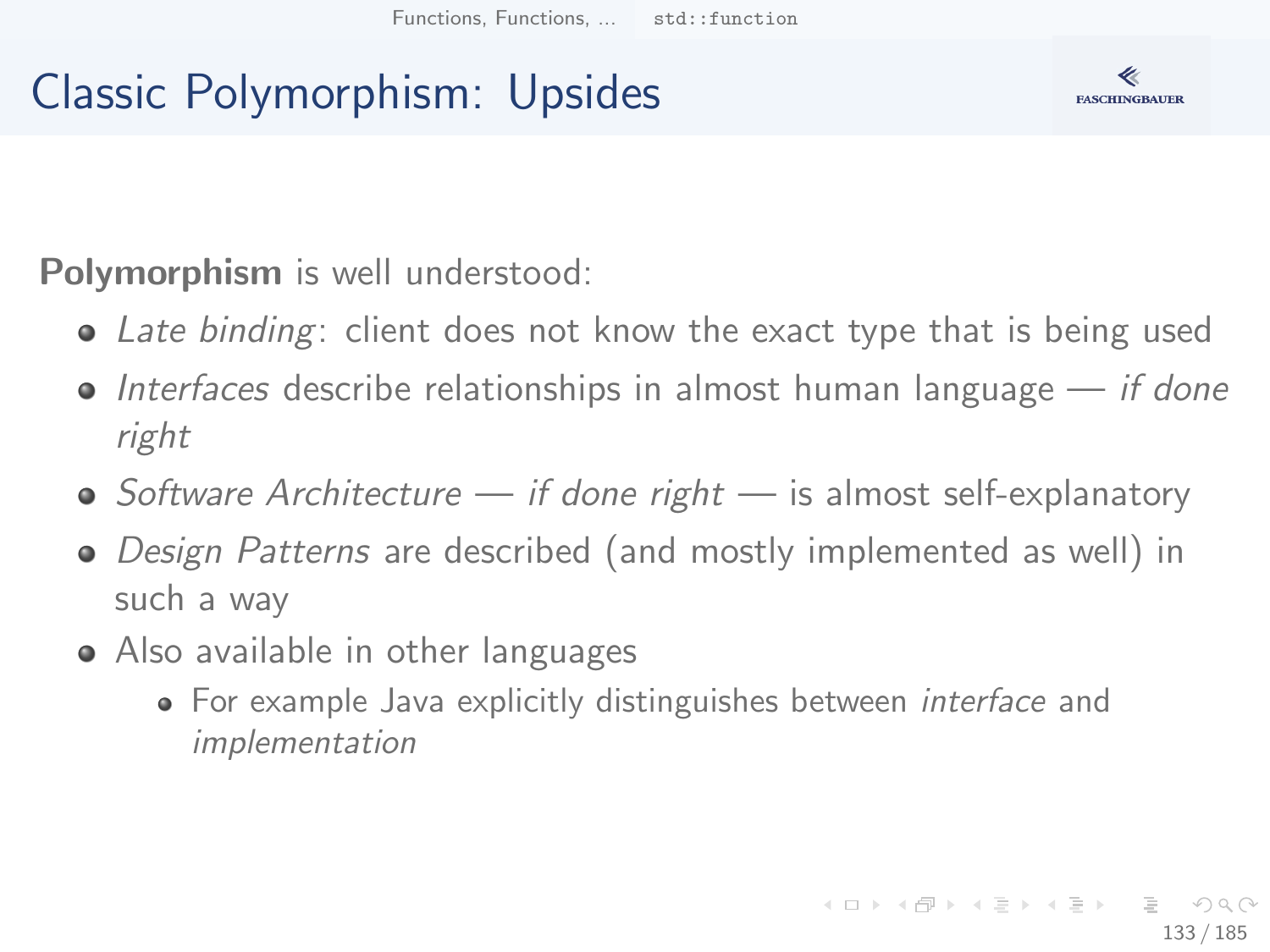## Classic Polymorphism: Technical Downsides



### There are purely technical downsides (in  $C++$  at least)

- **•** Runtime overhead
	- Not knowing the exact type implies *indirect call* (function pointer/trampoline)
- **a** Code size
	- If one writes virtual, a whole bunch of code is generated (Runtime Type Information — RTTI)
	- Type is not POD (plain old data) anymore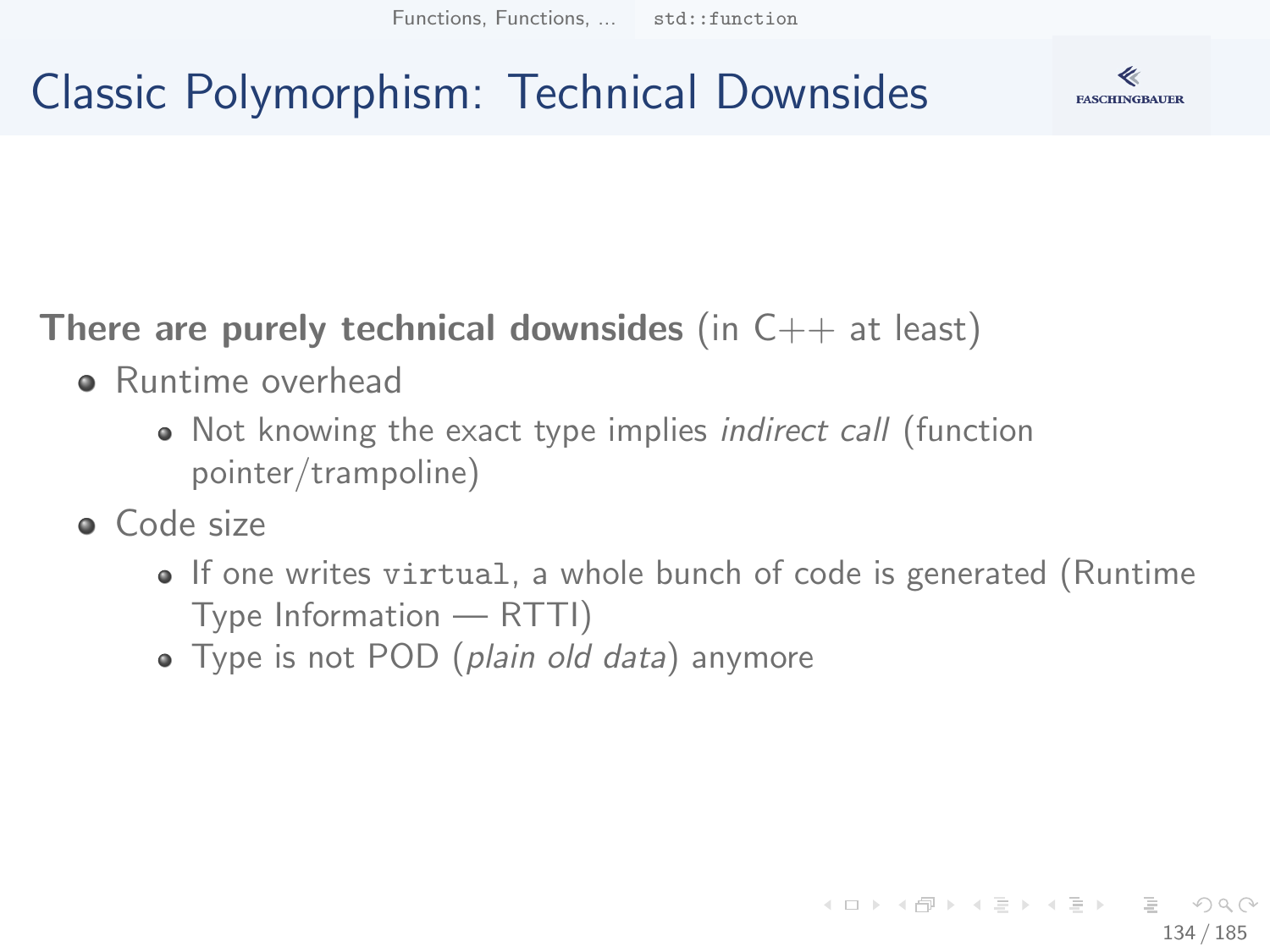## Classic Polymorphism: More Downsides



Metaphysical downsides are harder to come by: readability again

- Provided that logging has no architectural relevance ...
- I have two functions which are similar in purpose, but otherwise unrelated. How can I arrange for client code to use these interchangeably?
	- . Why can't I just use them?
	- $\bullet$  I don't want to instantiate client code from a template!
	- Do I really want to craft an interface for client code to use?
- I have a class that has similar purpose as the functions
	- Client code wants to just call it
- I want to adapt all these!
- Sound like the solution is std::bind
- $\bullet \rightarrow$  Wrong: std::bind objects don't share a type

(Teacher's note: classic-polymorphism-logger.cc)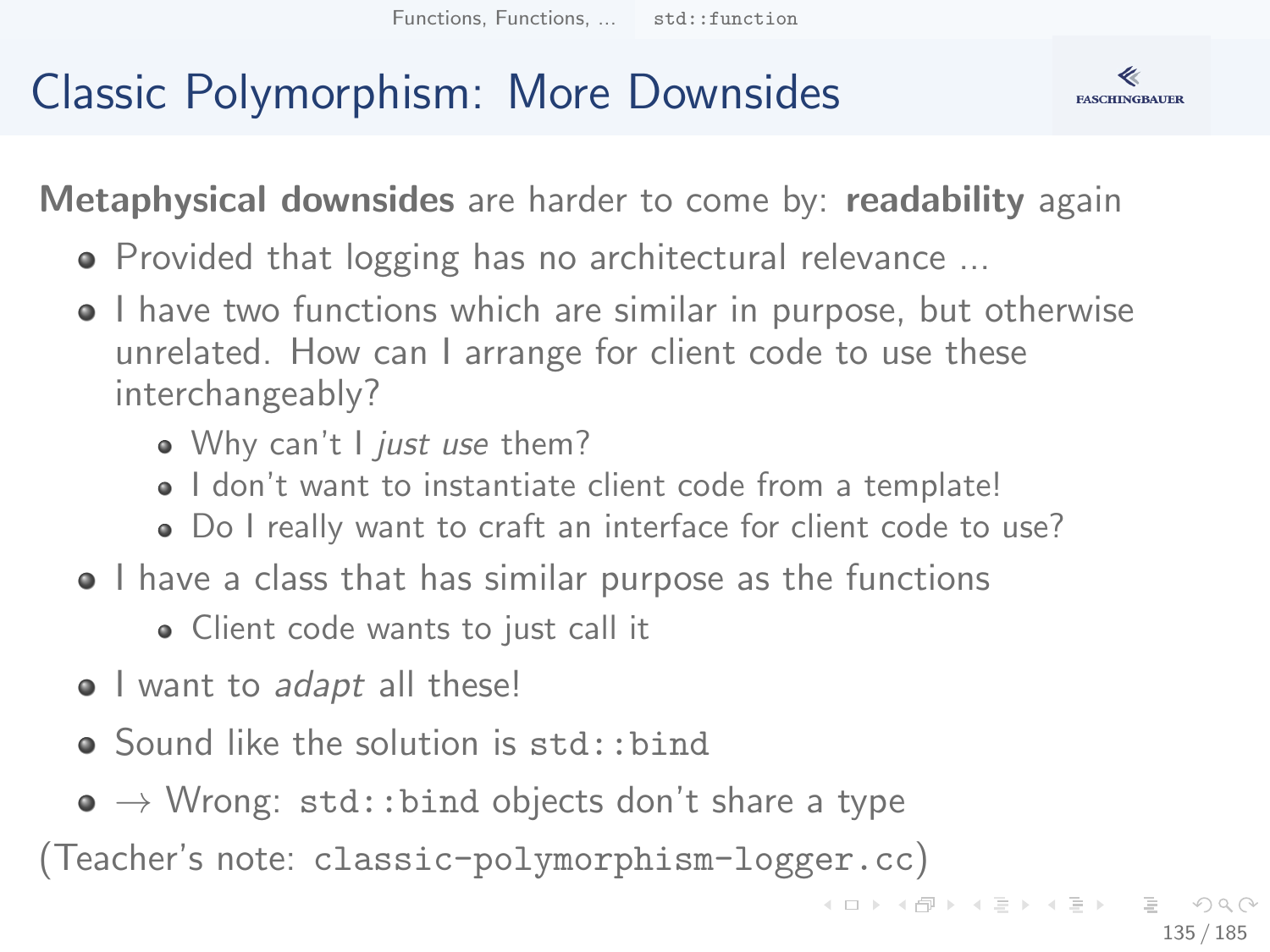### std::function to the Rescue (1)



#### • One type to rule them all!

 $\bullet \rightarrow Any$  callable with same signature

#### Function object

std::function<int(int, int)> foo\_func;

#### Trivial: plain function

```
int foo(int a, int b) \{ \ldots \}foo_func = foo;
```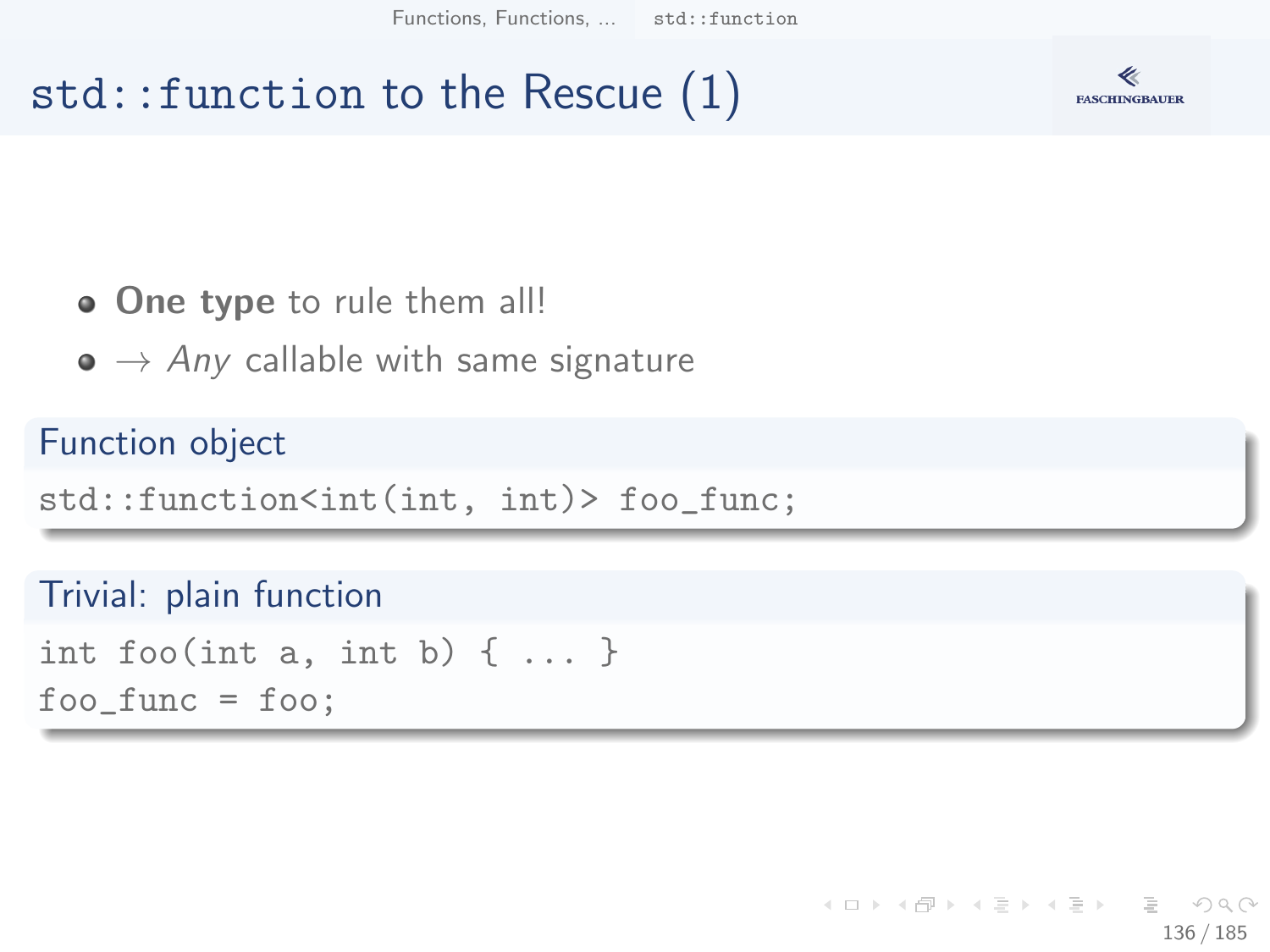[Functions, Functions, ...](#page-69-0) [std::function](#page-130-0)

## std::function to the Rescue (2)



#### Any std::bind object

```
struct bar {
    int foo(int a, int b) \{ \ldots \}};
foo_func = std::bind(&bar::foo, &bar,std::placeholders::_1, std::placeholders::_2);
```
#### Lambda

foo\_func =  $[]$  (int a, int b) -> int { ... };

イロト イ押 トイヨト イヨト・ヨー 137 / 185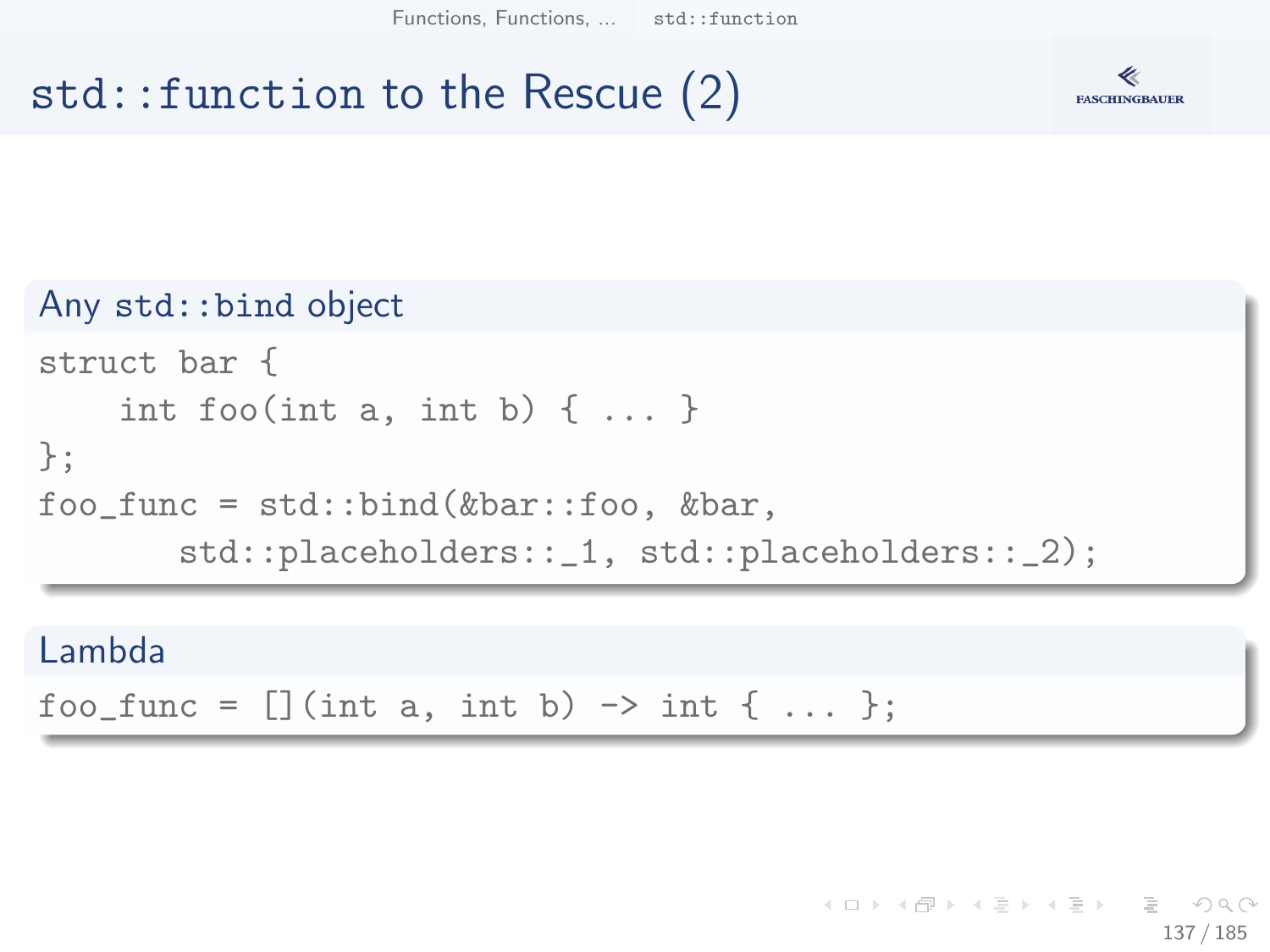## std::function: Last Words



### Upsides

- Lightweight Polymorphism: no code explosion
- Unlike *heavyweight polymorphism*, no dynamic allocation appropriate
	- Although a std::function object can hold polymorphic callables, it is always the same size

### **Downsides**

- Runtime overhead due to indirect call
	- Processor support makes them just as fast as direct function calls
	- $\bullet$  *But:* no inlining possible
- *Readability* again ...
	- This is not OO!
	- Architectural intentions not at all obvious through quick inline adaptations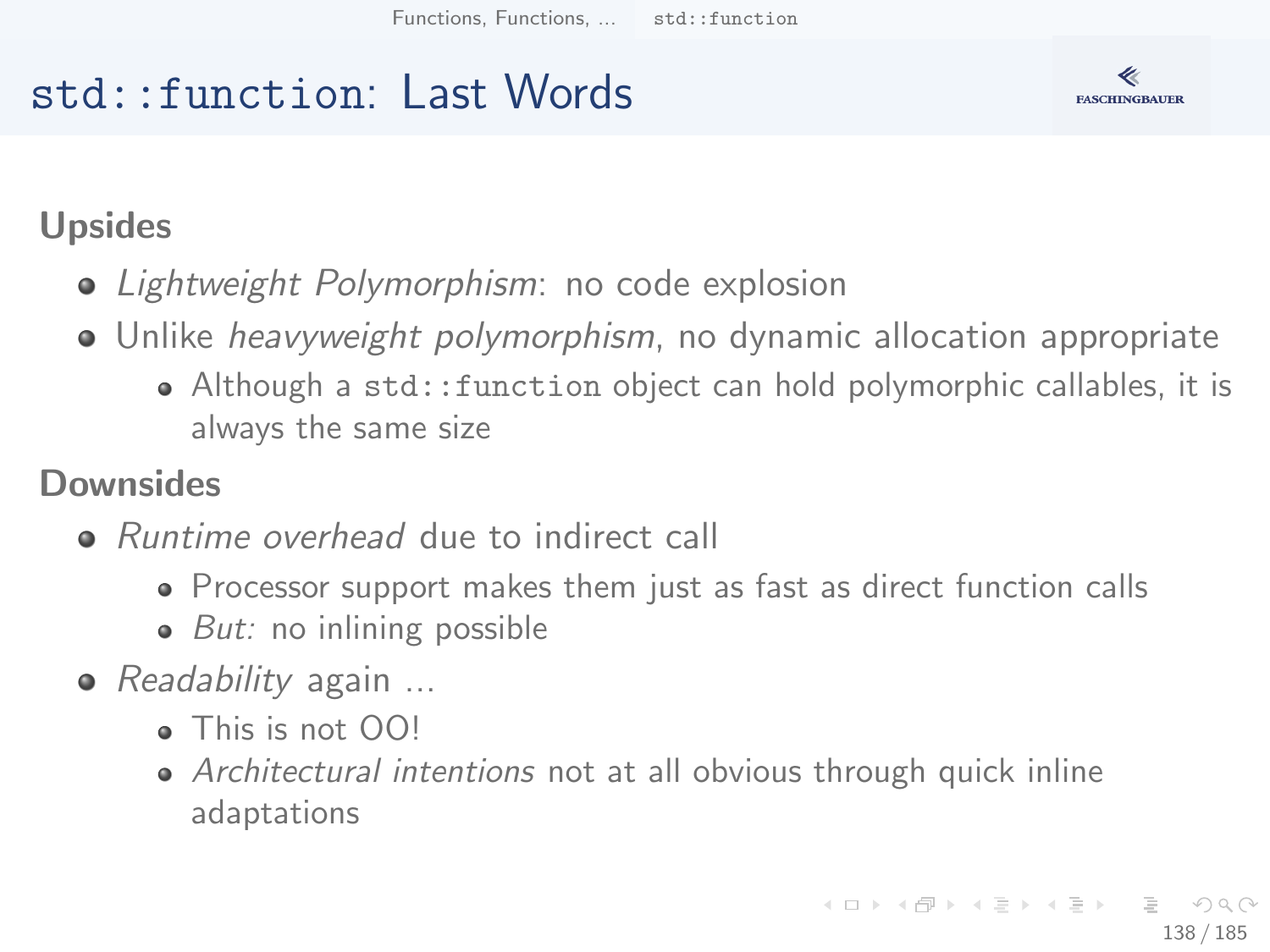#### [Multithreading](#page-138-0)

## <span id="page-138-0"></span>**O[verview](#page-2-0)**

#### ≪ **FASCHINGBAUER**

- **1** Introduction
- - **•** Str[ongly Typed](#page-14-0) enum
	- **auto Type Declarations**
	- **a** Br[ace Initialization](#page-24-0)
	- Range Based for Loops
	- **·** De[legating Constructor](#page-29-0)
- [Moving](#page-6-0), "RValue
- **A** Miscellaneous
- <sup>3</sup> Smart Pointers
	- $\bullet$  std::unique\_ptr<>
	- $\bullet$  std::shared\_ptr<>
	- **Smart Pointers[: Closing](#page-67-0)**
- <sup>4</sup> [Functions, Funct](#page-49-0)ions, ...
	- Optimization
	- [Compute Bound Code](#page-52-0)
	- **·** [Basics](#page-61-0)
	- Sorting
	- $\bullet$  [std::bind](#page-67-0)
	- std::function
- 5 Multithreading
- **•** Threads Inro[duction](#page-93-0)
- **·** Thread Life [Cycle](#page-111-0)
- Threads in C++
- **Bace Conditi[ons](#page-114-0)**
- Volatile
- std::chron[o](#page-130-0)
- **•** Locking a[nd Atomics](#page-138-0)
- **A** Communication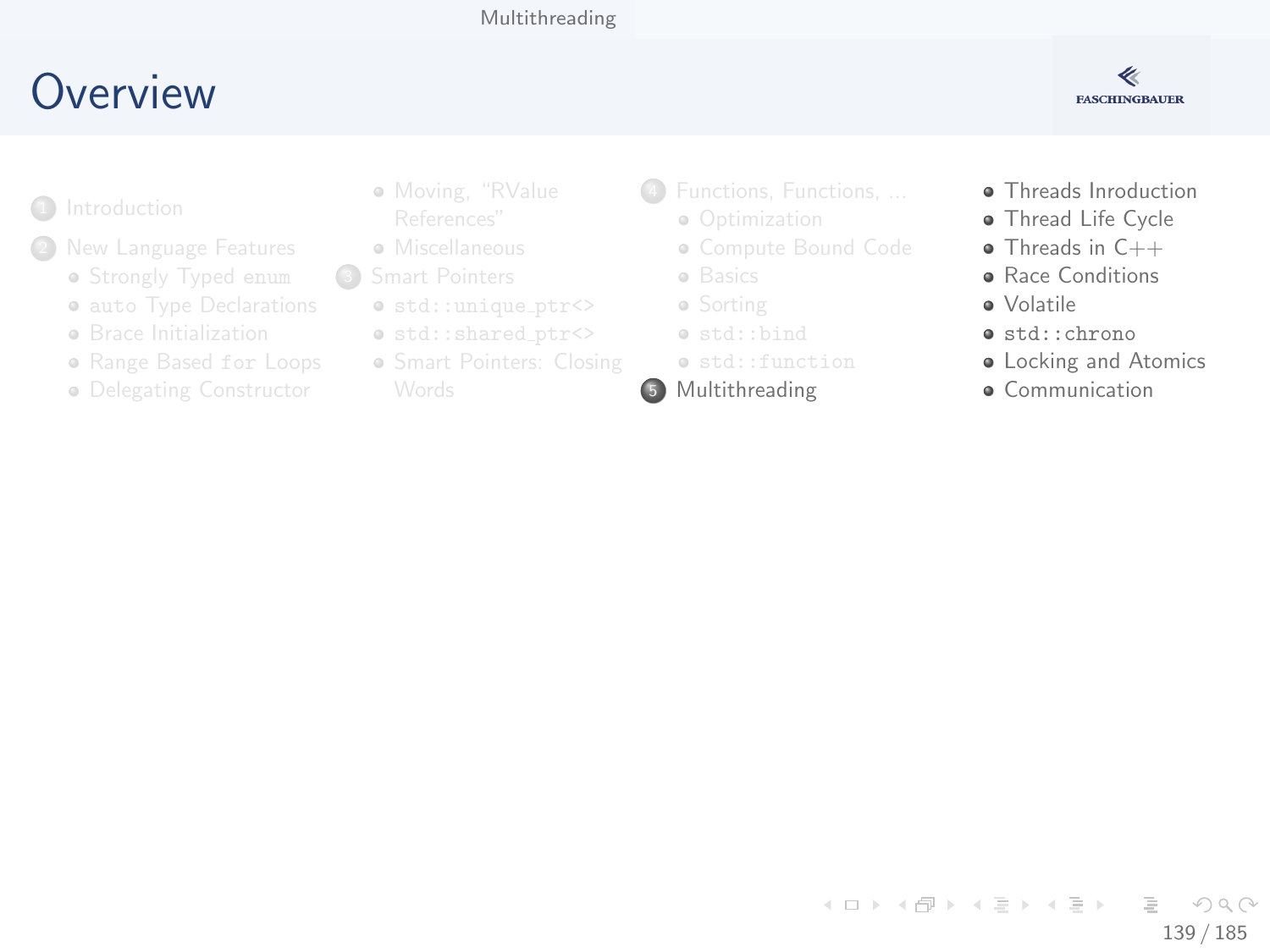## <span id="page-139-0"></span>**O[verview](#page-2-0)**

#### ≪ **FASCHINGBAUER**

- **1** Introduction
	- - **•** Str[ongly Typed](#page-14-0) enum
		- **auto Type Declarations**
		- **a** Br[ace Initialization](#page-24-0)
		- Range Based for Loops
		- **·** De[legating Constructor](#page-29-0)
- [Moving](#page-6-0), "RValue
- **A** Miscellaneous
- <sup>3</sup> Smart Pointers
	- $\bullet$  std::unique\_ptr<>
	- $\bullet$  std::shared\_ptr<>
	- **Smart Pointers[: Closing](#page-67-0)**
- <sup>4</sup> [Functions, Funct](#page-49-0)ions, ...
	- Optimization
	- [Compute Bound Code](#page-52-0)
	- **·** [Basics](#page-61-0)
	- Sorting
	- $\bullet$  [std::bind](#page-67-0)
	- std::function

#### 5 Multithreading

#### **•** Threads Inro[duction](#page-93-0)

- **a** Thread Life [Cycle](#page-111-0)
- Threads in C++
- **Bace Conditi[ons](#page-114-0)**
- Volatile
- std::chron[o](#page-130-0)
- **Locking a[nd Atomics](#page-138-0)**
- **Communication**

#### イロト イ部 トイモト イモト Ξ  $OQ$ 140 / 185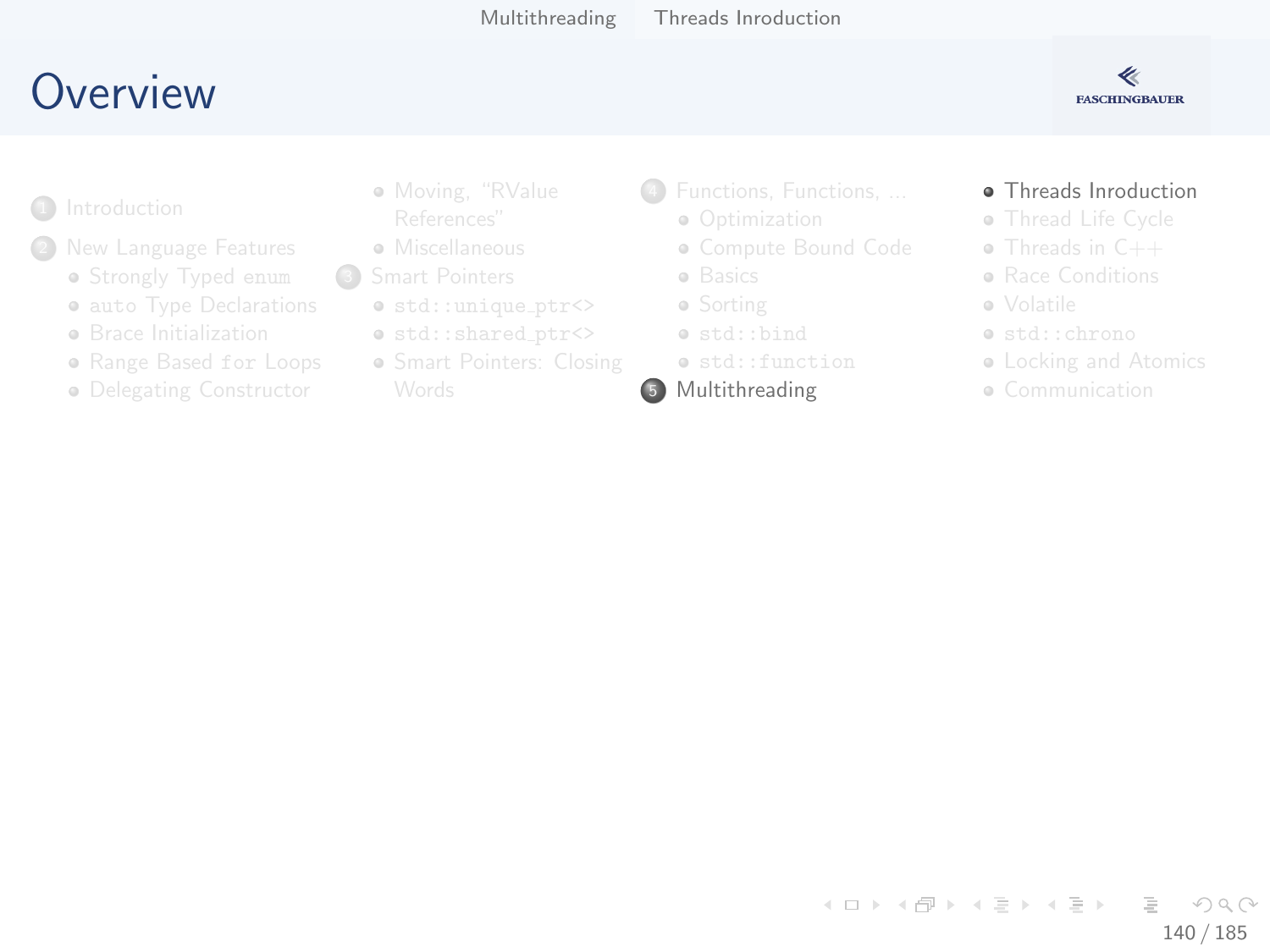## Operating System Primitives



- - $\bullet$  C++ does not *implement* threads
	- They only wrap OS primitives
		- POSIX Threads  $\rightarrow$  man pthreads
		- $\bullet$  Windows  $\rightarrow$  MSDN
		- Embedded OSen?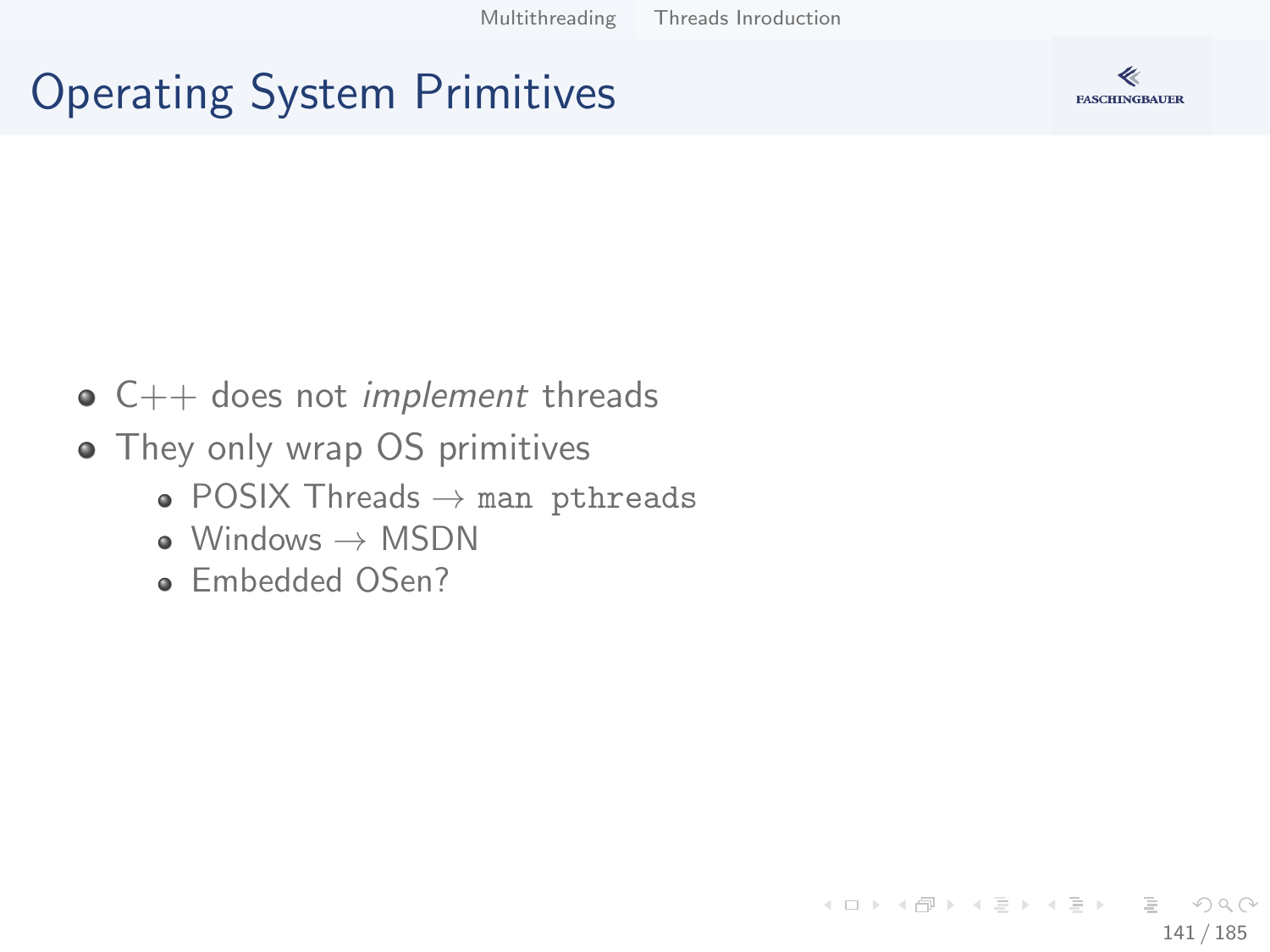## There Be Dragons



#### Threads are the work of the devil!

- Everything that used to be correct in a singlethreaded world is questionable in the face of threads
- Race conditions, even in the most innocent looking places

Corollary:

- A project that was designed without threads in mind is useless with threads
- Multithreading has to be planned from the beginning
- Creation of a new thread must be justified to God

That being said ...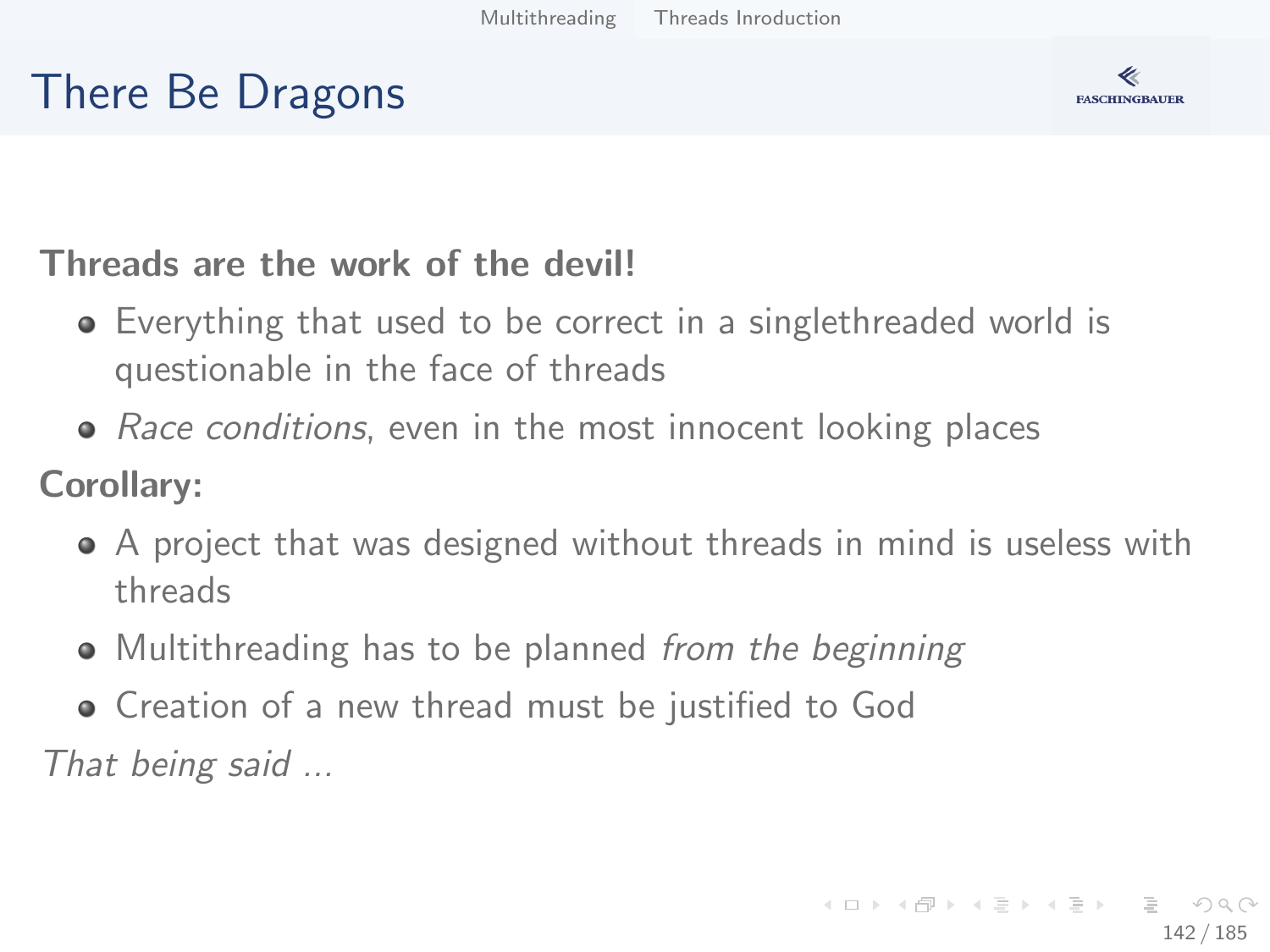## <span id="page-142-0"></span>**O[verview](#page-2-0)**



- **1** Introduction
	- - **•** Str[ongly Typed](#page-14-0) enum
		- **auto Type Declarations**
		- **a** Br[ace Initialization](#page-24-0)
		- Range Based for Loops
		- **·** De[legating Constructor](#page-29-0)
- [Moving](#page-6-0), "RValue
- **A** Miscellaneous
- <sup>3</sup> Smart Pointers
	- $\bullet$  std::unique\_ptr<>
	- $\bullet$  std::shared\_ptr<>
	- **Smart Pointers[: Closing](#page-67-0)**
- <sup>4</sup> [Functions, Funct](#page-49-0)ions, ...
	- Optimization
	- [Compute Bound Code](#page-52-0)
	- **·** [Basics](#page-61-0)
	- Sorting
	- [std::bind](#page-67-0)
	- std::function
- 5 Multithreading

**• Threads Inro[duction](#page-93-0)** 

#### **·** Thread Life [Cycle](#page-111-0)

- Threads in C++
- **Bace Conditi[ons](#page-114-0)**
- Volatile
- std::chron[o](#page-130-0)
- **Locking a[nd Atomics](#page-138-0)**
- **Communication**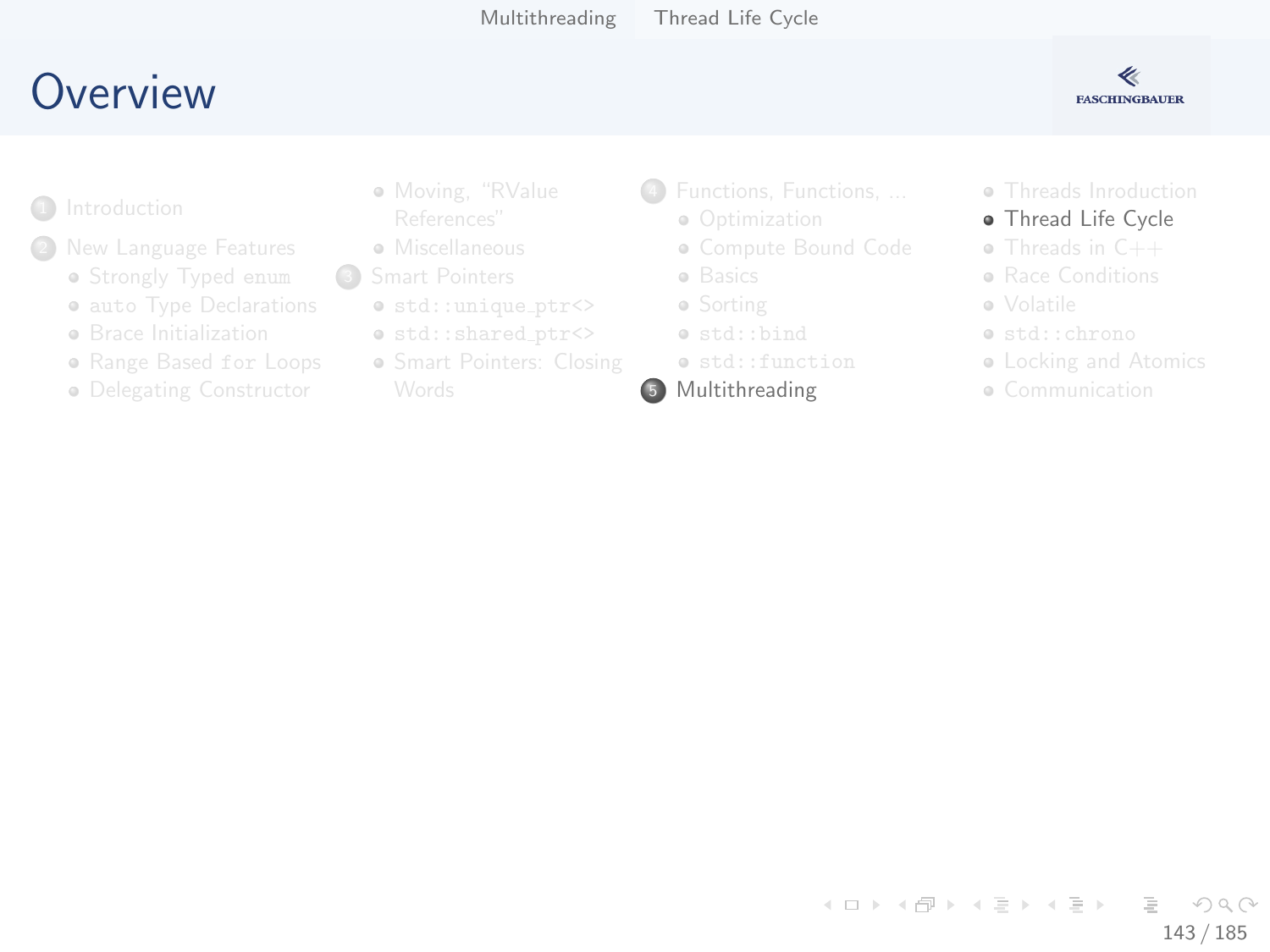## Thread Life Cycle



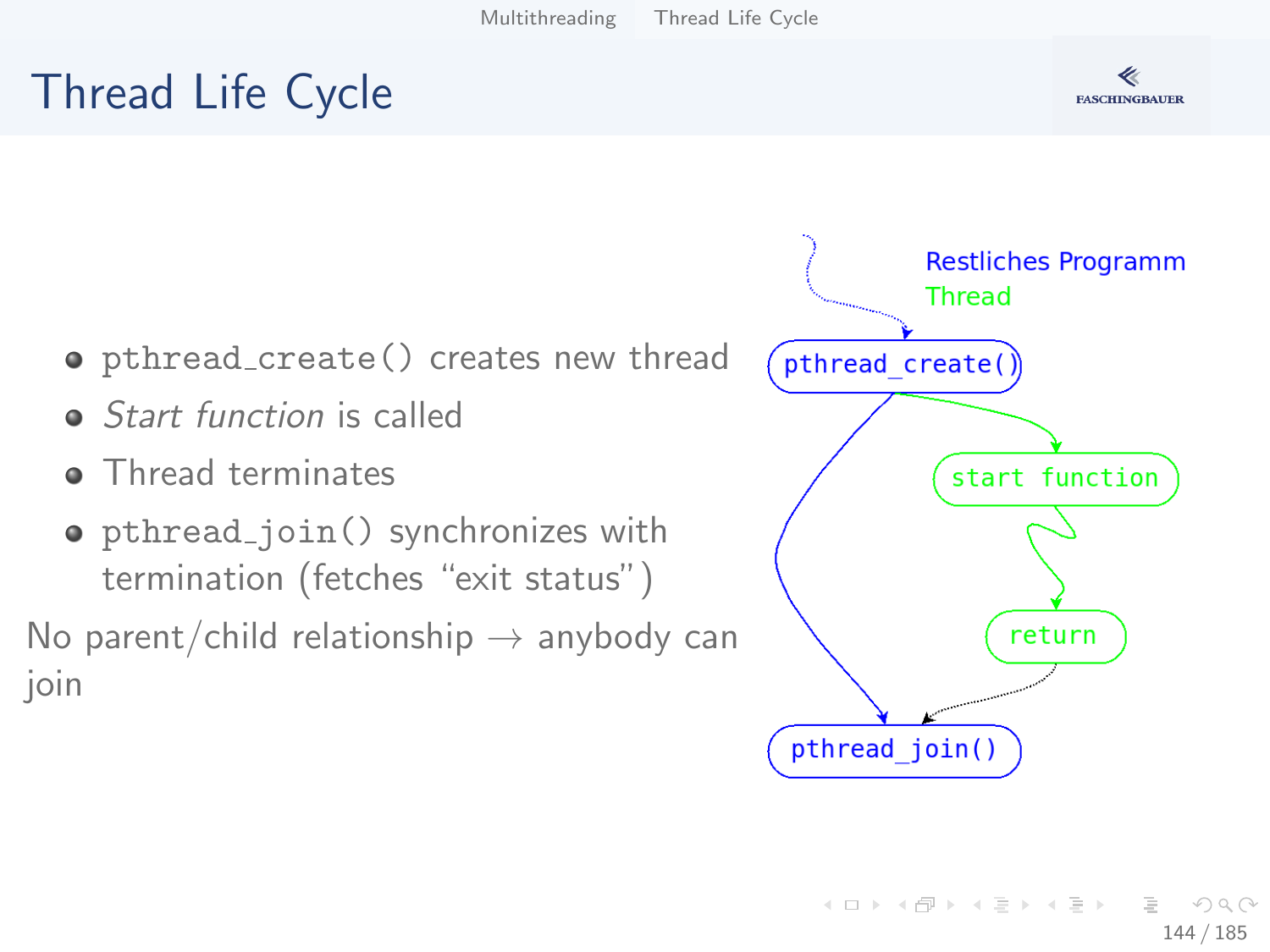# Thread Creation



### man 3 pthread\_create

- int pthread\_create( pthread\_t \*thread, const pthread\_attr\_t \*attr, void \*(\*start\_routine) (void \*), void \*arg);
	- **•** thread: ID of the new thread ("output" parameter)
	- attr  $\rightarrow$  see later (NULL  $\rightarrow$  default attribute)
	- start\_routine: thread start function, void\*/void\*
	- arg: parameter of the start function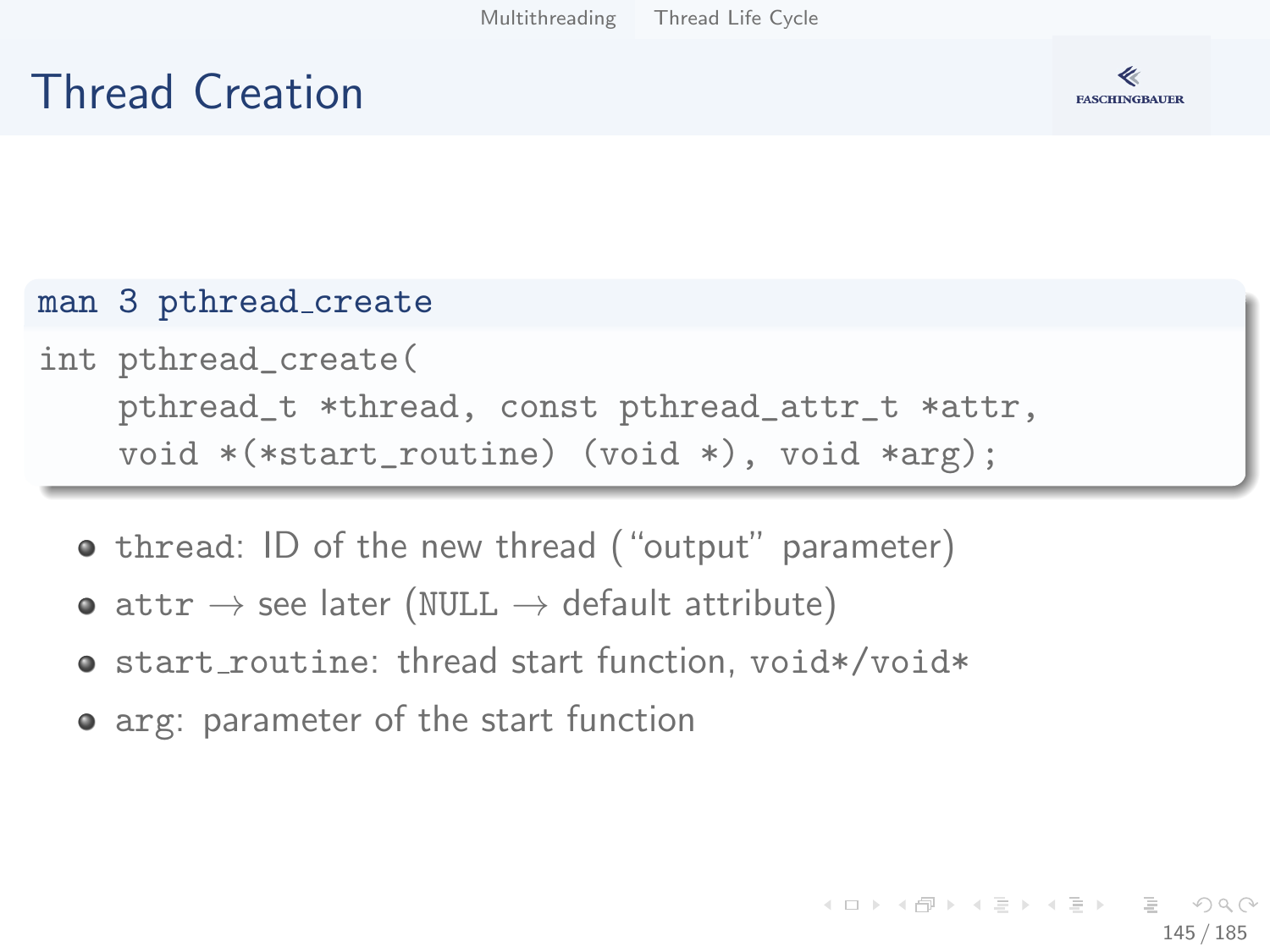# Thread Termination (1)



### Thread termination alternatives:

- **•** Return from start function
- pthread exit() from somewhere inside the thread (cf. exit() from a process)
- pthread cancel() from outside (cf. kill())
- $\bullet$  exit() of the entire process  $\rightarrow$  all contained threads are terminated

Don't use pthread\_cancel() unless you know what you are doing!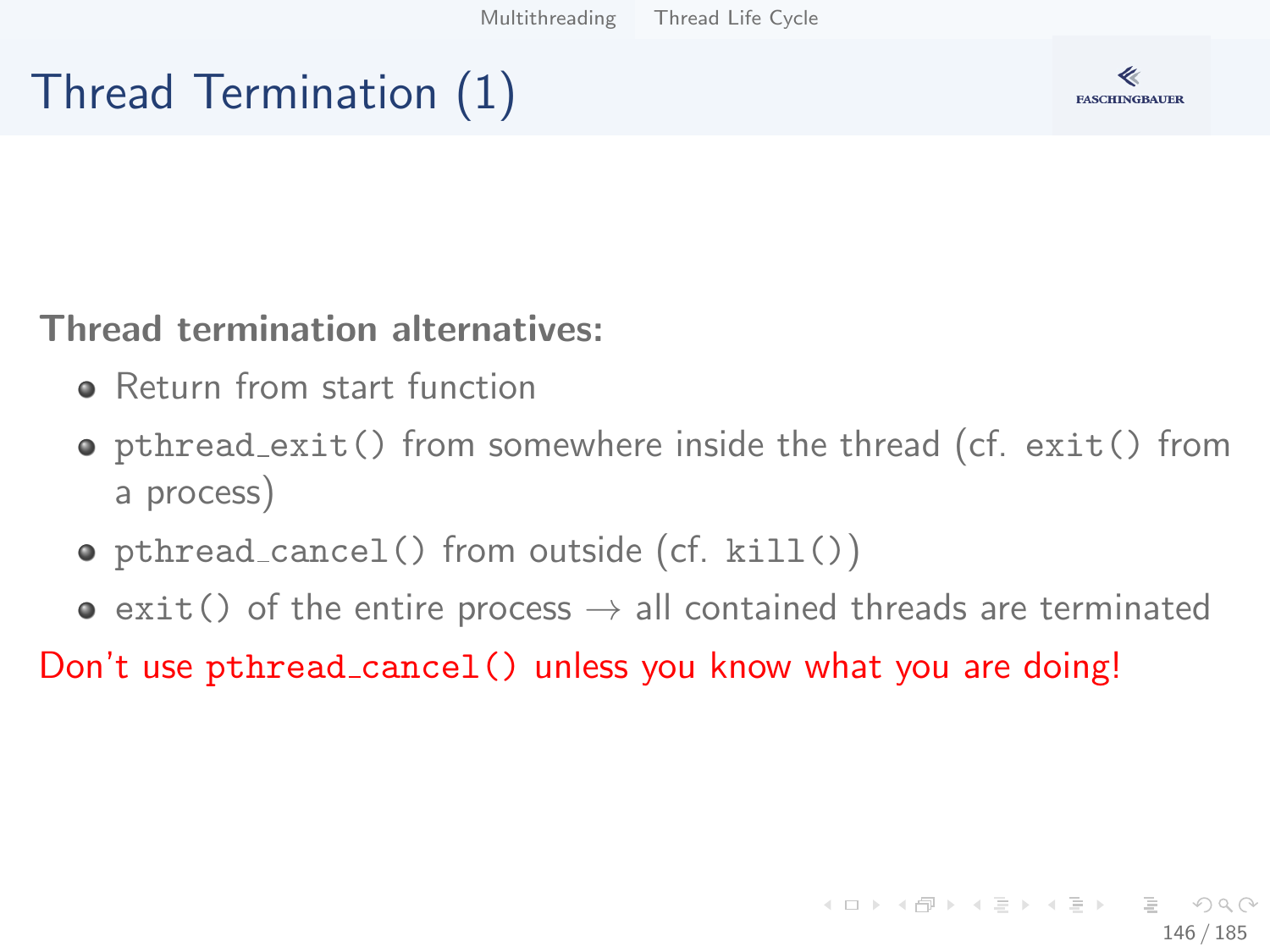[Multithreading](#page-138-0) [Thread Life Cycle](#page-142-0)

# Thread Termination (2)



Without any further ado: the manual ...

man 3 pthread exit

void pthread\_exit(void \*retval);

### man 3 pthread cancel

int pthread\_cancel(pthread\_t thread);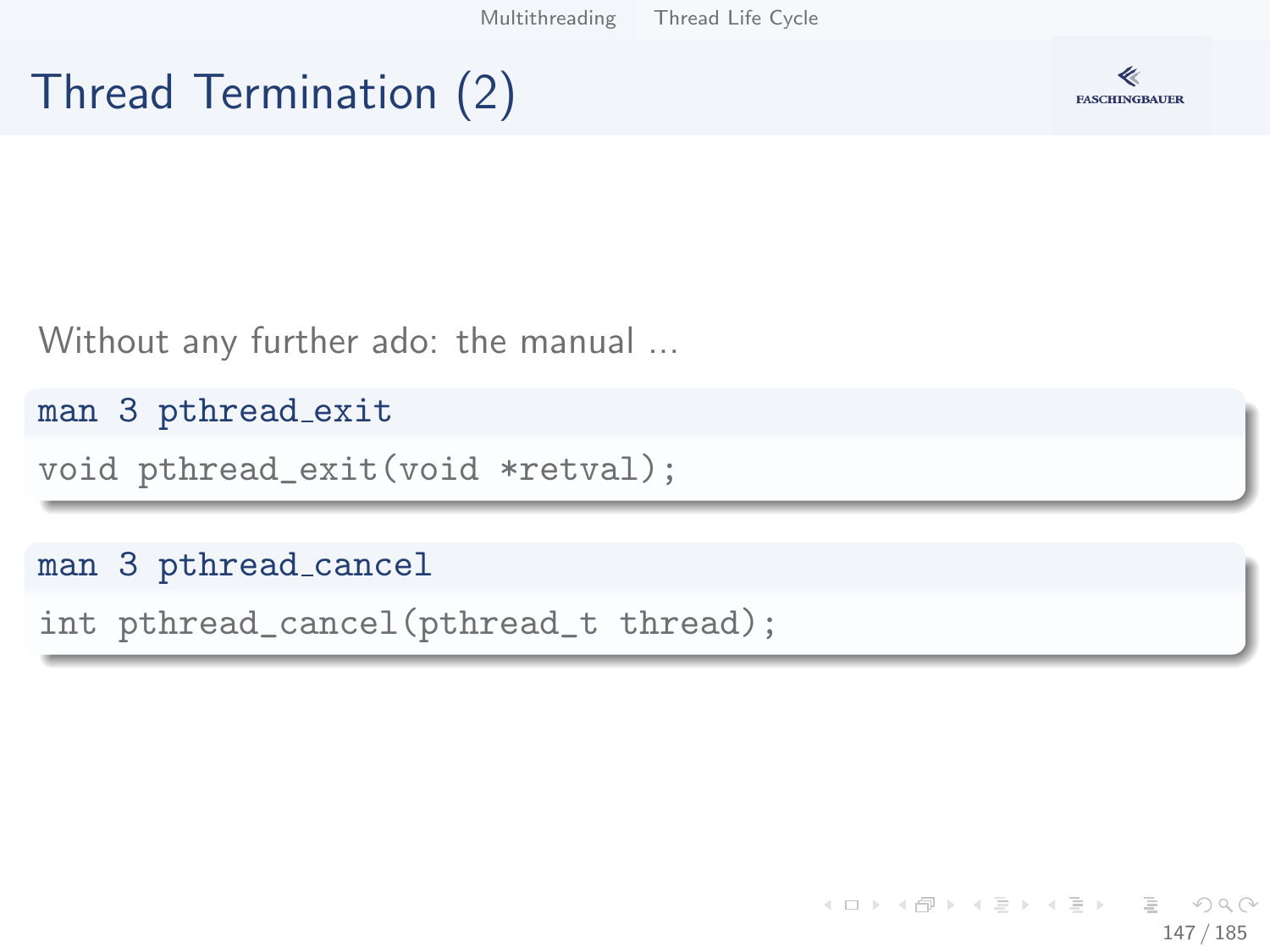# Exit Status, pthread\_join()



### A thread's "exit status":

- void\*, just like the start parameter  $\rightarrow$  more flexible than a process's int.
- Parameter to pthread exit()
- Return type of the start function

### man 3 pthread join

int pthread\_join(pthread\_t thread, void \*\*retval);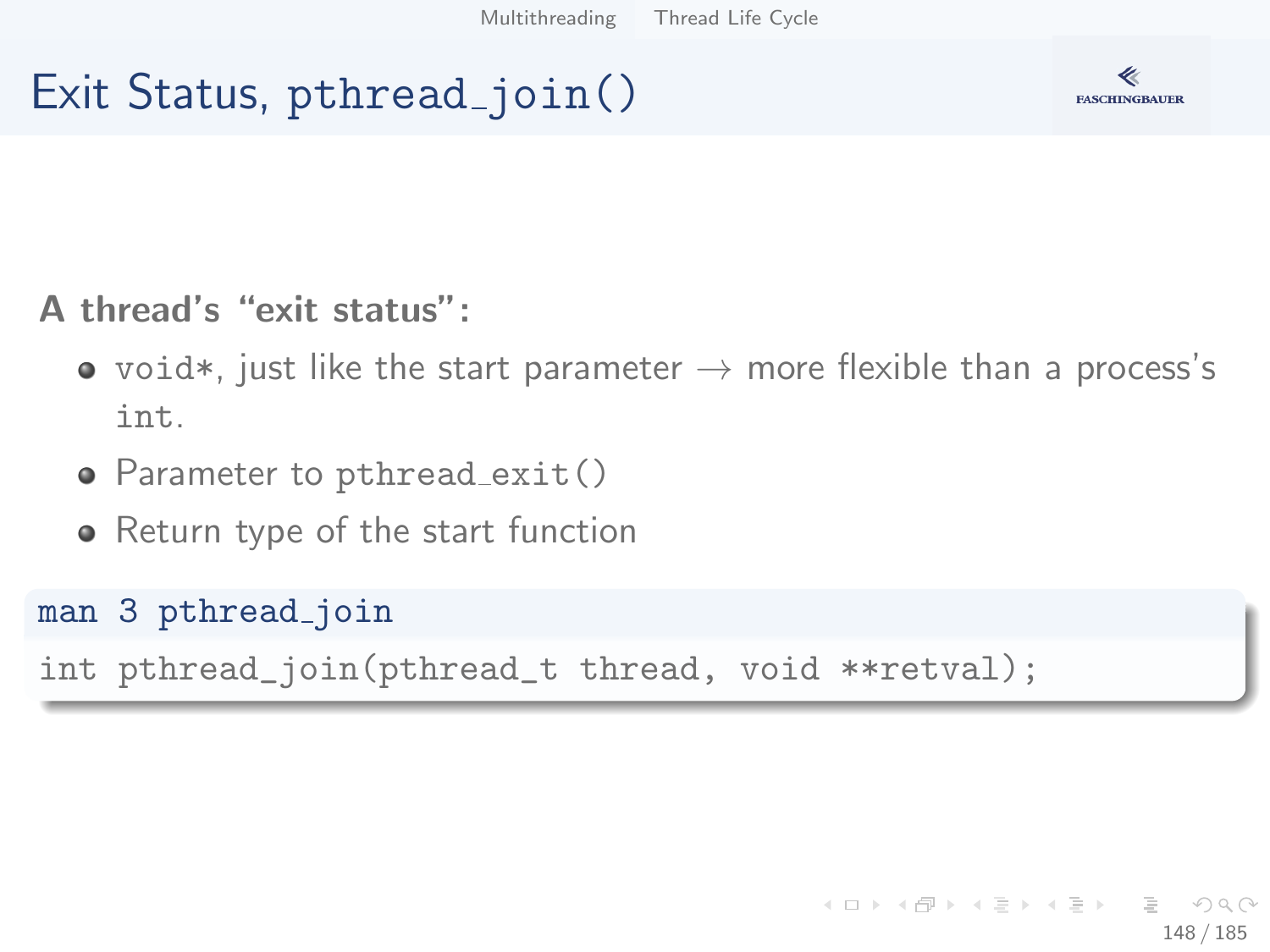# Detached Threads



Sometimes one does not want to use pthread\_join()

- Rather, run a thread in the "background".
- **a** "Detached" thread
- Thread attribute

### man 3 pthread attr setdetachstate

```
int pthread_attr_setdetachstate(
    pthread_attr_t *attr, int detachstate);
PTHREAD_CREATE_DETACHED
  Threads that are created using attr will be created in a
  detached state.
```
• Detaching at runtime ...

### man 3 pthread detach

int pthread\_detach(pthread\_t thread);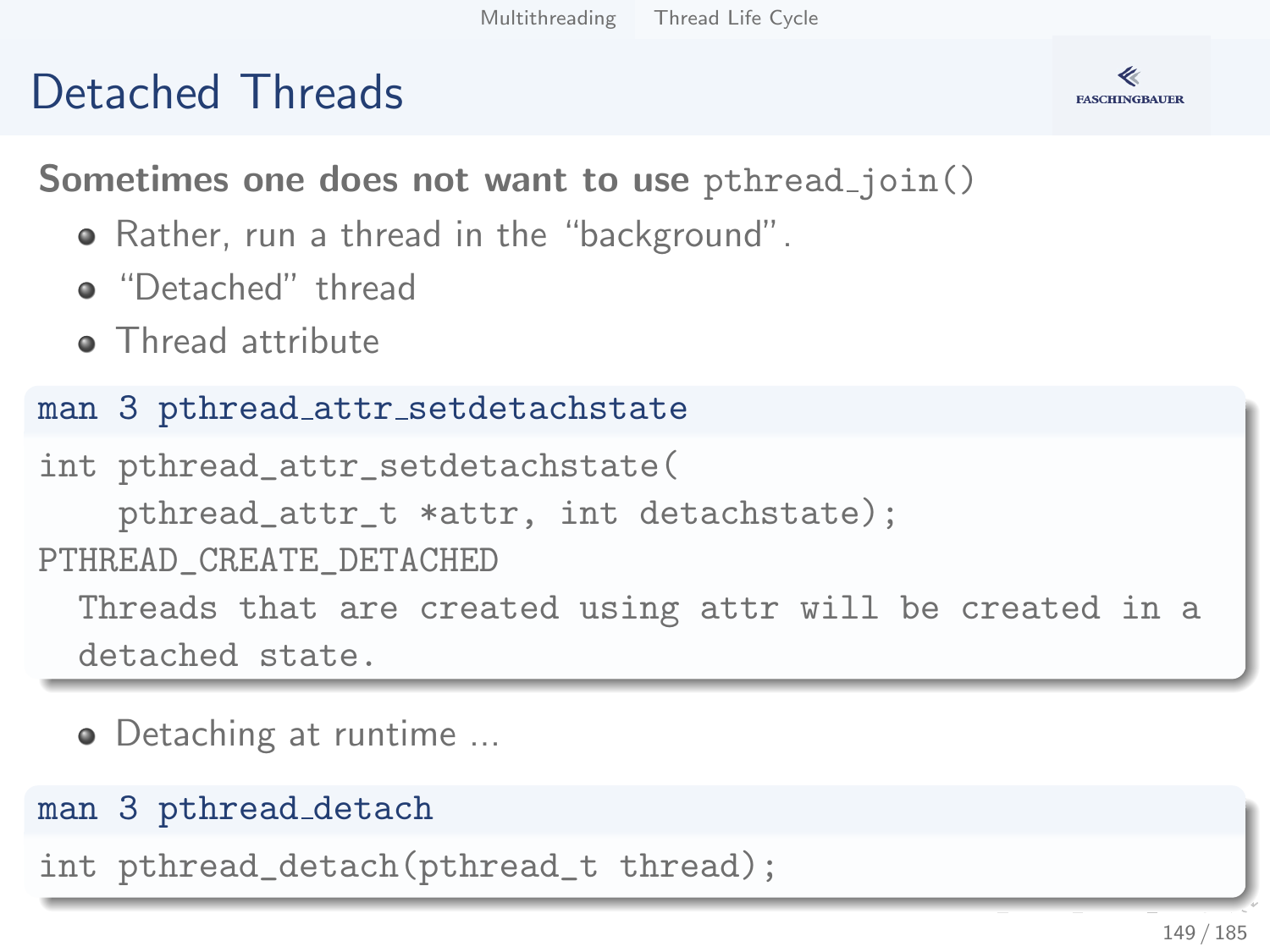# Thread ID



- o pthread create() returns pthread t to the caller
- Thread ID of calling thread: pthread\_self()
- Compare using pthread\_equal()

### man 3 pthread self

```
pthread_t pthread_self(void);
```
### man 3 pthread equal

```
int pthread_equal(pthread_t t1, pthread_t t2);
```
イロト イ押 トイヨ トイヨ トー  $\equiv$  $\Omega$ 150 / 185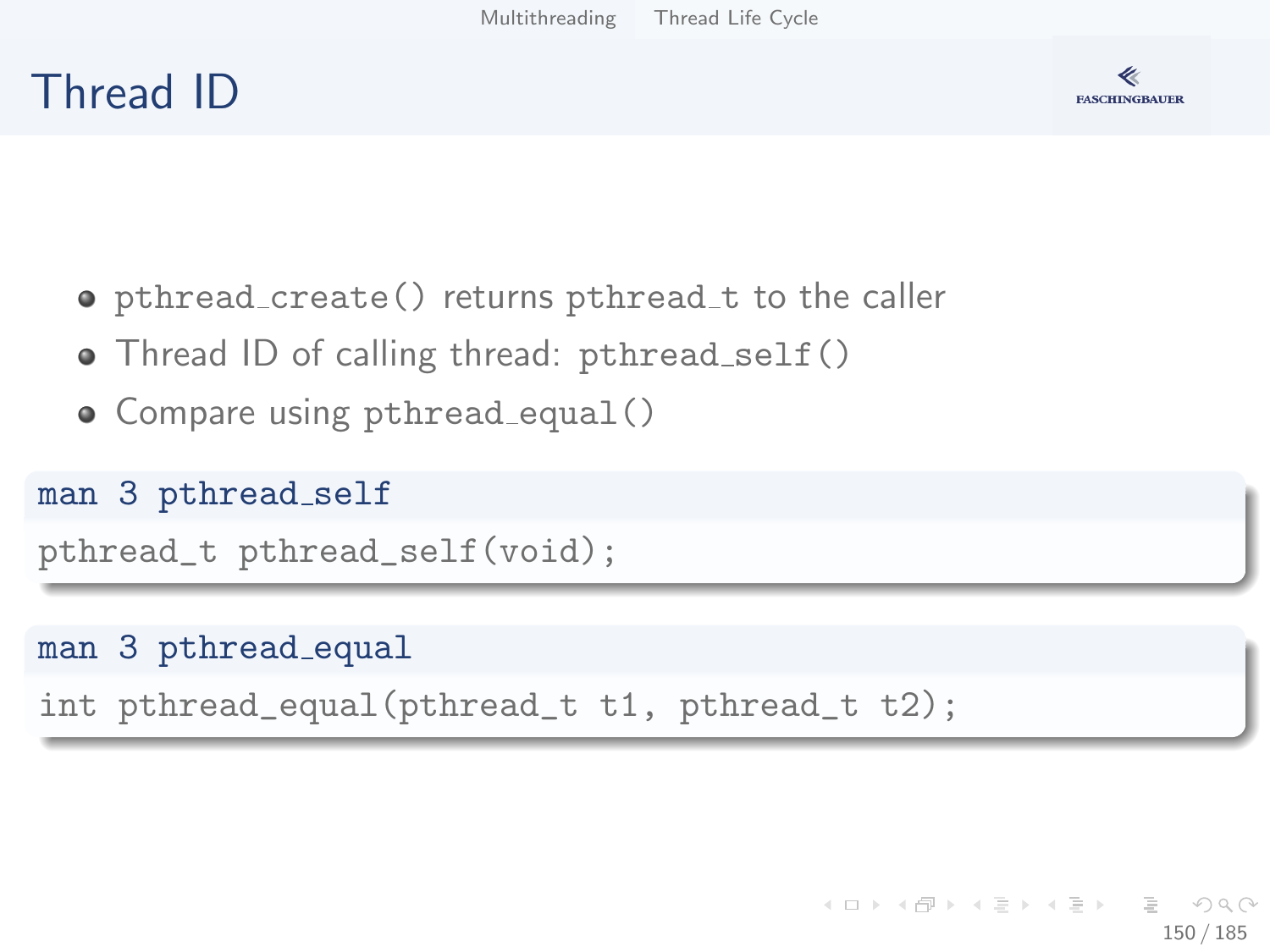# "Scheduled Entities" (1)



### Kernel maintains "scheduled entities" (Process IDs, "1:1" scheduling)

### Threads inside firefox

```
$ ps -eLf|grep firefox
$ ls -1 /proc/30650/task/
13960
13961
... (many more) ...
```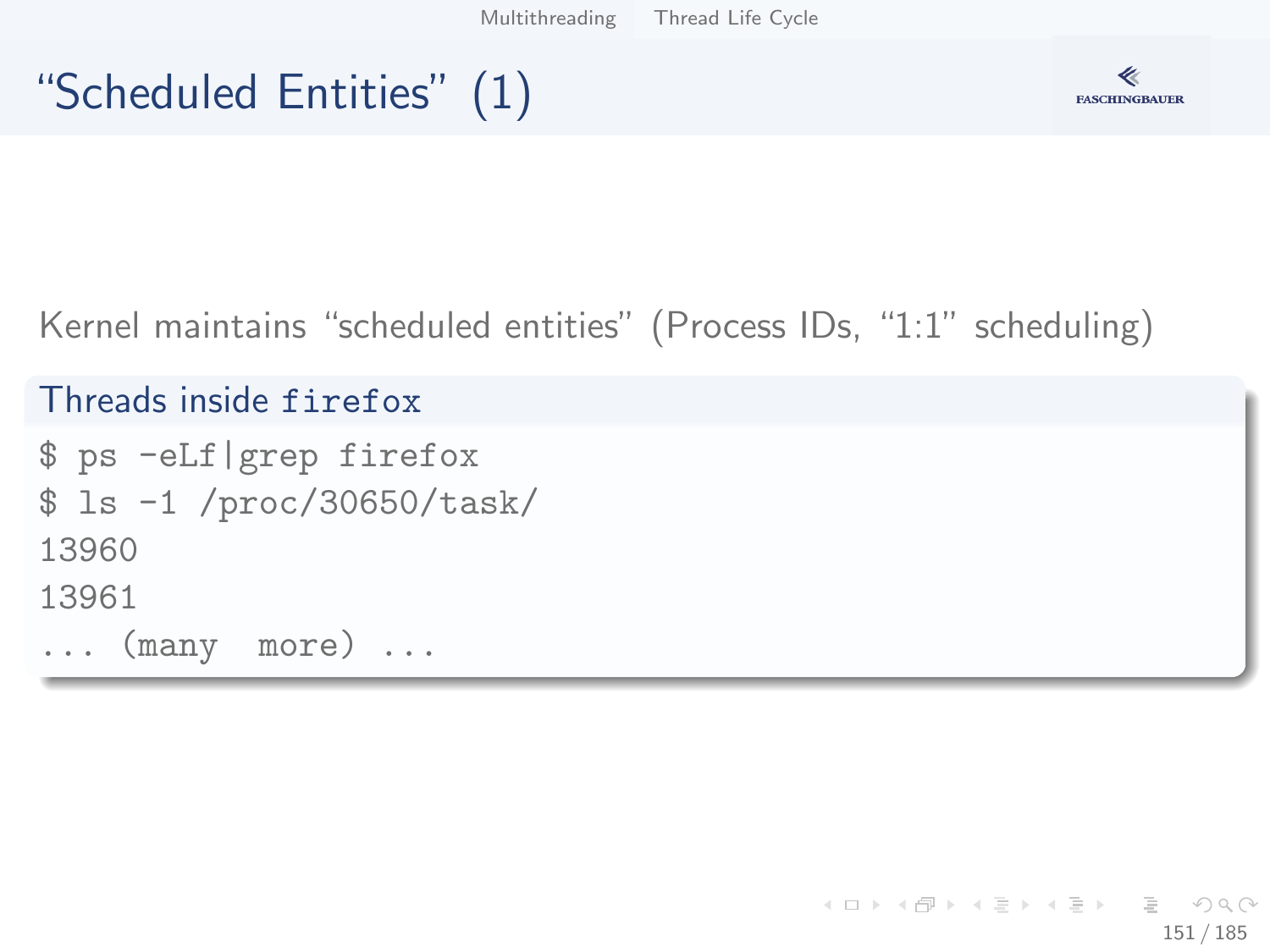[Multithreading](#page-138-0) [Thread Life Cycle](#page-142-0)

# "Scheduled Entities" (2)



Too bad:

- Scheduled entity's ID is not the same as pthread\_t
- Correlation of OS threads and POSIX thread is Linux specific

### man 2 gettid

pid\_t gettid(void);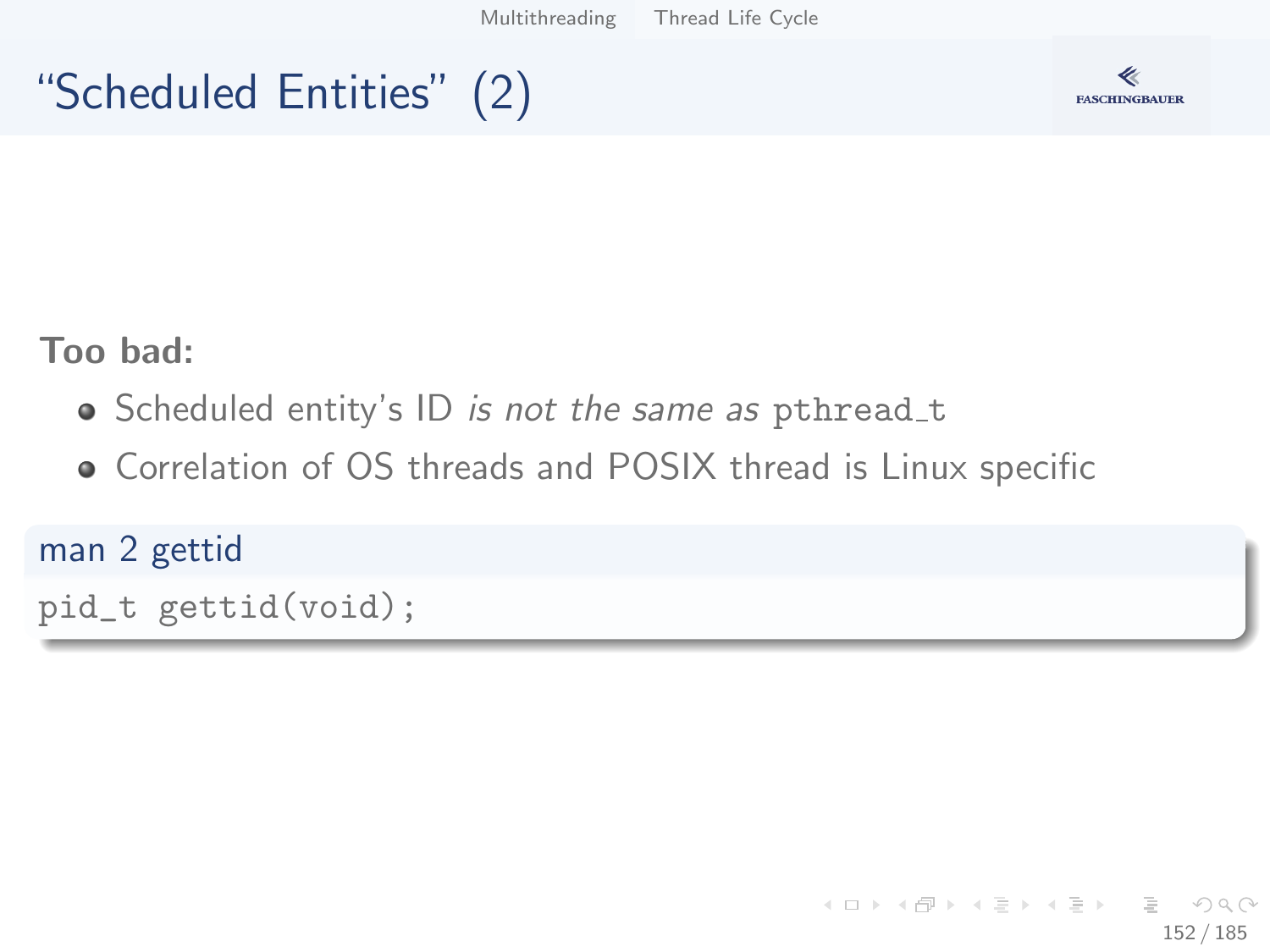# <span id="page-152-0"></span>**O[verview](#page-2-0)**



- **1** Introduction
	- - **•** Str[ongly Typed](#page-14-0) enum
		- **auto Type Declarations**
		- **a** Br[ace Initialization](#page-24-0)
		- Range Based for Loops
		- **·** De[legating Constructor](#page-29-0)
- [Moving](#page-6-0), "RValue
- **A** Miscellaneous
- <sup>3</sup> Smart Pointers
	- $\bullet$  std::unique\_ptr<>
	- $\bullet$  std::shared\_ptr<>
	- **Smart Pointers[: Closing](#page-67-0)**
- <sup>4</sup> [Functions, Funct](#page-49-0)ions, ...
	- Optimization
	- [Compute Bound Code](#page-52-0)
	- **·** [Basics](#page-61-0)
	- Sorting
	- [std::bind](#page-67-0)
	- std::function
- 5 Multithreading
- **Threads Inro[duction](#page-93-0)**
- **a** Thread Life [Cycle](#page-111-0)
- Threads in C++
- **Bace Conditi[ons](#page-114-0)**
- Volatile
- std::chron[o](#page-130-0)
- **Locking a[nd Atomics](#page-138-0)**
- **Communication**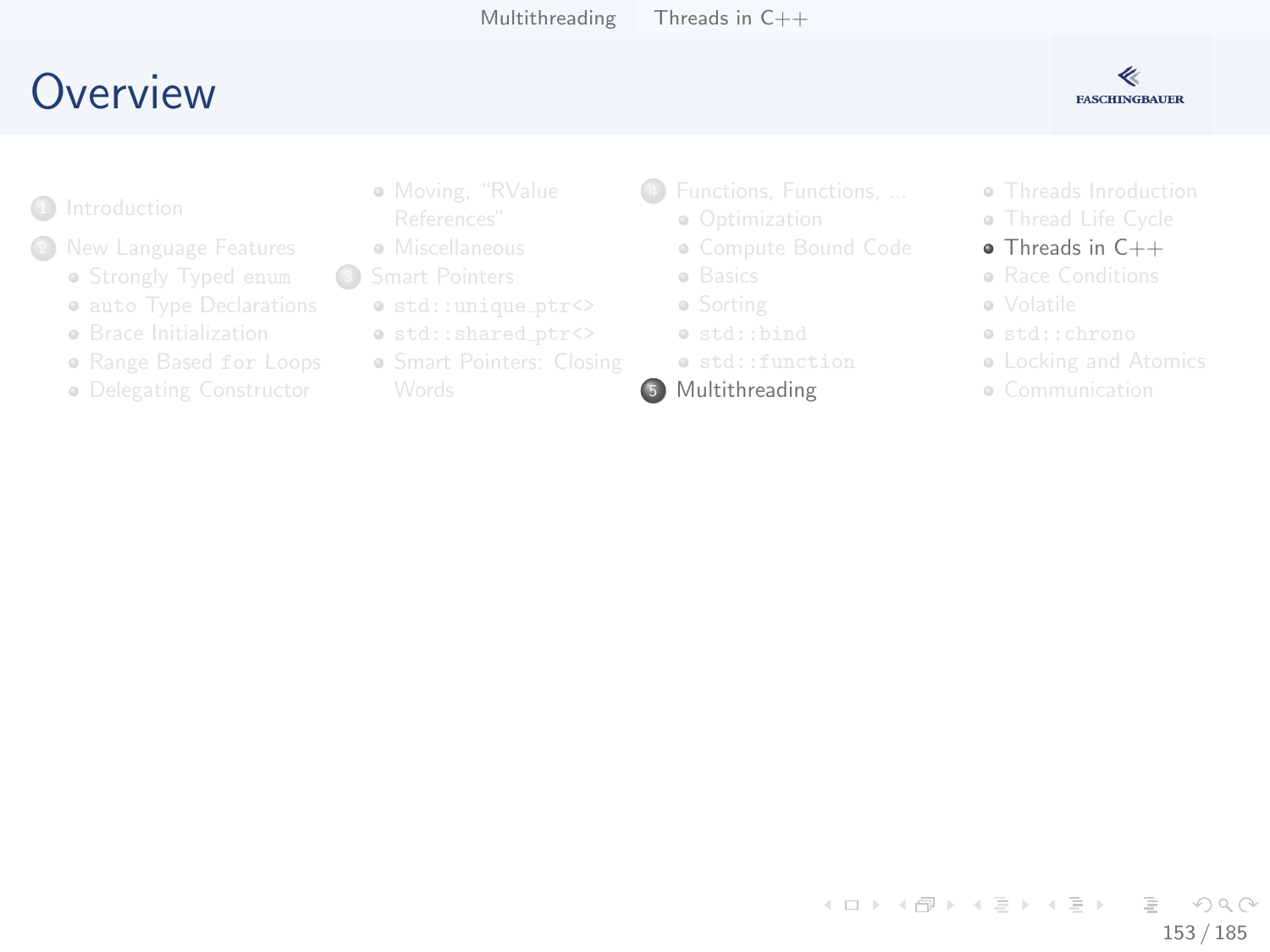# Creating Threads is Far Too Easy



### No parameterization

```
void f() { ... }
std::thread t(f);
```
### std::bind?

```
void f(int i) { ... }std::thread t(f, 666);
```
### Lambdas

```
std::thread t([]( ){ \ldots };
```
Looks all pretty familiar, no?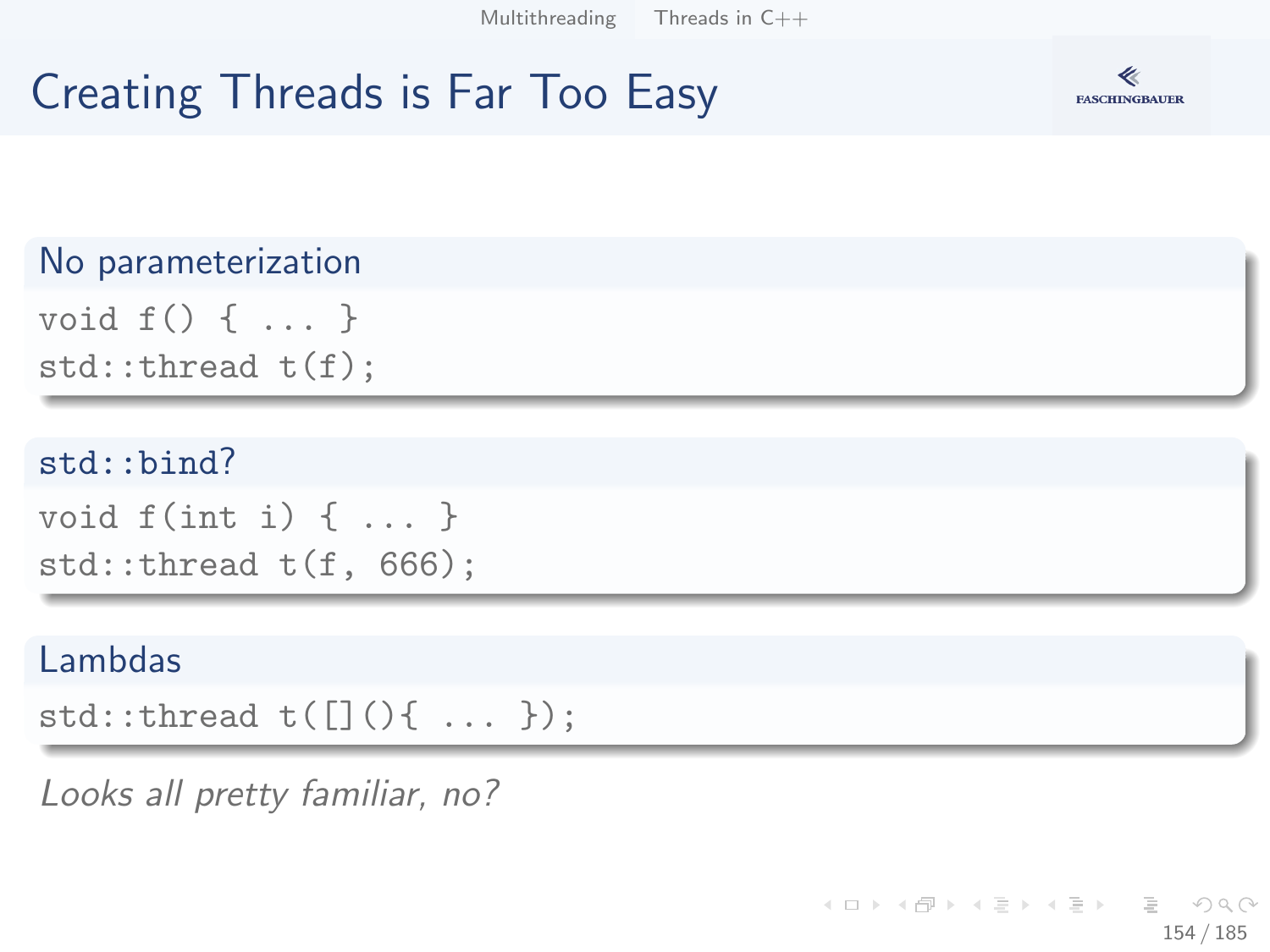# Joinable vs. Detached



### Why wait for termination?

- Wait for a calculation to finish
	- Distribute parallelizable algorithm over multiple CPUs
- **•** Graceful program termination

### Synchronize caller with termination of t

t.join();

### Why detach a thread?

• Background service thread  $\rightarrow$  program lifetime

### Detach a thread

t.detach();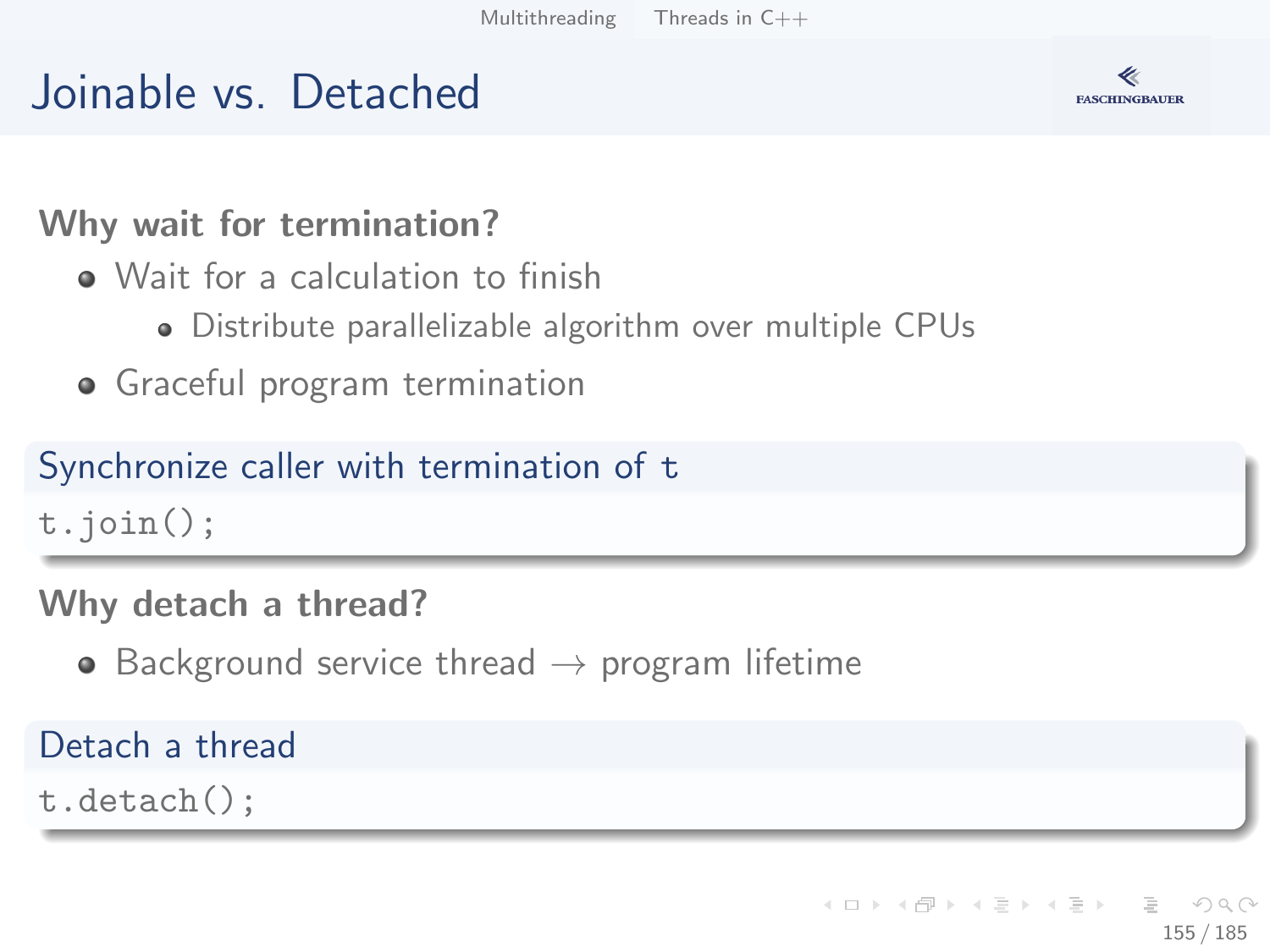# Cornercases in Thread Lifetime



What if the program terminates before a thread?

```
int main() { std::thread t([]() {for(:,);}); }
```
On Linux, at least ...

• When a process terminates, all its threads terminate *immediately* 

Can I terminate a thread without its cooperation?

- In Linux, yes, theoretically
- What happens with locked mutexes?
- $\bullet \to$  Cancellation hooks (hell!)

Portably, no!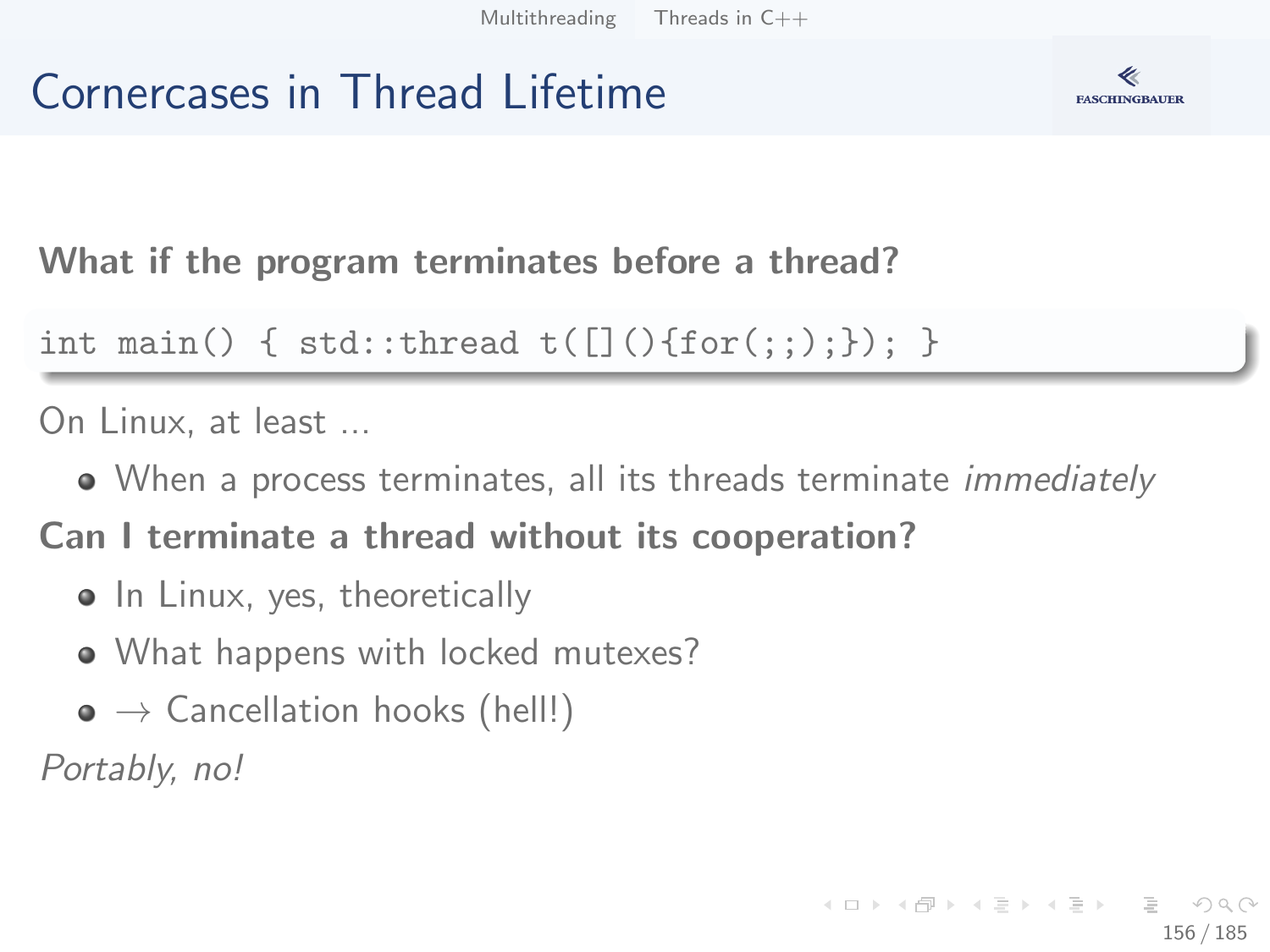# <span id="page-156-0"></span>**O[verview](#page-2-0)**



- **1** Introduction
	- - **•** Str[ongly Typed](#page-14-0) enum
		- **auto Type Declarations**
		- **a** Br[ace Initialization](#page-24-0)
		- Range Based for Loops
		- **·** De[legating Constructor](#page-29-0)
- [Moving](#page-6-0), "RValue
- **A** Miscellaneous
- <sup>3</sup> Smart Pointers
	- $\bullet$  std::unique\_ptr<>
	- $\bullet$  std::shared\_ptr<>
	- **Smart Pointers[: Closing](#page-67-0)**
- <sup>4</sup> [Functions, Funct](#page-49-0)ions, ...
	- Optimization
	- [Compute Bound Code](#page-52-0)
	- **·** [Basics](#page-61-0)
	- Sorting
	- $\bullet$  [std::bind](#page-67-0)
	- std::function
- 5 Multithreading
- **Threads Inro[duction](#page-93-0)**
- **a** Thread Life [Cycle](#page-111-0)
- Threads in C++
- **Bace Conditi[ons](#page-114-0)**
- Volatile
- std::chron[o](#page-130-0)
- **Locking a[nd Atomics](#page-138-0)**
- **Communication**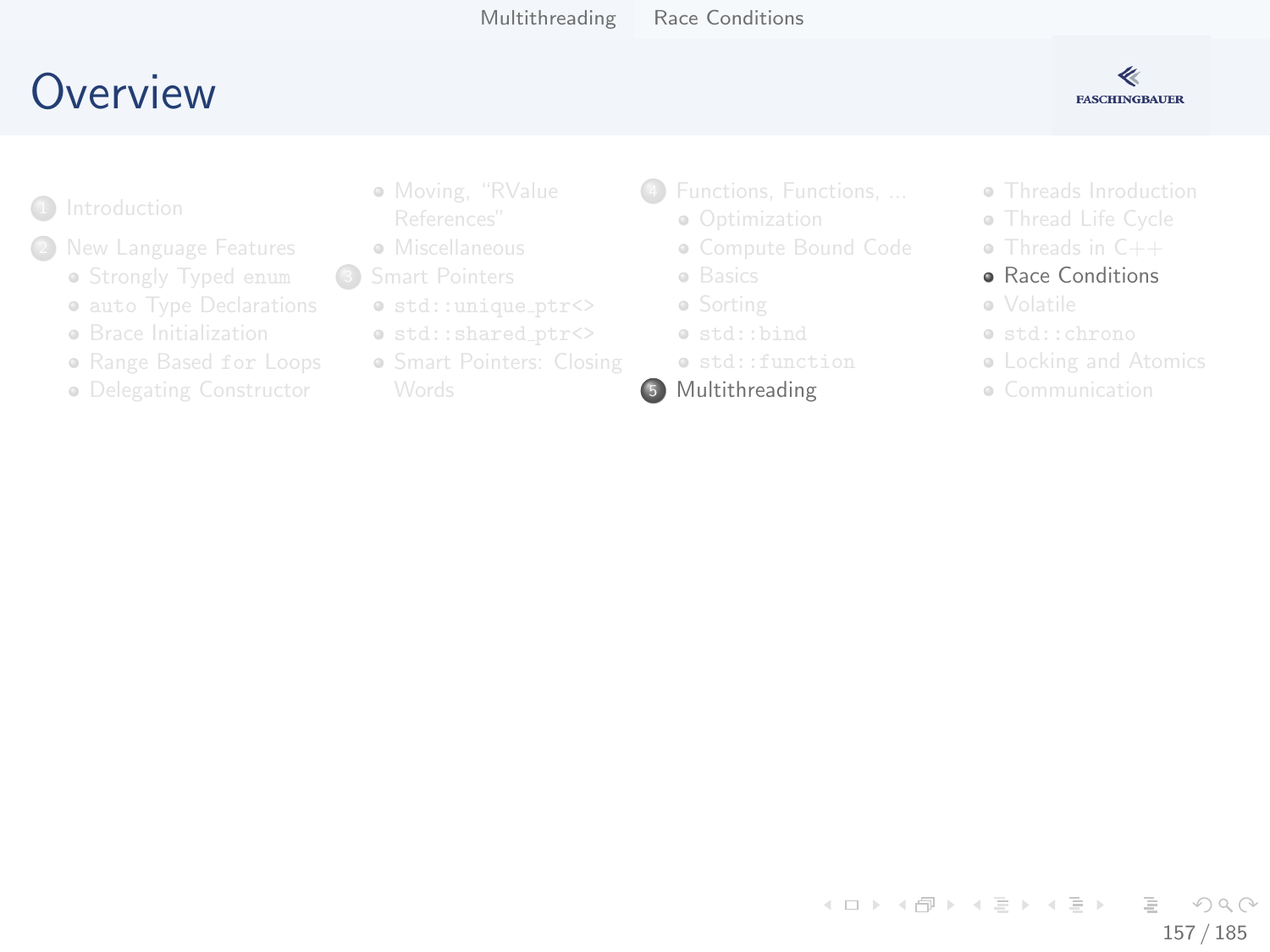

# Exercises: Thread Creation, Race Condition

- Write a program that creates two threads. Each one of the threads increments the same integer, say, 10000000 times.
	- $\bullet$  The integer is shared between both threads (allocated in the main() function). A pointer to it gets passed to the thread start function.
	- The threads don't increment a copy of the integer, but rather access the same memory location.

After the starting process (the main thread) has synchronized with the incrementer's termination, he outputs the current value of the said integer.

What do you notice?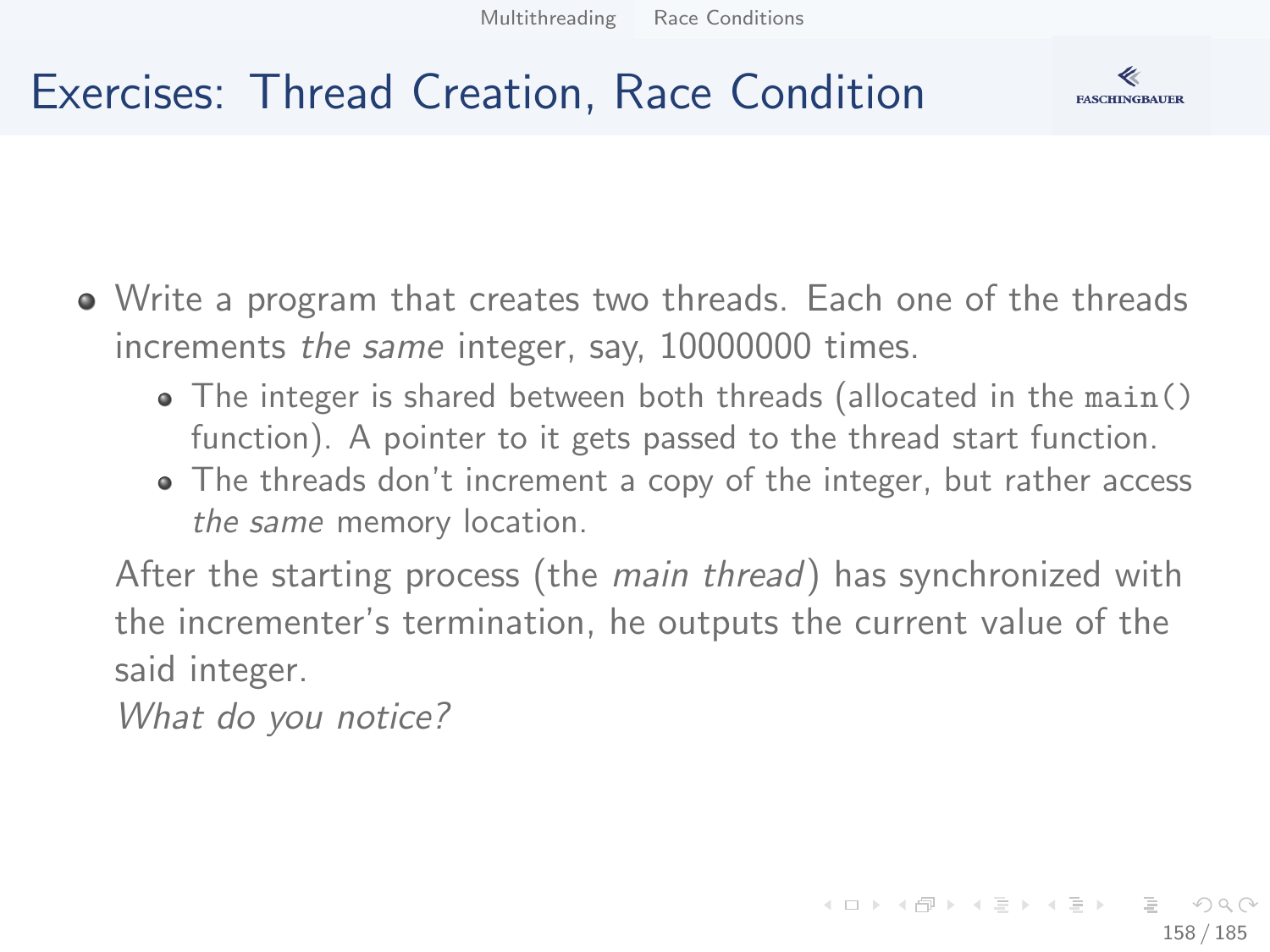# Race Conditions (1)



Suppose inc() is executed by at least two threads in parallel:

### Very bad code

```
static int global;
void inc()
{
    global++;
}
```

| CPU A |     | CPU B |     |     |
|-------|-----|-------|-----|-----|
| Instr | Reg | Instr | Reg | Mem |
| load  | 42  | load  | 42  | 42  |
| inc   | 43  | inc   | 43  | 42  |
|       | 43  | store | 43  | 43  |
| store | 43  |       | 43  | 43  |

- The variable global has seen only one increment!!
- "Load/Modify/Store Conflict"
- The most basic race condition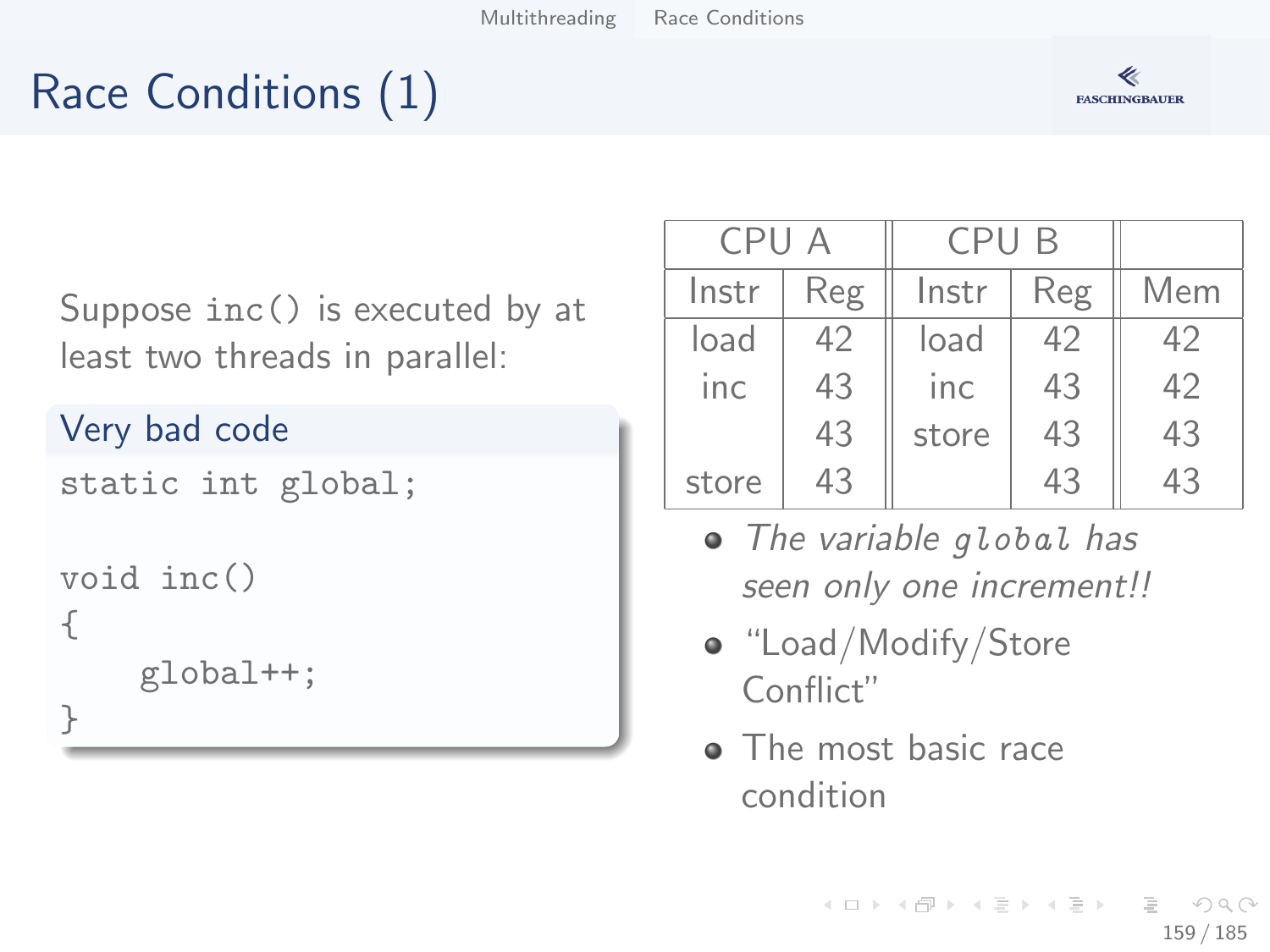# Race Conditions (2)



Imagine more complex data structures (linked lists, trees): if incrementing a dumb integer bears a race condition, then what can we expect in a multithreaded world?

- $\bullet$  No single data structure of C++'s Standard Template Library is thread safe
- std:: string's copy construktor and assignment operator are thread safe (GCC's Standard C++ Library  $\rightarrow$  not by standard)
- std:: string's other methods are not thread safe
- stdio and iostream are thread safe (by standard since  $C++11$ )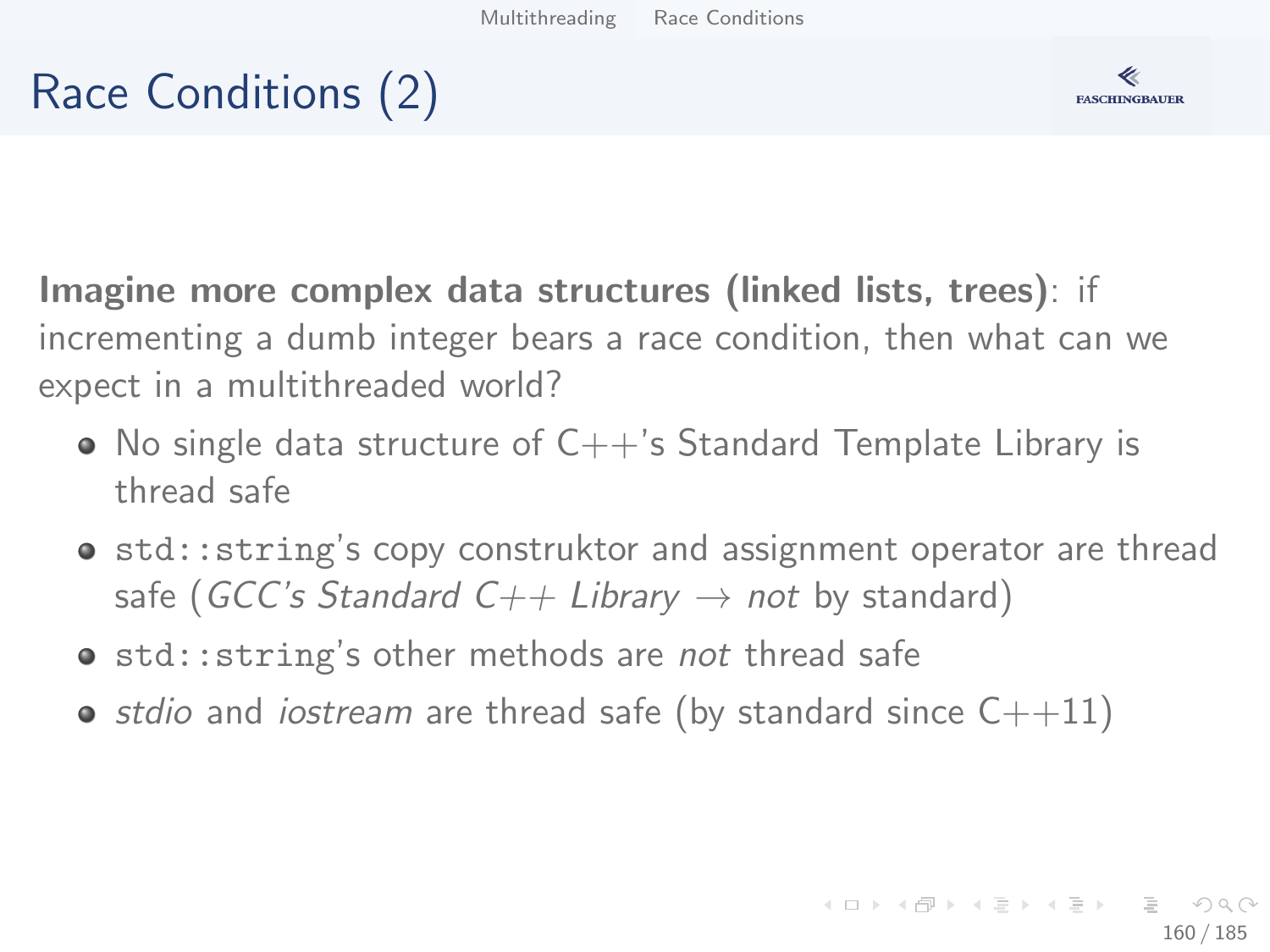# <span id="page-160-0"></span>**O[verview](#page-2-0)**

### ≪ **FASCHINGBAUER**

- **1** Introduction
	- - **•** Str[ongly Typed](#page-14-0) enum
		- **auto Type Declarations**
		- **a** Br[ace Initialization](#page-24-0)
		- Range Based for Loops
		- **·** De[legating Constructor](#page-29-0)
- [Moving](#page-6-0), "RValue
- **A** Miscellaneous
- <sup>3</sup> Smart Pointers
	- $\bullet$  std::unique\_ptr<>
	- $\bullet$  std::shared\_ptr<>
	- **Smart Pointers[: Closing](#page-67-0)**
- <sup>4</sup> [Functions, Funct](#page-49-0)ions, ...
	- Optimization
	- [Compute Bound Code](#page-52-0)
	- **·** [Basics](#page-61-0)
	- Sorting
	- $\bullet$  [std::bind](#page-67-0)
	- std::function
- 5 Multithreading
- **Threads Inro[duction](#page-93-0)**
- **a** Thread Life [Cycle](#page-111-0)
- Threads in C++
- **Bace Conditi[ons](#page-114-0)**
- Volatile
- std::chron[o](#page-130-0)
- **Locking a[nd Atomics](#page-138-0)**
- **Communication**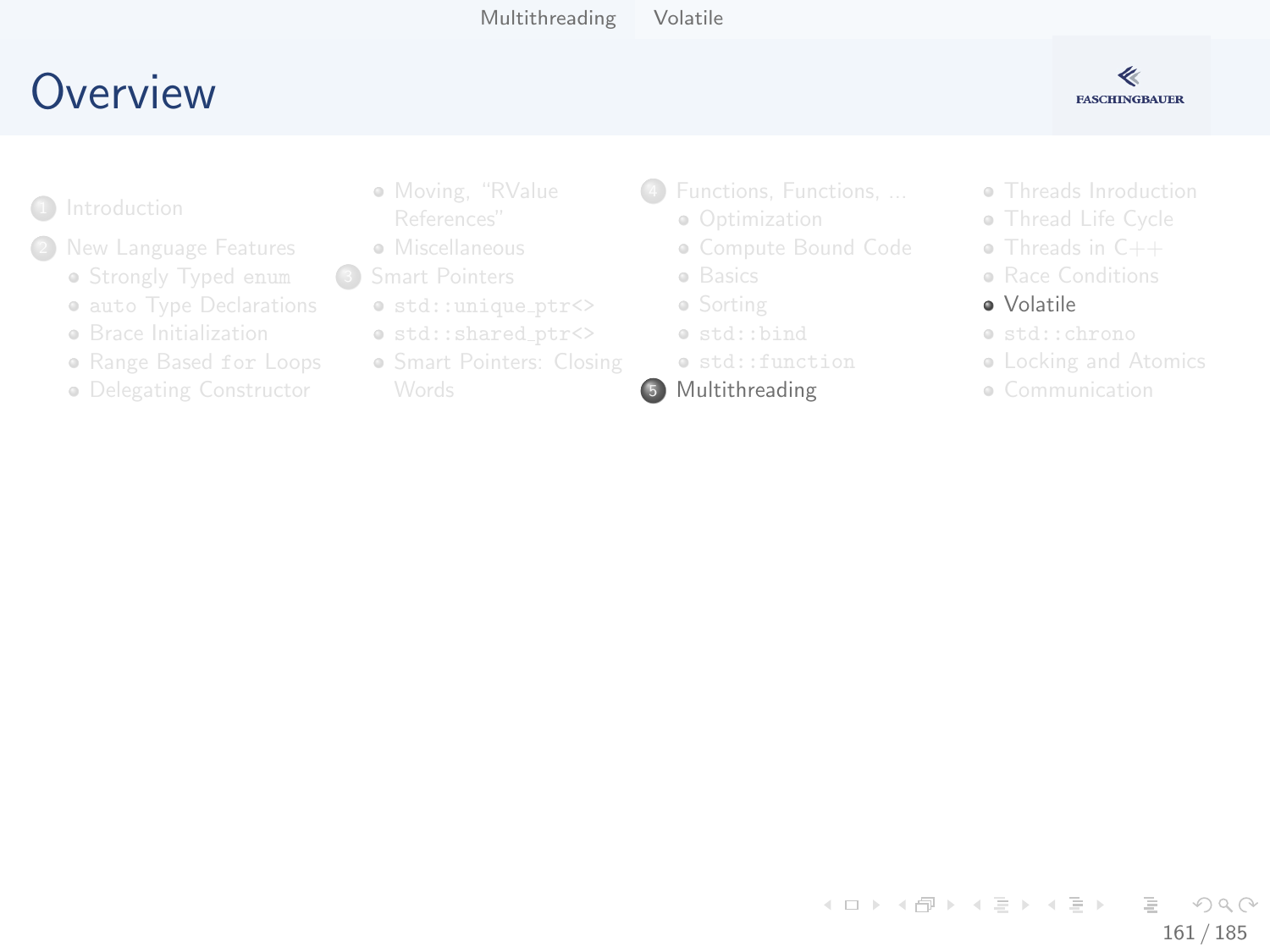# volatile: The Lie (1)



What volatile does:

- **•** Prevents *compiler* optimization of everything involving the variable declared volatile
- Corollary: the variable must not be kept in a register

volatile int x;

### Attention:

- All it does is provide a false impression of correctness
- Most of its uses are outright bugs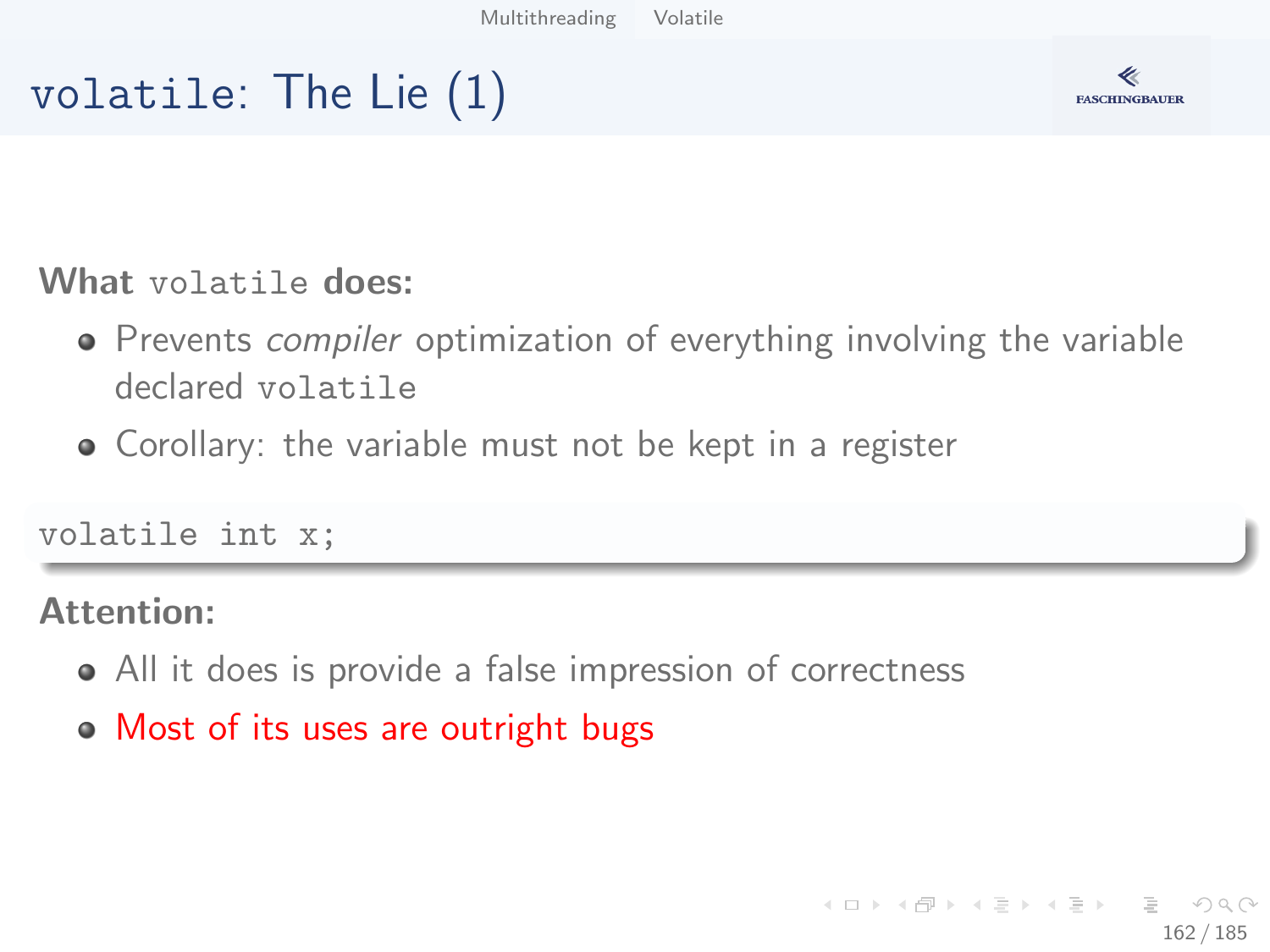# volatile: The Lie (2)

What volatile doesn't:

- Variable can still be in a cache
	- Variable is not at all sync with memory when using write-back cache strategy
- $\bullet$  Not a memory barrier  $\rightarrow$  load/store reordering still possible (done by CPU, not by compiler)
- $\bullet \rightarrow$  Not a replacement for proper locking

```
Still broken: load-modify-store
volatile int use_count;
void use_resource(void)
{
  do_something_with_shared_resource();
  use_count++;
}
```
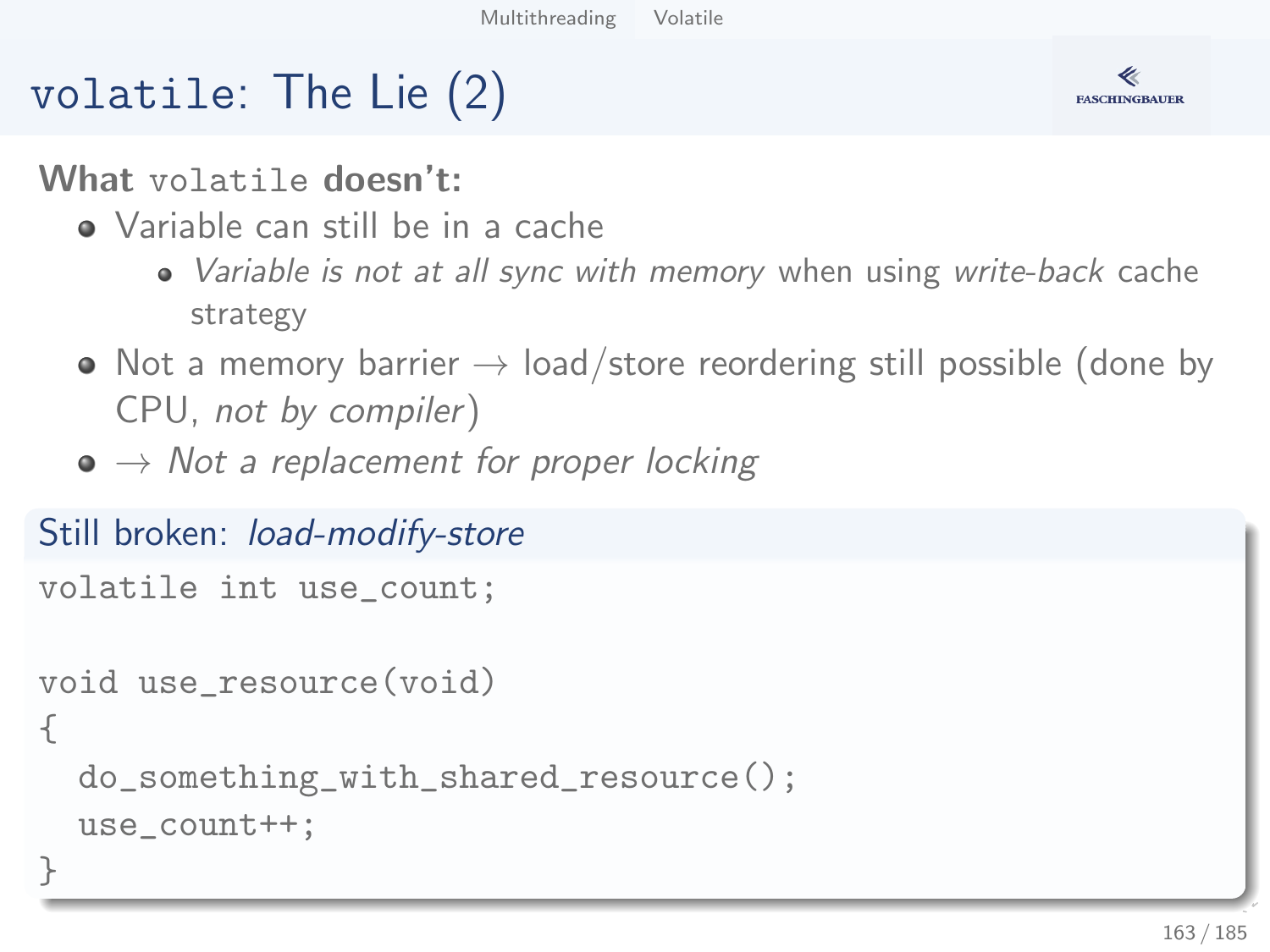# volatile: Valid Use: Hardware



Originally conceived for use with hardware registers

- **•** Optimizing compiler would wreak havoc
	- Loops would never terminate
	- Memory locations would not be written to/read from

...

}

```
volatile int completion_flag;
volatile int out_word;
volatile int in_word;
```

```
int communicate(int word)
{
    out_word = word;
    while (!completion_flag);
    return in_word;
```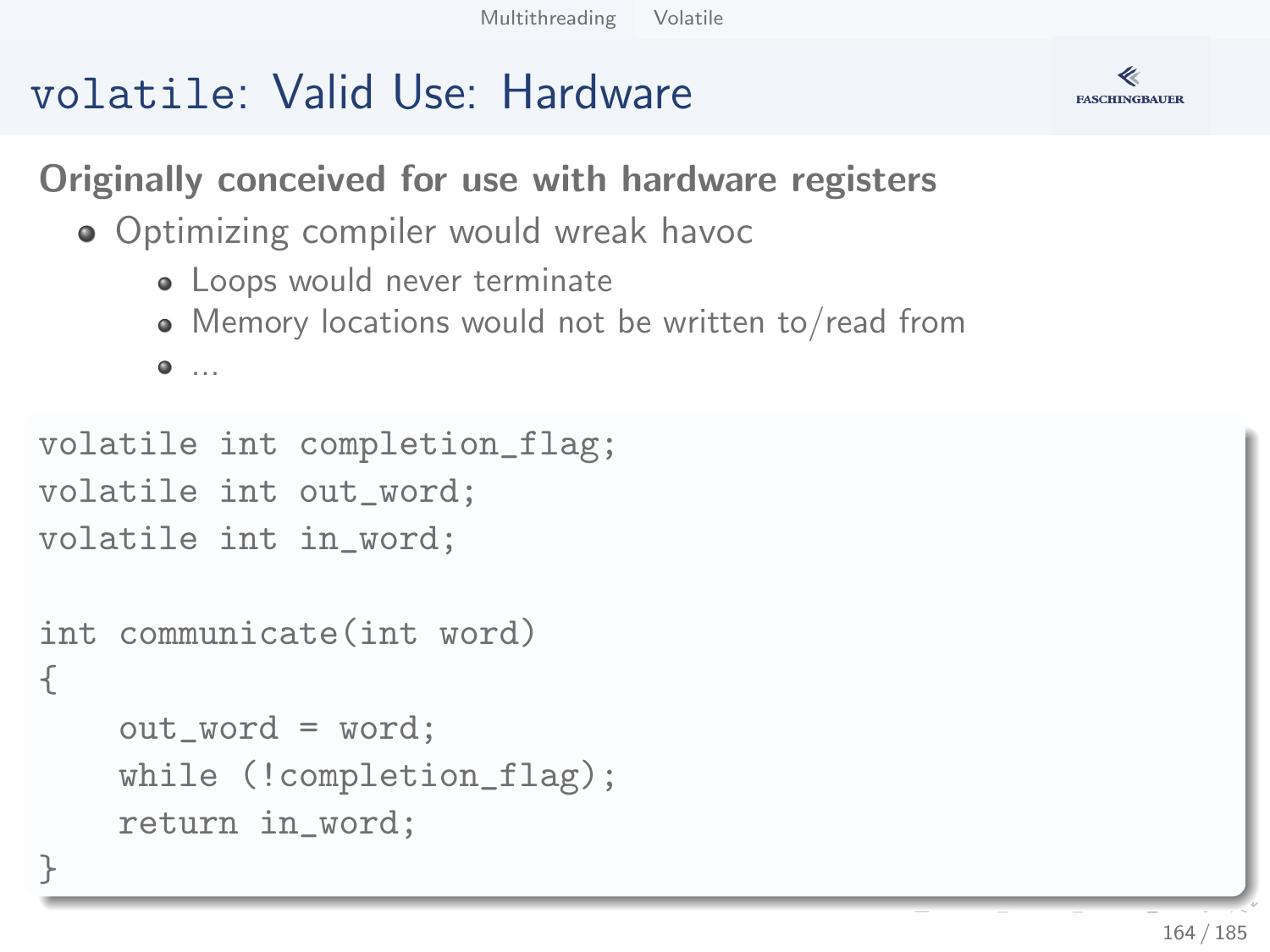# **FASCHINGBAUER**



### A variable might change in unforeseeable ways

- Signal handler modifies quit variable
- Optimizing compiler would otherwise make the loop endless

```
volatile int quit;
int main(void)
{
  while (!quit)
    do_something();
}
```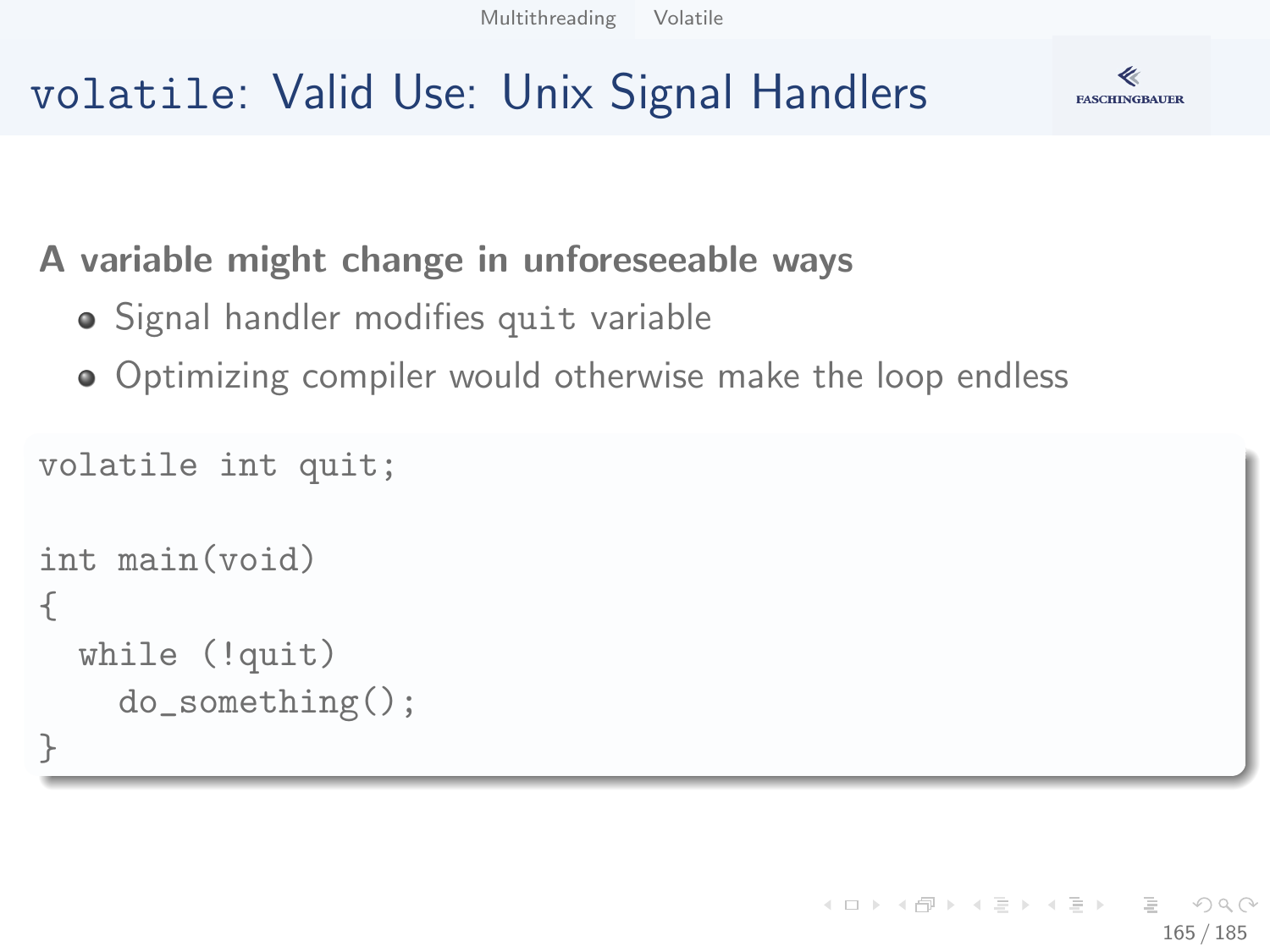# <span id="page-165-0"></span>**O[verview](#page-2-0)**



- **1** Introduction
	- - **•** Str[ongly Typed](#page-14-0) enum
		- **auto Type Declarations**
		- **a** Br[ace Initialization](#page-24-0)
		- Range Based for Loops
		- **·** De[legating Constructor](#page-29-0)
- [Moving](#page-6-0), "RValue
- **A** Miscellaneous
- <sup>3</sup> Smart Pointers
	- std::unique ptr<>
	- $\bullet$  std::shared\_ptr<>
	- **Smart Pointers[: Closing](#page-67-0)**
- <sup>4</sup> [Functions, Funct](#page-49-0)ions, ...
	- Optimization
	- [Compute Bound Code](#page-52-0)
	- **·** [Basics](#page-61-0)
	- Sorting
	- [std::bind](#page-67-0)
	- std::function
- 5 Multithreading
- **Threads Inro[duction](#page-93-0)**
- **a** Thread Life [Cycle](#page-111-0)
- Threads in C++
- **Bace Conditi[ons](#page-114-0)**
- Volatile
- $\bullet$  std::chr[o](#page-130-0)no
- **Locking a[nd Atomics](#page-138-0)**
- **Communication**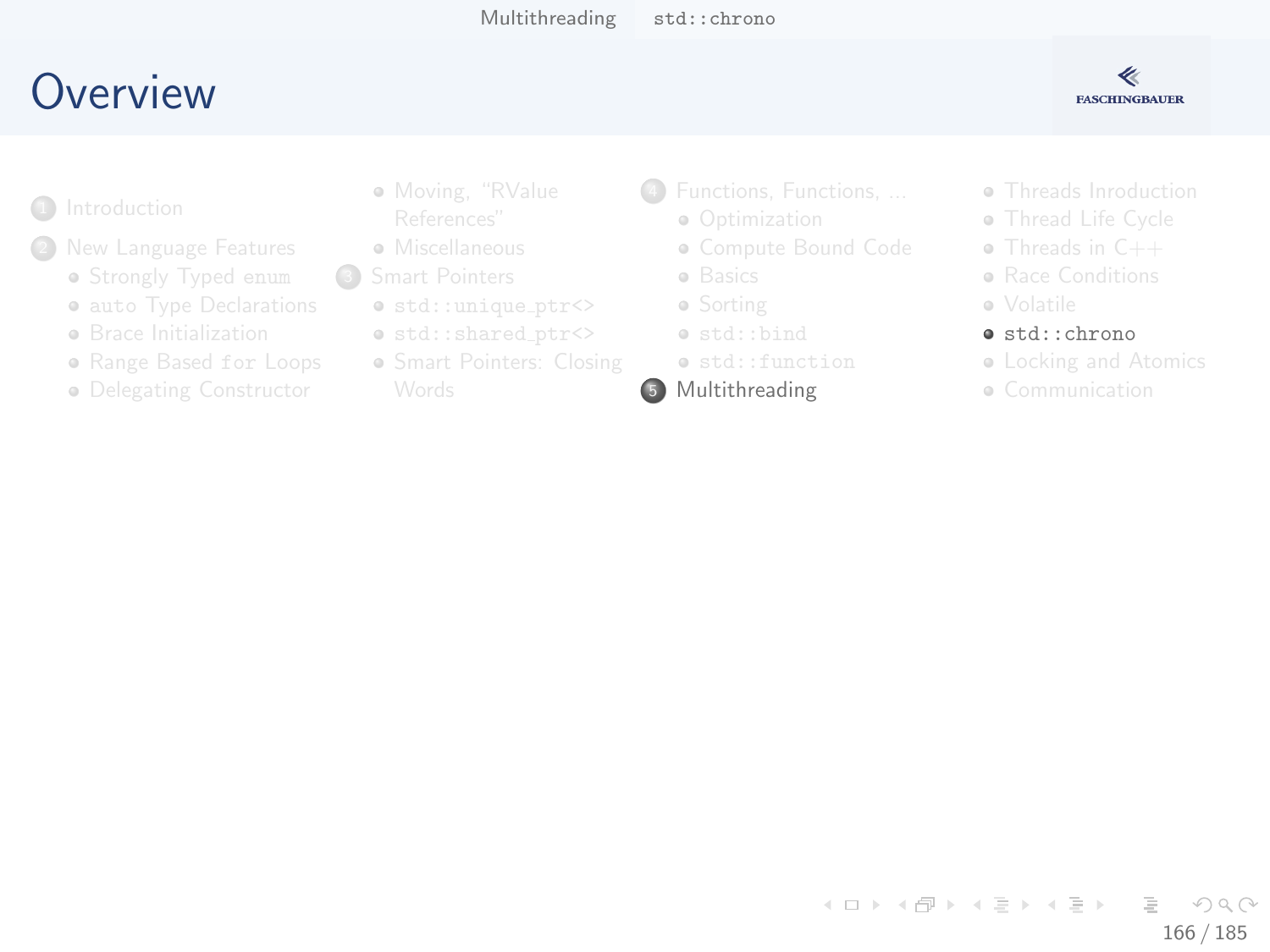## std::chrono



Time is complex

- ... and so is std::chrono
- **•** Time points, starting at Epoch
	- E.g. Good (?) old time\_t, in seconds since 1970-01-01 00:00:00
- Multiple clock domains, each with their own notion of time points (varying in epoch and time unit)
- **•** Duration
	- Difference between time points
	- Time point duration between time point's epoch and itself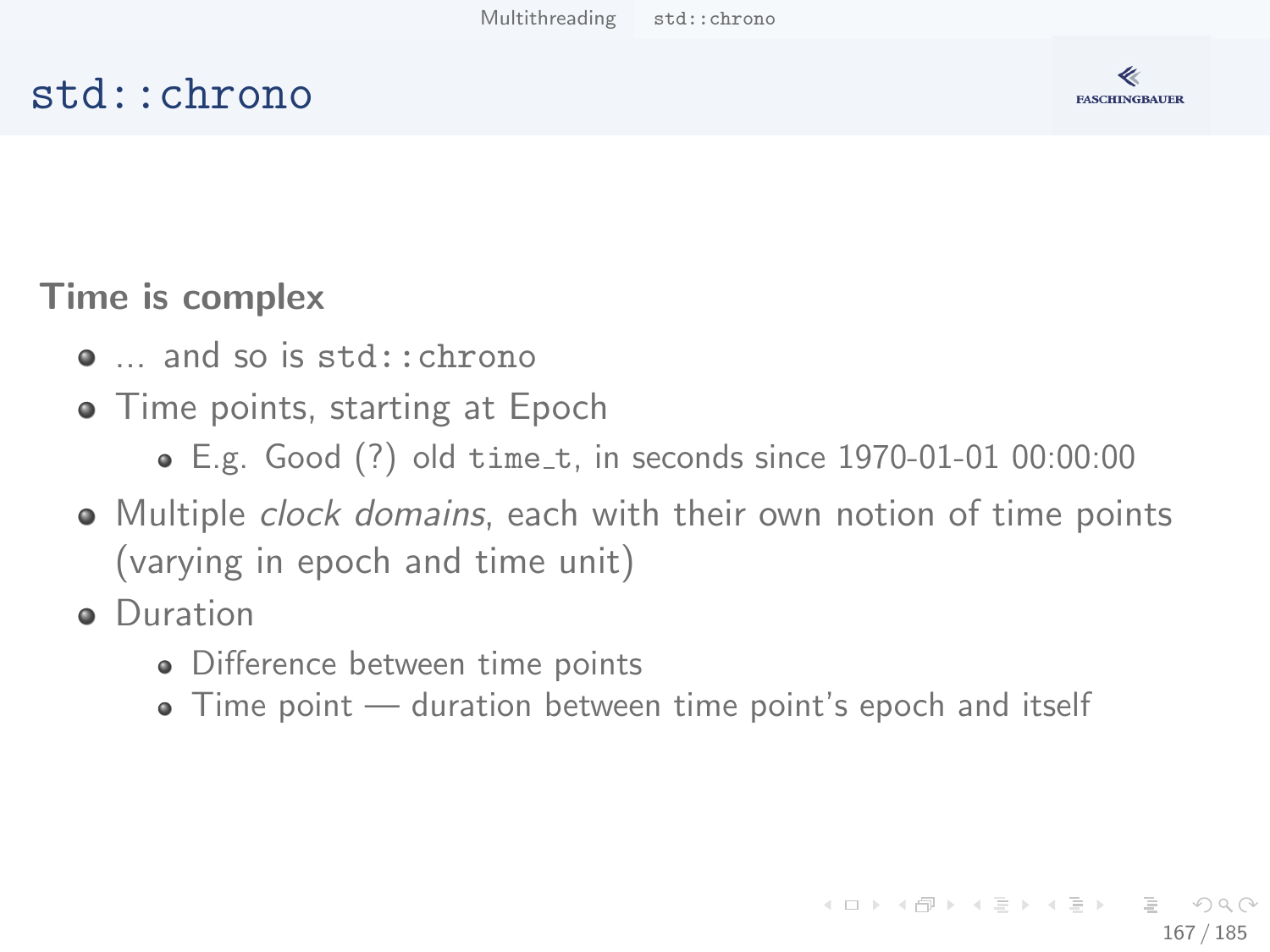# Clock Domains



### o system\_clock

- "Wall clock time", based upon the system's notation of time.
- Unix: time\_t, starting 1970-01-01, in seconds.
- Not monotonic modified by e.g. NTP
- **o** steady\_clock
	- Starts at arbitrary timepoint commonly system boot
	- Monotonic: advances steadily
	- E.g. POSIX's CLOCK MONOTONIC
- o high resolution clock
	- "High resolution timers" ultimately, this is "brand new hardware"
	- Usually used to formulate high-precision wait periods etc.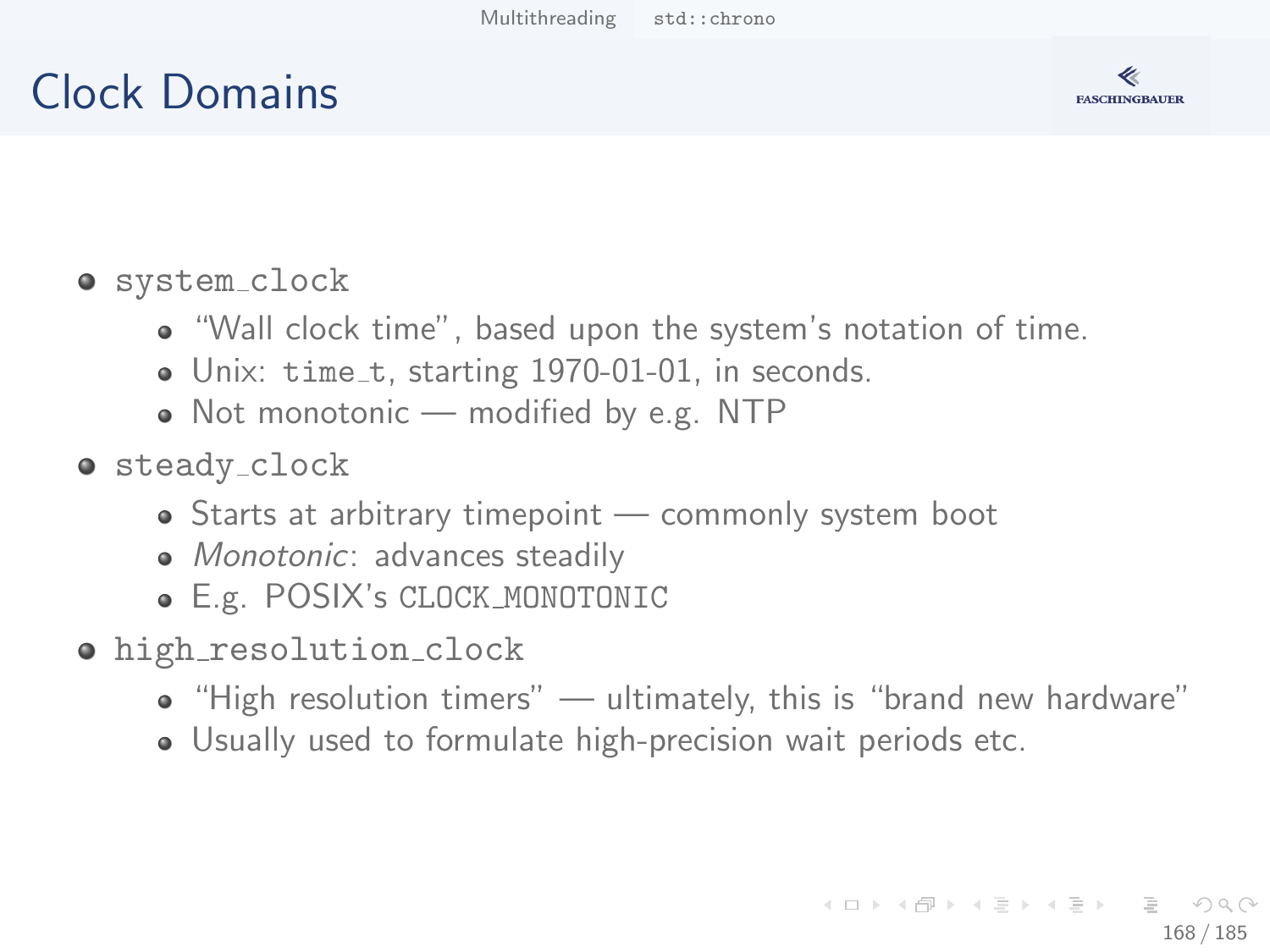# Measuring Time (1)



A snapshot of time: a clock domain's time point

Now #include <chrono> std::chrono::system\_clock::time\_point now = std::chrono::system clock::now();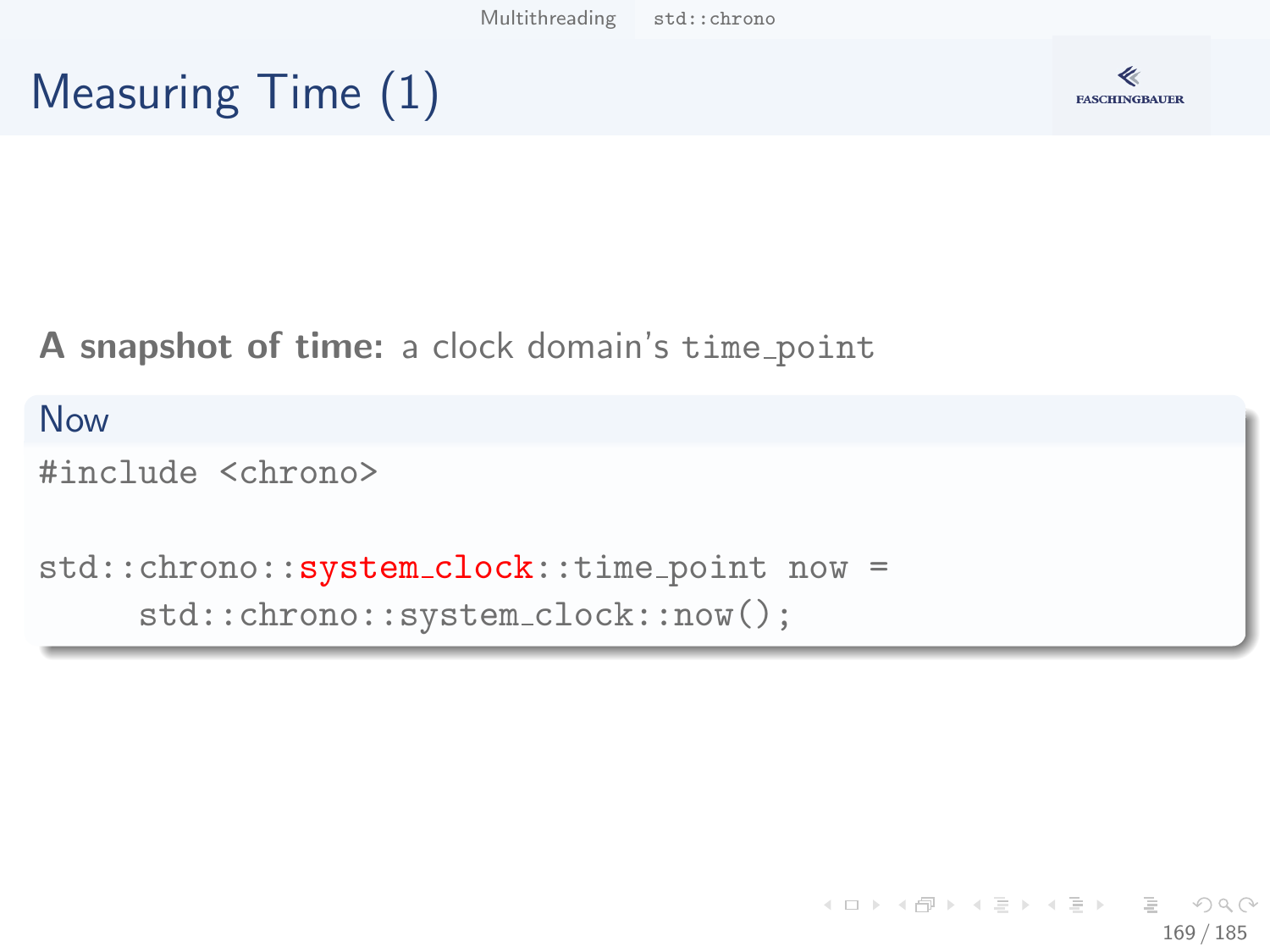



Duration: difference between points

```
Duration
std::chrono::steady clock::duration spent = after - before;
std::chrono::milliseconds spent milli =
    std::chrono::duration cast<std::chrono::milliseconds>
         (spent);
std::cout << spent milli.count() << std::endl;
```
Note: use steady\_clock time points to compute intervals — other clock are not immune against time modifications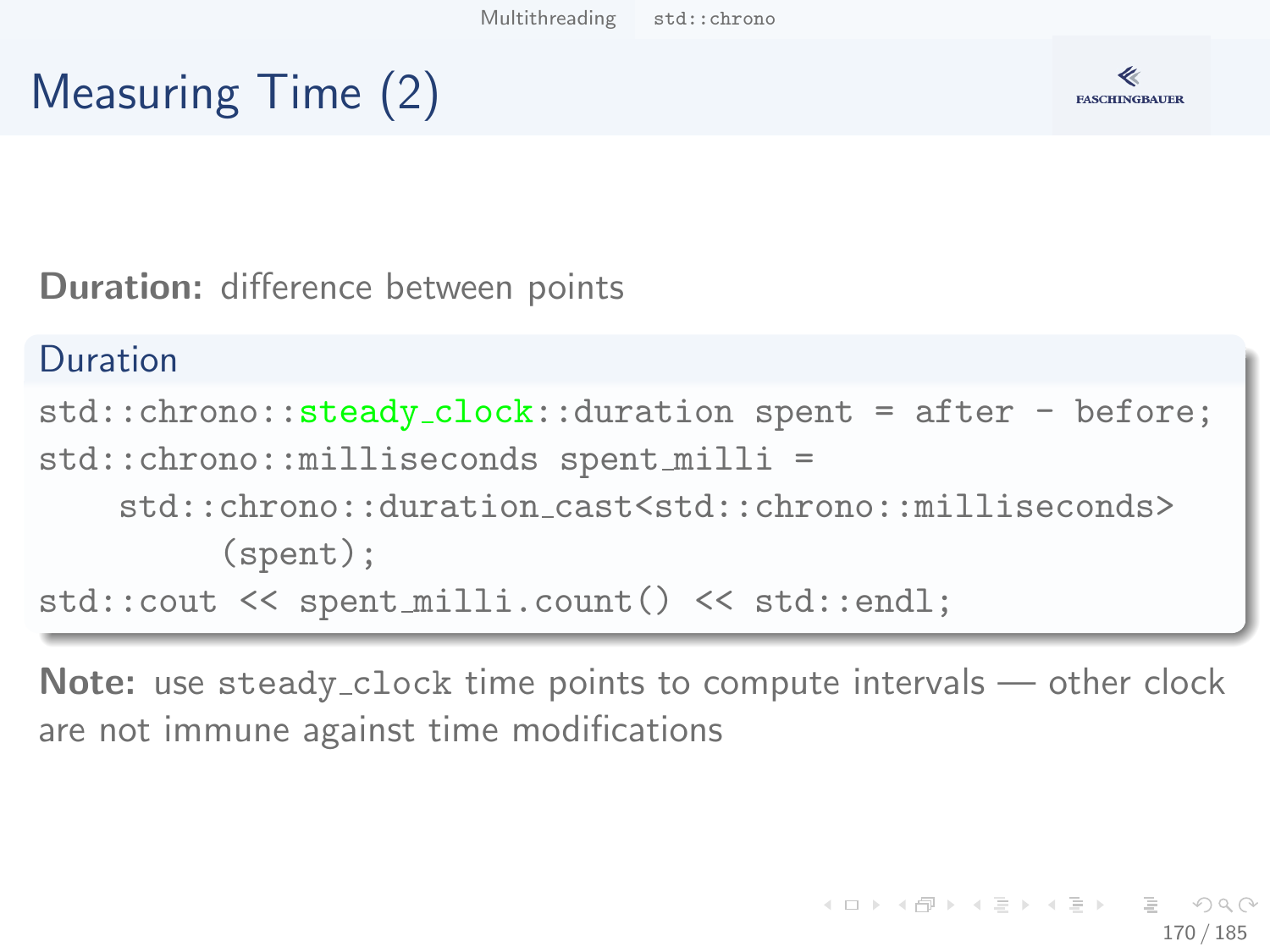# <span id="page-170-0"></span>**O[verview](#page-2-0)**



- **1** Introduction
	- - **•** Str[ongly Typed](#page-14-0) enum
		- **auto Type Declarations**
		- **a** Br[ace Initialization](#page-24-0)
		- Range Based for Loops
		- **·** De[legating Constructor](#page-29-0)
- [Moving](#page-6-0), "RValue
- **A** Miscellaneous
- <sup>3</sup> Smart Pointers
	- $\bullet$  std::unique\_ptr<>
	- $\bullet$  std::shared\_ptr<>
	- **Smart Pointers[: Closing](#page-67-0)**
- <sup>4</sup> [Functions, Funct](#page-49-0)ions, ...
	- Optimization
	- [Compute Bound Code](#page-52-0)
	- **·** [Basics](#page-61-0)
	- Sorting
	- [std::bind](#page-67-0)
	- std::function
- 5 Multithreading
- **Threads Inro[duction](#page-93-0)**
- **a** Thread Life [Cycle](#page-111-0)
- Threads in C++
- **Bace Conditi[ons](#page-114-0)**
- Volatile
- std::chron[o](#page-130-0)
- **.** Locking a[nd Atomics](#page-138-0)
- **Communication**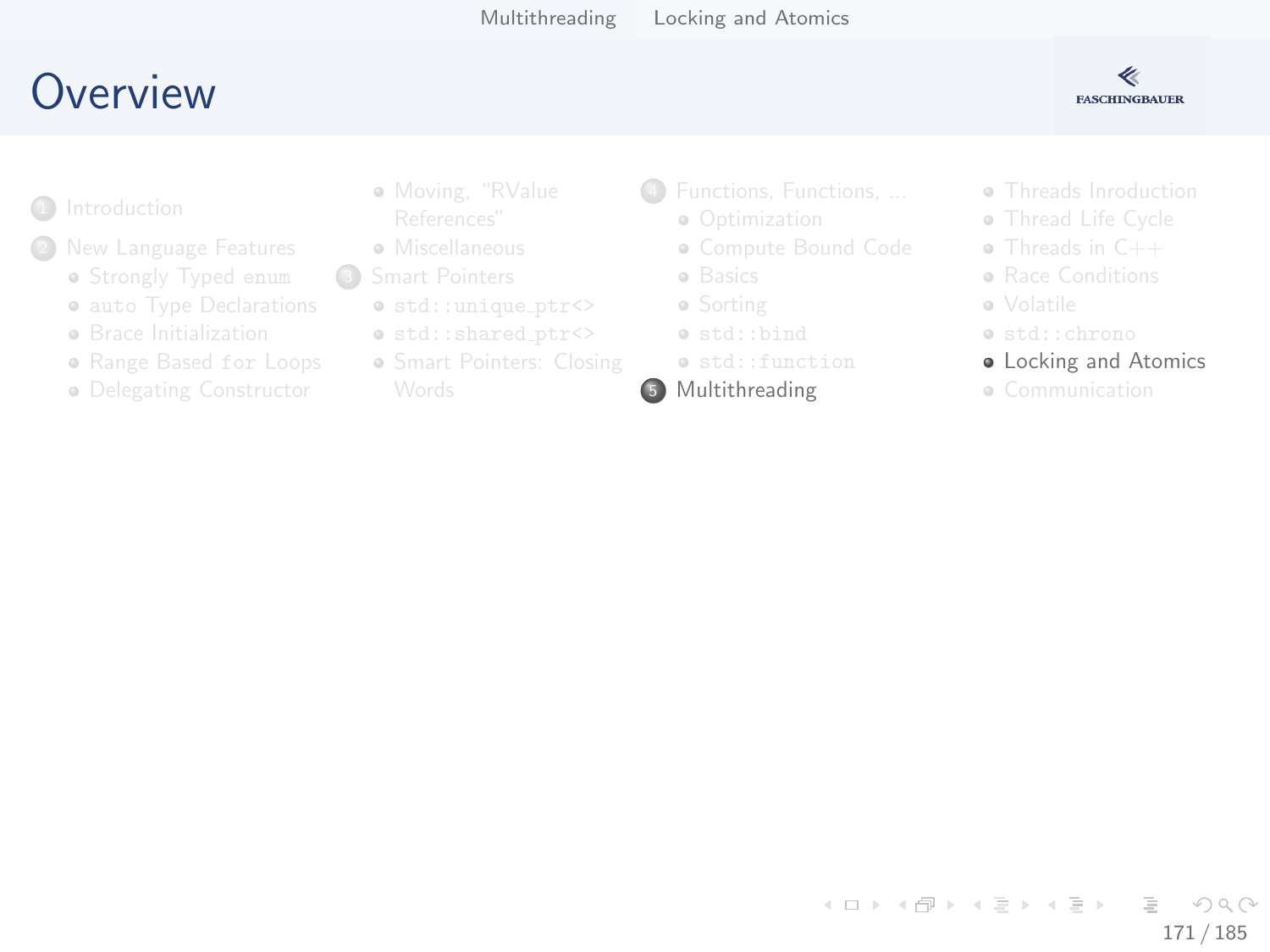# **Mutex**



### Exclusive lock

- Can be taken by only one thread
- Methods:
	- lock: take (and possibly wait for) lock
	- unlock
	- try lock: take lock, or return error if locked

```
#include <mutex>
std::mutex lock;
```

```
lock.lock();
... critical section ...
lock.unlock();
```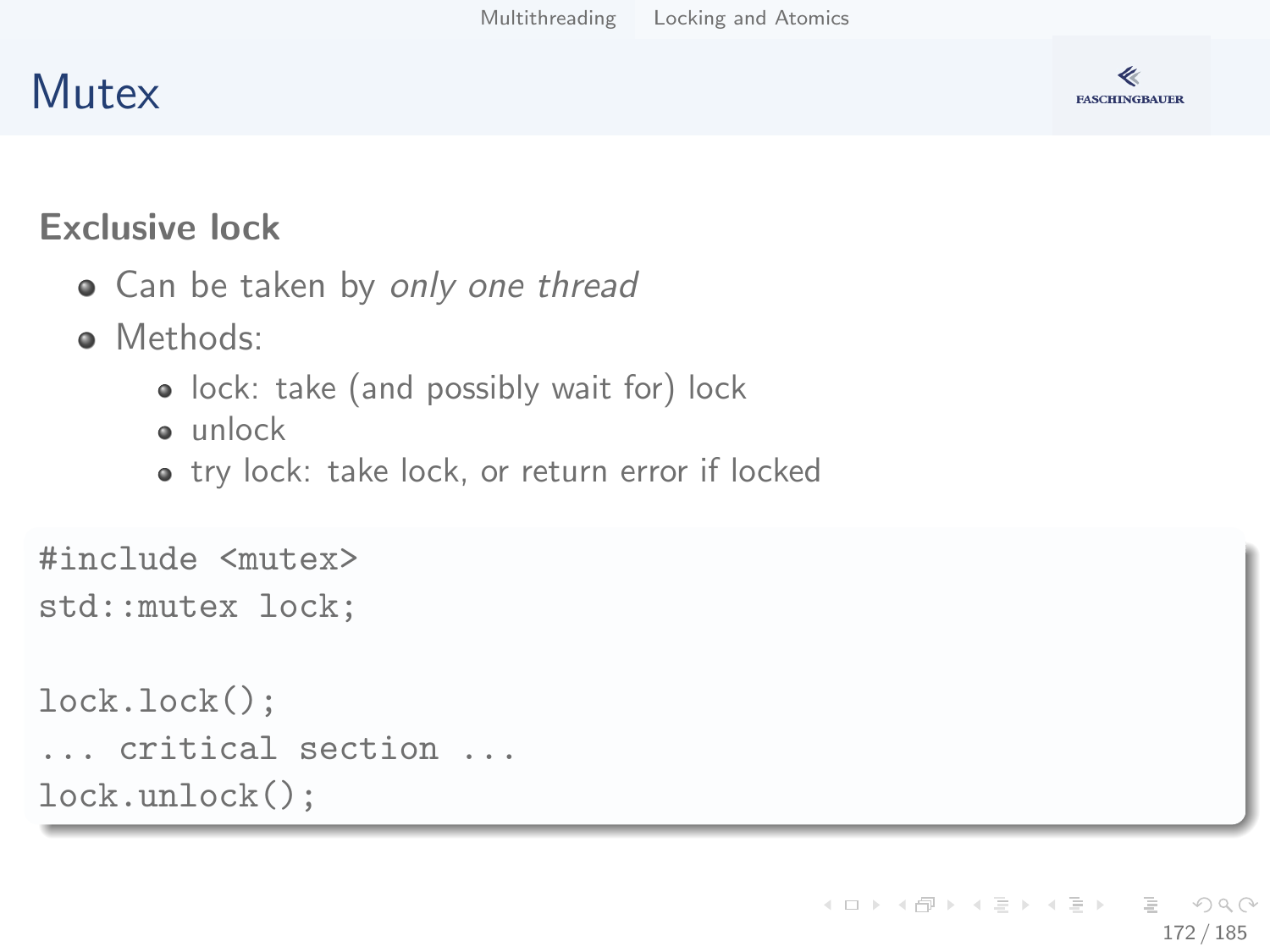# Scoped Locking (1)



### What if a critical section throws?

```
lock.lock();
do_something_errorprone(); // possibly throws
do_more_of_it(); // possibly throws
lock.unlock();
```
- **o** Lock remains locked
- $\bullet \rightarrow$  Deadlock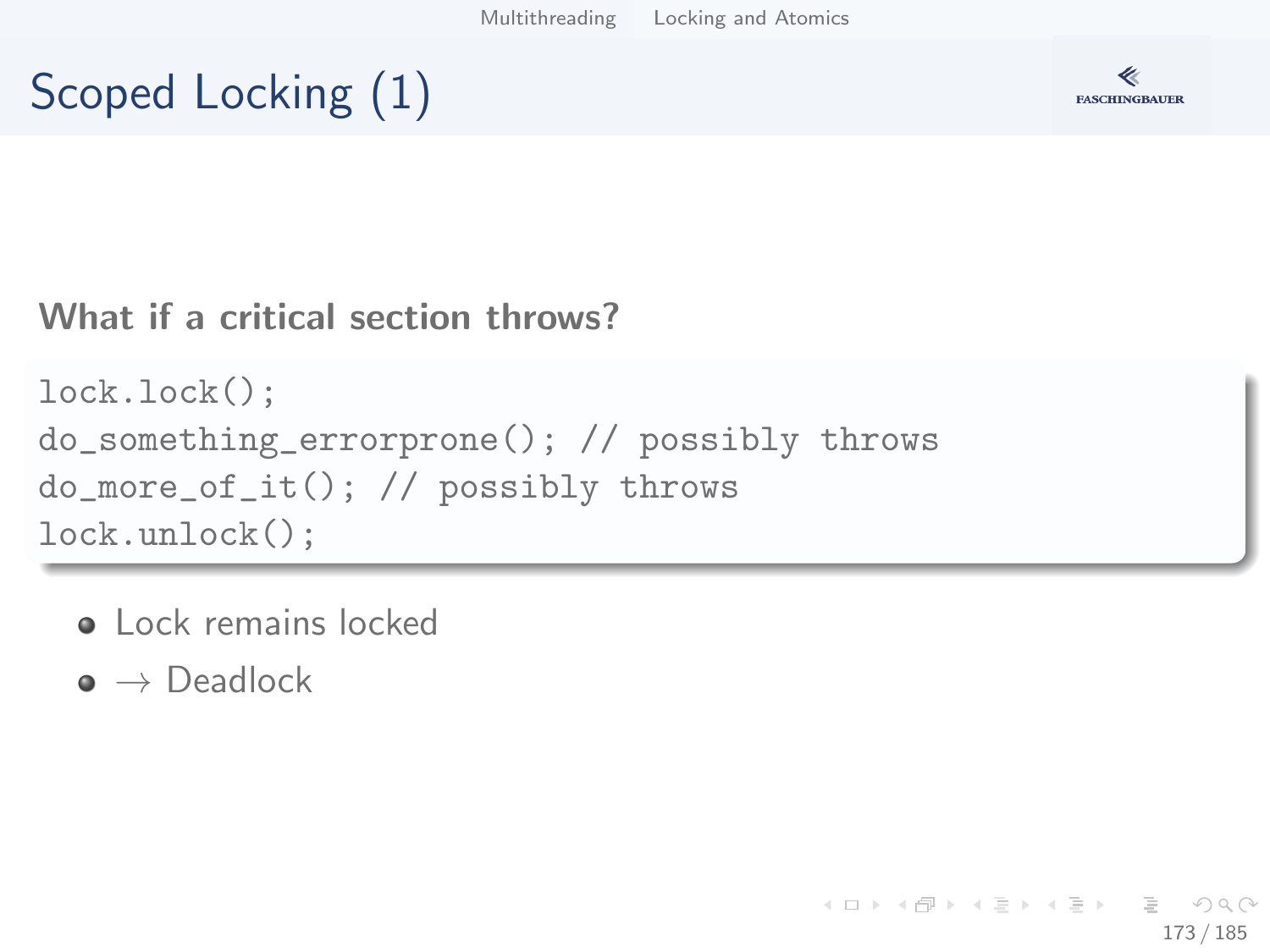# Scoped Locking (2)



### Deterministic destructors

- Objects are destroyed at end of block
- Unlike Java, Python, ... (garbage collection)
- $\bullet \to$  Exception safety!

```
std::lock guard
...
// critical section
{
  std::lock_guard<std::mutex> g(lock); // lock.lock()
  do_something_errorprone();
  do_more_of_it();
  // ~guard does lock.unlock();
}
...
```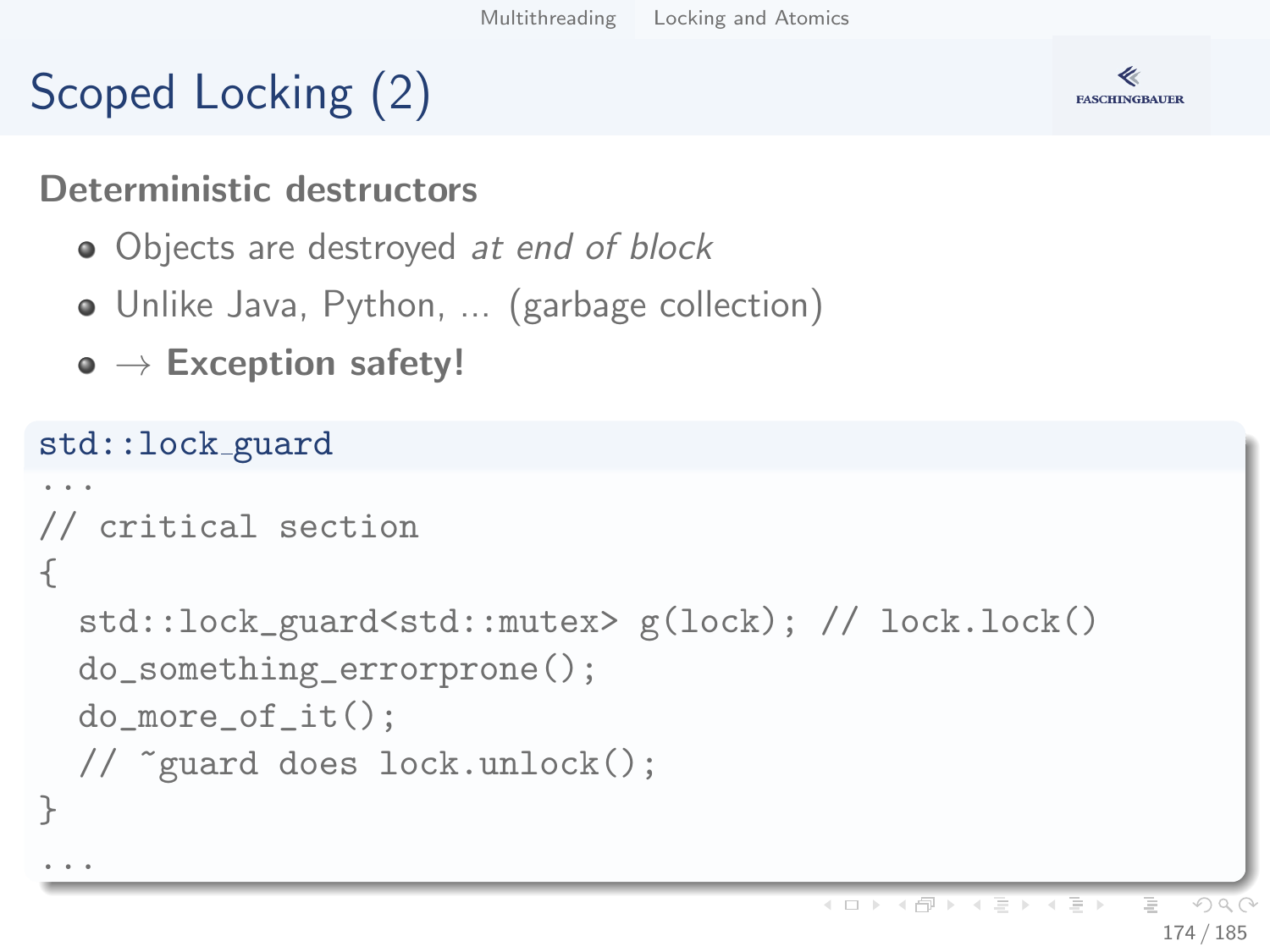# Mutex: Pros and Cons



### Mutexes are heavyweight

- Context switch on wait  $\rightarrow$  expensive
- Can only be used in thread context
- Interrupts cannot wait
- $\bullet \rightarrow$  Never share mutexed objects with an interrupt routine!
- $\bullet \rightarrow$  Undefined behavior

### Mutexes are easy

Can protect arbitrarily long critical sections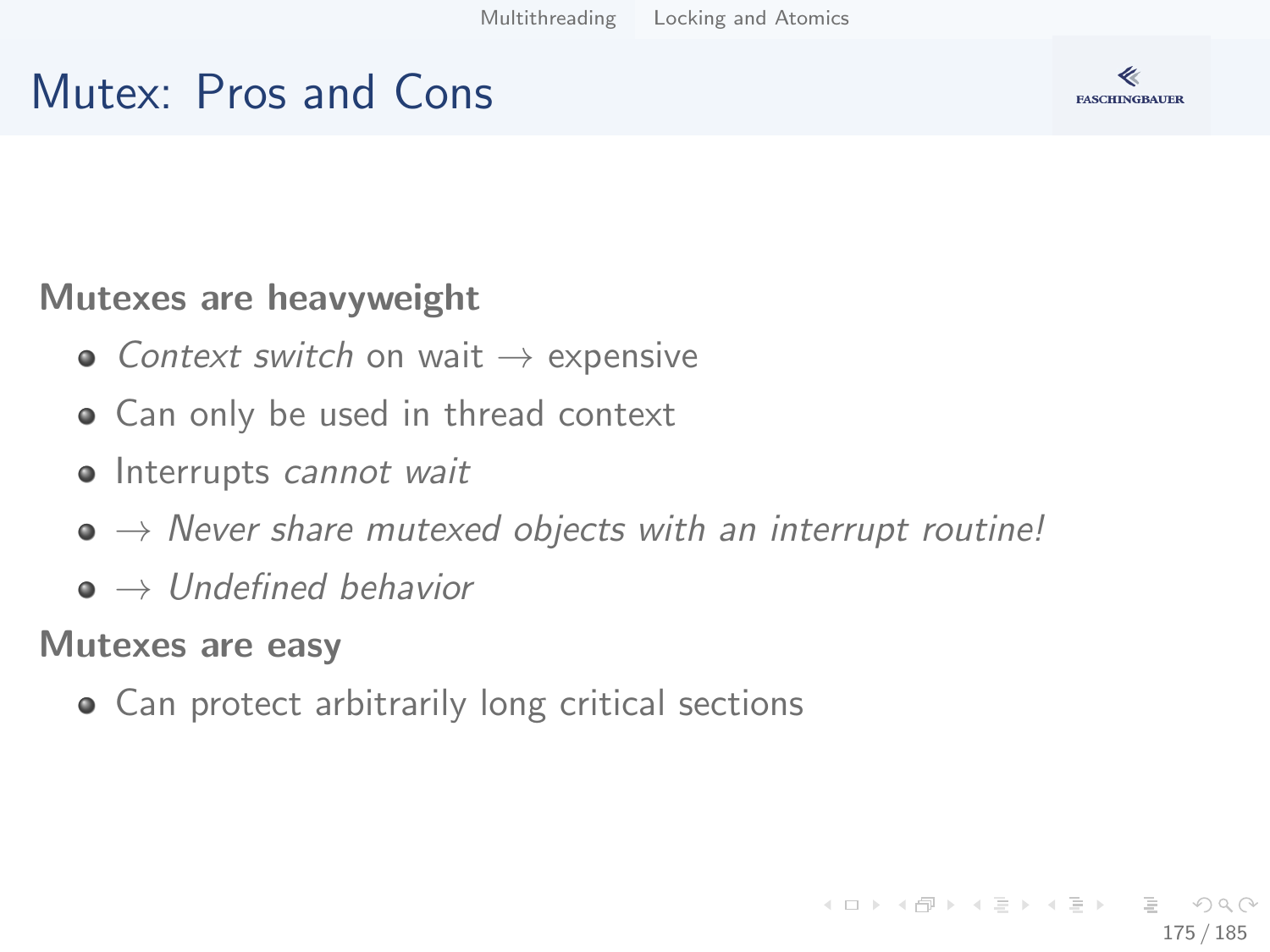# Atomic Instructions (1)



Simple integers don't need a mutex  $\rightarrow$  atomic instructions

```
GCC: atomic built-ins
```

```
static int global;
void inc() {
  __sync_fetch_and_add(&global, 1);
}
```
### **Windows**

```
static LONG global;
void inc() {
  InterlockedIncrement(&global);
}
```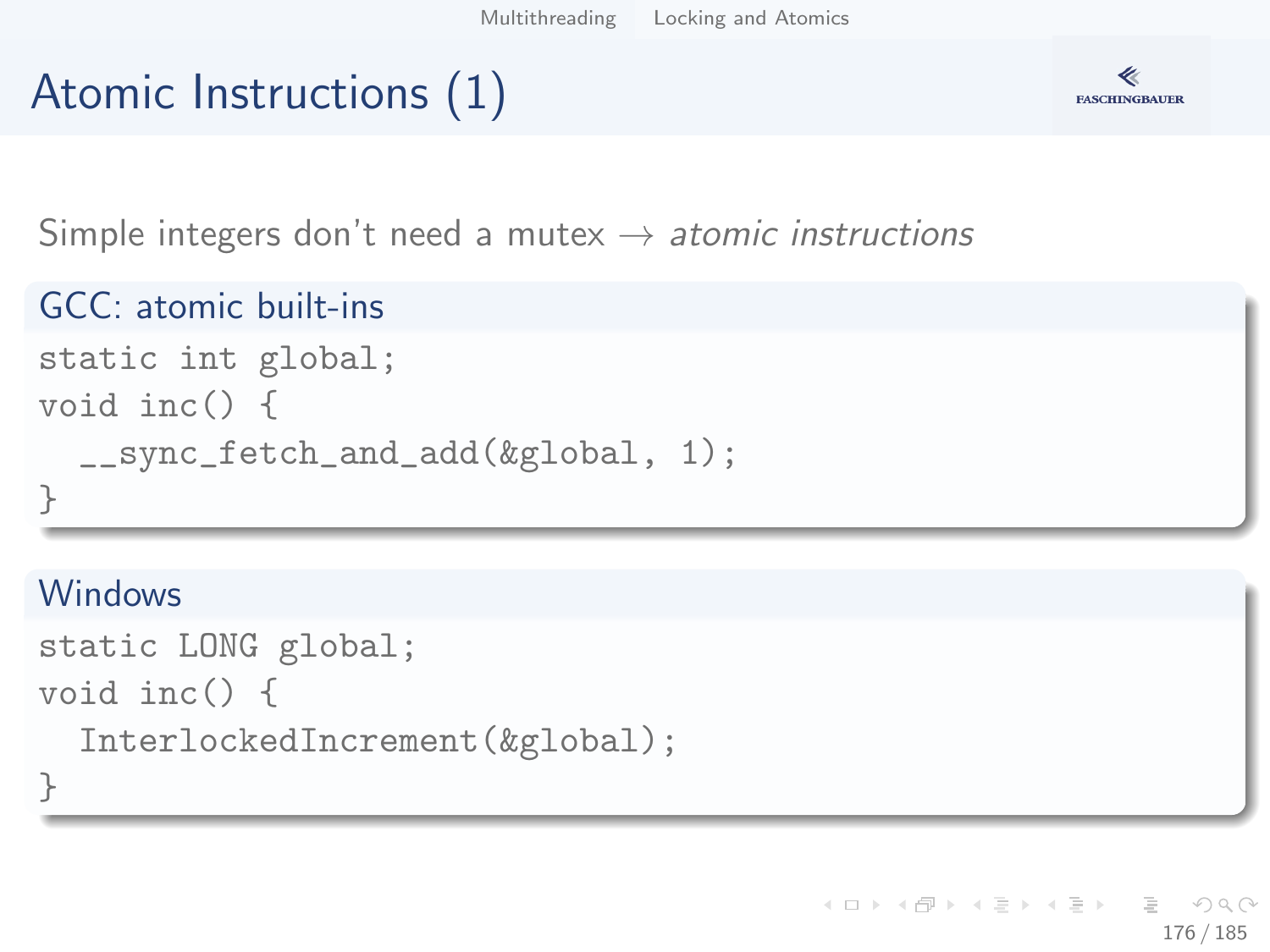[Multithreading](#page-138-0) [Locking and Atomics](#page-170-0)

# Atomic Instructions (2)



```
#include <atomic>
std::atomic<int> global(0);
void inc() {
  global++;
}
```
Specializations for all types that are capable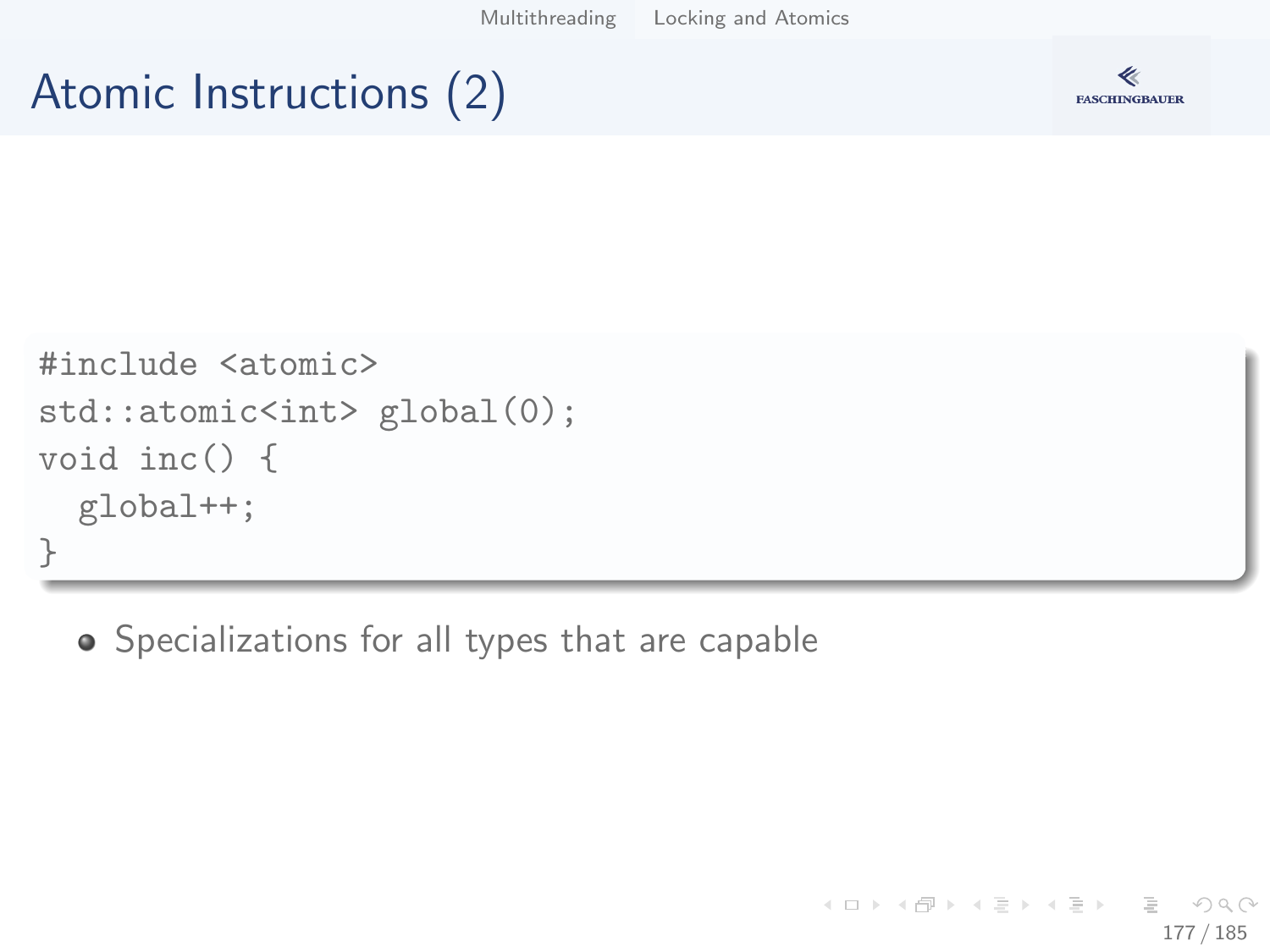# Self-Deadlocks (1)



Deadlocks: one more dimension in bug-space

- **•** Usually between two threads
- **Self-deadlock**: between one thread

### The most obvious self-deadlock

```
std::mutex lock;
...
lock.lock();
lock.lock(); // wait forever
```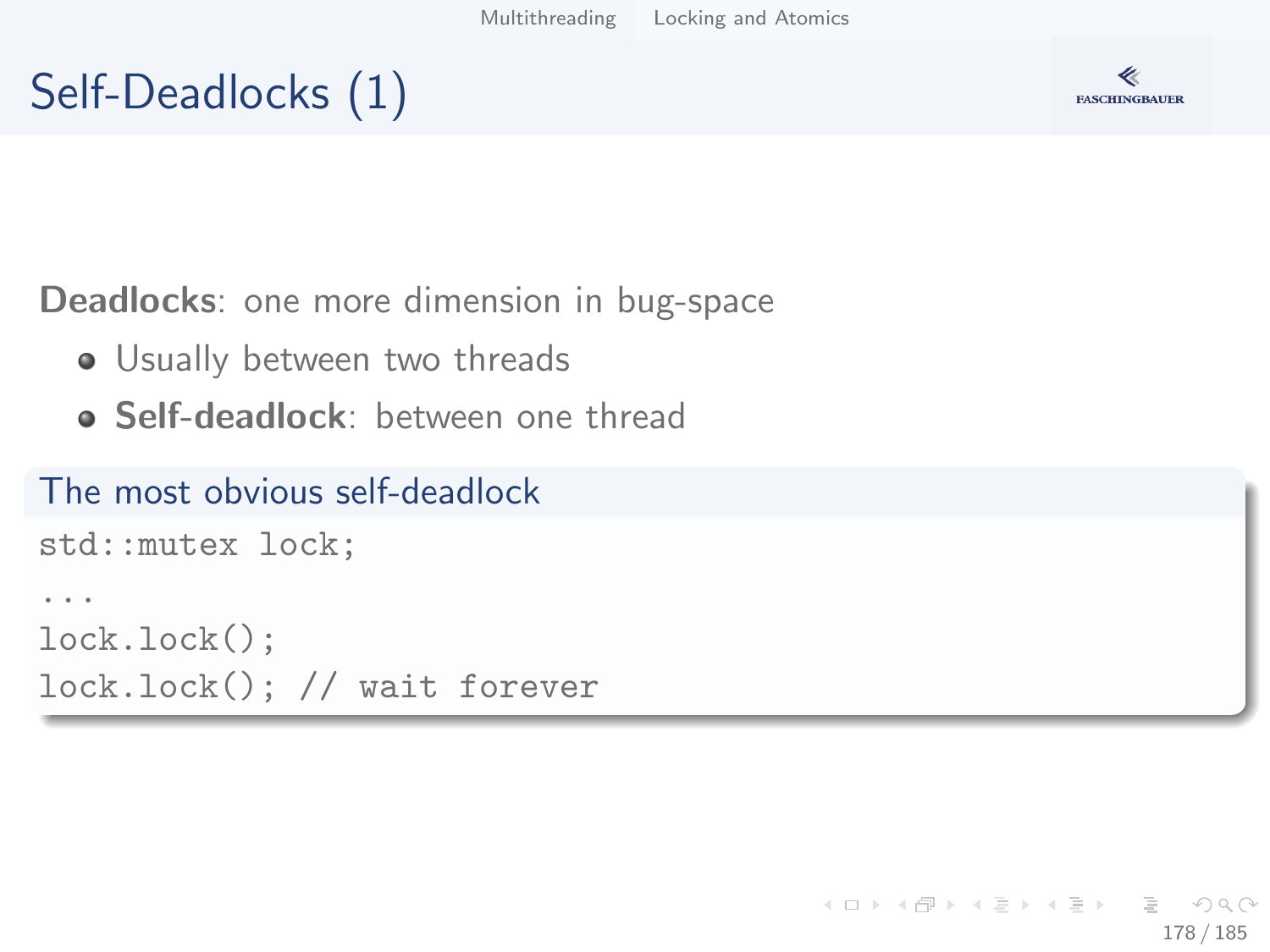# Self-Deadlocks (2)



(Only slightly) more intelligent ways to lock the same mutex twice ...

- Calling a callback while holding the lock
	- $\bullet$  *What?*
	- Passing control to untrusted code when critical??
- Public method uses another public method of the same object
	- $\bullet \rightarrow$  Safer: distinguish between "locked" (public) and "unlocked" (private) methods
	- "locked" may only use "unlocked"

 $\rightarrow$  Design decision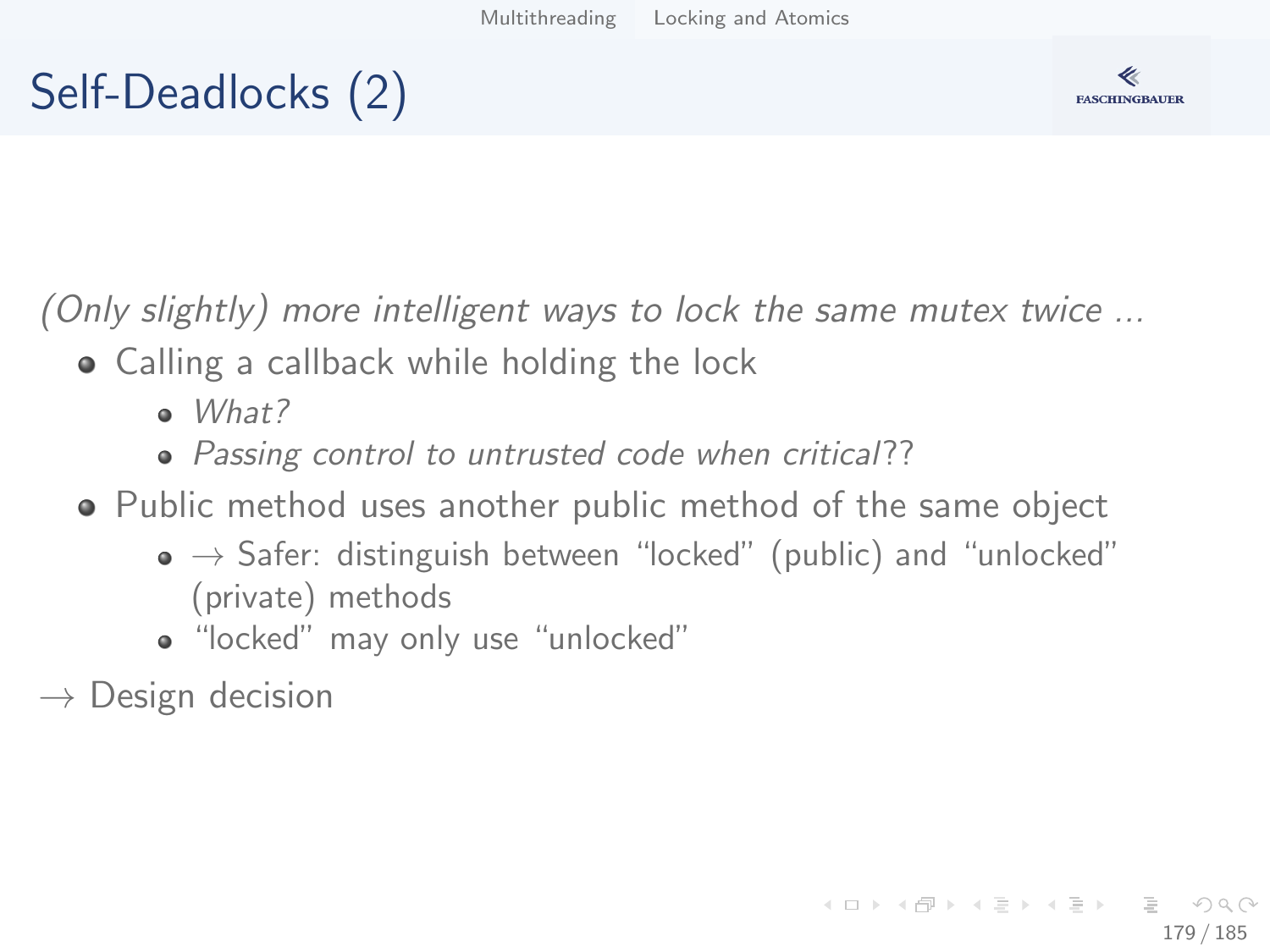# Working Around Self-Deadlocks: Recursive Mutex

### Recursive mutex ...

- Same thread can enter an arbitrary number of times
- Has to exit exactly as many times to release the mutex for other threads

### The most obvious self-deadlock

```
std::recursive_mutex lock;
...
lock.lock(); // locked for others
lock.lock(); // granted
// ...
lock.unlock();
lock.unlock(); // released for others
```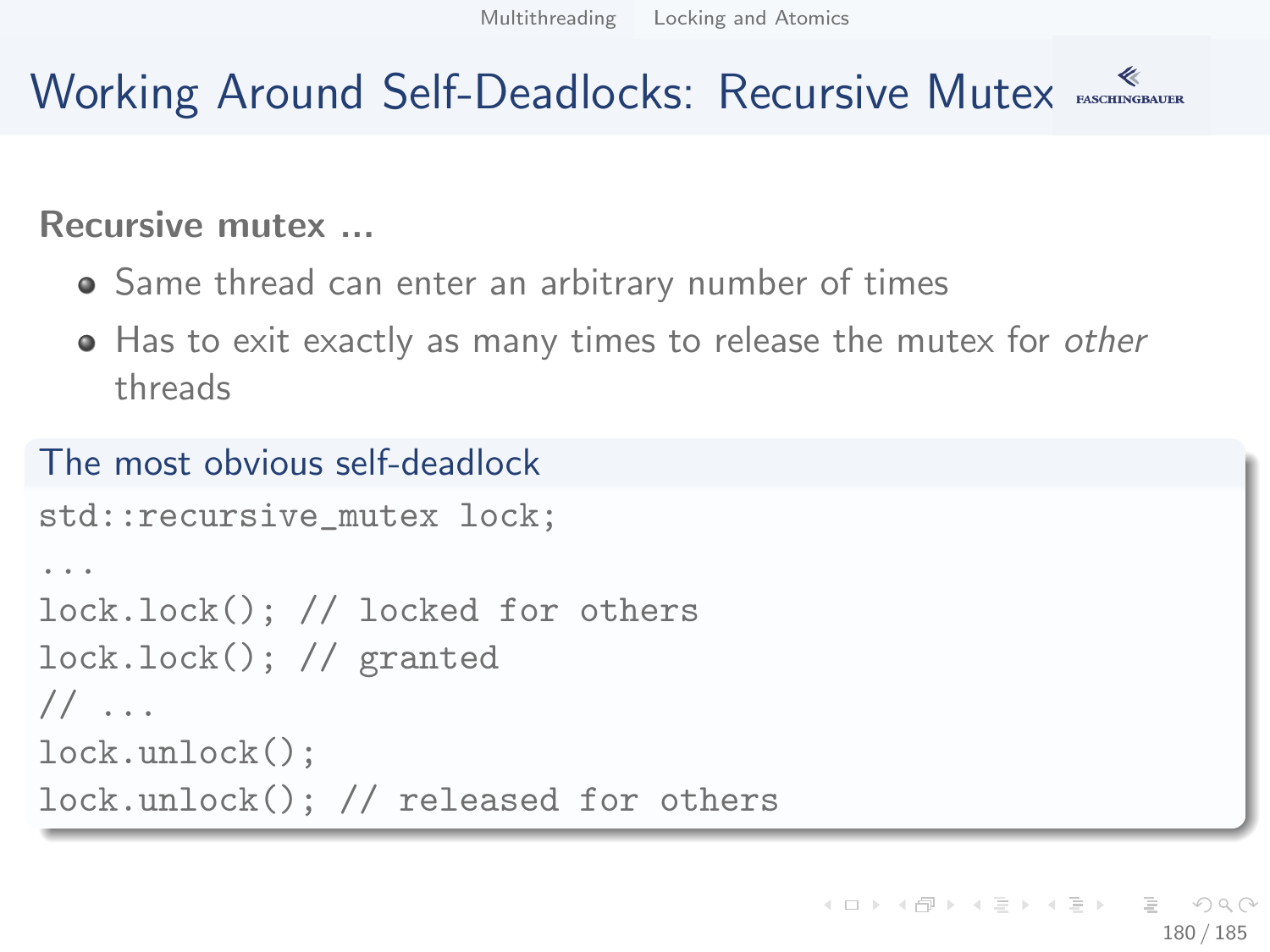# <span id="page-180-0"></span>Overview



- 
- - · Strongly Typed enum
	- · auto Type Declarations
	- **e** Brace Initialization
	- · Range Based for Loops
	- · Delegating Constructor
- · Moving, "RValue
- e Miscellaneous
- $\circ$ 
	- $\bullet$  std::unique\_ptr<>
	- o std::shared\_ptr<>
	- · Smart Pointers: Closing
- 4 Functions, Functions, ...
	- a Ontimization
	- · Compute Bound Code
	- · Basics
	- · Sorting
	- · std::bind
	- · std::function
- 5 Multithreading
- · Threads Inroduction
- · Thread Life Cycle
- $\bullet$  Threads in  $C++$
- **a** Race Conditions
- e Volatile
- · std::chrono
- Locking and Atomics
- **a** Communication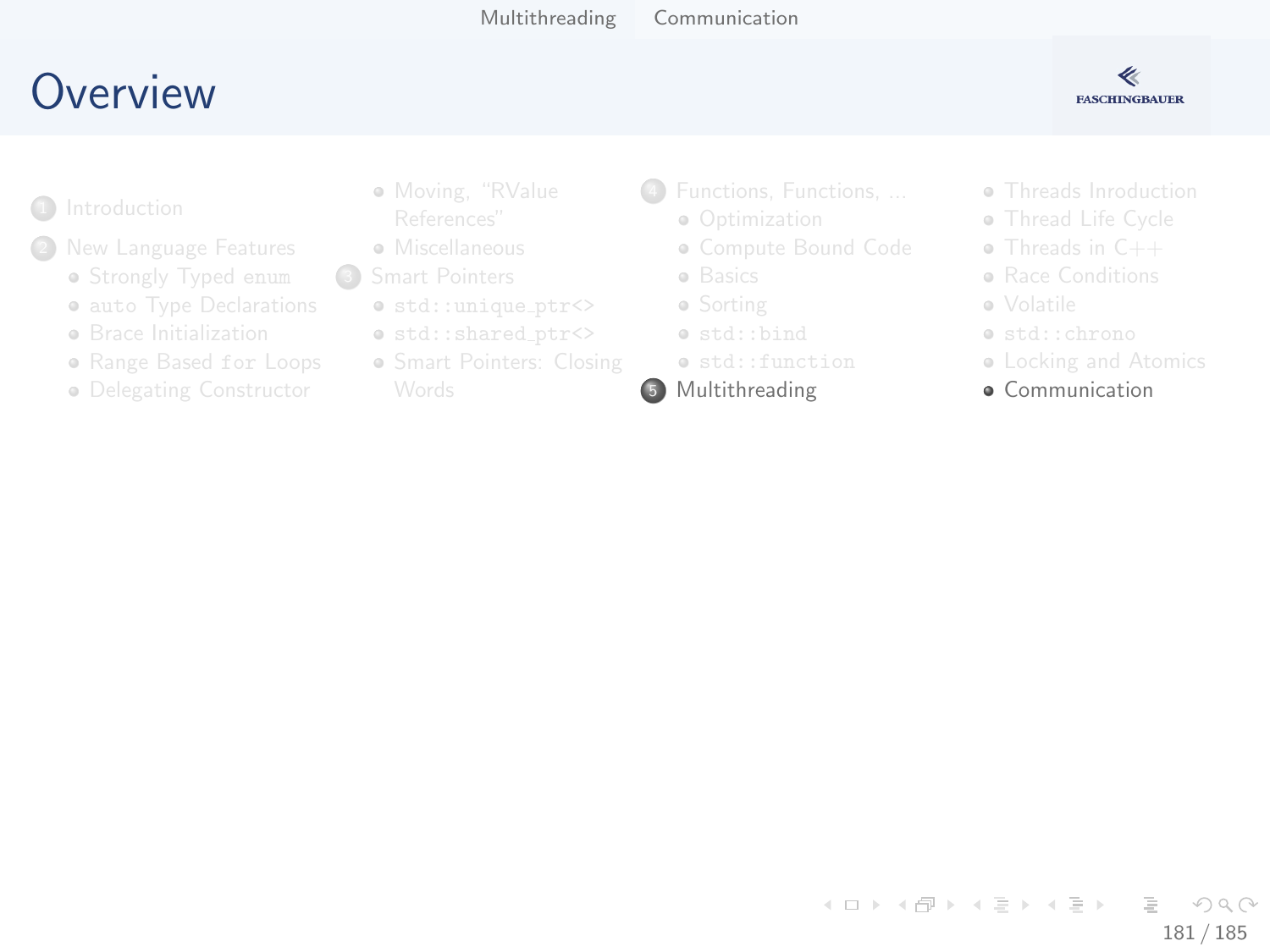# Condition Variables



### Condition Variable

- The most basic communication device
- Everything else can be built around it (and a mutex)
	- Semaphores
	- **•** Events
	- Message queues
	- Promises and futures ( $\rightarrow$  later)

#### Best done by example

- condvar-message-queue.cc
- while instead of if  $\rightarrow$  Spurious Wakeups!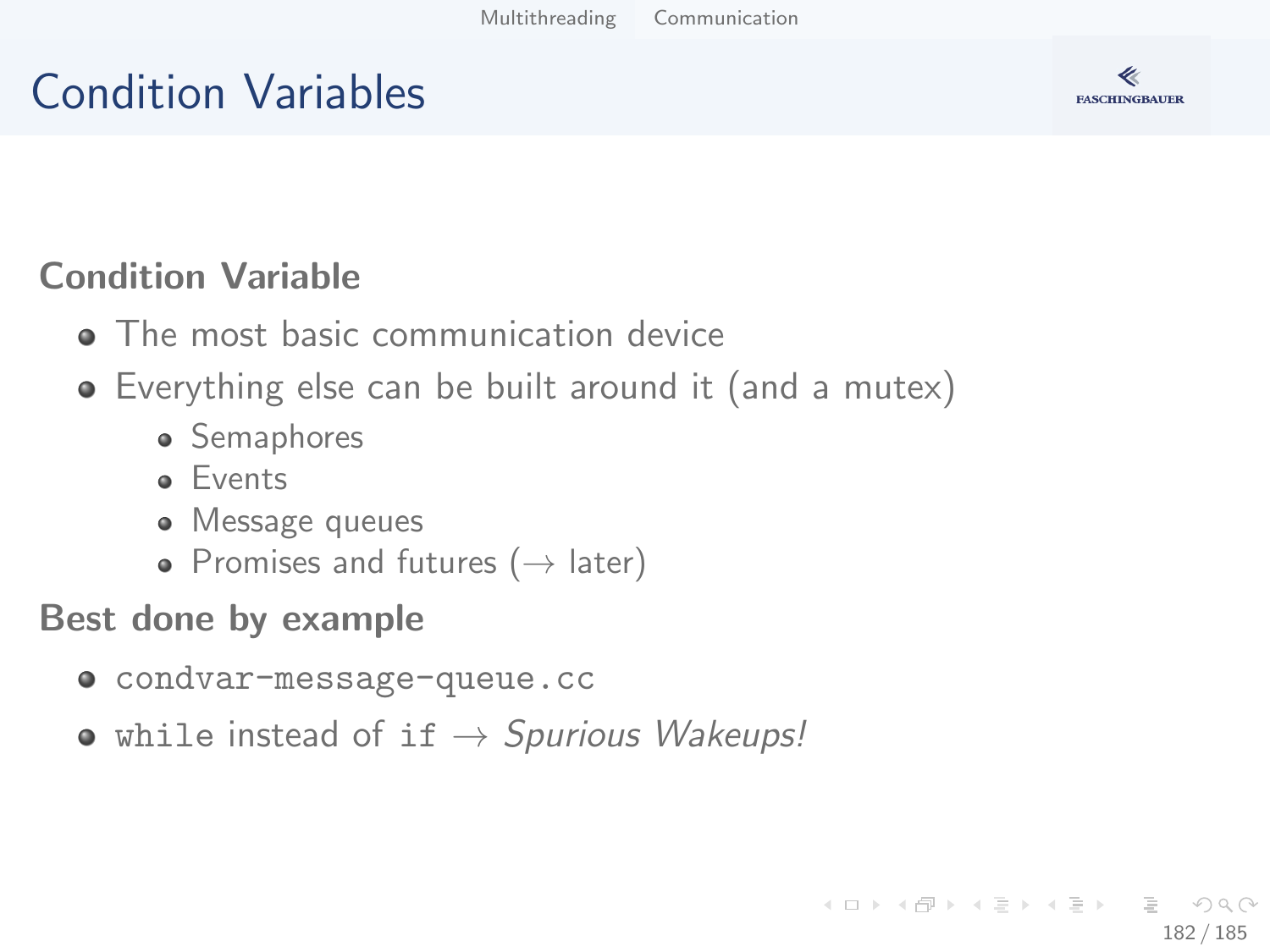# More Communication: Future



#### Problem:

- Worker thread calculates something in the background
- Somebody waits (synchronizes) for that *something* to become ready
- That something will become ready in the future

Solution:

- **e** condvar-future.cc
	- Manually coded Future communication device
	- In terms of good old condition variable and mutex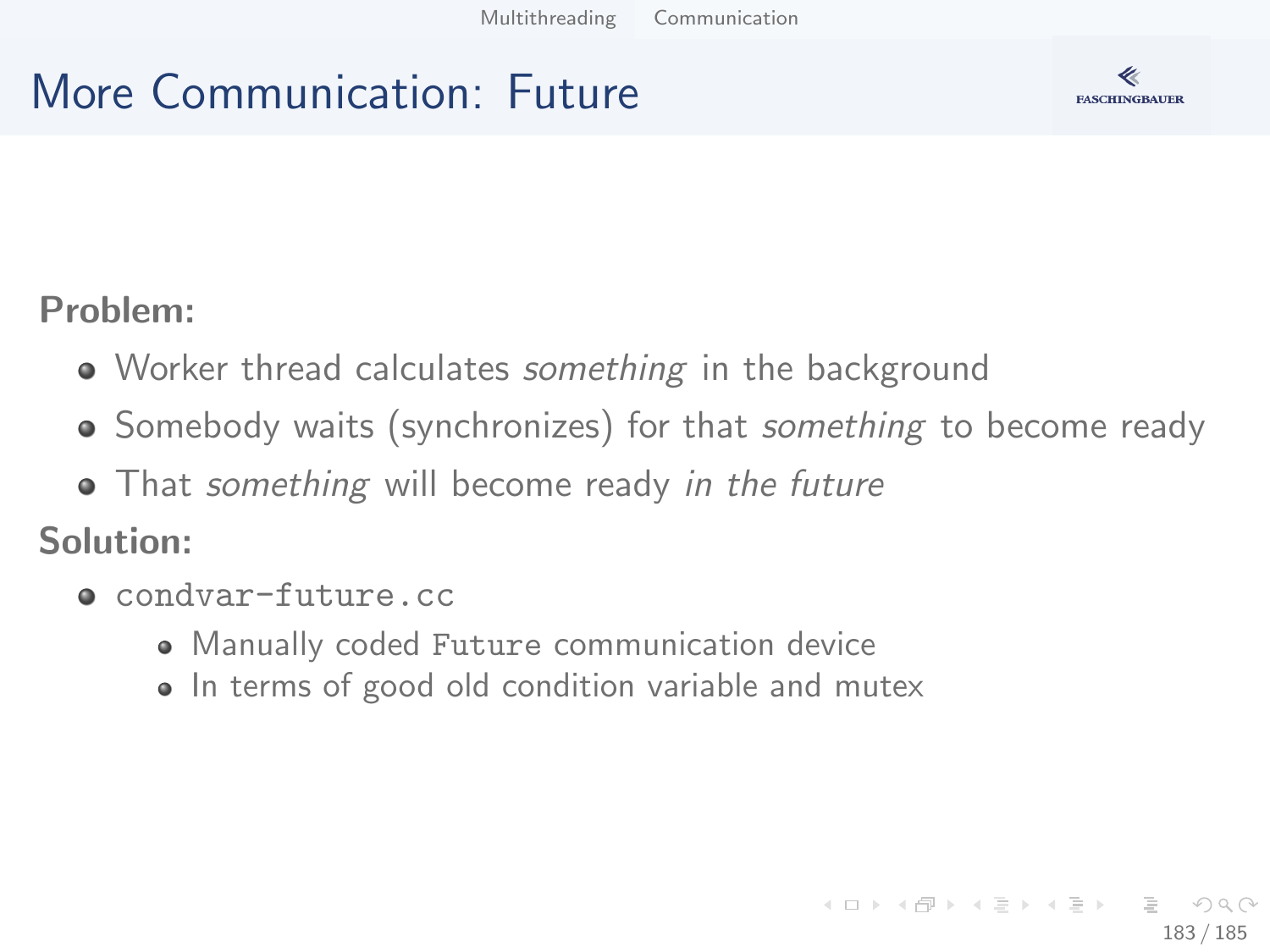## std::promise and std::future



### Same scenario, but different responsibilities

- Somebody promises to have *something* ready in the future
- Two objects ...
	- std:: promise is used by producer (the one who promises)
	- std::future is used by consumer (who relies on the promise that has been made)

#### Best done by example

promise-future.cc